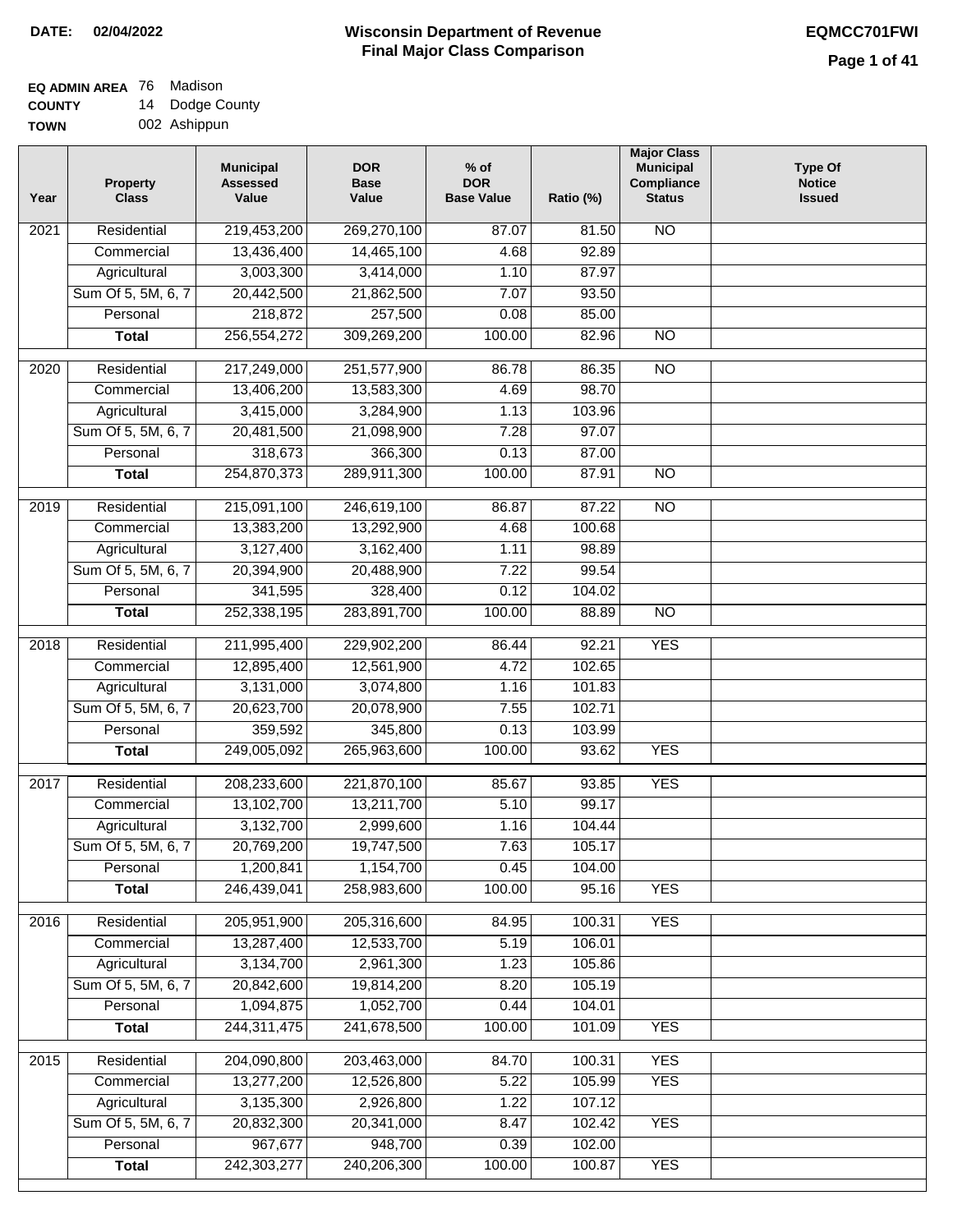## **Wisconsin Department of Revenue DATE: 02/04/2022 EQMCC701FWI Final Major Class Comparison**

| <b>EQ ADMIN AREA 76 Madison</b> |    |              |
|---------------------------------|----|--------------|
| <b>COUNTY</b>                   | 14 | Dodge County |
|                                 |    |              |

**TOWN** 004 Beaver Dam

| 254,601,320<br><b>NO</b><br>2021<br>Residential<br>316,051,700<br>84.80<br>80.56<br>29,371,400<br>33,453,400<br>8.98<br>87.80<br>Commercial<br>3,230,500<br>Agricultural<br>4,035,400<br>1.08<br>80.05<br>Sum Of 5, 5M, 6, 7<br>16,008,300<br>17,504,700<br>4.70<br>91.45<br>1,332,800<br>1,666,000<br>Personal<br>0.45<br>80.00<br>304,544,320<br>372,711,200<br>100.00<br>$\overline{NO}$<br><b>Total</b><br>81.71<br>1st Notice of Non-Compliance<br>2020<br>Residential<br>253,014,520<br>320,495,900<br>85.43<br>78.94<br>$\overline{NO}$<br>29,316,900<br>31,480,300<br>8.39<br>93.13<br>Commercial<br>Agricultural<br>3,144,900<br>3,881,100<br>1.03<br>81.03 |  |
|----------------------------------------------------------------------------------------------------------------------------------------------------------------------------------------------------------------------------------------------------------------------------------------------------------------------------------------------------------------------------------------------------------------------------------------------------------------------------------------------------------------------------------------------------------------------------------------------------------------------------------------------------------------------|--|
|                                                                                                                                                                                                                                                                                                                                                                                                                                                                                                                                                                                                                                                                      |  |
|                                                                                                                                                                                                                                                                                                                                                                                                                                                                                                                                                                                                                                                                      |  |
|                                                                                                                                                                                                                                                                                                                                                                                                                                                                                                                                                                                                                                                                      |  |
|                                                                                                                                                                                                                                                                                                                                                                                                                                                                                                                                                                                                                                                                      |  |
|                                                                                                                                                                                                                                                                                                                                                                                                                                                                                                                                                                                                                                                                      |  |
|                                                                                                                                                                                                                                                                                                                                                                                                                                                                                                                                                                                                                                                                      |  |
|                                                                                                                                                                                                                                                                                                                                                                                                                                                                                                                                                                                                                                                                      |  |
|                                                                                                                                                                                                                                                                                                                                                                                                                                                                                                                                                                                                                                                                      |  |
|                                                                                                                                                                                                                                                                                                                                                                                                                                                                                                                                                                                                                                                                      |  |
| Sum Of 5, 5M, 6, 7<br>16,199,000<br>17,577,200<br>4.69<br>92.16                                                                                                                                                                                                                                                                                                                                                                                                                                                                                                                                                                                                      |  |
| 1,392,000<br>1,718,500<br>81.00<br>Personal<br>0.46                                                                                                                                                                                                                                                                                                                                                                                                                                                                                                                                                                                                                  |  |
| 375,153,000<br>303,067,320<br>100.00<br><b>NO</b><br>80.78<br><b>Total</b>                                                                                                                                                                                                                                                                                                                                                                                                                                                                                                                                                                                           |  |
| 2019<br>Residential<br>249,600,220<br>298,515,900<br>85.11<br>83.61<br>$\overline{NO}$                                                                                                                                                                                                                                                                                                                                                                                                                                                                                                                                                                               |  |
| 28,585,000<br>8.51<br>95.80<br>Commercial<br>29,836,800                                                                                                                                                                                                                                                                                                                                                                                                                                                                                                                                                                                                              |  |
| 3,175,400<br>3,735,300<br>1.06<br>85.01<br>Agricultural                                                                                                                                                                                                                                                                                                                                                                                                                                                                                                                                                                                                              |  |
| 16,186,600<br>Sum Of 5, 5M, 6, 7<br>17,408,900<br>4.96<br>92.98                                                                                                                                                                                                                                                                                                                                                                                                                                                                                                                                                                                                      |  |
| 1,054,800<br>1,241,000<br>Personal<br>0.35<br>85.00                                                                                                                                                                                                                                                                                                                                                                                                                                                                                                                                                                                                                  |  |
| 298,602,020<br>350,737,900<br>100.00<br>85.14<br>$\overline{NO}$<br><b>Total</b>                                                                                                                                                                                                                                                                                                                                                                                                                                                                                                                                                                                     |  |
| Residential<br>246,597,700<br>278,238,000<br>$\overline{NO}$<br>2018<br>84.41<br>88.63                                                                                                                                                                                                                                                                                                                                                                                                                                                                                                                                                                               |  |
| 29,198,500<br>97.46<br>Commercial<br>28,457,300<br>8.86                                                                                                                                                                                                                                                                                                                                                                                                                                                                                                                                                                                                              |  |
| 3,135,200<br>3,645,100<br>86.01<br>Agricultural<br>1.11                                                                                                                                                                                                                                                                                                                                                                                                                                                                                                                                                                                                              |  |
| 16,237,000<br>Sum Of 5, 5M, 6, 7<br>17,398,100<br>5.28<br>93.33                                                                                                                                                                                                                                                                                                                                                                                                                                                                                                                                                                                                      |  |
| Personal<br>975,300<br>1,134,000<br>0.34<br>86.01                                                                                                                                                                                                                                                                                                                                                                                                                                                                                                                                                                                                                    |  |
| 295,402,500<br>329,613,700<br>100.00<br><b>NO</b><br>89.62<br><b>Total</b>                                                                                                                                                                                                                                                                                                                                                                                                                                                                                                                                                                                           |  |
|                                                                                                                                                                                                                                                                                                                                                                                                                                                                                                                                                                                                                                                                      |  |
| Residential<br>243,381,300<br>262,430,800<br>92.74<br><b>YES</b><br>2017<br>82.83                                                                                                                                                                                                                                                                                                                                                                                                                                                                                                                                                                                    |  |
| Commercial<br>27,739,200<br>28,458,700<br>8.98<br>97.47                                                                                                                                                                                                                                                                                                                                                                                                                                                                                                                                                                                                              |  |
| 3,324,600<br>3,571,900<br>1.13<br>93.08<br>Agricultural                                                                                                                                                                                                                                                                                                                                                                                                                                                                                                                                                                                                              |  |
| 17,250,700<br>Sum Of 5, 5M, 6, 7<br>16,114,600<br>93.41<br>5.44                                                                                                                                                                                                                                                                                                                                                                                                                                                                                                                                                                                                      |  |
| Personal<br>4,755,600<br>5,113,500<br>1.61<br>93.00                                                                                                                                                                                                                                                                                                                                                                                                                                                                                                                                                                                                                  |  |
| 295,315,300<br>316,825,600<br>100.00<br>93.21<br><b>YES</b><br><b>Total</b>                                                                                                                                                                                                                                                                                                                                                                                                                                                                                                                                                                                          |  |
| <b>YES</b><br>Residential<br>240,992,900<br>254,735,300<br>2016<br>82.57<br>94.61                                                                                                                                                                                                                                                                                                                                                                                                                                                                                                                                                                                    |  |
| Commercial<br>27,976,500<br>27,937,400<br>9.06<br>100.14                                                                                                                                                                                                                                                                                                                                                                                                                                                                                                                                                                                                             |  |
| 3,343,500<br>3,516,000<br>Agricultural<br>1.14<br>95.09                                                                                                                                                                                                                                                                                                                                                                                                                                                                                                                                                                                                              |  |
| Sum Of 5, 5M, 6, 7<br>17,172,600<br>5.57<br>16,062,400<br>93.54                                                                                                                                                                                                                                                                                                                                                                                                                                                                                                                                                                                                      |  |
| 4,876,700<br>5,133,400<br>1.66<br>95.00<br>Personal                                                                                                                                                                                                                                                                                                                                                                                                                                                                                                                                                                                                                  |  |
| 293,252,000<br>308,494,700<br>100.00<br>95.06<br><b>YES</b><br><b>Total</b>                                                                                                                                                                                                                                                                                                                                                                                                                                                                                                                                                                                          |  |
| <b>YES</b><br>Residential<br>239,200,900<br>243,335,500<br>81.78<br>98.30<br>2015                                                                                                                                                                                                                                                                                                                                                                                                                                                                                                                                                                                    |  |
| 28,039,900<br>27,931,100<br>9.39<br>100.39<br><b>YES</b><br>Commercial                                                                                                                                                                                                                                                                                                                                                                                                                                                                                                                                                                                               |  |
| 3,483,000<br>3,480,700<br>100.07<br>Agricultural<br>1.17                                                                                                                                                                                                                                                                                                                                                                                                                                                                                                                                                                                                             |  |
| Sum Of 5, 5M, 6, 7<br>16,074,800<br>17,489,000<br>5.88<br><b>YES</b><br>91.91                                                                                                                                                                                                                                                                                                                                                                                                                                                                                                                                                                                        |  |
| 5,299,200<br>5,299,200<br>Personal<br>1.78<br>100.00                                                                                                                                                                                                                                                                                                                                                                                                                                                                                                                                                                                                                 |  |
| 292,097,800<br>297,535,500<br>100.00<br><b>YES</b><br><b>Total</b><br>98.17                                                                                                                                                                                                                                                                                                                                                                                                                                                                                                                                                                                          |  |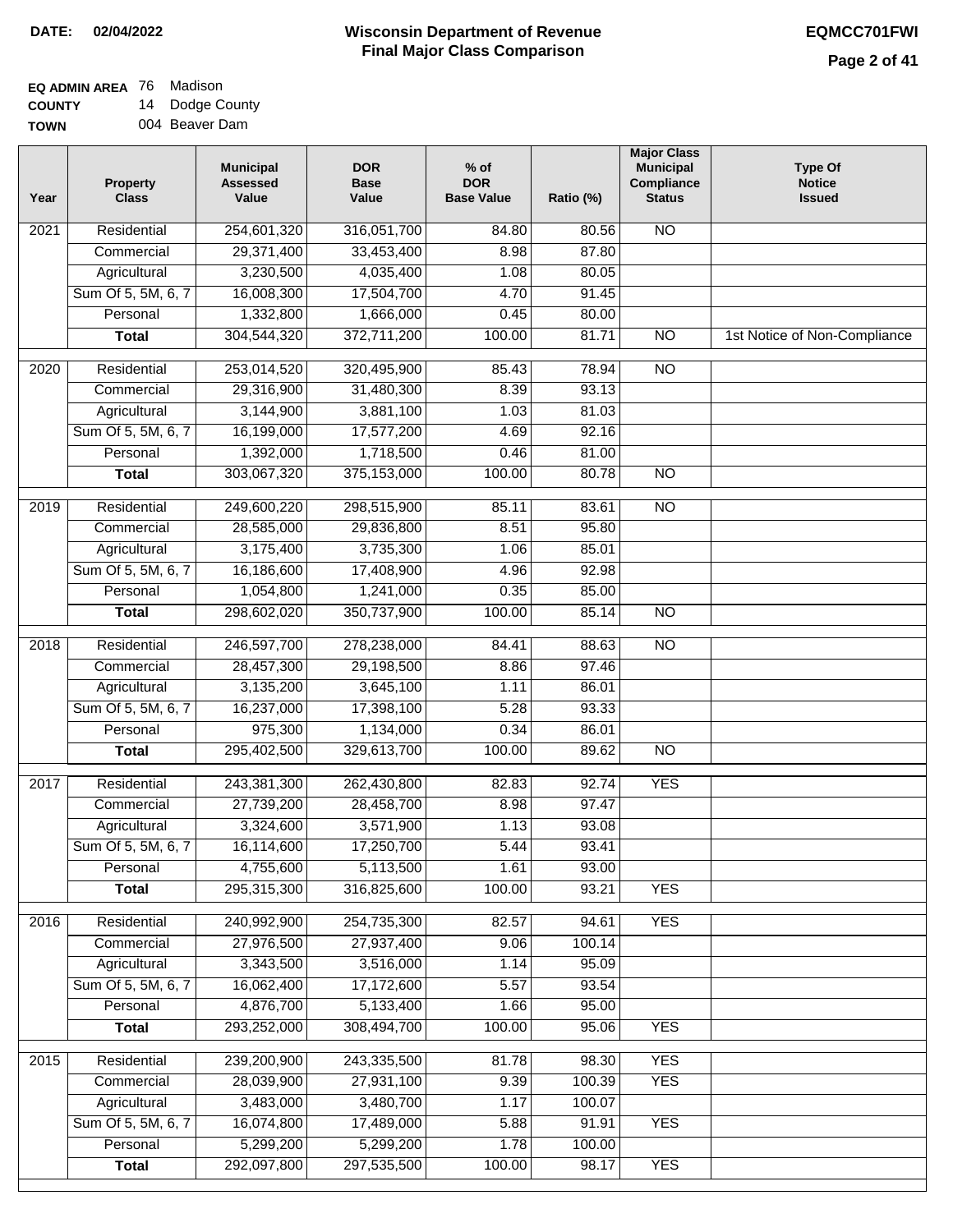| TOWN | 006 Burnett |  |
|------|-------------|--|
|      |             |  |

| Year | <b>Property</b><br><b>Class</b> | <b>Municipal</b><br><b>Assessed</b><br>Value | <b>DOR</b><br><b>Base</b><br>Value | $%$ of<br><b>DOR</b><br><b>Base Value</b> | Ratio (%) | <b>Major Class</b><br><b>Municipal</b><br>Compliance<br><b>Status</b> | <b>Type Of</b><br><b>Notice</b><br><b>Issued</b> |
|------|---------------------------------|----------------------------------------------|------------------------------------|-------------------------------------------|-----------|-----------------------------------------------------------------------|--------------------------------------------------|
| 2021 | Residential                     | 61,888,200                                   | 64,806,400                         | 75.18                                     | 95.50     | <b>YES</b>                                                            |                                                  |
|      | Commercial                      | 2,819,900                                    | 2,889,400                          | 3.35                                      | 97.59     |                                                                       |                                                  |
|      | Agricultural                    | 3,586,300                                    | 3,586,800                          | 4.16                                      | 99.99     |                                                                       |                                                  |
|      | Sum Of 5, 5M, 6, 7              | 13,866,700                                   | 14,719,900                         | 17.08                                     | 94.20     | <b>YES</b>                                                            |                                                  |
|      | Personal                        | 197,574                                      | 201,600                            | 0.23                                      | 98.00     |                                                                       |                                                  |
|      | <b>Total</b>                    | 82,358,674                                   | 86,204,100                         | 100.00                                    | 95.54     | <b>YES</b>                                                            |                                                  |
| 2020 | Residential                     | 61,520,800                                   | 60,785,500                         | 74.46                                     | 101.21    | <b>YES</b>                                                            |                                                  |
|      | Commercial                      | 2,835,600                                    | 2,736,300                          | 3.35                                      | 103.63    |                                                                       |                                                  |
|      | Agricultural                    | 3,445,200                                    | 3,446,000                          | 4.22                                      | 99.98     |                                                                       |                                                  |
|      | Sum Of 5, 5M, 6, 7              | 13,940,300                                   | 14,459,200                         | 17.71                                     | 96.41     | <b>YES</b>                                                            |                                                  |
|      | Personal                        | 204,455                                      | 204,500                            | 0.25                                      | 99.98     |                                                                       |                                                  |
|      | <b>Total</b>                    | 81,946,355                                   | 81,631,500                         | 100.00                                    | 100.39    | <b>YES</b>                                                            |                                                  |
| 2019 | Residential                     | 60,778,100                                   | 60,034,400                         | 74.67                                     | 101.24    | <b>YES</b>                                                            |                                                  |
|      | Commercial                      | 2,822,900                                    | 2,670,200                          | 3.32                                      | 105.72    |                                                                       |                                                  |
|      | Agricultural                    | 3,313,600                                    | 3,313,700                          | 4.12                                      | 100.00    |                                                                       |                                                  |
|      | Sum Of 5, 5M, 6, 7              | 13,787,300                                   | 14,183,000                         | 17.64                                     | 97.21     | <b>YES</b>                                                            |                                                  |
|      | Personal                        | 203,094                                      | 203,100                            | 0.25                                      | 100.00    |                                                                       |                                                  |
|      | <b>Total</b>                    | 80,904,994                                   | 80,404,400                         | 100.00                                    | 100.62    | <b>YES</b>                                                            |                                                  |
| 2018 | Residential                     | 57,951,400                                   | 56,479,000                         | 73.63                                     | 102.61    | <b>YES</b>                                                            |                                                  |
|      | Commercial                      | 2,770,900                                    | 2,670,100                          | 3.48                                      | 103.78    |                                                                       |                                                  |
|      | Agricultural                    | 2,886,800                                    | 3,213,500                          | 4.19                                      | 89.83     |                                                                       |                                                  |
|      | Sum Of 5, 5M, 6, 7              | 11,988,000                                   | 14,130,600                         | 18.42                                     | 84.84     | <b>NO</b>                                                             |                                                  |
|      | Personal                        | 221,174                                      | 212,600                            | 0.28                                      | 104.03    |                                                                       |                                                  |
|      | <b>Total</b>                    | 75,818,274                                   | 76,705,800                         | 100.00                                    | 98.84     | $\overline{NO}$                                                       | 2nd Notice of Non-Compliance                     |
| 2017 | Residential                     | 57,851,400                                   | 54,742,900                         | 73.24                                     | 105.68    | <b>YES</b>                                                            |                                                  |
|      | Commercial                      | 2,604,500                                    | 2,592,600                          | 3.47                                      | 100.46    |                                                                       |                                                  |
|      | Agricultural                    | 2,885,600                                    | 3,135,100                          | 4.19                                      | 92.04     |                                                                       |                                                  |
|      | Sum Of 5, 5M, 6, 7              | 12,046,100                                   | 14,051,500                         | 18.80                                     | 85.73     | $\overline{NO}$                                                       |                                                  |
|      | Personal                        | 231,835                                      | 222,900                            | 0.30                                      | 104.01    |                                                                       |                                                  |
|      | <b>Total</b>                    | 75,619,435                                   | 74,745,000                         | 100.00                                    | 101.17    | N <sub>O</sub>                                                        | 1st Notice of Non-Compliance                     |
| 2016 | Residential                     | 57,896,600                                   | 52,665,500                         | 72.64                                     | 109.93    | <b>YES</b>                                                            |                                                  |
|      | Commercial                      | 2,507,100                                    | 2,383,100                          | 3.29                                      | 105.20    |                                                                       |                                                  |
|      | Agricultural                    | 2,885,500                                    | 3,084,900                          | 4.25                                      | 93.54     |                                                                       |                                                  |
|      | Sum Of 5, 5M, 6, 7              | 12,013,900                                   | 14, 121, 300                       | 19.48                                     | 85.08     | N <sub>O</sub>                                                        |                                                  |
|      | Personal                        | 258,660                                      | 248,700                            | 0.34                                      | 104.00    |                                                                       |                                                  |
|      | <b>Total</b>                    | 75,561,760                                   | 72,503,500                         | 100.00                                    | 104.22    | N <sub>O</sub>                                                        |                                                  |
| 2015 | Residential                     | 58,030,700                                   | 52,261,200                         | 72.77                                     | 111.04    | N <sub>O</sub>                                                        |                                                  |
|      | Commercial                      | 2,759,800                                    | 2,624,100                          | 3.65                                      | 105.17    |                                                                       |                                                  |
|      | Agricultural                    | 2,885,400                                    | 3,050,700                          | 4.25                                      | 94.58     |                                                                       |                                                  |
|      | Sum Of 5, 5M, 6, 7              | 11,839,400                                   | 13,660,100                         | 19.02                                     | 86.67     | <b>NO</b>                                                             |                                                  |
|      | Personal                        | 236,712                                      | 223,300                            | 0.31                                      | 106.01    |                                                                       |                                                  |
|      | <b>Total</b>                    | 75,752,012                                   | 71,819,400                         | 100.00                                    | 105.48    | $\overline{NO}$                                                       |                                                  |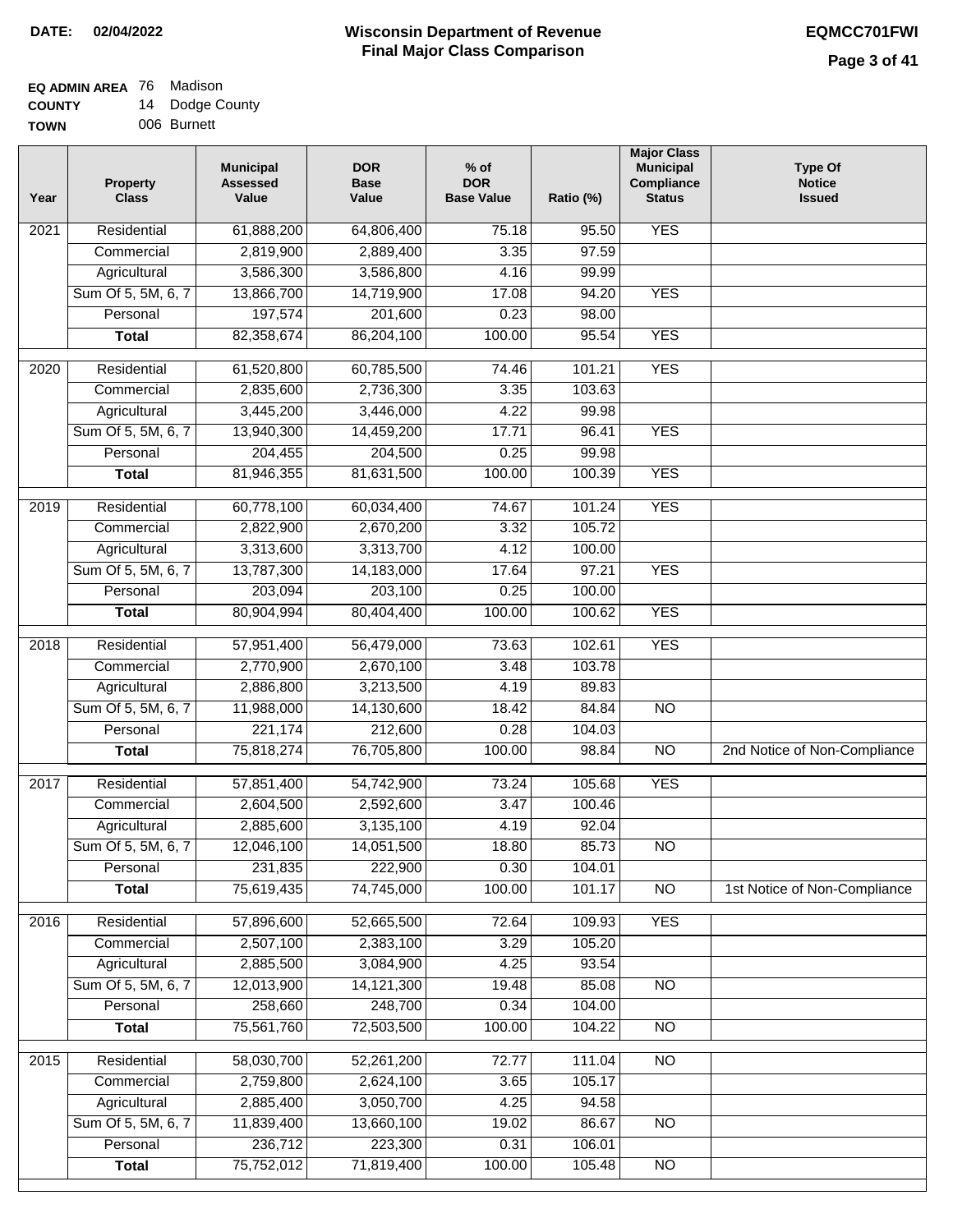#### **Wisconsin Department of Revenue Final Major Class Comparison DATE: 02/04/2022 EQMCC701FWI**

#### **EQ ADMIN AREA** 76 Madison **COUNTY** 14 Dodge County

**TOWN** 008 Calamus

| Year             | <b>Property</b><br><b>Class</b> | <b>Municipal</b><br><b>Assessed</b><br>Value | <b>DOR</b><br><b>Base</b><br>Value | $%$ of<br><b>DOR</b><br><b>Base Value</b> | Ratio (%) | <b>Major Class</b><br><b>Municipal</b><br>Compliance<br><b>Status</b> | <b>Type Of</b><br><b>Notice</b><br><b>Issued</b> |
|------------------|---------------------------------|----------------------------------------------|------------------------------------|-------------------------------------------|-----------|-----------------------------------------------------------------------|--------------------------------------------------|
| 2021             | Residential                     | 60,695,900                                   | 68,171,400                         | 61.16                                     | 89.03     | <b>NO</b>                                                             |                                                  |
|                  | Commercial                      | 9,279,200                                    | 8,144,400                          | 7.31                                      | 113.93    |                                                                       |                                                  |
|                  | Agricultural                    | 4,154,300                                    | 4,415,800                          | 3.96                                      | 94.08     |                                                                       |                                                  |
|                  | Sum Of 5, 5M, 6, 7              | 28,481,500                                   | 30,445,900                         | 27.31                                     | 93.55     | <b>YES</b>                                                            |                                                  |
|                  | Personal                        | 267,700                                      | 284,800                            | 0.26                                      | 94.00     |                                                                       |                                                  |
|                  | <b>Total</b>                    | 102,878,600                                  | 111,462,300                        | 100.00                                    | 92.30     | $\overline{NO}$                                                       |                                                  |
| $\frac{1}{2020}$ | Residential                     | 59,523,000                                   | 63,161,300                         | 60.03                                     | 94.24     | <b>YES</b>                                                            |                                                  |
|                  | Commercial                      | 9,148,400                                    | 7,559,700                          | 7.19                                      | 121.02    |                                                                       |                                                  |
|                  | Agricultural                    | 4,086,400                                    | 4,252,000                          | 4.04                                      | 96.11     |                                                                       |                                                  |
|                  | Sum Of 5, 5M, 6, 7              | 28,449,600                                   | 29,979,200                         | 28.49                                     | 94.90     | <b>YES</b>                                                            |                                                  |
|                  | Personal                        | 250,500                                      | 260,900                            | 0.25                                      | 96.01     |                                                                       |                                                  |
|                  | <b>Total</b>                    | 101,457,900                                  | 105,213,100                        | 100.00                                    | 96.43     | <b>YES</b>                                                            |                                                  |
| 2019             | Residential                     | 58,714,600                                   | 58,439,800                         | 58.55                                     | 100.47    | <b>YES</b>                                                            |                                                  |
|                  | Commercial                      | 9,151,800                                    | 7,414,200                          | 7.43                                      | 123.44    |                                                                       |                                                  |
|                  | Agricultural                    | 4,089,800                                    | 4,086,100                          | 4.09                                      | 100.09    |                                                                       |                                                  |
|                  | Sum Of 5, 5M, 6, 7              | 28,325,100                                   | 29,641,400                         | 29.70                                     | 95.56     | <b>YES</b>                                                            |                                                  |
|                  | Personal                        | 236,800                                      | 236,800                            | 0.24                                      | 100.00    |                                                                       |                                                  |
|                  | <b>Total</b>                    | 100,518,100                                  | 99,818,300                         | 100.00                                    | 100.70    | <b>YES</b>                                                            |                                                  |
| 2018             | Residential                     | 50,319,900                                   | 54,672,300                         | 56.98                                     | 92.04     | <b>YES</b>                                                            |                                                  |
|                  | Commercial                      | 10,433,300                                   | 7,268,800                          | 7.58                                      | 143.54    |                                                                       |                                                  |
|                  | Agricultural                    | 3,444,200                                    | 3,956,500                          | 4.12                                      | 87.05     |                                                                       |                                                  |
|                  | Sum Of 5, 5M, 6, 7              | 22,788,600                                   | 29,712,300                         | 30.96                                     | 76.70     | <b>NO</b>                                                             |                                                  |
|                  | Personal                        | 300,700                                      | 345,600                            | 0.36                                      | 87.01     |                                                                       |                                                  |
|                  | <b>Total</b>                    | 87,286,700                                   | 95,955,500                         | 100.00                                    | 90.97     | $\overline{10}$                                                       | 2nd Notice of Non-Compliance                     |
| 2017             | Residential                     | 49,704,800                                   | 51,820,100                         | 55.29                                     | 95.92     | <b>YES</b>                                                            |                                                  |
|                  | Commercial                      | 10,351,000                                   | 7,410,700                          | 7.91                                      | 139.68    |                                                                       |                                                  |
|                  | Agricultural                    | 3,855,900                                    | 3,852,500                          | 4.11                                      | 100.09    |                                                                       |                                                  |
|                  | Sum Of 5, 5M, 6, 7              | 22,548,600                                   | 29,437,300                         | 31.41                                     | 76.60     | $\overline{N}$                                                        |                                                  |
|                  | Personal                        | 1,211,700                                    | 1,211,700                          | 1.29                                      | 100.00    |                                                                       |                                                  |
|                  | <b>Total</b>                    | 87,672,000                                   | 93,732,300                         | 100.00                                    | 93.53     | N <sub>O</sub>                                                        | 1st Notice of Non-Compliance                     |
| 2016             | Residential                     | 49,008,500                                   | 51,031,500                         | 54.96                                     | 96.04     | <b>YES</b>                                                            |                                                  |
|                  | Commercial                      | 10,344,800                                   | 7,258,900                          | 7.82                                      | 142.51    |                                                                       |                                                  |
|                  | Agricultural                    | 3,612,300                                    | 3,798,200                          | 4.09                                      | 95.11     |                                                                       |                                                  |
|                  | Sum Of 5, 5M, 6, 7              | 22,596,800                                   | 29,375,900                         | 31.64                                     | 76.92     | N <sub>O</sub>                                                        |                                                  |
|                  | Personal                        | 1,310,500                                    | 1,379,400                          | 1.49                                      | 95.01     |                                                                       |                                                  |
|                  | <b>Total</b>                    | 86,872,900                                   | 92,843,900                         | 100.00                                    | 93.57     | N <sub>O</sub>                                                        |                                                  |
| 2015             | Residential                     | 48,116,900                                   | 47,765,500                         | 53.55                                     | 100.74    | <b>YES</b>                                                            |                                                  |
|                  | Commercial                      | 10,344,800                                   | 7,258,900                          | 8.14                                      | 142.51    | $\overline{NO}$                                                       |                                                  |
|                  | Agricultural                    | 3,572,200                                    | 3,755,000                          | 4.21                                      | 95.13     |                                                                       |                                                  |
|                  | Sum Of 5, 5M, 6, 7              | 22,283,100                                   | 28,873,300                         | 32.37                                     | 77.18     | N <sub>O</sub>                                                        |                                                  |
|                  | Personal                        | 1,471,100                                    | 1,548,500                          | 1.74                                      | 95.00     |                                                                       |                                                  |
|                  | <b>Total</b>                    | 85,788,100                                   | 89,201,200                         | 100.00                                    | 96.17     | N <sub>O</sub>                                                        |                                                  |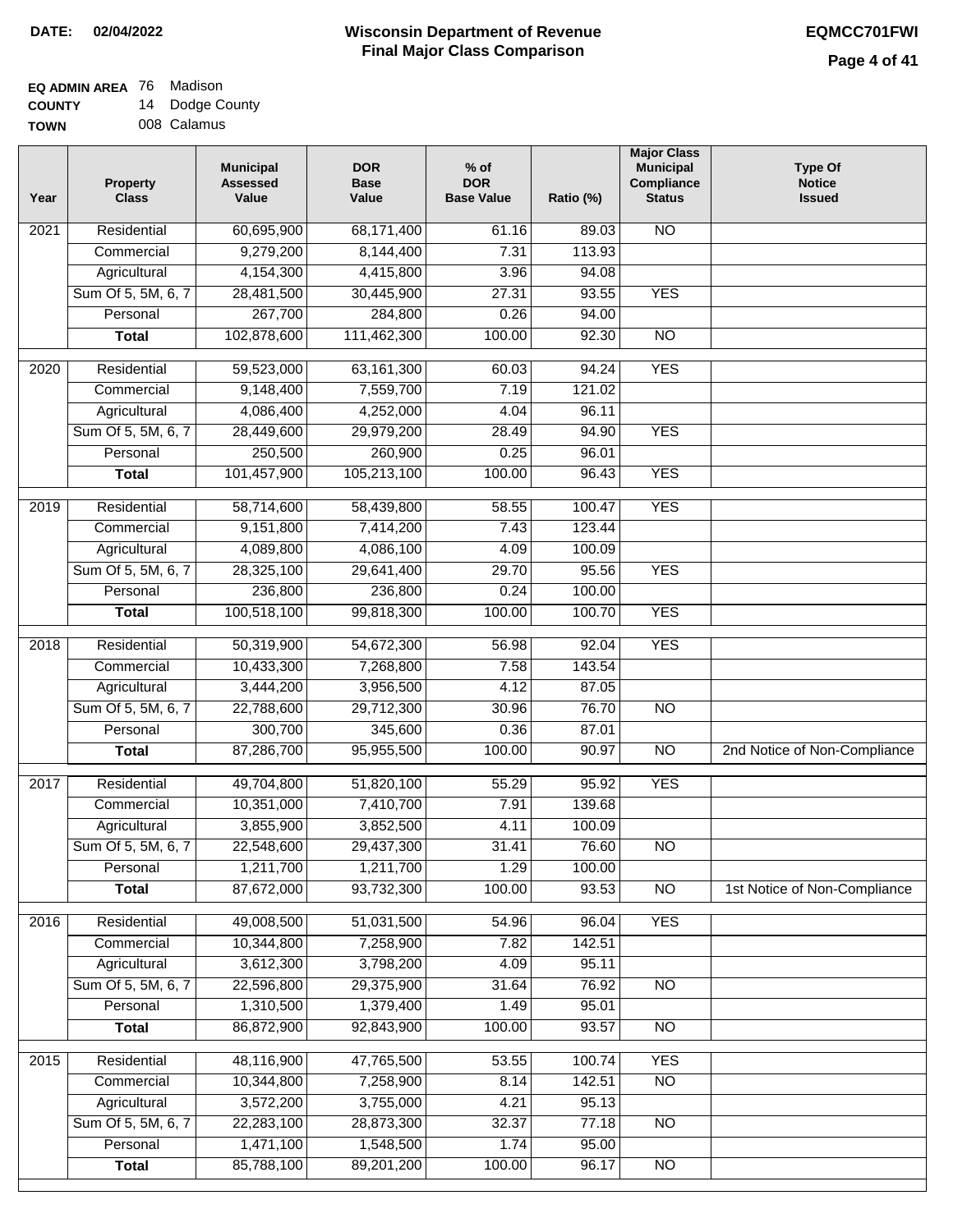# **EQ ADMIN AREA** 76 Madison

**COUNTY TOWN** 14 Dodge County

| 010 Chester |  |
|-------------|--|

| Year              | <b>Property</b><br><b>Class</b> | <b>Municipal</b><br><b>Assessed</b><br>Value | <b>DOR</b><br><b>Base</b><br>Value | $%$ of<br><b>DOR</b><br><b>Base Value</b> | Ratio (%) | <b>Major Class</b><br><b>Municipal</b><br>Compliance<br><b>Status</b> | <b>Type Of</b><br><b>Notice</b><br><b>Issued</b> |
|-------------------|---------------------------------|----------------------------------------------|------------------------------------|-------------------------------------------|-----------|-----------------------------------------------------------------------|--------------------------------------------------|
| $\overline{202}1$ | Residential                     | 35,688,400                                   | 38,784,400                         | 61.88                                     | 92.02     | <b>YES</b>                                                            |                                                  |
|                   | Commercial                      | 5,993,400                                    | 6,369,100                          | 10.16                                     | 94.10     | <b>YES</b>                                                            |                                                  |
|                   | Agricultural                    | 2,273,500                                    | 2,366,800                          | 3.78                                      | 96.06     |                                                                       |                                                  |
|                   | Sum Of 5, 5M, 6, 7              | 14,556,900                                   | 14,970,700                         | 23.89                                     | 97.24     | <b>YES</b>                                                            |                                                  |
|                   | Personal                        | 174,900                                      | 182,200                            | 0.29                                      | 95.99     |                                                                       |                                                  |
|                   | <b>Total</b>                    | 58,687,100                                   | 62,673,200                         | 100.00                                    | 93.64     | <b>YES</b>                                                            |                                                  |
| $\overline{2020}$ | Residential                     | 35,728,200                                   | 36,704,700                         | 61.62                                     | 97.34     | <b>YES</b>                                                            |                                                  |
|                   | Commercial                      | 5,954,900                                    | 6,008,600                          | 10.09                                     | 99.11     | <b>YES</b>                                                            |                                                  |
|                   | Agricultural                    | 2,183,800                                    | 2,275,600                          | 3.82                                      | 95.97     |                                                                       |                                                  |
|                   | Sum Of 5, 5M, 6, 7              | 14,252,100                                   | 14,402,500                         | 24.18                                     | 98.96     | <b>YES</b>                                                            |                                                  |
|                   | Personal                        | 166,700                                      | 173,600                            | 0.29                                      | 96.03     |                                                                       |                                                  |
|                   | <b>Total</b>                    | 58,285,700                                   | 59,565,000                         | 100.00                                    | 97.85     | <b>YES</b>                                                            |                                                  |
| 2019              | Residential                     | 35,497,300                                   | 35,054,300                         | 60.88                                     | 101.26    | <b>YES</b>                                                            |                                                  |
|                   | Commercial                      | 5,924,100                                    | 5,890,800                          | 10.23                                     | 100.57    | <b>YES</b>                                                            |                                                  |
|                   | Agricultural                    | 2,182,600                                    | 2,183,800                          | 3.79                                      | 99.95     |                                                                       |                                                  |
|                   | Sum Of 5, 5M, 6, 7              | 14,213,000                                   | 14,267,300                         | 24.78                                     | 99.62     | <b>YES</b>                                                            |                                                  |
|                   | Personal                        | 179,500                                      | 179,500                            | 0.31                                      | 100.00    |                                                                       |                                                  |
|                   | <b>Total</b>                    | 57,996,500                                   | 57,575,700                         | 100.00                                    | 100.73    | <b>YES</b>                                                            |                                                  |
|                   |                                 |                                              |                                    |                                           |           |                                                                       |                                                  |
| 2018              | Residential                     | 33,229,700                                   | 33,021,100                         | 61.31                                     | 100.63    | <b>YES</b>                                                            |                                                  |
|                   | Commercial                      | 5,866,500                                    | 5,755,700                          | 10.69                                     | 101.93    | <b>YES</b>                                                            |                                                  |
|                   | Agricultural                    | 1,996,000                                    | 2,124,400                          | 3.94                                      | 93.96     |                                                                       |                                                  |
|                   | Sum Of 5, 5M, 6, 7              | 11,109,500                                   | 12,771,400                         | 23.71                                     | 86.99     | $\overline{10}$                                                       |                                                  |
|                   | Personal                        | 172,400                                      | 183,400                            | 0.34                                      | 94.00     |                                                                       |                                                  |
|                   | <b>Total</b>                    | 52,374,100                                   | 53,856,000                         | 100.00                                    | 97.25     | $\overline{10}$                                                       | 2nd Notice of Non-Compliance                     |
| $\overline{2017}$ | Residential                     | 33,032,800                                   | 31,572,100                         | 60.80                                     | 104.63    | <b>YES</b>                                                            |                                                  |
|                   | Commercial                      | 5,793,800                                    | 5,854,000                          | 11.27                                     | 98.97     | <b>YES</b>                                                            |                                                  |
|                   | Agricultural                    | 2,073,200                                    | 2,072,600                          | 3.99                                      | 100.03    |                                                                       |                                                  |
|                   | Sum Of 5, 5M, 6, 7              | 10,598,200                                   | 12,048,600                         | 23.20                                     | 87.96     | <b>NO</b>                                                             |                                                  |
|                   | Personal                        | 382,400                                      | 382,400                            | 0.74                                      | 100.00    |                                                                       |                                                  |
|                   | <b>Total</b>                    | 51,880,400                                   | 51,929,700                         | 100.00                                    | 99.91     | <b>NO</b>                                                             | 1st Notice of Non-Compliance                     |
| 2016              | Residential                     | 32,814,800                                   | 30,163,400                         | 60.92                                     | 108.79    | <b>YES</b>                                                            |                                                  |
|                   | Commercial                      | 5,073,700                                    | 5,033,200                          | 10.16                                     | 100.80    | <b>YES</b>                                                            |                                                  |
|                   | Agricultural                    | 2,045,500                                    | 2,047,200                          | 4.13                                      | 99.92     |                                                                       |                                                  |
|                   | Sum Of 5, 5M, 6, 7              | 10,455,900                                   | 11,966,700                         | 24.17                                     | 87.37     | $\overline{NO}$                                                       |                                                  |
|                   | Personal                        | 304,600                                      | 304,600                            | 0.62                                      | 100.00    |                                                                       |                                                  |
|                   | <b>Total</b>                    | 50,694,500                                   | 49,515,100                         | 100.00                                    | 102.38    | $\overline{NO}$                                                       |                                                  |
| 2015              | Residential                     | 32,214,800                                   | 28,998,700                         | 60.60                                     | 111.09    | $\overline{NO}$                                                       |                                                  |
|                   | Commercial                      | 5,037,500                                    | 4,997,000                          | 10.44                                     | 100.81    | <b>YES</b>                                                            |                                                  |
|                   | Agricultural                    | 2,124,200                                    | 2,022,000                          | 4.23                                      | 105.05    |                                                                       |                                                  |
|                   | Sum Of 5, 5M, 6, 7              | 10,284,800                                   | 11,510,600                         | 24.05                                     | 89.35     | <b>NO</b>                                                             |                                                  |
|                   | Personal                        | 342,100                                      | 325,800                            | 0.68                                      | 105.00    |                                                                       |                                                  |
|                   | <b>Total</b>                    | 50,003,400                                   | 47,854,100                         | 100.00                                    | 104.49    | $\overline{NO}$                                                       |                                                  |
|                   |                                 |                                              |                                    |                                           |           |                                                                       |                                                  |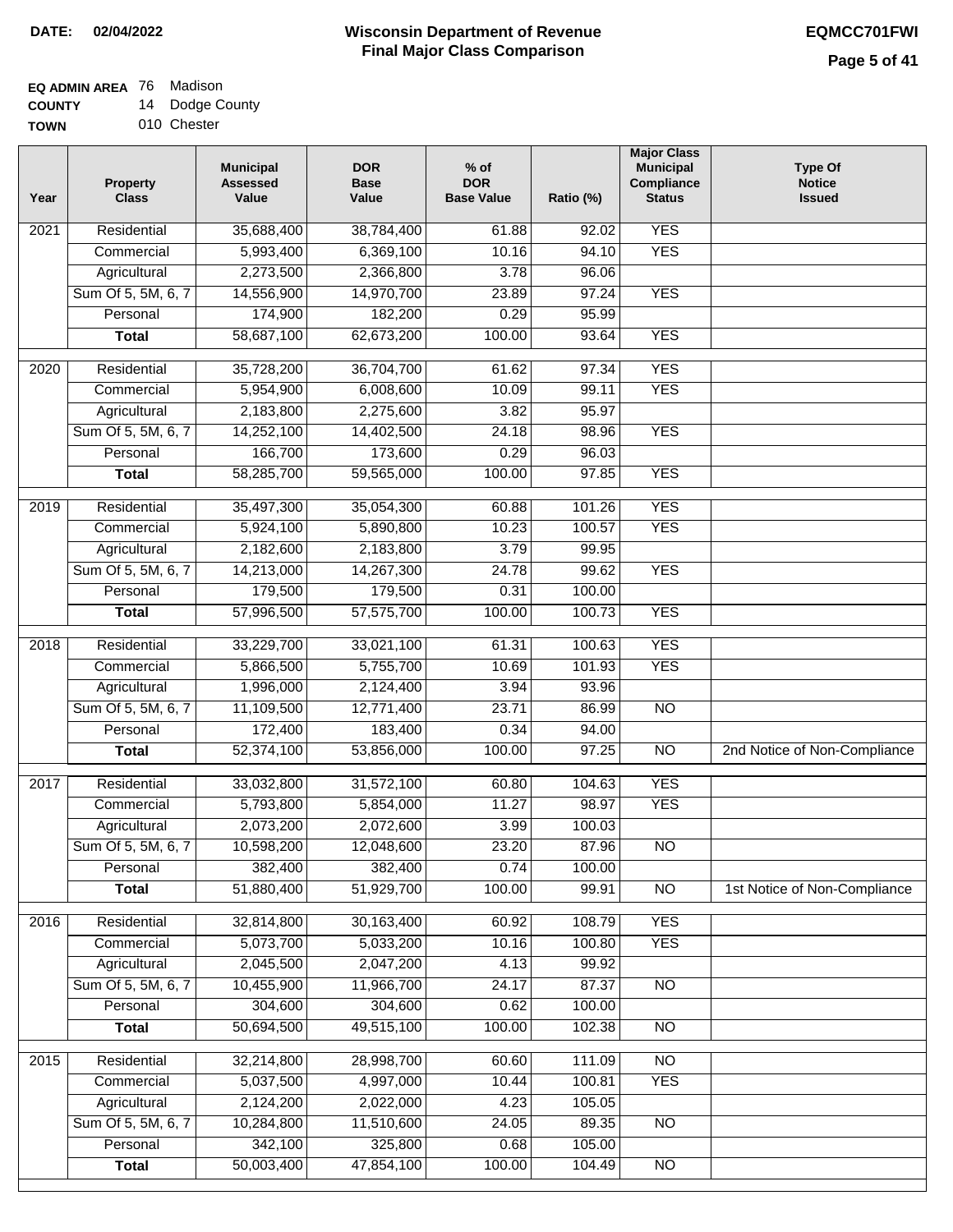# **EQ ADMIN AREA** 76 Madison

**COUNTY** 14 Dodge County

**TOWN** 012 Clyman

| Year              | <b>Property</b><br><b>Class</b> | <b>Municipal</b><br><b>Assessed</b><br>Value | <b>DOR</b><br><b>Base</b><br>Value | % of<br><b>DOR</b><br><b>Base Value</b> | Ratio (%) | <b>Major Class</b><br><b>Municipal</b><br>Compliance<br><b>Status</b> | <b>Type Of</b><br><b>Notice</b><br><b>Issued</b> |
|-------------------|---------------------------------|----------------------------------------------|------------------------------------|-----------------------------------------|-----------|-----------------------------------------------------------------------|--------------------------------------------------|
| $\overline{202}1$ | Residential                     | 41,724,000                                   | 47,381,900                         | 56.68                                   | 88.06     | <b>NO</b>                                                             |                                                  |
|                   | Commercial                      | 1,827,900                                    | 1,925,500                          | 2.30                                    | 94.93     |                                                                       |                                                  |
|                   | Agricultural                    | 4,416,900                                    | 4,550,300                          | 5.44                                    | 97.07     |                                                                       |                                                  |
|                   | Sum Of 5, 5M, 6, 7              | 28,196,100                                   | 29,526,500                         | 35.32                                   | 95.49     | <b>YES</b>                                                            |                                                  |
|                   | Personal                        | 198,831                                      | 209,300                            | 0.25                                    | 95.00     |                                                                       |                                                  |
|                   | <b>Total</b>                    | 76,363,731                                   | 83,593,500                         | 100.00                                  | 91.35     | $\overline{NO}$                                                       |                                                  |
| $\overline{2020}$ | Residential                     | 41,235,400                                   | 42,984,900                         | 55.02                                   | 95.93     | <b>YES</b>                                                            |                                                  |
|                   | Commercial                      | 1,681,900                                    | 1,671,800                          | 2.14                                    | 100.60    |                                                                       |                                                  |
|                   | Agricultural                    | 4,480,700                                    | 4,390,300                          | 5.62                                    | 102.06    |                                                                       |                                                  |
|                   | Sum Of 5, 5M, 6, 7              | 28,067,900                                   | 28,845,200                         | 36.92                                   | 97.31     | <b>YES</b>                                                            |                                                  |
|                   | Personal                        | 218,601                                      | 227,700                            | 0.29                                    | 96.00     |                                                                       |                                                  |
|                   | <b>Total</b>                    | 75,684,501                                   | 78,119,900                         | 100.00                                  | 96.88     | <b>YES</b>                                                            |                                                  |
| 2019              | Residential                     | 40,976,500                                   | 44,035,900                         | 56.02                                   | 93.05     | <b>YES</b>                                                            |                                                  |
|                   | Commercial                      | 1,681,900                                    | 1,639,000                          | 2.09                                    | 102.62    |                                                                       |                                                  |
|                   | Agricultural                    | 4,171,800                                    | 4,216,900                          | 5.36                                    | 98.93     |                                                                       |                                                  |
|                   | Sum Of 5, 5M, 6, 7              | 28,105,300                                   | 28,484,500                         | 36.24                                   | 98.67     | <b>YES</b>                                                            |                                                  |
|                   | Personal                        | 225,750                                      | 232,700                            | 0.30                                    | 97.01     |                                                                       |                                                  |
|                   | <b>Total</b>                    | 75, 161, 250                                 | 78,609,000                         | 100.00                                  | 95.61     | <b>YES</b>                                                            |                                                  |
| 2018              | Residential                     | 40,500,500                                   | 41,091,800                         | 54.84                                   | 98.56     | <b>YES</b>                                                            |                                                  |
|                   | Commercial                      | 998,300                                      | 936,800                            | 1.25                                    | 106.56    |                                                                       |                                                  |
|                   | Agricultural                    | 4,177,500                                    | 4,098,300                          | 5.47                                    | 101.93    |                                                                       |                                                  |
|                   | Sum Of 5, 5M, 6, 7              | 28,018,600                                   | 28,637,000                         | 38.22                                   | 97.84     | <b>YES</b>                                                            |                                                  |
|                   | Personal                        | 167,332                                      | 164,100                            | 0.22                                    | 101.97    |                                                                       |                                                  |
|                   | <b>Total</b>                    | 73,862,232                                   | 74,928,000                         | 100.00                                  | 98.58     | <b>YES</b>                                                            |                                                  |
| 2017              | Residential                     | 39,986,800                                   | 39,406,100                         | 54.13                                   | 101.47    | <b>YES</b>                                                            |                                                  |
|                   | Commercial                      | 732,300                                      | 715,800                            | 0.98                                    | 102.31    |                                                                       |                                                  |
|                   | Agricultural                    | 4,180,300                                    | 4,002,800                          | 5.50                                    | 104.43    |                                                                       |                                                  |
|                   | Sum Of 5, 5M, 6, 7              | 27,914,000                                   | 28,270,500                         | 38.83                                   | 98.74     | <b>YES</b>                                                            |                                                  |
|                   | Personal                        | 416,170                                      | 407,900                            | 0.56                                    | 102.03    |                                                                       |                                                  |
|                   | <b>Total</b>                    | 73,229,570                                   | 72,803,100                         | 100.00                                  | 100.59    | <b>YES</b>                                                            |                                                  |
| 2016              | Residential                     | 39,509,800                                   | 36,391,100                         | 52.45                                   | 108.57    | <b>YES</b>                                                            |                                                  |
|                   | Commercial                      | 654,800                                      | 627,300                            | 0.90                                    | 104.38    |                                                                       |                                                  |
|                   | Agricultural                    | 4,182,400                                    | 3,948,200                          | 5.69                                    | 105.93    |                                                                       |                                                  |
|                   | Sum Of 5, 5M, 6, 7              | 27,563,200                                   | 27,989,100                         | 40.34                                   | 98.48     | <b>YES</b>                                                            |                                                  |
|                   | Personal                        | 430,490                                      | 422,100                            | 0.61                                    | 101.99    |                                                                       |                                                  |
|                   | <b>Total</b>                    | 72,340,690                                   | 69,377,800                         | 100.00                                  | 104.27    | <b>YES</b>                                                            |                                                  |
| 2015              | Residential                     | 38,783,900                                   | 34,307,200                         | 50.66                                   | 113.05    | <b>NO</b>                                                             |                                                  |
|                   | Commercial                      | 654,800                                      | 627,300                            | 0.93                                    | 104.38    |                                                                       |                                                  |
|                   | Agricultural                    | 4,183,500                                    | 3,894,500                          | 5.75                                    | 107.42    |                                                                       |                                                  |
|                   | Sum Of 5, 5M, 6, 7              | 27,477,000                                   | 28,070,900                         | 41.45                                   | 97.88     | <b>YES</b>                                                            |                                                  |
|                   | Personal                        | 882,473                                      | 824,700                            | 1.22                                    | 107.01    |                                                                       |                                                  |
|                   | <b>Total</b>                    | 71,981,673                                   | 67,724,600                         | 100.00                                  | 106.29    | N <sub>O</sub>                                                        |                                                  |
|                   |                                 |                                              |                                    |                                         |           |                                                                       |                                                  |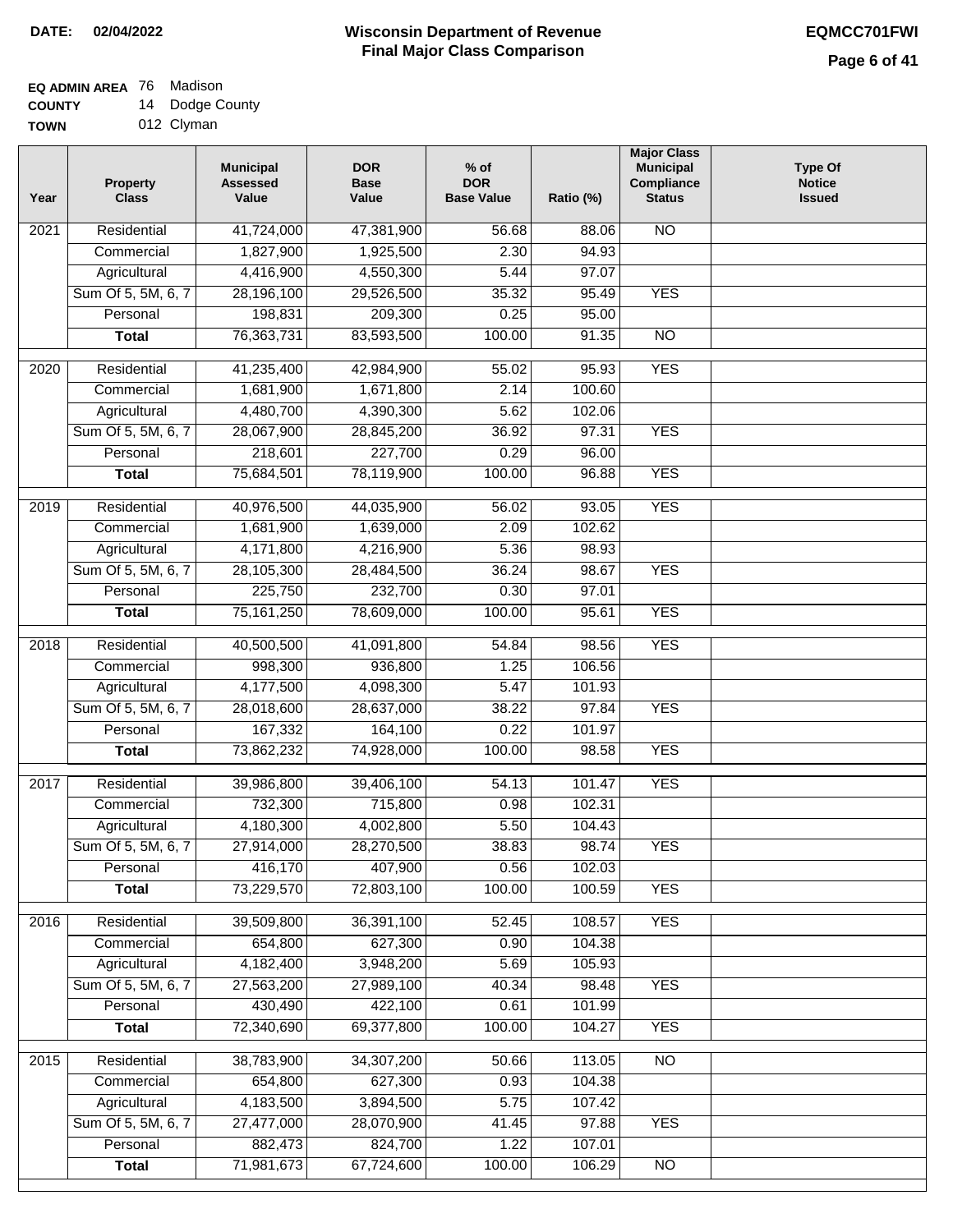### **EQ ADMIN AREA** 76 Madison **COUNTY**

| <b>COUNTY</b> | 14 | Dodge County |
|---------------|----|--------------|
| <b>TOWN</b>   |    | 014 Elba     |

| Year              | <b>Property</b><br><b>Class</b> | <b>Municipal</b><br><b>Assessed</b><br>Value | <b>DOR</b><br><b>Base</b><br>Value | $%$ of<br><b>DOR</b><br><b>Base Value</b> | Ratio (%) | <b>Major Class</b><br><b>Municipal</b><br>Compliance<br><b>Status</b> | <b>Type Of</b><br><b>Notice</b><br><b>Issued</b> |
|-------------------|---------------------------------|----------------------------------------------|------------------------------------|-------------------------------------------|-----------|-----------------------------------------------------------------------|--------------------------------------------------|
| 2021              | Residential                     | 60,574,400                                   | 78,398,100                         | 65.61                                     | 77.27     | N <sub>O</sub>                                                        |                                                  |
|                   | Commercial                      | 7,224,200                                    | 8,157,800                          | 6.83                                      | 88.56     |                                                                       |                                                  |
|                   | Agricultural                    | 4,046,000                                    | 5,058,500                          | 4.23                                      | 79.98     |                                                                       |                                                  |
|                   | Sum Of 5, 5M, 6, 7              | 26,459,500                                   | 27,222,900                         | 22.78                                     | 97.20     | <b>YES</b>                                                            |                                                  |
|                   | Personal                        | 521,200                                      | 651,500                            | 0.55                                      | 80.00     |                                                                       |                                                  |
|                   | <b>Total</b>                    | 98,825,300                                   | 119,488,800                        | 100.00                                    | 82.71     | $\overline{NO}$                                                       | 1st Notice of Non-Compliance                     |
| 2020              | Residential                     | 60,339,100                                   | 76,572,500                         | 65.69                                     | 78.80     | $\overline{10}$                                                       |                                                  |
|                   | Commercial                      | 7,203,500                                    | 7,671,600                          | 6.58                                      | 93.90     |                                                                       |                                                  |
|                   | Agricultural                    | 4,168,300                                    | 4,900,900                          | 4.20                                      | 85.05     |                                                                       |                                                  |
|                   | Sum Of 5, 5M, 6, 7              | 26,566,800                                   | 26,813,700                         | 23.00                                     | 99.08     | <b>YES</b>                                                            |                                                  |
|                   | Personal                        | 519,800                                      | 611,600                            | 0.52                                      | 84.99     |                                                                       |                                                  |
|                   | <b>Total</b>                    | 98,797,500                                   | 116,570,300                        | 100.00                                    | 84.75     | $\overline{NO}$                                                       |                                                  |
| 2019              | Residential                     | 59,383,500                                   | 70,512,400                         | 64.05                                     | 84.22     | <b>NO</b>                                                             |                                                  |
|                   | Commercial                      | 7,163,200                                    | 7,474,700                          | 6.79                                      | 95.83     |                                                                       |                                                  |
|                   | Agricultural                    | 4,238,300                                    | 4,708,100                          | 4.28                                      | 90.02     |                                                                       |                                                  |
|                   | Sum Of 5, 5M, 6, 7              | 26,739,300                                   | 26,776,100                         | 24.32                                     | 99.86     | <b>YES</b>                                                            |                                                  |
|                   | Personal                        | 561,100                                      | 623,400                            | 0.57                                      | 90.01     |                                                                       |                                                  |
|                   | <b>Total</b>                    | 98,085,400                                   | 110,094,700                        | 100.00                                    | 89.09     | $\overline{NO}$                                                       |                                                  |
| $\overline{2018}$ | Residential                     | 58,477,500                                   | 65,574,000                         | 62.55                                     | 89.18     | $\overline{NO}$                                                       |                                                  |
|                   | Commercial                      | 7,138,200                                    | 7,300,800                          | 6.96                                      | 97.77     |                                                                       |                                                  |
|                   | Agricultural                    | 4,355,800                                    | 4,582,400                          | 4.37                                      | 95.05     |                                                                       |                                                  |
|                   | Sum Of 5, 5M, 6, 7              | 26,589,000                                   | 26,819,200                         | 25.58                                     | 99.14     | <b>YES</b>                                                            |                                                  |
|                   | Personal                        | 530,800                                      | 558,700                            | 0.53                                      | 95.01     |                                                                       |                                                  |
|                   | <b>Total</b>                    | 97,091,300                                   | 104,835,100                        | 100.00                                    | 92.61     | $\overline{10}$                                                       |                                                  |
|                   |                                 |                                              |                                    |                                           |           |                                                                       |                                                  |
| 2017              | Residential                     | 58,119,900                                   | 62,867,200                         | 61.33                                     | 92.45     | <b>YES</b>                                                            |                                                  |
|                   | Commercial                      | 6,900,100                                    | 7,268,200                          | 7.09                                      | 94.94     |                                                                       |                                                  |
|                   | Agricultural                    | 4,239,100                                    | 4,462,400                          | 4.35                                      | 95.00     |                                                                       |                                                  |
|                   | Sum Of 5, 5M, 6, 7              | 26,669,600                                   | 26,846,500                         | 26.19                                     | 99.34     | YES                                                                   |                                                  |
|                   | Personal                        | 1,015,800                                    | 1,069,200                          | 1.04                                      | 95.01     |                                                                       |                                                  |
|                   | <b>Total</b>                    | 96,944,500                                   | 102,513,500                        | 100.00                                    | 94.57     | <b>YES</b>                                                            |                                                  |
| 2016              | Residential                     | 56,557,200                                   | 57,813,800                         | 59.10                                     | 97.83     | <b>YES</b>                                                            |                                                  |
|                   | Commercial                      | 6,900,100                                    | 7,125,700                          | 7.28                                      | 96.83     |                                                                       |                                                  |
|                   | Agricultural                    | 4,408,700                                    | 4,405,900                          | 4.50                                      | 100.06    |                                                                       |                                                  |
|                   | Sum Of 5, 5M, 6, 7              | 27,374,200                                   | 27,418,800                         | 28.03                                     | 99.84     | <b>YES</b>                                                            |                                                  |
|                   | Personal                        | 1,067,100                                    | 1,067,100                          | 1.09                                      | 100.00    |                                                                       |                                                  |
|                   | <b>Total</b>                    | 96,307,300                                   | 97,831,300                         | 100.00                                    | 98.44     | <b>YES</b>                                                            |                                                  |
| $\overline{2015}$ | Residential                     | 56,420,700                                   | 54,386,100                         | 57.85                                     | 103.74    | <b>YES</b>                                                            |                                                  |
|                   | Commercial                      | 6,905,300                                    | 7,125,700                          | 7.58                                      | 96.91     | <b>YES</b>                                                            |                                                  |
|                   | Agricultural                    | 4,360,600                                    | 4,362,500                          | 4.64                                      | 99.96     |                                                                       |                                                  |
|                   | Sum Of 5, 5M, 6, 7              | 27,246,200                                   | 27, 163, 100                       | 28.89                                     | 100.31    | <b>YES</b>                                                            |                                                  |
|                   | Personal                        | 974,600                                      | 974,600                            | 1.04                                      | 100.00    |                                                                       |                                                  |
|                   | <b>Total</b>                    | 95,907,400                                   | 94,012,000                         | 100.00                                    | 102.02    | <b>YES</b>                                                            |                                                  |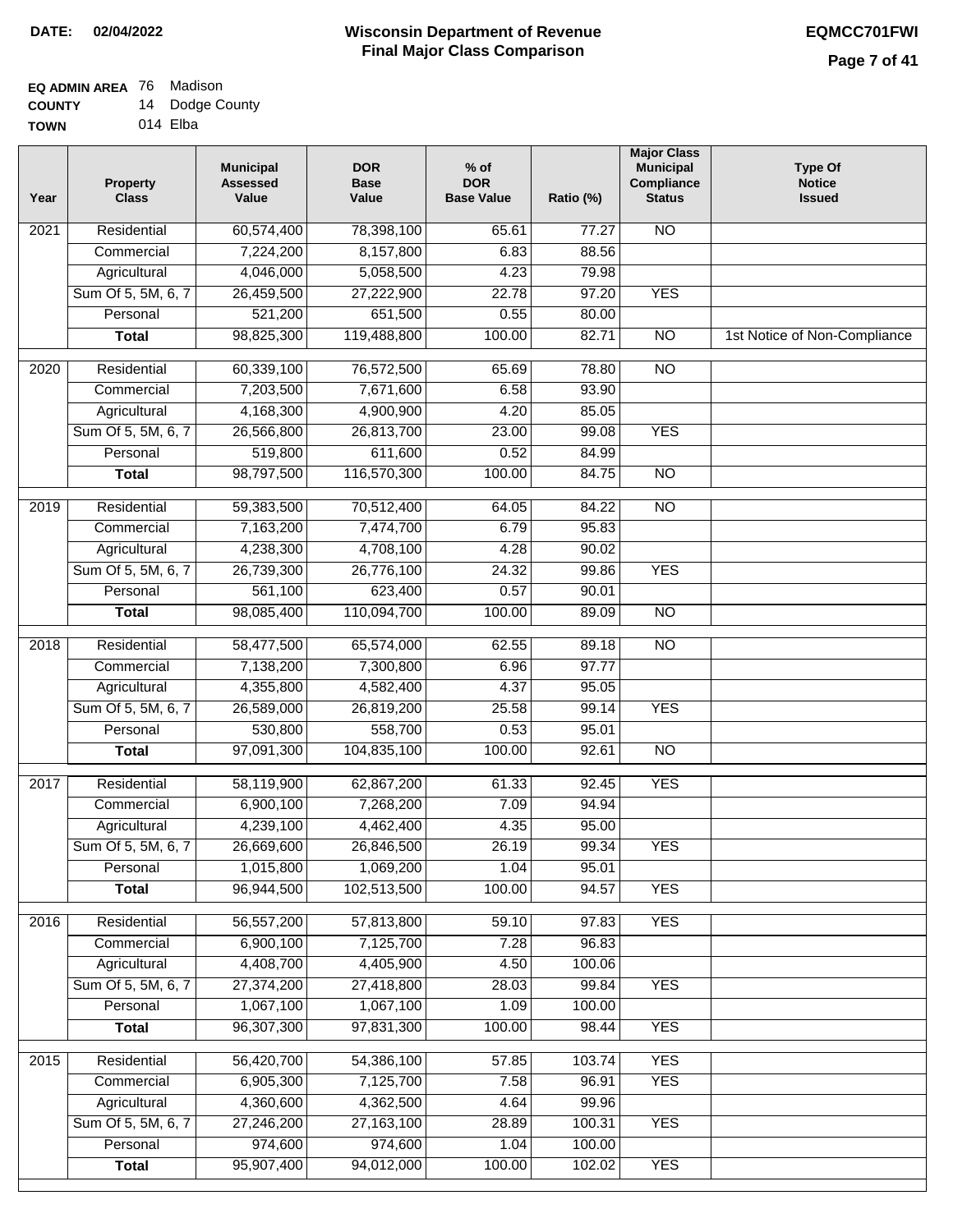#### **EQ ADMIN AREA** 76 Madison **COUNTY** 14 Dodge County

**TOWN** 016 Emmet

| Year             | <b>Property</b><br><b>Class</b> | <b>Municipal</b><br><b>Assessed</b><br>Value | <b>DOR</b><br><b>Base</b><br>Value | $%$ of<br><b>DOR</b><br><b>Base Value</b> | Ratio (%) | <b>Major Class</b><br><b>Municipal</b><br>Compliance<br><b>Status</b> | <b>Type Of</b><br><b>Notice</b><br><b>Issued</b> |
|------------------|---------------------------------|----------------------------------------------|------------------------------------|-------------------------------------------|-----------|-----------------------------------------------------------------------|--------------------------------------------------|
| 2021             | Residential                     | 85,032,500                                   | 117,484,400                        | 77.19                                     | 72.38     | <b>NO</b>                                                             |                                                  |
|                  | Commercial                      | 8,410,800                                    | 11,730,300                         | 7.71                                      | 71.70     |                                                                       |                                                  |
|                  | Agricultural                    | 3,612,800                                    | 4,512,000                          | 2.96                                      | 80.07     |                                                                       |                                                  |
|                  | Sum Of 5, 5M, 6, 7              | 15,636,900                                   | 18,299,700                         | 12.02                                     | 85.45     | $\overline{NO}$                                                       |                                                  |
|                  | Personal                        | 138,900                                      | 173,700                            | 0.11                                      | 79.97     |                                                                       |                                                  |
|                  | <b>Total</b>                    | 112,831,900                                  | 152,200,100                        | 100.00                                    | 74.13     | $\overline{NO}$                                                       | 1st Notice of Non-Compliance                     |
| $\frac{1}{2020}$ | Residential                     | 83,867,000                                   | 106,447,200                        | 76.06                                     | 78.79     | $\overline{NO}$                                                       |                                                  |
|                  | Commercial                      | 8,379,800                                    | 11,029,700                         | 7.88                                      | 75.97     |                                                                       |                                                  |
|                  | Agricultural                    | 3,924,600                                    | 4,344,600                          | 3.10                                      | 90.33     |                                                                       |                                                  |
|                  | Sum Of 5, 5M, 6, 7              | 15,622,300                                   | 17,993,500                         | 12.86                                     | 86.82     | <b>NO</b>                                                             |                                                  |
|                  | Personal                        | 134,800                                      | 134,800                            | 0.10                                      | 100.00    |                                                                       |                                                  |
|                  | <b>Total</b>                    | 111,928,500                                  | 139,949,800                        | 100.00                                    | 79.98     | <b>NO</b>                                                             |                                                  |
|                  |                                 |                                              |                                    |                                           |           |                                                                       |                                                  |
| $\frac{1}{2019}$ | Residential                     | 82,114,100                                   | 100,716,300                        | 75.11                                     | 81.53     | $\overline{NO}$                                                       |                                                  |
|                  | Commercial                      | 9,267,500                                    | 11,276,800                         | 8.41                                      | 82.18     |                                                                       |                                                  |
|                  | Agricultural                    | 3,919,100                                    | 4,167,700                          | 3.11                                      | 94.04     |                                                                       |                                                  |
|                  | Sum Of 5, 5M, 6, 7              | 15,650,300                                   | 17,789,600                         | 13.27                                     | 87.97     | $\overline{NO}$                                                       |                                                  |
|                  | Personal                        | 145,400                                      | 145,400                            | 0.11                                      | 100.00    |                                                                       |                                                  |
|                  | <b>Total</b>                    | 111,096,400                                  | 134,095,800                        | 100.00                                    | 82.85     | $\overline{NO}$                                                       |                                                  |
| 2018             | Residential                     | 81,490,300                                   | 94,426,900                         | 74.59                                     | 86.30     | $\overline{NO}$                                                       |                                                  |
|                  | Commercial                      | 8,299,800                                    | 10,309,100                         | 8.14                                      | 80.51     |                                                                       |                                                  |
|                  | Agricultural                    | 3,922,000                                    | 4,055,900                          | 3.20                                      | 96.70     |                                                                       |                                                  |
|                  | Sum Of 5, 5M, 6, 7              | 15,679,400                                   | 17,611,100                         | 13.91                                     | 89.03     | $\overline{NO}$                                                       |                                                  |
|                  | Personal                        | 198,700                                      | 198,700                            | 0.16                                      | 100.00    |                                                                       |                                                  |
|                  | <b>Total</b>                    | 109,590,200                                  | 126,601,700                        | 100.00                                    | 86.56     | $\overline{NO}$                                                       |                                                  |
| 2017             | Residential                     | 81,534,500                                   | 89,235,800                         | 71.93                                     | 91.37     | <b>YES</b>                                                            |                                                  |
|                  | Commercial                      | 8,280,300                                    | 10,636,100                         | 8.57                                      | 77.85     |                                                                       |                                                  |
|                  | Agricultural                    | 3,922,400                                    | 3,953,400                          | 3.19                                      | 99.22     |                                                                       |                                                  |
|                  | Sum Of 5, 5M, 6, 7              | 15,559,400                                   | 17,275,400                         | 13.93                                     | 90.07     | <b>YES</b>                                                            |                                                  |
|                  | Personal                        | 2,959,300                                    | 2,959,300                          | 2.39                                      | 100.00    |                                                                       |                                                  |
|                  | <b>Total</b>                    | 112,255,900                                  | 124,060,000                        | 100.00                                    | 90.49     | <b>YES</b>                                                            |                                                  |
| 2016             | Residential                     | 80,724,800                                   | 82,673,000                         | 71.08                                     | 97.64     | <b>YES</b>                                                            |                                                  |
|                  | Commercial                      | 8,280,300                                    | 10,427,500                         | 8.97                                      | 79.41     |                                                                       |                                                  |
|                  | Agricultural                    | 3,857,700                                    | 3,886,100                          | 3.34                                      | 99.27     |                                                                       |                                                  |
|                  | Sum Of 5, 5M, 6, 7              | 15,649,400                                   | 17,384,900                         | 14.95                                     | 90.02     | <b>YES</b>                                                            |                                                  |
|                  | Personal                        | 1,930,200                                    | 1,930,200                          | 1.66                                      | 100.00    |                                                                       |                                                  |
|                  | <b>Total</b>                    | 110,442,400                                  | 116,301,700                        | 100.00                                    | 94.96     | <b>YES</b>                                                            |                                                  |
| 2015             | Residential                     | 79,416,400                                   | 78,153,500                         | 69.68                                     | 101.62    | <b>YES</b>                                                            |                                                  |
|                  | Commercial                      | 8,105,300                                    | 10,252,500                         | 9.14                                      | 79.06     | $\overline{NO}$                                                       |                                                  |
|                  | Agricultural                    | 3,847,400                                    | 3,831,800                          | 3.42                                      | 100.41    |                                                                       |                                                  |
|                  | Sum Of 5, 5M, 6, 7              | 15,576,100                                   | 17,715,100                         | 15.79                                     | 87.93     | $\overline{NO}$                                                       |                                                  |
|                  | Personal                        | 2,214,700                                    | 2,214,700                          | 1.97                                      | 100.00    |                                                                       |                                                  |
|                  | <b>Total</b>                    | 109,159,900                                  | 112, 167, 600                      | 100.00                                    | 97.32     | $\overline{NO}$                                                       |                                                  |
|                  |                                 |                                              |                                    |                                           |           |                                                                       |                                                  |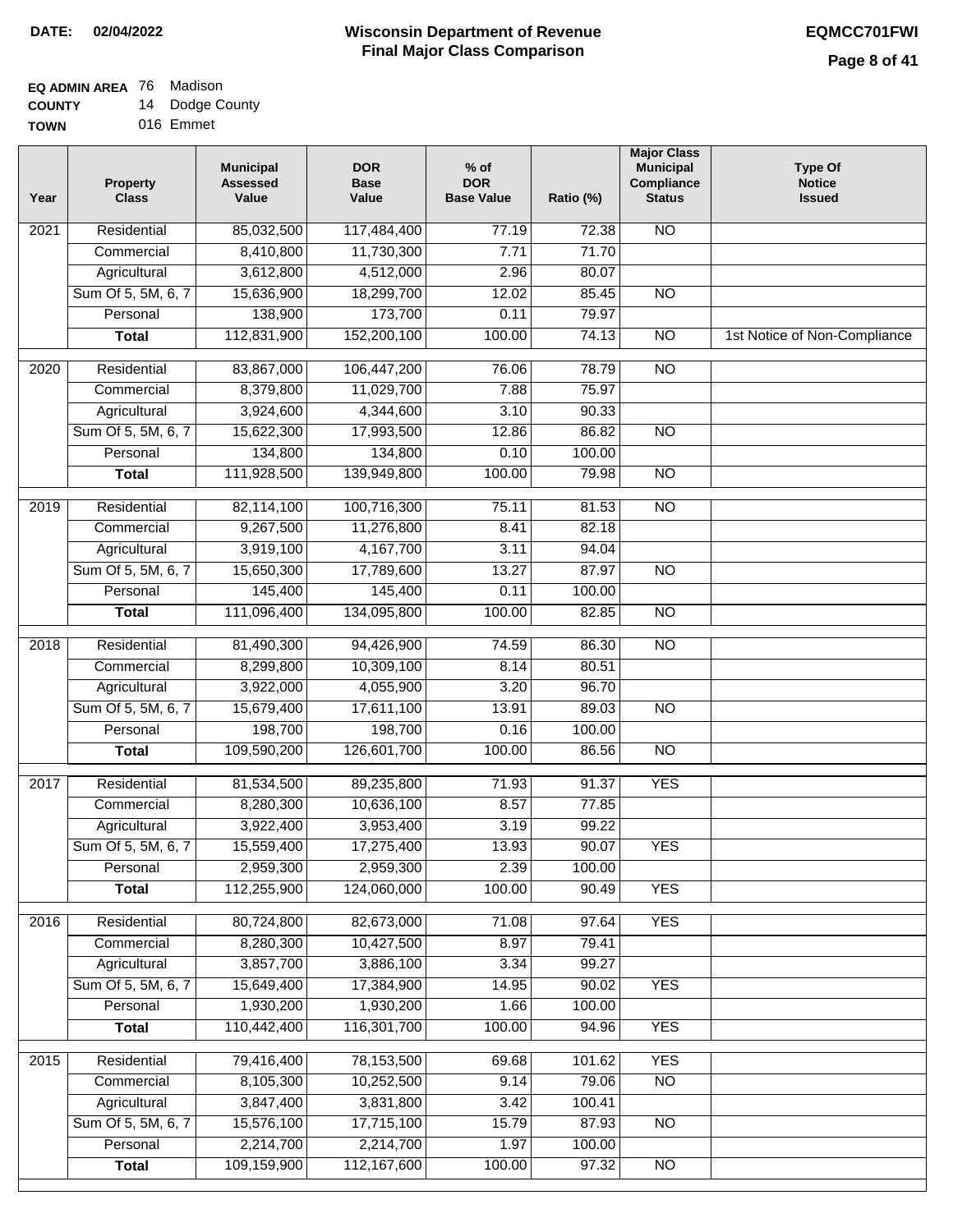### **EQ ADMIN AREA** 76 Madison **COUNTY**

**TOWN** 14 Dodge County 018 Fox Lake

| Year              | <b>Property</b><br><b>Class</b> | <b>Municipal</b><br><b>Assessed</b><br>Value | <b>DOR</b><br><b>Base</b><br>Value | $%$ of<br><b>DOR</b><br><b>Base Value</b> | Ratio (%) | <b>Major Class</b><br><b>Municipal</b><br>Compliance<br><b>Status</b> | <b>Type Of</b><br><b>Notice</b><br><b>Issued</b> |
|-------------------|---------------------------------|----------------------------------------------|------------------------------------|-------------------------------------------|-----------|-----------------------------------------------------------------------|--------------------------------------------------|
| 2021              | Residential                     | 193,204,550                                  | 211,327,300                        | 86.81                                     | 91.42     | <b>YES</b>                                                            |                                                  |
|                   | Commercial                      | 6,308,650                                    | 7,355,400                          | 3.02                                      | 85.77     |                                                                       |                                                  |
|                   | Agricultural                    | 3,607,400                                    | 3,920,300                          | 1.61                                      | 92.02     |                                                                       |                                                  |
|                   | Sum Of 5, 5M, 6, 7              | 18,722,100                                   | 20,589,400                         | 8.46                                      | 90.93     |                                                                       |                                                  |
|                   | Personal                        | 226,400                                      | 246,000                            | 0.10                                      | 92.03     |                                                                       |                                                  |
|                   | <b>Total</b>                    | 222,069,100                                  | 243,438,400                        | 100.00                                    | 91.22     | <b>YES</b>                                                            |                                                  |
| $\overline{2020}$ | Residential                     | 191,818,950                                  | 203,679,900                        | 86.81                                     | 94.18     | <b>YES</b>                                                            |                                                  |
|                   | Commercial                      | 6,308,650                                    | 6,939,100                          | 2.96                                      | 90.91     |                                                                       |                                                  |
|                   | Agricultural                    | 3,644,100                                    | 3,766,100                          | 1.61                                      | 96.76     |                                                                       |                                                  |
|                   | Sum Of 5, 5M, 6, 7              | 18,495,500                                   | 20,047,300                         | 8.54                                      | 92.26     |                                                                       |                                                  |
|                   | Personal                        | 199,200                                      | 205,400                            | 0.09                                      | 96.98     |                                                                       |                                                  |
|                   | <b>Total</b>                    | 220,466,400                                  | 234,637,800                        | 100.00                                    | 93.96     | <b>YES</b>                                                            |                                                  |
|                   |                                 |                                              |                                    |                                           |           |                                                                       |                                                  |
| 2019              | Residential                     | 189,661,100                                  | 191,867,300                        | 86.42                                     | 98.85     | <b>YES</b>                                                            |                                                  |
|                   | Commercial                      | 6,308,650                                    | 6,803,100                          | 3.06                                      | 92.73     |                                                                       |                                                  |
|                   | Agricultural                    | 3,574,600                                    | 3,622,700                          | 1.63                                      | 98.67     |                                                                       |                                                  |
|                   | Sum Of 5, 5M, 6, 7              | 18,106,900                                   | 19,523,500                         | 8.79                                      | 92.74     |                                                                       |                                                  |
|                   | Personal                        | 197,200                                      | 197,200                            | 0.09                                      | 100.00    |                                                                       |                                                  |
|                   | <b>Total</b>                    | 217,848,450                                  | 222,013,800                        | 100.00                                    | 98.12     | <b>YES</b>                                                            |                                                  |
| 2018              | Residential                     | 187,344,900                                  | 185,834,300                        | 86.24                                     | 100.81    | <b>YES</b>                                                            |                                                  |
|                   | Commercial                      | 6,299,350                                    | 6,660,600                          | 3.09                                      | 94.58     |                                                                       |                                                  |
|                   | Agricultural                    | 3,524,800                                    | 3,525,900                          | 1.64                                      | 99.97     |                                                                       |                                                  |
|                   | Sum Of 5, 5M, 6, 7              | 17,890,500                                   | 19,286,800                         | 8.95                                      | 92.76     |                                                                       |                                                  |
|                   | Personal                        | 181,200                                      | 181,200                            | 0.08                                      | 100.00    |                                                                       |                                                  |
|                   | <b>Total</b>                    | 215,240,750                                  | 215,488,800                        | 100.00                                    | 99.88     | <b>YES</b>                                                            |                                                  |
| 2017              | Residential                     | 184,861,900                                  | 174,569,600                        | 85.19                                     | 105.90    | <b>YES</b>                                                            |                                                  |
|                   | Commercial                      | 6,405,650                                    | 7,010,500                          | 3.42                                      | 91.37     |                                                                       |                                                  |
|                   | Agricultural                    | 3,414,700                                    | 3,415,200                          | 1.67                                      | 99.99     |                                                                       |                                                  |
|                   | Sum Of 5, 5M, 6, 7              | 17,952,600                                   | 19,204,600                         | 9.37                                      | 93.48     |                                                                       |                                                  |
|                   | Personal                        | 744,100                                      | 729,500                            | 0.36                                      | 102.00    |                                                                       |                                                  |
|                   | <b>Total</b>                    | 213,378,950                                  | 204,929,400                        | 100.00                                    | 104.12    | <b>YES</b>                                                            |                                                  |
| 2016              | Residential                     | 184,283,000                                  | 181,059,000                        | 85.62                                     | 101.78    | <b>YES</b>                                                            |                                                  |
|                   | Commercial                      | 6,405,250                                    | 6,873,000                          | 3.25                                      | 93.19     |                                                                       |                                                  |
|                   | Agricultural                    | 3,331,100                                    | 3,368,100                          | 1.59                                      | 98.90     |                                                                       |                                                  |
|                   | Sum Of 5, 5M, 6, 7              | 17,964,900                                   | 19,381,700                         | 9.17                                      | 92.69     |                                                                       |                                                  |
|                   | Personal                        | 793,200                                      | 785,400                            | 0.37                                      | 100.99    |                                                                       |                                                  |
|                   | <b>Total</b>                    | 212,777,450                                  | 211,467,200                        | 100.00                                    | 100.62    | <b>YES</b>                                                            |                                                  |
| 2015              | Residential                     | 182,505,800                                  | 182,725,800                        | 85.98                                     | 99.88     | <b>YES</b>                                                            |                                                  |
|                   | Commercial                      | 6,281,550                                    | 6,873,000                          | 3.23                                      | 91.39     |                                                                       |                                                  |
|                   | Agricultural                    | 3,332,800                                    | 3,333,900                          | 1.57                                      | 99.97     |                                                                       |                                                  |
|                   | Sum Of 5, 5M, 6, 7              | 17,568,400                                   | 18,859,900                         | 8.87                                      | 93.15     | <b>YES</b>                                                            |                                                  |
|                   | Personal                        | 732,700                                      | 732,700                            | 0.34                                      | 100.00    |                                                                       |                                                  |
|                   | <b>Total</b>                    | 210,421,250                                  | 212,525,300                        | 100.00                                    | 99.01     | <b>YES</b>                                                            |                                                  |
|                   |                                 |                                              |                                    |                                           |           |                                                                       |                                                  |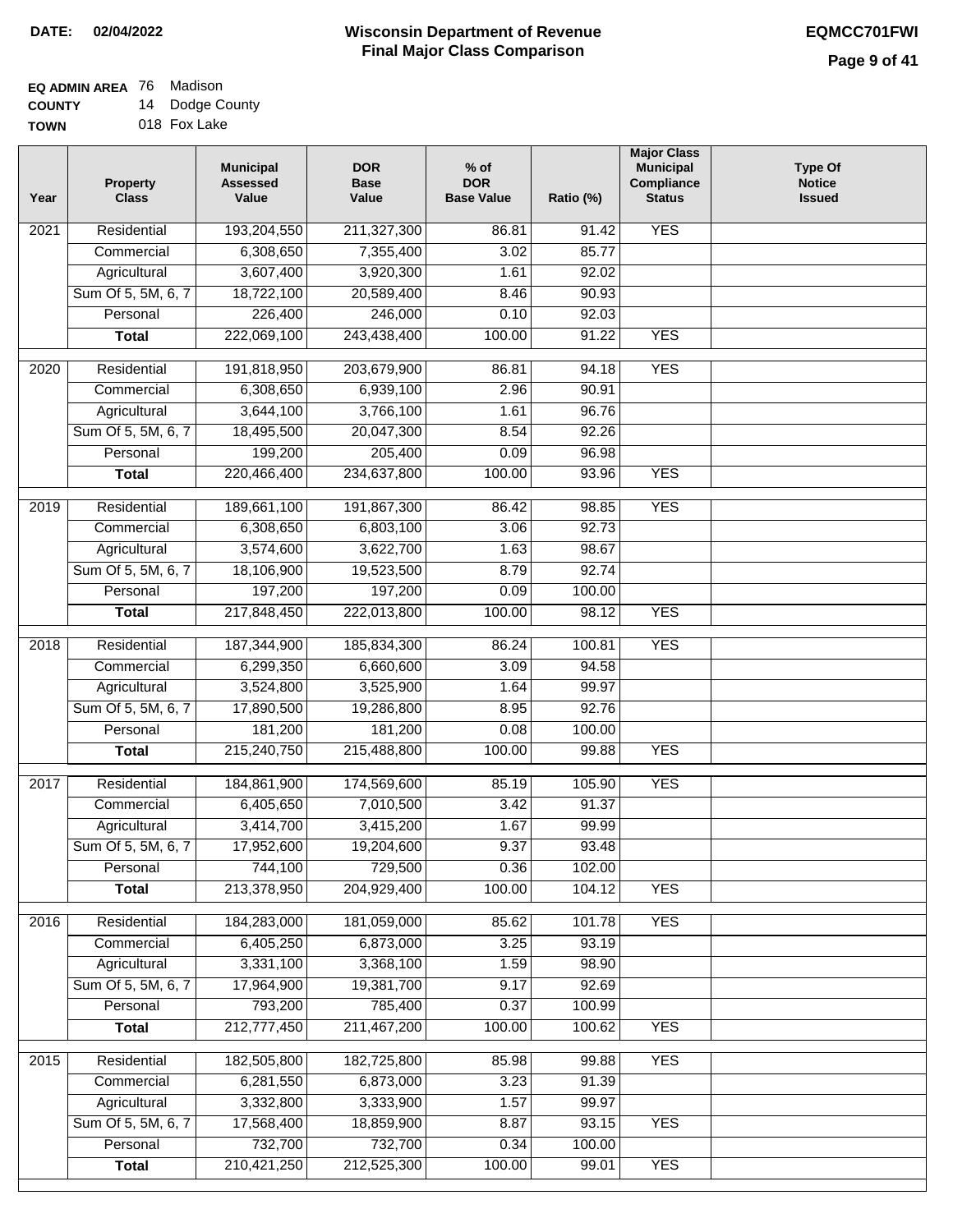#### **Wisconsin Department of Revenue Final Major Class Comparison DATE: 02/04/2022 EQMCC701FWI**

#### **EQ ADMIN AREA** 76 Madison **COUNTY** 14 Dodge County

**TOWN** 020 Herman

| Year             | <b>Property</b><br><b>Class</b> | <b>Municipal</b><br><b>Assessed</b><br>Value | <b>DOR</b><br><b>Base</b><br>Value | $%$ of<br><b>DOR</b><br><b>Base Value</b> | Ratio (%) | <b>Major Class</b><br><b>Municipal</b><br>Compliance<br><b>Status</b> | <b>Type Of</b><br><b>Notice</b><br><b>Issued</b> |
|------------------|---------------------------------|----------------------------------------------|------------------------------------|-------------------------------------------|-----------|-----------------------------------------------------------------------|--------------------------------------------------|
| 2021             | Residential                     | 72,182,300                                   | 84,242,000                         | 67.06                                     | 85.68     | <b>NO</b>                                                             |                                                  |
|                  | Commercial                      | 4,318,300                                    | 5,374,000                          | 4.28                                      | 80.36     |                                                                       |                                                  |
|                  | Agricultural                    | 4,189,500                                    | 4,456,900                          | 3.55                                      | 94.00     |                                                                       |                                                  |
|                  | Sum Of 5, 5M, 6, 7              | 28,943,000                                   | 31,285,200                         | 24.90                                     | 92.51     | <b>YES</b>                                                            |                                                  |
|                  | Personal                        | 241,494                                      | 262,500                            | 0.21                                      | 92.00     |                                                                       |                                                  |
|                  | <b>Total</b>                    | 109,874,594                                  | 125,620,600                        | 100.00                                    | 87.47     | $\overline{NO}$                                                       |                                                  |
| $\frac{1}{2020}$ | Residential                     | 70,830,100                                   | 75,241,300                         | 64.83                                     | 94.14     | <b>YES</b>                                                            |                                                  |
|                  | Commercial                      | 4,318,300                                    | 5,069,800                          | 4.37                                      | 85.18     |                                                                       |                                                  |
|                  | Agricultural                    | 4,289,500                                    | 4,295,500                          | 3.70                                      | 99.86     |                                                                       |                                                  |
|                  | Sum Of 5, 5M, 6, 7              | 29,031,500                                   | 31,183,200                         | 26.87                                     | 93.10     | <b>YES</b>                                                            |                                                  |
|                  | Personal                        | 254,245                                      | 267,700                            | 0.23                                      | 94.97     |                                                                       |                                                  |
|                  | <b>Total</b>                    | 108,723,645                                  | 116,057,500                        | 100.00                                    | 93.68     | <b>YES</b>                                                            |                                                  |
|                  |                                 |                                              |                                    |                                           |           |                                                                       |                                                  |
| 2019             | Residential                     | 70,071,900                                   | 72,957,300                         | 64.62                                     | 96.05     | <b>YES</b>                                                            |                                                  |
|                  | Commercial                      | 4,318,300                                    | 4,970,400                          | 4.40                                      | 86.88     |                                                                       |                                                  |
|                  | Agricultural                    | 4,013,300                                    | 4,128,000                          | 3.66                                      | 97.22     |                                                                       |                                                  |
|                  | Sum Of 5, 5M, 6, 7              | 28,692,400                                   | 30,595,100                         | 27.10                                     | 93.78     | <b>YES</b>                                                            |                                                  |
|                  | Personal                        | 243,838                                      | 248,900                            | 0.22                                      | 97.97     |                                                                       |                                                  |
|                  | <b>Total</b>                    | 107,339,738                                  | 112,899,700                        | 100.00                                    | 95.08     | <b>YES</b>                                                            |                                                  |
| 2018             | Residential                     | 69,820,100                                   | 68,587,700                         | 63.97                                     | 101.80    | <b>YES</b>                                                            |                                                  |
|                  | Commercial                      | 4,315,900                                    | 4,870,500                          | 4.54                                      | 88.61     |                                                                       |                                                  |
|                  | Agricultural                    | 4,014,200                                    | 4,012,800                          | 3.74                                      | 100.03    |                                                                       |                                                  |
|                  | Sum Of 5, 5M, 6, 7              | 28,488,600                                   | 29,515,400                         | 27.53                                     | 96.52     | <b>YES</b>                                                            |                                                  |
|                  | Personal                        | 240,397                                      | 240,400                            | 0.22                                      | 100.00    |                                                                       |                                                  |
|                  | <b>Total</b>                    | 106,879,197                                  | 107,226,800                        | 100.00                                    | 99.68     | <b>YES</b>                                                            |                                                  |
| 2017             | Residential                     | 69,086,300                                   | 66,447,000                         | 63.27                                     | 103.97    | <b>YES</b>                                                            |                                                  |
|                  | Commercial                      | 4,257,600                                    | 5,100,700                          | 4.86                                      | 83.47     |                                                                       |                                                  |
|                  | Agricultural                    | 4,085,900                                    | 3,917,700                          | 3.73                                      | 104.29    |                                                                       |                                                  |
|                  | Sum Of 5, 5M, 6, 7              | 25,728,000                                   | 29,385,700                         | 27.98                                     | 87.55     | $\overline{N}$                                                        |                                                  |
|                  | Personal                        | 180,333                                      | 168,500                            | 0.16                                      | 107.02    |                                                                       |                                                  |
|                  | <b>Total</b>                    | 103,338,133                                  | 105,019,600                        | 100.00                                    | 98.40     | N <sub>O</sub>                                                        | 1st Notice of Non-Compliance                     |
| 2016             | Residential                     | 67,368,200                                   | 62,935,600                         | 62.25                                     | 107.04    | <b>YES</b>                                                            |                                                  |
|                  | Commercial                      | 4,104,400                                    | 4,860,300                          | 4.81                                      | 84.45     |                                                                       |                                                  |
|                  | Agricultural                    | 4,082,600                                    | 3,859,000                          | 3.82                                      | 105.79    |                                                                       |                                                  |
|                  | Sum Of 5, 5M, 6, 7              | 25,504,000                                   | 29,285,400                         | 28.97                                     | 87.09     | $\overline{NO}$                                                       |                                                  |
|                  | Personal                        | 175,448                                      | 163,900                            | 0.16                                      | 107.05    |                                                                       |                                                  |
|                  | <b>Total</b>                    | 101,234,648                                  | 101,104,200                        | 100.00                                    | 100.13    | N <sub>O</sub>                                                        |                                                  |
| 2015             | Residential                     | 66,777,400                                   | 62,375,500                         | 62.06                                     | 107.06    | <b>YES</b>                                                            |                                                  |
|                  | Commercial                      | 4,093,500                                    | 4,850,100                          | 4.83                                      | 84.40     |                                                                       |                                                  |
|                  | Agricultural                    | 4,086,000                                    | 3,814,800                          | 3.80                                      | 107.11    |                                                                       |                                                  |
|                  | Sum Of 5, 5M, 6, 7              | 25,498,900                                   | 29,313,600                         | 29.16                                     | 86.99     | N <sub>O</sub>                                                        |                                                  |
|                  | Personal                        | 158,108                                      | 156,500                            | 0.16                                      | 101.03    |                                                                       |                                                  |
|                  | <b>Total</b>                    | 100,613,908                                  | 100,510,500                        | 100.00                                    | 100.10    | N <sub>O</sub>                                                        |                                                  |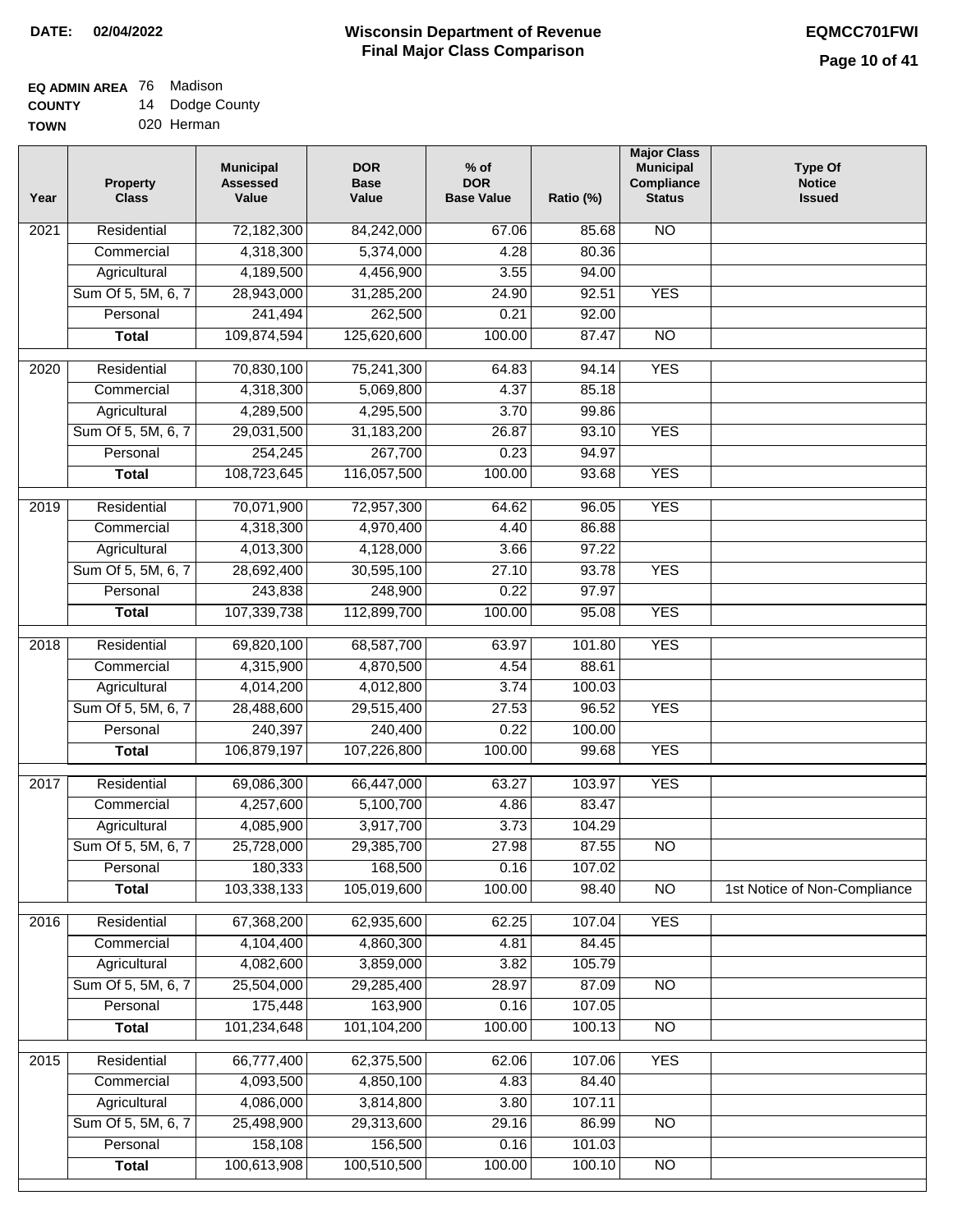#### **Wisconsin Department of Revenue Final Major Class Comparison DATE: 02/04/2022 EQMCC701FWI**

#### **EQ ADMIN AREA** 76 Madison **COUNTY** 14 Dodge County

**TOWN** 022 Hubbard

| Year | <b>Property</b><br><b>Class</b> | <b>Municipal</b><br><b>Assessed</b><br>Value | <b>DOR</b><br><b>Base</b><br>Value | $%$ of<br><b>DOR</b><br><b>Base Value</b> | Ratio (%) | <b>Major Class</b><br><b>Municipal</b><br>Compliance<br><b>Status</b> | <b>Type Of</b><br><b>Notice</b><br><b>Issued</b> |
|------|---------------------------------|----------------------------------------------|------------------------------------|-------------------------------------------|-----------|-----------------------------------------------------------------------|--------------------------------------------------|
| 2021 | Residential                     | 174,552,400                                  | 203, 197, 200                      | 87.23                                     | 85.90     | N <sub>O</sub>                                                        |                                                  |
|      | Commercial                      | 6,541,500                                    | 6,599,500                          | 2.83                                      | 99.12     |                                                                       |                                                  |
|      | Agricultural                    | 2,731,200                                    | 2,936,300                          | 1.26                                      | 93.02     |                                                                       |                                                  |
|      | Sum Of 5, 5M, 6, 7              | 17,351,400                                   | 19,531,300                         | 8.38                                      | 88.84     |                                                                       |                                                  |
|      | Personal                        | 619,406                                      | 680,600                            | 0.29                                      | 91.01     |                                                                       |                                                  |
|      | <b>Total</b>                    | 201,795,906                                  | 232,944,900                        | 100.00                                    | 86.63     | $\overline{NO}$                                                       |                                                  |
| 2020 | Residential                     | 173, 121, 700                                | 186,499,800                        | 86.37                                     | 92.83     | <b>YES</b>                                                            |                                                  |
|      | Commercial                      | 6,372,500                                    | 6,060,900                          | 2.81                                      | 105.14    |                                                                       |                                                  |
|      | Agricultural                    | 2,886,700                                    | 2,826,300                          | 1.31                                      | 102.14    |                                                                       |                                                  |
|      | Sum Of 5, 5M, 6, 7              | 17,133,300                                   | 18,911,200                         | 8.76                                      | 90.60     |                                                                       |                                                  |
|      | Personal                        | 1,577,647                                    | 1,626,400                          | 0.75                                      | 97.00     |                                                                       |                                                  |
|      | <b>Total</b>                    | 201,091,847                                  | 215,924,600                        | 100.00                                    | 93.13     | <b>YES</b>                                                            |                                                  |
|      |                                 |                                              |                                    |                                           |           |                                                                       |                                                  |
| 2019 | Residential                     | 172,423,500                                  | 176,936,100                        | 86.01                                     | 97.45     | <b>YES</b>                                                            |                                                  |
|      | Commercial                      | 6,333,000                                    | 5,902,100                          | 2.87                                      | 107.30    |                                                                       |                                                  |
|      | Agricultural                    | 2,693,600                                    | 2,717,300                          | 1.32                                      | 99.13     |                                                                       |                                                  |
|      | Sum Of 5, 5M, 6, 7              | 17,197,900                                   | 18,569,900                         | 9.03                                      | 92.61     |                                                                       |                                                  |
|      | Personal                        | 1,591,413                                    | 1,591,400                          | 0.77                                      | 100.00    |                                                                       |                                                  |
|      | <b>Total</b>                    | 200,239,413                                  | 205,716,800                        | 100.00                                    | 97.34     | <b>YES</b>                                                            |                                                  |
| 2018 | Residential                     | 171,769,300                                  | 166,183,800                        | 85.14                                     | 103.36    | <b>YES</b>                                                            |                                                  |
|      | Commercial                      | 6,269,900                                    | 5,830,600                          | 2.99                                      | 107.53    |                                                                       |                                                  |
|      | Agricultural                    | 2,686,300                                    | 2,636,600                          | 1.35                                      | 101.89    |                                                                       |                                                  |
|      | Sum Of 5, 5M, 6, 7              | 17,287,100                                   | 18,948,500                         | 9.71                                      | 91.23     |                                                                       |                                                  |
|      | Personal                        | 1,627,632                                    | 1,595,700                          | 0.82                                      | 102.00    |                                                                       |                                                  |
|      | <b>Total</b>                    | 199,640,232                                  | 195,195,200                        | 100.00                                    | 102.28    | <b>YES</b>                                                            |                                                  |
| 2017 | Residential                     | 170,333,100                                  | 166,315,300                        | 84.85                                     | 102.42    | <b>YES</b>                                                            |                                                  |
|      | Commercial                      | 5,678,200                                    | 5,412,900                          | 2.76                                      | 104.90    |                                                                       |                                                  |
|      | Agricultural                    | 2,696,300                                    | 2,581,600                          | 1.32                                      | 104.44    |                                                                       |                                                  |
|      | Sum Of 5, 5M, 6, 7              | 17,186,500                                   | 18,800,300                         | 9.59                                      | 91.42     |                                                                       |                                                  |
|      | Personal                        | 2,967,537                                    | 2,909,400                          | 1.48                                      | 102.00    |                                                                       |                                                  |
|      | <b>Total</b>                    | 198,861,637                                  | 196,019,500                        | 100.00                                    | 101.45    | <b>YES</b>                                                            |                                                  |
| 2016 | Residential                     | 168,844,500                                  | 158,525,200                        | 83.61                                     | 106.51    | <b>YES</b>                                                            |                                                  |
|      | Commercial                      | 6,769,700                                    | 6,459,800                          | 3.41                                      | 104.80    |                                                                       |                                                  |
|      | Agricultural                    | 2,695,800                                    | 2,539,600                          | 1.34                                      | 106.15    |                                                                       |                                                  |
|      | Sum Of 5, 5M, 6, 7              | 17,334,800                                   | 18,947,700                         | 9.99                                      | 91.49     |                                                                       |                                                  |
|      | Personal                        | 3,193,348                                    | 3,130,700                          | 1.65                                      | 102.00    |                                                                       |                                                  |
|      | <b>Total</b>                    | 198,838,148                                  | 189,603,000                        | 100.00                                    | 104.87    | <b>YES</b>                                                            |                                                  |
|      |                                 |                                              |                                    |                                           |           |                                                                       |                                                  |
| 2015 | Residential                     | 168,286,100                                  | 154,817,100                        | 83.34                                     | 108.70    | <b>YES</b>                                                            |                                                  |
|      | Commercial                      | 6,628,000                                    | 6,322,100                          | 3.40                                      | 104.84    |                                                                       |                                                  |
|      | Agricultural                    | 2,693,800                                    | 2,513,300                          | 1.35                                      | 107.18    |                                                                       |                                                  |
|      | Sum Of 5, 5M, 6, 7              | 17,324,500                                   | 19,021,100                         | 10.24                                     | 91.08     | <b>YES</b>                                                            |                                                  |
|      | Personal                        | 3,277,565                                    | 3,092,000                          | 1.66                                      | 106.00    |                                                                       |                                                  |
|      | <b>Total</b>                    | 198,209,965                                  | 185,765,600                        | 100.00                                    | 106.70    | <b>YES</b>                                                            |                                                  |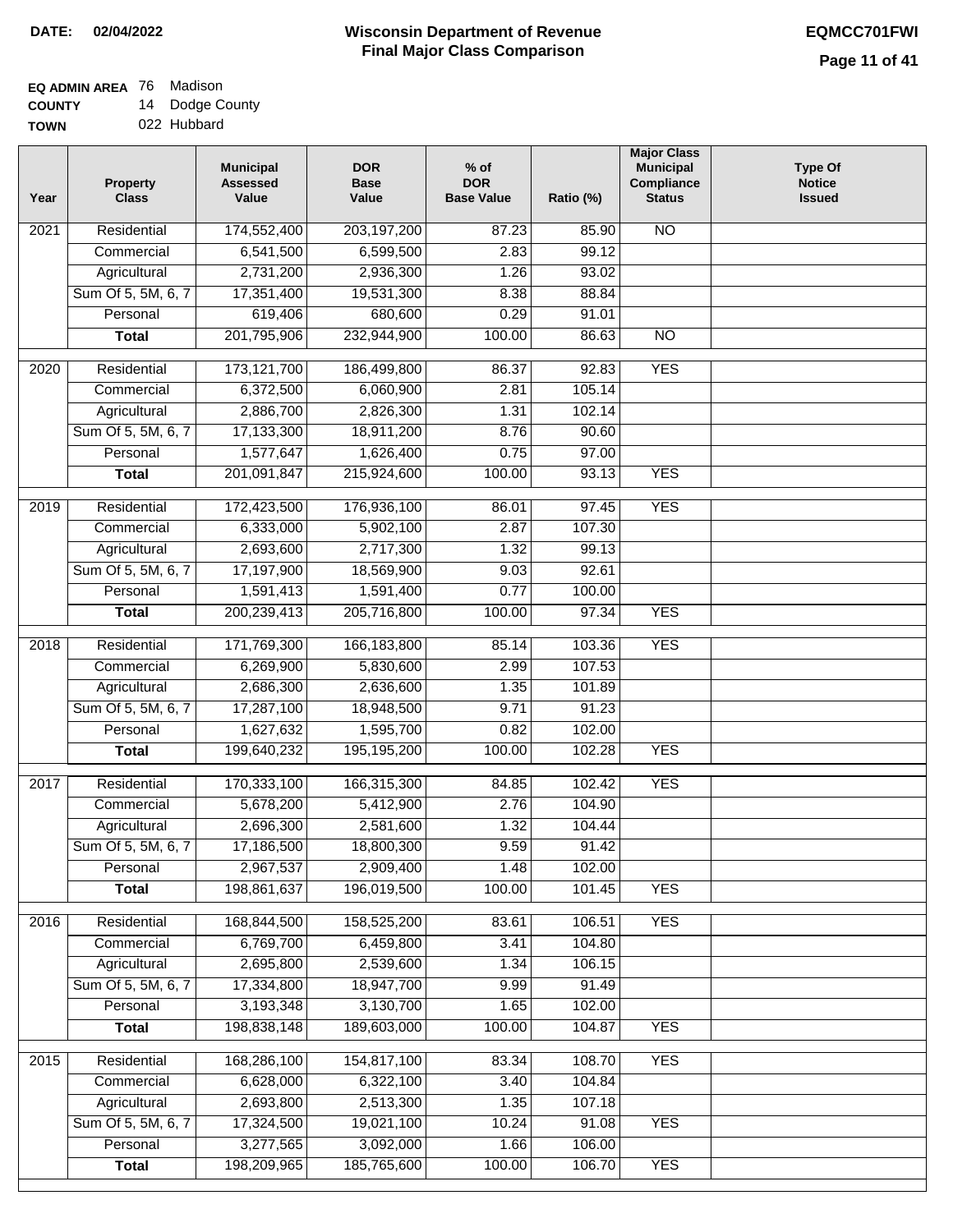#### **EQ ADMIN AREA** 76 Madison **COUNTY** 14 Dodge County

**TOWN** 024 Hustisford

| Year              | <b>Property</b><br><b>Class</b> | <b>Municipal</b><br><b>Assessed</b><br>Value | <b>DOR</b><br><b>Base</b><br>Value | $%$ of<br><b>DOR</b><br><b>Base Value</b> | Ratio (%)       | <b>Major Class</b><br><b>Municipal</b><br>Compliance<br><b>Status</b> | <b>Type Of</b><br><b>Notice</b><br><b>Issued</b> |
|-------------------|---------------------------------|----------------------------------------------|------------------------------------|-------------------------------------------|-----------------|-----------------------------------------------------------------------|--------------------------------------------------|
| $\overline{202}1$ | Residential                     | 116,744,500                                  | 132,677,963                        | 78.87                                     | 87.99           | N <sub>O</sub>                                                        |                                                  |
|                   | Commercial                      | 7,000,500                                    | 7,395,376                          | 4.40                                      | 94.66           |                                                                       |                                                  |
|                   | Agricultural                    | 3,162,300                                    | 3,550,900                          | 2.11                                      | 89.06           |                                                                       |                                                  |
|                   | Sum Of 5, 5M, 6, 7              | 20,530,400                                   | 24,366,594                         | 14.48                                     | 84.26           | $\overline{NO}$                                                       |                                                  |
|                   | Personal                        | 214,800                                      | 241,300                            | 0.14                                      | 89.02           |                                                                       |                                                  |
|                   | <b>Total</b>                    | 147,652,500                                  | 168,232,133                        | 100.00                                    | 87.77           | $\overline{NO}$                                                       |                                                  |
| $\overline{2020}$ | Residential                     | 116,601,700                                  | 122,459,900                        | 79.27                                     | 95.22           | <b>YES</b>                                                            |                                                  |
|                   | Commercial                      | 6,875,600                                    | 6,806,100                          | 4.41                                      | 101.02          |                                                                       |                                                  |
|                   | Agricultural                    | 3,290,900                                    | 3,420,400                          | 2.21                                      | 96.21           |                                                                       |                                                  |
|                   | Sum Of 5, 5M, 6, 7              | 20,527,700                                   | 21,551,600                         | 13.95                                     | 95.25           | <b>YES</b>                                                            |                                                  |
|                   | Personal                        | 237,700                                      | 247,700                            | 0.16                                      | 95.96           |                                                                       |                                                  |
|                   | <b>Total</b>                    | 147,533,600                                  | 154,485,700                        | 100.00                                    | 95.50           | <b>YES</b>                                                            |                                                  |
| 2019              | Residential                     | 116,551,900                                  | 127,511,400                        | 80.14                                     | 91.41           | <b>YES</b>                                                            |                                                  |
|                   | Commercial                      | 6,875,600                                    | 6,672,600                          | 4.19                                      | 103.04          |                                                                       |                                                  |
|                   | Agricultural                    | 3,292,000                                    | 3,287,000                          | 2.07                                      | 100.15          |                                                                       |                                                  |
|                   | Sum Of 5, 5M, 6, 7              | 20,489,500                                   | 21,347,400                         | 13.42                                     | 95.98           | <b>YES</b>                                                            |                                                  |
|                   | Personal                        | 299,300                                      | 299,300                            | 0.19                                      | 100.00          |                                                                       |                                                  |
|                   | <b>Total</b>                    | 147,508,300                                  | 159,117,700                        | 100.00                                    | 92.70           | <b>YES</b>                                                            |                                                  |
|                   |                                 |                                              |                                    |                                           |                 |                                                                       |                                                  |
| 2018              | Residential                     | 107,179,200                                  | 117,716,300                        | 78.51                                     | 91.05           | <b>YES</b>                                                            |                                                  |
|                   | Commercial                      | 7,093,600                                    | 6,528,500                          | 4.35                                      | 108.66          |                                                                       |                                                  |
|                   | Agricultural                    | 3,199,500                                    | 3,195,100                          | 2.13                                      | 100.14          |                                                                       |                                                  |
|                   | Sum Of 5, 5M, 6, 7              | 19,003,400                                   | 22,229,200                         | 14.83                                     | 85.49           | $\overline{10}$                                                       |                                                  |
|                   | Personal<br><b>Total</b>        | 271,500<br>136,747,200                       | 271,500<br>149,940,600             | 0.18<br>100.00                            | 100.00<br>91.20 | $\overline{10}$                                                       | 2nd Notice of Non-Compliance                     |
|                   |                                 |                                              |                                    |                                           |                 |                                                                       |                                                  |
| $\overline{2017}$ | Residential                     | 107, 171, 400                                | 113,185,800                        | 77.39                                     | 94.69           | <b>YES</b>                                                            |                                                  |
|                   | Commercial                      | 6,989,800                                    | 6,623,400                          | 4.53                                      | 105.53          |                                                                       |                                                  |
|                   | Agricultural                    | 3,132,700                                    | 3,130,600                          | 2.14                                      | 100.07          |                                                                       |                                                  |
|                   | Sum Of 5, 5M, 6, 7              | 18,939,800                                   | 21,858,200                         | 14.94                                     | 86.65           | <b>NO</b>                                                             |                                                  |
|                   | Personal                        | 1,460,200                                    | 1,460,200                          | 1.00                                      | 100.00          |                                                                       |                                                  |
|                   | <b>Total</b>                    | 137,693,900                                  | 146,258,200                        | 100.00                                    | 94.14           | <b>NO</b>                                                             | 1st Notice of Non-Compliance                     |
| 2016              | Residential                     | 107,029,000                                  | 105,649,300                        | 76.54                                     | 101.31          | <b>YES</b>                                                            |                                                  |
|                   | Commercial                      | 6,870,900                                    | 6,377,000                          | 4.62                                      | 107.75          |                                                                       |                                                  |
|                   | Agricultural                    | 3,055,400                                    | 3,084,100                          | 2.23                                      | 99.07           |                                                                       |                                                  |
|                   | Sum Of 5, 5M, 6, 7              | 18,867,900                                   | 21,641,900                         | 15.68                                     | 87.18           | $\overline{NO}$                                                       |                                                  |
|                   | Personal                        | 1,264,400                                    | 1,277,200                          | 0.93                                      | 99.00           |                                                                       |                                                  |
|                   | <b>Total</b>                    | 137,087,600                                  | 138,029,500                        | 100.00                                    | 99.32           | N <sub>O</sub>                                                        |                                                  |
| 2015              | Residential                     | 106,906,800                                  | 105,523,000                        | 76.01                                     | 101.31          | <b>YES</b>                                                            |                                                  |
|                   | Commercial                      | 6,731,700                                    | 6,236,400                          | 4.49                                      | 107.94          |                                                                       |                                                  |
|                   | Agricultural                    | 3,053,200                                    | 3,048,600                          | 2.20                                      | 100.15          |                                                                       |                                                  |
|                   | Sum Of 5, 5M, 6, 7              | 18,825,300                                   | 22,293,000                         | 16.06                                     | 84.44           | <b>NO</b>                                                             |                                                  |
|                   | Personal                        | 1,756,200                                    | 1,721,800                          | 1.24                                      | 102.00          |                                                                       |                                                  |
|                   | <b>Total</b>                    | 137,273,200                                  | 138,822,800                        | 100.00                                    | 98.88           | <b>NO</b>                                                             |                                                  |
|                   |                                 |                                              |                                    |                                           |                 |                                                                       |                                                  |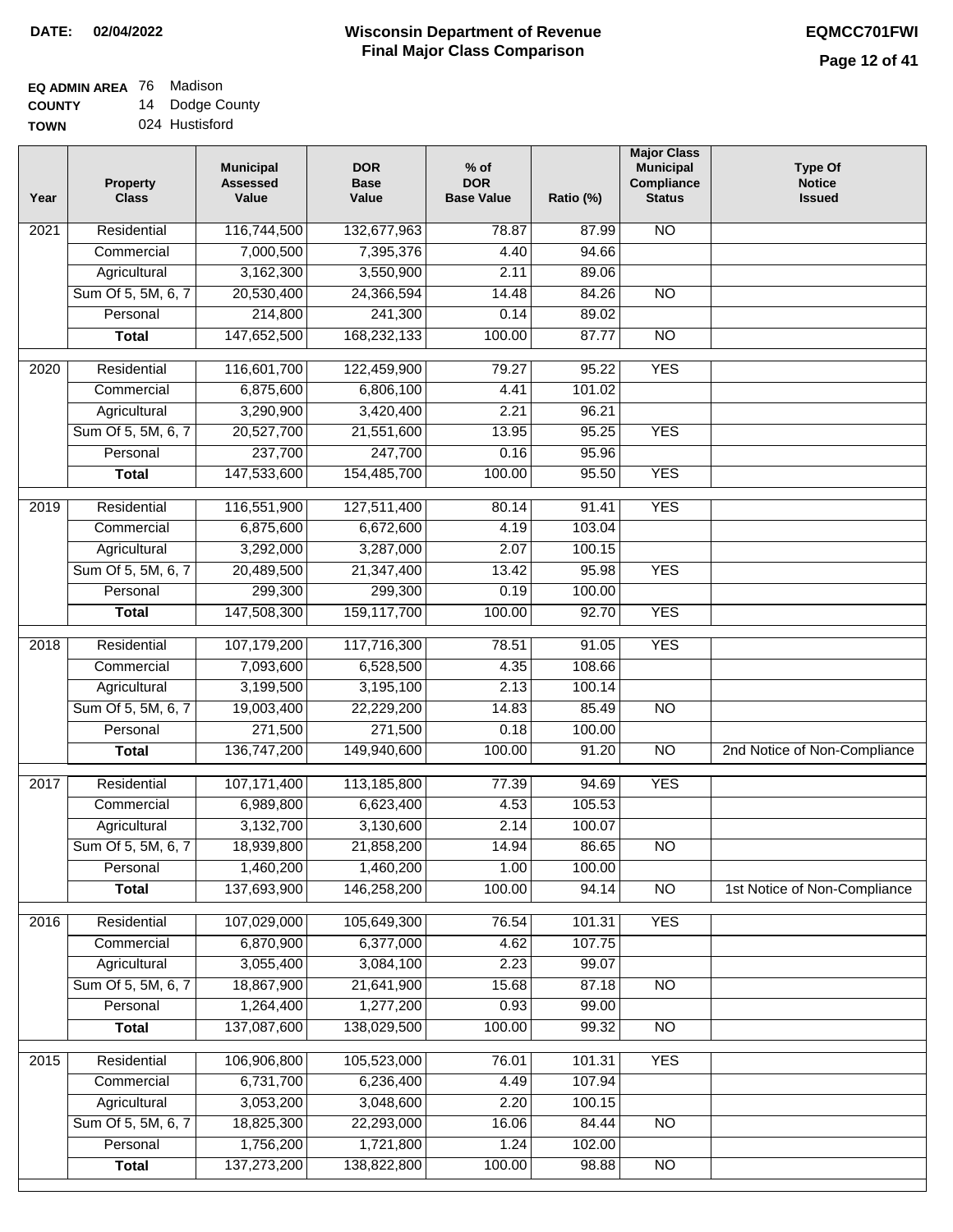#### **Wisconsin Department of Revenue Final Major Class Comparison DATE: 02/04/2022 EQMCC701FWI**

| <b>TOWN</b> | 026 Lebanon |
|-------------|-------------|

| <b>YES</b><br>Residential<br>120,389,300<br>126,054,000<br>79.09<br>95.51<br>2021<br>4,502,000<br>4,650,300<br>2.92<br>96.81<br>Commercial<br>3,692,100<br>3,687,900<br>2.31<br>100.11<br>Agricultural<br>Sum Of 5, 5M, 6, 7<br>24,918,500<br>24,809,600<br>15.57<br>100.44<br><b>YES</b><br>182,202<br>182,200<br>Personal<br>0.11<br>100.00<br>153,684,102<br>159,384,000<br><b>YES</b><br>100.00<br>96.42<br><b>Total</b><br><b>YES</b><br>Residential<br>105,882,300<br>114,491,700<br>78.20<br>92.48<br>2020<br>4,216,600<br>2.94<br>98.09<br>Commercial<br>4,298,500<br>3,555,800<br>3,549,400<br>2.42<br>100.18<br>Agricultural<br><b>YES</b><br>Sum Of 5, 5M, 6, 7<br>22,930,100<br>23,936,200<br>16.35<br>95.80<br>128,367<br>132,400<br>Personal<br>0.09<br>96.95<br><b>YES</b><br>136,713,167<br>146,408,200<br>100.00<br>93.38<br><b>Total</b><br><b>YES</b><br>Residential<br>105,642,600<br>108,814,000<br>77.83<br>97.09<br>2019<br>Commercial<br>4,264,100<br>4,214,200<br>3.01<br>101.18<br>3,308,300<br>3,402,900<br>97.22<br>Agricultural<br>2.43<br>Sum Of 5, 5M, 6, 7<br>22,619,300<br>23,220,100<br>16.61<br>97.41<br><b>YES</b><br>146,312<br>Personal<br>150,800<br>0.11<br>97.02<br>135,980,612<br>139,802,000<br>100.00<br>97.27<br><b>YES</b><br><b>Total</b><br>2018<br>Residential<br>104,807,000<br>105,836,300<br>99.03<br><b>YES</b><br>77.68<br>Commercial<br>4,156,200<br>4,103,000<br>3.01<br>101.30<br>3,307,500<br>3,305,500<br>2.43<br>100.06<br>Agricultural<br>Sum Of 5, 5M, 6, 7<br>16.77<br><b>YES</b><br>22,494,800<br>22,845,600<br>98.46<br>158,391<br>Personal<br>158,400<br>0.12<br>99.99<br><b>YES</b><br><b>Total</b><br>134,923,891<br>136,248,800<br>100.00<br>99.03<br><b>YES</b><br>2017<br>Residential<br>93,642,400<br>101,625,000<br>92.15<br>77.02<br>3,854,400<br>3.16<br>4,164,000<br>92.56<br>Commercial<br>3,104,200<br>3,233,300<br>2.45<br>96.01<br>Agricultural<br>Sum Of 5, 5M, 6, 7<br>20,854,300<br>22,361,000<br><b>YES</b><br>16.95<br>93.26<br>560,143<br>560,100<br>0.42<br>100.01<br>Personal<br>100.00<br><b>YES</b><br>122,015,443<br>131,943,400<br>92.48<br><b>Total</b><br>Residential<br><b>YES</b><br>93,441,200<br>94,800,600<br>75.93<br>98.57<br>2016<br>3,889,000<br>4,120,000<br>3.30<br>94.39<br>Commercial<br>3,104,300<br>Agricultural<br>3,183,000<br>2.55<br>97.53<br>Sum Of 5, 5M, 6, 7<br>20,771,400<br>22,117,300<br>17.72<br>93.91<br><b>YES</b><br>623,491<br>623,600<br>0.50<br>99.98<br>Personal<br>121,829,391<br>124,844,500<br>100.00<br>97.58<br><b>YES</b><br><b>Total</b><br>92,650,500<br>93,925,400<br><b>YES</b><br>2015<br>Residential<br>76.61<br>98.64<br>3,763,000<br>Commercial<br>4,009,300<br>3.27<br>93.86 | Year | <b>Property</b><br><b>Class</b> | <b>Municipal</b><br><b>Assessed</b><br>Value | <b>DOR</b><br><b>Base</b><br>Value | $%$ of<br><b>DOR</b><br><b>Base Value</b> | Ratio (%) | <b>Major Class</b><br><b>Municipal</b><br>Compliance<br><b>Status</b> | <b>Type Of</b><br><b>Notice</b><br><b>Issued</b> |
|-----------------------------------------------------------------------------------------------------------------------------------------------------------------------------------------------------------------------------------------------------------------------------------------------------------------------------------------------------------------------------------------------------------------------------------------------------------------------------------------------------------------------------------------------------------------------------------------------------------------------------------------------------------------------------------------------------------------------------------------------------------------------------------------------------------------------------------------------------------------------------------------------------------------------------------------------------------------------------------------------------------------------------------------------------------------------------------------------------------------------------------------------------------------------------------------------------------------------------------------------------------------------------------------------------------------------------------------------------------------------------------------------------------------------------------------------------------------------------------------------------------------------------------------------------------------------------------------------------------------------------------------------------------------------------------------------------------------------------------------------------------------------------------------------------------------------------------------------------------------------------------------------------------------------------------------------------------------------------------------------------------------------------------------------------------------------------------------------------------------------------------------------------------------------------------------------------------------------------------------------------------------------------------------------------------------------------------------------------------------------------------------------------------------------------------------------------------------------------------------------------------------------------------------------------------------------------------------------------------------------------------------------------------------------------------------------------------------------------|------|---------------------------------|----------------------------------------------|------------------------------------|-------------------------------------------|-----------|-----------------------------------------------------------------------|--------------------------------------------------|
|                                                                                                                                                                                                                                                                                                                                                                                                                                                                                                                                                                                                                                                                                                                                                                                                                                                                                                                                                                                                                                                                                                                                                                                                                                                                                                                                                                                                                                                                                                                                                                                                                                                                                                                                                                                                                                                                                                                                                                                                                                                                                                                                                                                                                                                                                                                                                                                                                                                                                                                                                                                                                                                                                                                             |      |                                 |                                              |                                    |                                           |           |                                                                       |                                                  |
|                                                                                                                                                                                                                                                                                                                                                                                                                                                                                                                                                                                                                                                                                                                                                                                                                                                                                                                                                                                                                                                                                                                                                                                                                                                                                                                                                                                                                                                                                                                                                                                                                                                                                                                                                                                                                                                                                                                                                                                                                                                                                                                                                                                                                                                                                                                                                                                                                                                                                                                                                                                                                                                                                                                             |      |                                 |                                              |                                    |                                           |           |                                                                       |                                                  |
|                                                                                                                                                                                                                                                                                                                                                                                                                                                                                                                                                                                                                                                                                                                                                                                                                                                                                                                                                                                                                                                                                                                                                                                                                                                                                                                                                                                                                                                                                                                                                                                                                                                                                                                                                                                                                                                                                                                                                                                                                                                                                                                                                                                                                                                                                                                                                                                                                                                                                                                                                                                                                                                                                                                             |      |                                 |                                              |                                    |                                           |           |                                                                       |                                                  |
|                                                                                                                                                                                                                                                                                                                                                                                                                                                                                                                                                                                                                                                                                                                                                                                                                                                                                                                                                                                                                                                                                                                                                                                                                                                                                                                                                                                                                                                                                                                                                                                                                                                                                                                                                                                                                                                                                                                                                                                                                                                                                                                                                                                                                                                                                                                                                                                                                                                                                                                                                                                                                                                                                                                             |      |                                 |                                              |                                    |                                           |           |                                                                       |                                                  |
|                                                                                                                                                                                                                                                                                                                                                                                                                                                                                                                                                                                                                                                                                                                                                                                                                                                                                                                                                                                                                                                                                                                                                                                                                                                                                                                                                                                                                                                                                                                                                                                                                                                                                                                                                                                                                                                                                                                                                                                                                                                                                                                                                                                                                                                                                                                                                                                                                                                                                                                                                                                                                                                                                                                             |      |                                 |                                              |                                    |                                           |           |                                                                       |                                                  |
|                                                                                                                                                                                                                                                                                                                                                                                                                                                                                                                                                                                                                                                                                                                                                                                                                                                                                                                                                                                                                                                                                                                                                                                                                                                                                                                                                                                                                                                                                                                                                                                                                                                                                                                                                                                                                                                                                                                                                                                                                                                                                                                                                                                                                                                                                                                                                                                                                                                                                                                                                                                                                                                                                                                             |      |                                 |                                              |                                    |                                           |           |                                                                       |                                                  |
|                                                                                                                                                                                                                                                                                                                                                                                                                                                                                                                                                                                                                                                                                                                                                                                                                                                                                                                                                                                                                                                                                                                                                                                                                                                                                                                                                                                                                                                                                                                                                                                                                                                                                                                                                                                                                                                                                                                                                                                                                                                                                                                                                                                                                                                                                                                                                                                                                                                                                                                                                                                                                                                                                                                             |      |                                 |                                              |                                    |                                           |           |                                                                       |                                                  |
|                                                                                                                                                                                                                                                                                                                                                                                                                                                                                                                                                                                                                                                                                                                                                                                                                                                                                                                                                                                                                                                                                                                                                                                                                                                                                                                                                                                                                                                                                                                                                                                                                                                                                                                                                                                                                                                                                                                                                                                                                                                                                                                                                                                                                                                                                                                                                                                                                                                                                                                                                                                                                                                                                                                             |      |                                 |                                              |                                    |                                           |           |                                                                       |                                                  |
|                                                                                                                                                                                                                                                                                                                                                                                                                                                                                                                                                                                                                                                                                                                                                                                                                                                                                                                                                                                                                                                                                                                                                                                                                                                                                                                                                                                                                                                                                                                                                                                                                                                                                                                                                                                                                                                                                                                                                                                                                                                                                                                                                                                                                                                                                                                                                                                                                                                                                                                                                                                                                                                                                                                             |      |                                 |                                              |                                    |                                           |           |                                                                       |                                                  |
|                                                                                                                                                                                                                                                                                                                                                                                                                                                                                                                                                                                                                                                                                                                                                                                                                                                                                                                                                                                                                                                                                                                                                                                                                                                                                                                                                                                                                                                                                                                                                                                                                                                                                                                                                                                                                                                                                                                                                                                                                                                                                                                                                                                                                                                                                                                                                                                                                                                                                                                                                                                                                                                                                                                             |      |                                 |                                              |                                    |                                           |           |                                                                       |                                                  |
|                                                                                                                                                                                                                                                                                                                                                                                                                                                                                                                                                                                                                                                                                                                                                                                                                                                                                                                                                                                                                                                                                                                                                                                                                                                                                                                                                                                                                                                                                                                                                                                                                                                                                                                                                                                                                                                                                                                                                                                                                                                                                                                                                                                                                                                                                                                                                                                                                                                                                                                                                                                                                                                                                                                             |      |                                 |                                              |                                    |                                           |           |                                                                       |                                                  |
|                                                                                                                                                                                                                                                                                                                                                                                                                                                                                                                                                                                                                                                                                                                                                                                                                                                                                                                                                                                                                                                                                                                                                                                                                                                                                                                                                                                                                                                                                                                                                                                                                                                                                                                                                                                                                                                                                                                                                                                                                                                                                                                                                                                                                                                                                                                                                                                                                                                                                                                                                                                                                                                                                                                             |      |                                 |                                              |                                    |                                           |           |                                                                       |                                                  |
|                                                                                                                                                                                                                                                                                                                                                                                                                                                                                                                                                                                                                                                                                                                                                                                                                                                                                                                                                                                                                                                                                                                                                                                                                                                                                                                                                                                                                                                                                                                                                                                                                                                                                                                                                                                                                                                                                                                                                                                                                                                                                                                                                                                                                                                                                                                                                                                                                                                                                                                                                                                                                                                                                                                             |      |                                 |                                              |                                    |                                           |           |                                                                       |                                                  |
|                                                                                                                                                                                                                                                                                                                                                                                                                                                                                                                                                                                                                                                                                                                                                                                                                                                                                                                                                                                                                                                                                                                                                                                                                                                                                                                                                                                                                                                                                                                                                                                                                                                                                                                                                                                                                                                                                                                                                                                                                                                                                                                                                                                                                                                                                                                                                                                                                                                                                                                                                                                                                                                                                                                             |      |                                 |                                              |                                    |                                           |           |                                                                       |                                                  |
|                                                                                                                                                                                                                                                                                                                                                                                                                                                                                                                                                                                                                                                                                                                                                                                                                                                                                                                                                                                                                                                                                                                                                                                                                                                                                                                                                                                                                                                                                                                                                                                                                                                                                                                                                                                                                                                                                                                                                                                                                                                                                                                                                                                                                                                                                                                                                                                                                                                                                                                                                                                                                                                                                                                             |      |                                 |                                              |                                    |                                           |           |                                                                       |                                                  |
|                                                                                                                                                                                                                                                                                                                                                                                                                                                                                                                                                                                                                                                                                                                                                                                                                                                                                                                                                                                                                                                                                                                                                                                                                                                                                                                                                                                                                                                                                                                                                                                                                                                                                                                                                                                                                                                                                                                                                                                                                                                                                                                                                                                                                                                                                                                                                                                                                                                                                                                                                                                                                                                                                                                             |      |                                 |                                              |                                    |                                           |           |                                                                       |                                                  |
|                                                                                                                                                                                                                                                                                                                                                                                                                                                                                                                                                                                                                                                                                                                                                                                                                                                                                                                                                                                                                                                                                                                                                                                                                                                                                                                                                                                                                                                                                                                                                                                                                                                                                                                                                                                                                                                                                                                                                                                                                                                                                                                                                                                                                                                                                                                                                                                                                                                                                                                                                                                                                                                                                                                             |      |                                 |                                              |                                    |                                           |           |                                                                       |                                                  |
|                                                                                                                                                                                                                                                                                                                                                                                                                                                                                                                                                                                                                                                                                                                                                                                                                                                                                                                                                                                                                                                                                                                                                                                                                                                                                                                                                                                                                                                                                                                                                                                                                                                                                                                                                                                                                                                                                                                                                                                                                                                                                                                                                                                                                                                                                                                                                                                                                                                                                                                                                                                                                                                                                                                             |      |                                 |                                              |                                    |                                           |           |                                                                       |                                                  |
|                                                                                                                                                                                                                                                                                                                                                                                                                                                                                                                                                                                                                                                                                                                                                                                                                                                                                                                                                                                                                                                                                                                                                                                                                                                                                                                                                                                                                                                                                                                                                                                                                                                                                                                                                                                                                                                                                                                                                                                                                                                                                                                                                                                                                                                                                                                                                                                                                                                                                                                                                                                                                                                                                                                             |      |                                 |                                              |                                    |                                           |           |                                                                       |                                                  |
|                                                                                                                                                                                                                                                                                                                                                                                                                                                                                                                                                                                                                                                                                                                                                                                                                                                                                                                                                                                                                                                                                                                                                                                                                                                                                                                                                                                                                                                                                                                                                                                                                                                                                                                                                                                                                                                                                                                                                                                                                                                                                                                                                                                                                                                                                                                                                                                                                                                                                                                                                                                                                                                                                                                             |      |                                 |                                              |                                    |                                           |           |                                                                       |                                                  |
|                                                                                                                                                                                                                                                                                                                                                                                                                                                                                                                                                                                                                                                                                                                                                                                                                                                                                                                                                                                                                                                                                                                                                                                                                                                                                                                                                                                                                                                                                                                                                                                                                                                                                                                                                                                                                                                                                                                                                                                                                                                                                                                                                                                                                                                                                                                                                                                                                                                                                                                                                                                                                                                                                                                             |      |                                 |                                              |                                    |                                           |           |                                                                       |                                                  |
|                                                                                                                                                                                                                                                                                                                                                                                                                                                                                                                                                                                                                                                                                                                                                                                                                                                                                                                                                                                                                                                                                                                                                                                                                                                                                                                                                                                                                                                                                                                                                                                                                                                                                                                                                                                                                                                                                                                                                                                                                                                                                                                                                                                                                                                                                                                                                                                                                                                                                                                                                                                                                                                                                                                             |      |                                 |                                              |                                    |                                           |           |                                                                       |                                                  |
|                                                                                                                                                                                                                                                                                                                                                                                                                                                                                                                                                                                                                                                                                                                                                                                                                                                                                                                                                                                                                                                                                                                                                                                                                                                                                                                                                                                                                                                                                                                                                                                                                                                                                                                                                                                                                                                                                                                                                                                                                                                                                                                                                                                                                                                                                                                                                                                                                                                                                                                                                                                                                                                                                                                             |      |                                 |                                              |                                    |                                           |           |                                                                       |                                                  |
|                                                                                                                                                                                                                                                                                                                                                                                                                                                                                                                                                                                                                                                                                                                                                                                                                                                                                                                                                                                                                                                                                                                                                                                                                                                                                                                                                                                                                                                                                                                                                                                                                                                                                                                                                                                                                                                                                                                                                                                                                                                                                                                                                                                                                                                                                                                                                                                                                                                                                                                                                                                                                                                                                                                             |      |                                 |                                              |                                    |                                           |           |                                                                       |                                                  |
|                                                                                                                                                                                                                                                                                                                                                                                                                                                                                                                                                                                                                                                                                                                                                                                                                                                                                                                                                                                                                                                                                                                                                                                                                                                                                                                                                                                                                                                                                                                                                                                                                                                                                                                                                                                                                                                                                                                                                                                                                                                                                                                                                                                                                                                                                                                                                                                                                                                                                                                                                                                                                                                                                                                             |      |                                 |                                              |                                    |                                           |           |                                                                       |                                                  |
|                                                                                                                                                                                                                                                                                                                                                                                                                                                                                                                                                                                                                                                                                                                                                                                                                                                                                                                                                                                                                                                                                                                                                                                                                                                                                                                                                                                                                                                                                                                                                                                                                                                                                                                                                                                                                                                                                                                                                                                                                                                                                                                                                                                                                                                                                                                                                                                                                                                                                                                                                                                                                                                                                                                             |      |                                 |                                              |                                    |                                           |           |                                                                       |                                                  |
|                                                                                                                                                                                                                                                                                                                                                                                                                                                                                                                                                                                                                                                                                                                                                                                                                                                                                                                                                                                                                                                                                                                                                                                                                                                                                                                                                                                                                                                                                                                                                                                                                                                                                                                                                                                                                                                                                                                                                                                                                                                                                                                                                                                                                                                                                                                                                                                                                                                                                                                                                                                                                                                                                                                             |      |                                 |                                              |                                    |                                           |           |                                                                       |                                                  |
|                                                                                                                                                                                                                                                                                                                                                                                                                                                                                                                                                                                                                                                                                                                                                                                                                                                                                                                                                                                                                                                                                                                                                                                                                                                                                                                                                                                                                                                                                                                                                                                                                                                                                                                                                                                                                                                                                                                                                                                                                                                                                                                                                                                                                                                                                                                                                                                                                                                                                                                                                                                                                                                                                                                             |      |                                 |                                              |                                    |                                           |           |                                                                       |                                                  |
|                                                                                                                                                                                                                                                                                                                                                                                                                                                                                                                                                                                                                                                                                                                                                                                                                                                                                                                                                                                                                                                                                                                                                                                                                                                                                                                                                                                                                                                                                                                                                                                                                                                                                                                                                                                                                                                                                                                                                                                                                                                                                                                                                                                                                                                                                                                                                                                                                                                                                                                                                                                                                                                                                                                             |      |                                 |                                              |                                    |                                           |           |                                                                       |                                                  |
|                                                                                                                                                                                                                                                                                                                                                                                                                                                                                                                                                                                                                                                                                                                                                                                                                                                                                                                                                                                                                                                                                                                                                                                                                                                                                                                                                                                                                                                                                                                                                                                                                                                                                                                                                                                                                                                                                                                                                                                                                                                                                                                                                                                                                                                                                                                                                                                                                                                                                                                                                                                                                                                                                                                             |      |                                 |                                              |                                    |                                           |           |                                                                       |                                                  |
|                                                                                                                                                                                                                                                                                                                                                                                                                                                                                                                                                                                                                                                                                                                                                                                                                                                                                                                                                                                                                                                                                                                                                                                                                                                                                                                                                                                                                                                                                                                                                                                                                                                                                                                                                                                                                                                                                                                                                                                                                                                                                                                                                                                                                                                                                                                                                                                                                                                                                                                                                                                                                                                                                                                             |      |                                 |                                              |                                    |                                           |           |                                                                       |                                                  |
|                                                                                                                                                                                                                                                                                                                                                                                                                                                                                                                                                                                                                                                                                                                                                                                                                                                                                                                                                                                                                                                                                                                                                                                                                                                                                                                                                                                                                                                                                                                                                                                                                                                                                                                                                                                                                                                                                                                                                                                                                                                                                                                                                                                                                                                                                                                                                                                                                                                                                                                                                                                                                                                                                                                             |      |                                 |                                              |                                    |                                           |           |                                                                       |                                                  |
|                                                                                                                                                                                                                                                                                                                                                                                                                                                                                                                                                                                                                                                                                                                                                                                                                                                                                                                                                                                                                                                                                                                                                                                                                                                                                                                                                                                                                                                                                                                                                                                                                                                                                                                                                                                                                                                                                                                                                                                                                                                                                                                                                                                                                                                                                                                                                                                                                                                                                                                                                                                                                                                                                                                             |      |                                 |                                              |                                    |                                           |           |                                                                       |                                                  |
|                                                                                                                                                                                                                                                                                                                                                                                                                                                                                                                                                                                                                                                                                                                                                                                                                                                                                                                                                                                                                                                                                                                                                                                                                                                                                                                                                                                                                                                                                                                                                                                                                                                                                                                                                                                                                                                                                                                                                                                                                                                                                                                                                                                                                                                                                                                                                                                                                                                                                                                                                                                                                                                                                                                             |      |                                 |                                              |                                    |                                           |           |                                                                       |                                                  |
|                                                                                                                                                                                                                                                                                                                                                                                                                                                                                                                                                                                                                                                                                                                                                                                                                                                                                                                                                                                                                                                                                                                                                                                                                                                                                                                                                                                                                                                                                                                                                                                                                                                                                                                                                                                                                                                                                                                                                                                                                                                                                                                                                                                                                                                                                                                                                                                                                                                                                                                                                                                                                                                                                                                             |      |                                 |                                              |                                    |                                           |           |                                                                       |                                                  |
|                                                                                                                                                                                                                                                                                                                                                                                                                                                                                                                                                                                                                                                                                                                                                                                                                                                                                                                                                                                                                                                                                                                                                                                                                                                                                                                                                                                                                                                                                                                                                                                                                                                                                                                                                                                                                                                                                                                                                                                                                                                                                                                                                                                                                                                                                                                                                                                                                                                                                                                                                                                                                                                                                                                             |      |                                 |                                              |                                    |                                           |           |                                                                       |                                                  |
|                                                                                                                                                                                                                                                                                                                                                                                                                                                                                                                                                                                                                                                                                                                                                                                                                                                                                                                                                                                                                                                                                                                                                                                                                                                                                                                                                                                                                                                                                                                                                                                                                                                                                                                                                                                                                                                                                                                                                                                                                                                                                                                                                                                                                                                                                                                                                                                                                                                                                                                                                                                                                                                                                                                             |      |                                 |                                              |                                    |                                           |           |                                                                       |                                                  |
|                                                                                                                                                                                                                                                                                                                                                                                                                                                                                                                                                                                                                                                                                                                                                                                                                                                                                                                                                                                                                                                                                                                                                                                                                                                                                                                                                                                                                                                                                                                                                                                                                                                                                                                                                                                                                                                                                                                                                                                                                                                                                                                                                                                                                                                                                                                                                                                                                                                                                                                                                                                                                                                                                                                             |      |                                 |                                              |                                    |                                           |           |                                                                       |                                                  |
|                                                                                                                                                                                                                                                                                                                                                                                                                                                                                                                                                                                                                                                                                                                                                                                                                                                                                                                                                                                                                                                                                                                                                                                                                                                                                                                                                                                                                                                                                                                                                                                                                                                                                                                                                                                                                                                                                                                                                                                                                                                                                                                                                                                                                                                                                                                                                                                                                                                                                                                                                                                                                                                                                                                             |      |                                 |                                              |                                    |                                           |           |                                                                       |                                                  |
| 3,102,800<br>3,149,000<br>Agricultural<br>2.57<br>98.53                                                                                                                                                                                                                                                                                                                                                                                                                                                                                                                                                                                                                                                                                                                                                                                                                                                                                                                                                                                                                                                                                                                                                                                                                                                                                                                                                                                                                                                                                                                                                                                                                                                                                                                                                                                                                                                                                                                                                                                                                                                                                                                                                                                                                                                                                                                                                                                                                                                                                                                                                                                                                                                                     |      |                                 |                                              |                                    |                                           |           |                                                                       |                                                  |
| Sum Of 5, 5M, 6, 7<br>20,087,900<br>95.42<br>21,052,100<br>17.17<br><b>YES</b>                                                                                                                                                                                                                                                                                                                                                                                                                                                                                                                                                                                                                                                                                                                                                                                                                                                                                                                                                                                                                                                                                                                                                                                                                                                                                                                                                                                                                                                                                                                                                                                                                                                                                                                                                                                                                                                                                                                                                                                                                                                                                                                                                                                                                                                                                                                                                                                                                                                                                                                                                                                                                                              |      |                                 |                                              |                                    |                                           |           |                                                                       |                                                  |
| Personal<br>482,553<br>464,000<br>104.00<br>0.38                                                                                                                                                                                                                                                                                                                                                                                                                                                                                                                                                                                                                                                                                                                                                                                                                                                                                                                                                                                                                                                                                                                                                                                                                                                                                                                                                                                                                                                                                                                                                                                                                                                                                                                                                                                                                                                                                                                                                                                                                                                                                                                                                                                                                                                                                                                                                                                                                                                                                                                                                                                                                                                                            |      |                                 |                                              |                                    |                                           |           |                                                                       |                                                  |
| 120,086,753<br>122,599,800<br>100.00<br><b>YES</b><br>97.95<br><b>Total</b>                                                                                                                                                                                                                                                                                                                                                                                                                                                                                                                                                                                                                                                                                                                                                                                                                                                                                                                                                                                                                                                                                                                                                                                                                                                                                                                                                                                                                                                                                                                                                                                                                                                                                                                                                                                                                                                                                                                                                                                                                                                                                                                                                                                                                                                                                                                                                                                                                                                                                                                                                                                                                                                 |      |                                 |                                              |                                    |                                           |           |                                                                       |                                                  |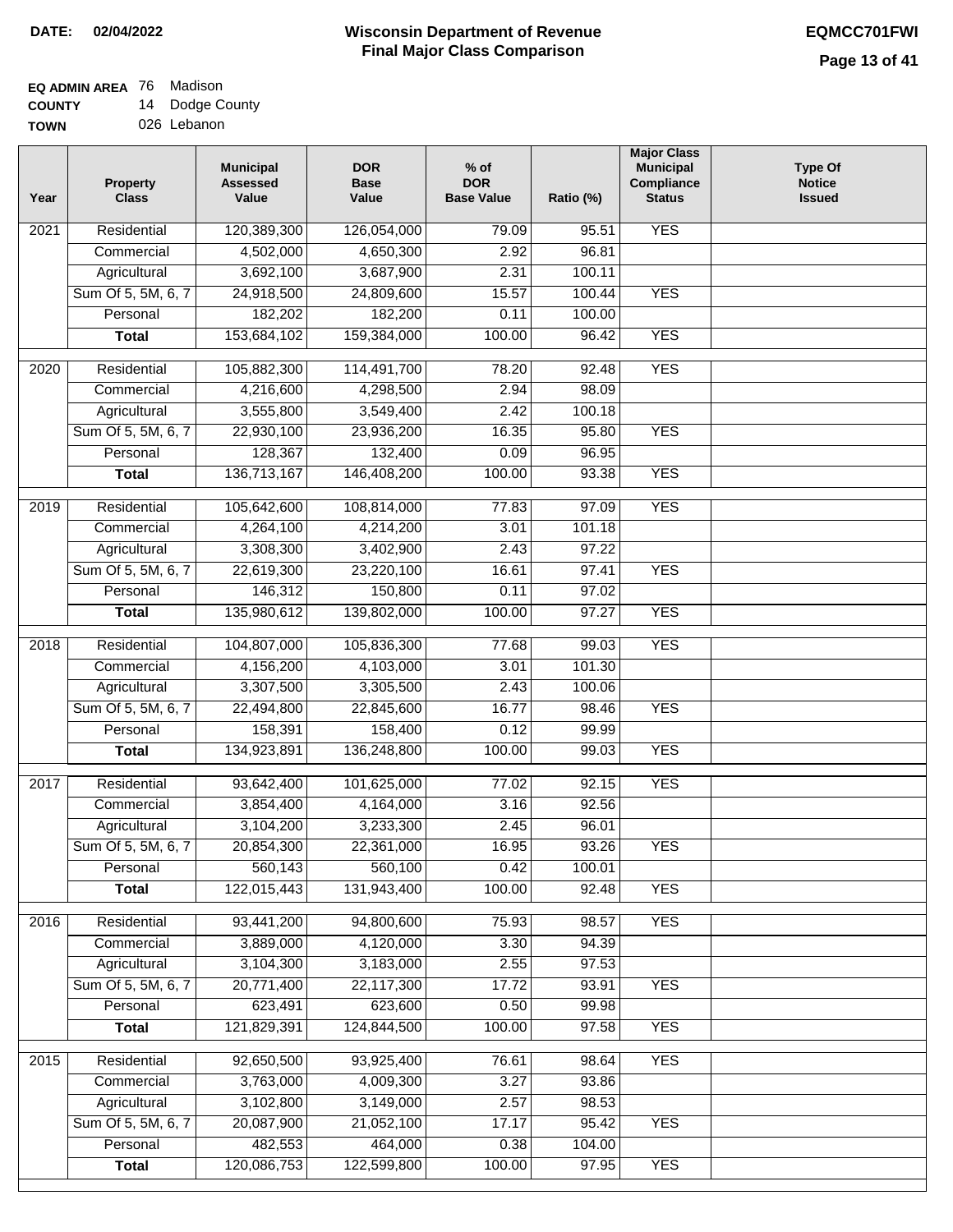|             | . .       |
|-------------|-----------|
| <b>TOWN</b> | 028 Leroy |

| Year              | <b>Property</b><br><b>Class</b> | <b>Municipal</b><br><b>Assessed</b><br>Value | <b>DOR</b><br><b>Base</b><br>Value | $%$ of<br><b>DOR</b><br><b>Base Value</b> | Ratio (%) | <b>Major Class</b><br><b>Municipal</b><br>Compliance<br><b>Status</b> | <b>Type Of</b><br><b>Notice</b><br><b>Issued</b> |
|-------------------|---------------------------------|----------------------------------------------|------------------------------------|-------------------------------------------|-----------|-----------------------------------------------------------------------|--------------------------------------------------|
| $\overline{202}1$ | Residential                     | 64,059,100                                   | 69,296,400                         | 75.43                                     | 92.44     | <b>YES</b>                                                            |                                                  |
|                   | Commercial                      | 2,407,300                                    | 2,588,000                          | 2.82                                      | 93.02     |                                                                       |                                                  |
|                   | Agricultural                    | 3,969,000                                    | 4,009,300                          | 4.36                                      | 98.99     |                                                                       |                                                  |
|                   | Sum Of 5, 5M, 6, 7              | 15,301,500                                   | 15,413,100                         | 16.78                                     | 99.28     | <b>YES</b>                                                            |                                                  |
|                   | Personal                        | 539,087                                      | 555,800                            | 0.61                                      | 96.99     |                                                                       |                                                  |
|                   | <b>Total</b>                    | 86,275,987                                   | 91,862,600                         | 100.00                                    | 93.92     | <b>YES</b>                                                            |                                                  |
| $\overline{2020}$ | Residential                     | 63,189,900                                   | 64,416,500                         | 74.46                                     | 98.10     | <b>YES</b>                                                            |                                                  |
|                   | Commercial                      | 2,407,300                                    | 2,441,500                          | 2.82                                      | 98.60     |                                                                       |                                                  |
|                   | Agricultural                    | 3,859,600                                    | 3,855,800                          | 4.46                                      | 100.10    |                                                                       |                                                  |
|                   | Sum Of 5, 5M, 6, 7              | 15,238,100                                   | 15,246,200                         | 17.62                                     | 99.95     | <b>YES</b>                                                            |                                                  |
|                   | Personal                        | 551,353                                      | 551,400                            | 0.64                                      | 99.99     |                                                                       |                                                  |
|                   | <b>Total</b>                    | 85,246,253                                   | 86,511,400                         | 100.00                                    | 98.54     | <b>YES</b>                                                            |                                                  |
|                   |                                 |                                              |                                    |                                           |           |                                                                       |                                                  |
| 2019              | Residential                     | 49, 157, 300                                 | 57,624,000                         | 69.25                                     | 85.31     | $\overline{NO}$                                                       |                                                  |
|                   | Commercial                      | 2,196,500                                    | 2,441,400                          | 2.93                                      | 89.97     |                                                                       |                                                  |
|                   | Agricultural                    | 3,195,800                                    | 3,682,100                          | 4.42                                      | 86.79     |                                                                       |                                                  |
|                   | Sum Of 5, 5M, 6, 7              | 19,037,600                                   | 18,857,400                         | 22.66                                     | 100.96    | <b>YES</b>                                                            |                                                  |
|                   | Personal                        | 529,284                                      | 608,400                            | 0.73                                      | 87.00     |                                                                       |                                                  |
|                   | <b>Total</b>                    | 74,116,484                                   | 83,213,300                         | 100.00                                    | 89.07     | $\overline{NO}$                                                       |                                                  |
| 2018              | Residential                     | 49,111,500                                   | 57,586,900                         | 69.31                                     | 85.28     | $\overline{10}$                                                       |                                                  |
|                   | Commercial                      | 2,055,700                                    | 2,231,800                          | 2.69                                      | 92.11     |                                                                       |                                                  |
|                   | Agricultural                    | 3,195,600                                    | 3,578,300                          | 4.31                                      | 89.30     |                                                                       |                                                  |
|                   | Sum Of 5, 5M, 6, 7              | 19,060,300                                   | 18,923,200                         | 22.78                                     | 100.72    | <b>YES</b>                                                            |                                                  |
|                   | Personal                        | 712,770                                      | 766,400                            | 0.92                                      | 93.00     |                                                                       |                                                  |
|                   | <b>Total</b>                    | 74,135,870                                   | 83,086,600                         | 100.00                                    | 89.23     | <b>NO</b>                                                             |                                                  |
| 2017              | Residential                     | 47,918,900                                   | 54,148,700                         | 67.53                                     | 88.50     | <b>NO</b>                                                             |                                                  |
|                   | Commercial                      | 2,087,300                                    | 2,330,800                          | 2.91                                      | 89.55     |                                                                       |                                                  |
|                   | Agricultural                    | 3,199,600                                    | 3,498,300                          | 4.36                                      | 91.46     |                                                                       |                                                  |
|                   | Sum Of 5, 5M, 6, 7              | 19,372,100                                   | 19,202,500                         | 23.95                                     | 100.88    | <b>YES</b>                                                            |                                                  |
|                   | Personal                        | 937,358                                      | 1,007,900                          | 1.26                                      | 93.00     |                                                                       |                                                  |
|                   | <b>Total</b>                    | 73,515,258                                   | 80,188,200                         | 100.00                                    | 91.68     | <b>NO</b>                                                             |                                                  |
|                   |                                 |                                              |                                    |                                           |           |                                                                       |                                                  |
| 2016              | Residential                     | 47,705,300                                   | 51,838,600                         | 66.73                                     | 92.03     | <b>YES</b>                                                            |                                                  |
|                   | Commercial                      | 1,455,100                                    | 1,598,100                          | 2.06                                      | 91.05     |                                                                       |                                                  |
|                   | Agricultural                    | 3,198,700                                    | 3,442,000                          | 4.43                                      | 92.93     |                                                                       |                                                  |
|                   | Sum Of 5, 5M, 6, 7              | 19,015,900                                   | 19,835,400                         | 25.53                                     | 95.87     | <b>YES</b>                                                            |                                                  |
|                   | Personal                        | 906,545                                      | 974,800                            | 1.25                                      | 93.00     |                                                                       |                                                  |
|                   | <b>Total</b>                    | 72,281,545                                   | 77,688,900                         | 100.00                                    | 93.04     | <b>YES</b>                                                            |                                                  |
| 2015              | Residential                     | 47,667,100                                   | 51,766,100                         | 67.50                                     | 92.08     | <b>YES</b>                                                            |                                                  |
|                   | Commercial                      | 1,456,800                                    | 1,600,500                          | 2.09                                      | 91.02     |                                                                       |                                                  |
|                   | Agricultural                    | 3,403,600                                    | 3,403,300                          | 4.44                                      | 100.01    |                                                                       |                                                  |
|                   | Sum Of 5, 5M, 6, 7              | 18,339,000                                   | 19,063,900                         | 24.86                                     | 96.20     | <b>YES</b>                                                            |                                                  |
|                   | Personal                        | 858,160                                      | 858,200                            | 1.12                                      | 100.00    |                                                                       |                                                  |
|                   | <b>Total</b>                    | 71,724,660                                   | 76,692,000                         | 100.00                                    | 93.52     | <b>YES</b>                                                            |                                                  |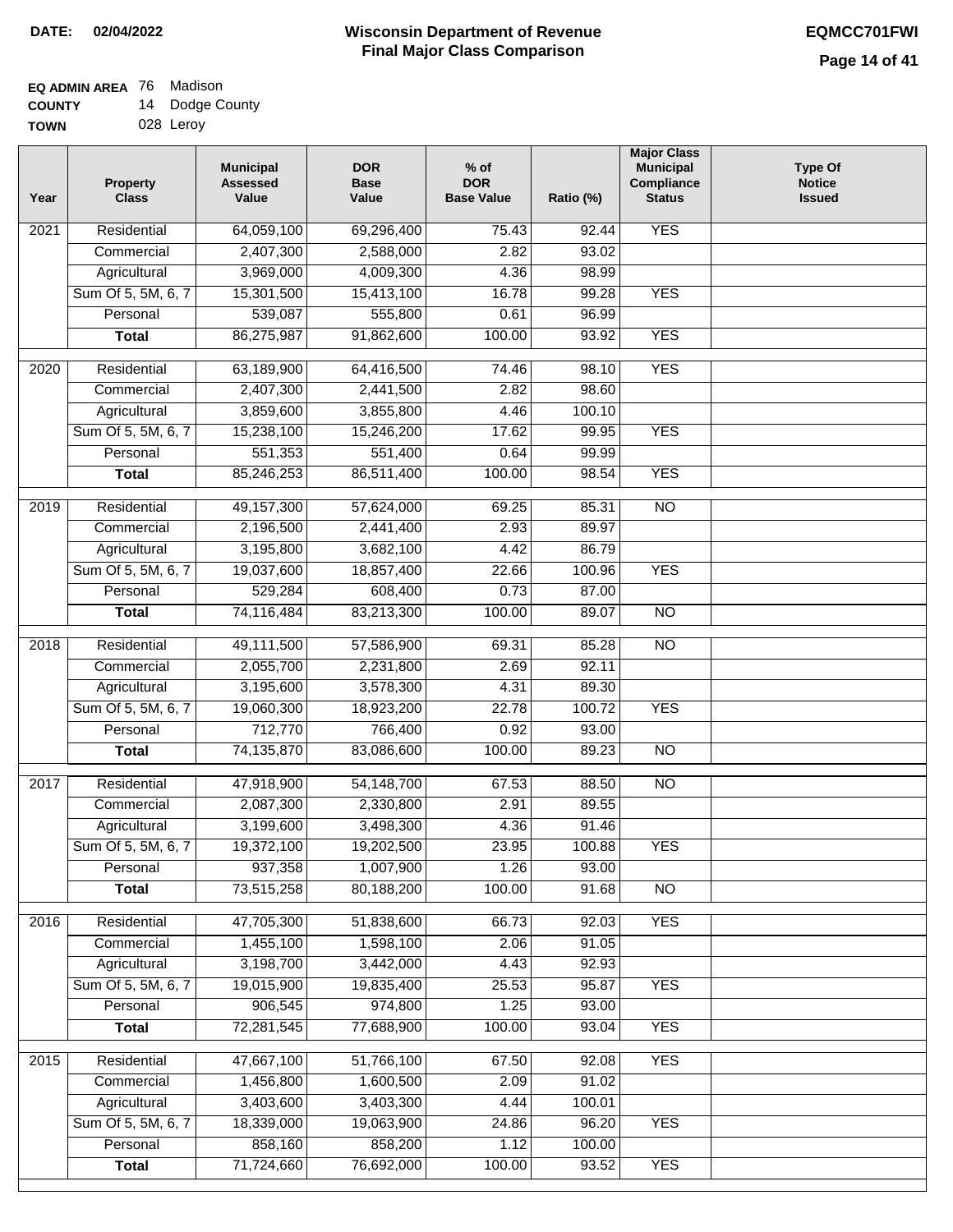| TOWN | 030 Lomira |
|------|------------|

| Year | <b>Property</b><br><b>Class</b> | <b>Municipal</b><br><b>Assessed</b><br>Value | <b>DOR</b><br><b>Base</b><br>Value | $%$ of<br><b>DOR</b><br><b>Base Value</b> | Ratio (%) | <b>Major Class</b><br><b>Municipal</b><br>Compliance<br><b>Status</b> | <b>Type Of</b><br><b>Notice</b><br><b>Issued</b> |
|------|---------------------------------|----------------------------------------------|------------------------------------|-------------------------------------------|-----------|-----------------------------------------------------------------------|--------------------------------------------------|
| 2021 | Residential                     | 73,728,100                                   | 88,727,800                         | 69.28                                     | 83.09     | N <sub>O</sub>                                                        |                                                  |
|      | Commercial                      | 11,417,600                                   | 11,294,400                         | 8.82                                      | 101.09    |                                                                       |                                                  |
|      | Agricultural                    | 4,222,300                                    | 4,493,100                          | 3.51                                      | 93.97     |                                                                       |                                                  |
|      | Sum Of 5, 5M, 6, 7              | 21,797,600                                   | 22,236,500                         | 17.36                                     | 98.03     | <b>YES</b>                                                            |                                                  |
|      | Personal                        | 1,206,172                                    | 1,311,100                          | 1.02                                      | 92.00     |                                                                       |                                                  |
|      | <b>Total</b>                    | 112,371,772                                  | 128,062,900                        | 100.00                                    | 87.75     | $\overline{NO}$                                                       |                                                  |
| 2020 | Residential                     | 72,779,800                                   | 79,740,500                         | 67.95                                     | 91.27     | <b>YES</b>                                                            |                                                  |
|      | Commercial                      | 11,261,200                                   | 10,462,100                         | 8.92                                      | 107.64    |                                                                       |                                                  |
|      | Agricultural                    | 4,324,300                                    | 4,323,200                          | 3.68                                      | 100.03    |                                                                       |                                                  |
|      | Sum Of 5, 5M, 6, 7              | 21,809,200                                   | 22,198,300                         | 18.92                                     | 98.25     | <b>YES</b>                                                            |                                                  |
|      | Personal                        | 596,156                                      | 627,500                            | 0.53                                      | 95.00     |                                                                       |                                                  |
|      | <b>Total</b>                    | 110,770,656                                  | 117,351,600                        | 100.00                                    | 94.39     | <b>YES</b>                                                            |                                                  |
|      |                                 |                                              |                                    |                                           |           |                                                                       |                                                  |
| 2019 | Residential                     | 72,228,000                                   | 79,044,500                         | 68.41                                     | 91.38     | <b>YES</b>                                                            |                                                  |
|      | Commercial                      | 10,978,800                                   | 9,965,400                          | 8.62                                      | 110.17    |                                                                       |                                                  |
|      | Agricultural                    | 4,038,800                                    | 4,148,900                          | 3.59                                      | 97.35     |                                                                       |                                                  |
|      | Sum Of 5, 5M, 6, 7              | 21,711,900                                   | 21,825,300                         | 18.89                                     | 99.48     | <b>YES</b>                                                            |                                                  |
|      | Personal                        | 561,782                                      | 561,800                            | 0.49                                      | 100.00    |                                                                       |                                                  |
|      | <b>Total</b>                    | 109,519,282                                  | 115,545,900                        | 100.00                                    | 94.78     | <b>YES</b>                                                            |                                                  |
| 2018 | Residential                     | 71,930,700                                   | 71,575,400                         | 67.20                                     | 100.50    | <b>YES</b>                                                            |                                                  |
|      | Commercial                      | 10,573,600                                   | 9,372,700                          | 8.80                                      | 112.81    |                                                                       |                                                  |
|      | Agricultural                    | 4,039,500                                    | 4,038,200                          | 3.79                                      | 100.03    |                                                                       |                                                  |
|      | Sum Of 5, 5M, 6, 7              | 20,849,000                                   | 20,948,300                         | 19.67                                     | 99.53     | <b>YES</b>                                                            |                                                  |
|      | Personal                        | 577,389                                      | 577,400                            | 0.54                                      | 100.00    |                                                                       |                                                  |
|      | <b>Total</b>                    | 107,970,189                                  | 106,512,000                        | 100.00                                    | 101.37    | <b>YES</b>                                                            |                                                  |
| 2017 | Residential                     | 56,495,400                                   | 61,703,800                         | 59.05                                     | 91.56     | <b>YES</b>                                                            |                                                  |
|      | Commercial                      | 7,952,000                                    | 9,366,500                          | 8.96                                      | 84.90     |                                                                       |                                                  |
|      | Agricultural                    | 3,845,600                                    | 3,952,200                          | 3.78                                      | 97.30     |                                                                       |                                                  |
|      | Sum Of 5, 5M, 6, 7              | 25,633,600                                   | 27,364,800                         | 26.19                                     | 93.67     | <b>YES</b>                                                            |                                                  |
|      | Personal                        | 2,058,847                                    | 2,100,800                          | 2.01                                      | 98.00     |                                                                       |                                                  |
|      | <b>Total</b>                    | 95,985,447                                   | 104,488,100                        | 100.00                                    | 91.86     | <b>YES</b>                                                            |                                                  |
|      |                                 |                                              |                                    |                                           |           |                                                                       |                                                  |
| 2016 | Residential                     | 55,683,800                                   | 59,110,000                         | 58.29                                     | 94.20     | <b>YES</b>                                                            |                                                  |
|      | Commercial                      | 7,815,700                                    | 9,046,500                          | 8.92                                      | 86.39     |                                                                       |                                                  |
|      | Agricultural                    | 3,846,600                                    | 3,895,100                          | 3.84                                      | 98.75     |                                                                       |                                                  |
|      | Sum Of 5, 5M, 6, 7              | 25,365,800                                   | 27,317,300                         | 26.94                                     | 92.86     | <b>YES</b>                                                            |                                                  |
|      | Personal                        | 1,994,265                                    | 2,034,900                          | 2.01                                      | 98.00     |                                                                       |                                                  |
|      | <b>Total</b>                    | 94,706,165                                   | 101,403,800                        | 100.00                                    | 93.40     | <b>YES</b>                                                            |                                                  |
| 2015 | Residential                     | 55,310,900                                   | 59,093,000                         | 58.06                                     | 93.60     | <b>YES</b>                                                            |                                                  |
|      | Commercial                      | 7,815,700                                    | 9,046,500                          | 8.89                                      | 86.39     | N <sub>O</sub>                                                        |                                                  |
|      | Agricultural                    | 3,865,500                                    | 3,866,300                          | 3.80                                      | 99.98     |                                                                       |                                                  |
|      | Sum Of 5, 5M, 6, 7              | 24,702,700                                   | 27,774,400                         | 27.29                                     | 88.94     | <b>NO</b>                                                             |                                                  |
|      | Personal                        | 1,922,560                                    | 2,002,700                          | 1.97                                      | 96.00     |                                                                       |                                                  |
|      | <b>Total</b>                    | 93,617,360                                   | 101,782,900                        | 100.00                                    | 91.98     | N <sub>O</sub>                                                        |                                                  |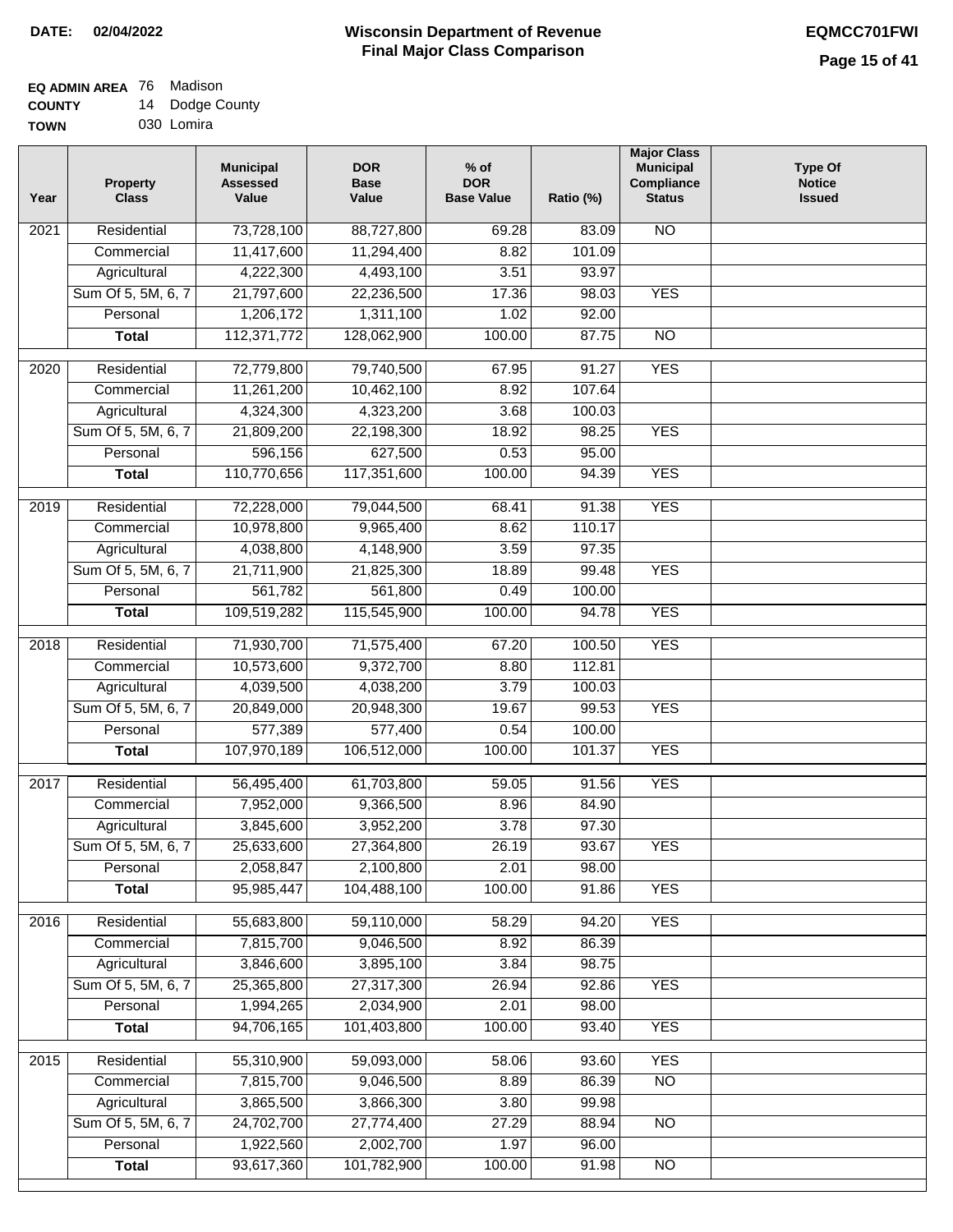| <b>TOWN</b> | 032 Lowell |
|-------------|------------|

| Year              | <b>Property</b><br><b>Class</b> | <b>Municipal</b><br><b>Assessed</b><br>Value | <b>DOR</b><br><b>Base</b><br>Value | % of<br><b>DOR</b><br><b>Base Value</b> | Ratio (%) | <b>Major Class</b><br><b>Municipal</b><br>Compliance<br><b>Status</b> | <b>Type Of</b><br><b>Notice</b><br><b>Issued</b> |
|-------------------|---------------------------------|----------------------------------------------|------------------------------------|-----------------------------------------|-----------|-----------------------------------------------------------------------|--------------------------------------------------|
| $\overline{202}1$ | Residential                     | 58,908,700                                   | 68,842,000                         | 55.12                                   | 85.57     | N <sub>O</sub>                                                        |                                                  |
|                   | Commercial                      | 3,920,500                                    | 3,982,600                          | 3.19                                    | 98.44     |                                                                       |                                                  |
|                   | Agricultural                    | 5,998,600                                    | 5,994,000                          | 4.80                                    | 100.08    |                                                                       |                                                  |
|                   | Sum Of 5, 5M, 6, 7              | 43,691,000                                   | 45,567,900                         | 36.48                                   | 95.88     | <b>YES</b>                                                            |                                                  |
|                   | Personal                        | 519,600                                      | 519,600                            | 0.42                                    | 100.00    |                                                                       |                                                  |
|                   | <b>Total</b>                    | 113,038,400                                  | 124,906,100                        | 100.00                                  | 90.50     | $\overline{NO}$                                                       |                                                  |
| $\overline{2020}$ | Residential                     | 58,040,600                                   | 62,370,900                         | 53.44                                   | 93.06     | <b>YES</b>                                                            |                                                  |
|                   | Commercial                      | 3,920,500                                    | 3,757,200                          | 3.22                                    | 104.35    |                                                                       |                                                  |
|                   | Agricultural                    | 5,768,000                                    | 5,763,400                          | 4.94                                    | 100.08    |                                                                       |                                                  |
|                   | Sum Of 5, 5M, 6, 7              | 43,269,200                                   | 44,280,500                         | 37.94                                   | 97.72     | <b>YES</b>                                                            |                                                  |
|                   | Personal                        | 514,500                                      | 530,400                            | 0.45                                    | 97.00     |                                                                       |                                                  |
|                   | <b>Total</b>                    | 111,512,800                                  | 116,702,400                        | 100.00                                  | 95.55     | <b>YES</b>                                                            |                                                  |
| $\frac{1}{2019}$  | Residential                     | 57,427,800                                   | 61,740,400                         | 53.90                                   | 93.01     | <b>YES</b>                                                            |                                                  |
|                   | Commercial                      | 3,608,400                                    | 3,368,100                          | 2.94                                    | 107.13    |                                                                       |                                                  |
|                   | Agricultural                    | 5,544,750                                    | 5,537,400                          | 4.83                                    | 100.13    |                                                                       |                                                  |
|                   | Sum Of 5, 5M, 6, 7              | 43,072,625                                   | 43,371,900                         | 37.87                                   | 99.31     | <b>YES</b>                                                            |                                                  |
|                   | Personal                        | 521,100                                      | 522,900                            | 0.46                                    | 99.66     |                                                                       |                                                  |
|                   | <b>Total</b>                    | 110,174,675                                  | 114,540,700                        | 100.00                                  | 96.19     | <b>YES</b>                                                            |                                                  |
|                   |                                 |                                              |                                    |                                         |           |                                                                       |                                                  |
| 2018              | Residential                     | 56,342,100                                   | 57,221,100                         | 53.01                                   | 98.46     | <b>YES</b>                                                            |                                                  |
|                   | Commercial                      | 3,608,400                                    | 3,368,100                          | 3.12                                    | 107.13    |                                                                       |                                                  |
|                   | Agricultural                    | 5,388,850                                    | 5,387,100                          | 4.99                                    | 100.03    |                                                                       |                                                  |
|                   | Sum Of 5, 5M, 6, 7              | 41,713,025                                   | 41,470,400                         | 38.42                                   | 100.59    | <b>YES</b>                                                            |                                                  |
|                   | Personal                        | 515,200                                      | 501,800                            | 0.46                                    | 102.67    |                                                                       |                                                  |
|                   | <b>Total</b>                    | 107,567,575                                  | 107,948,500                        | 100.00                                  | 99.65     | <b>YES</b>                                                            |                                                  |
| 2017              | Residential                     | 55,577,800                                   | 53,282,800                         | 51.15                                   | 104.31    | <b>YES</b>                                                            |                                                  |
|                   | Commercial                      | 3,608,400                                    | 3,472,300                          | 3.33                                    | 103.92    |                                                                       |                                                  |
|                   | Agricultural                    | 5,248,650                                    | 5,247,700                          | 5.04                                    | 100.02    |                                                                       |                                                  |
|                   | Sum Of 5, 5M, 6, 7              | 41,450,950                                   | 41,105,700                         | 39.46                                   | 100.84    | <b>YES</b>                                                            |                                                  |
|                   | Personal                        | 1,053,000                                    | 1,053,000                          | 1.01                                    | 100.00    |                                                                       |                                                  |
|                   | <b>Total</b>                    | 106,938,800                                  | 104,161,500                        | 100.00                                  | 102.67    | <b>YES</b>                                                            |                                                  |
| 2016              | Residential                     | 49,665,000                                   | 50,436,900                         | 49.56                                   | 98.47     | <b>YES</b>                                                            |                                                  |
|                   | Commercial                      | 3,020,500                                    | 3,186,800                          | 3.13                                    | 94.78     |                                                                       |                                                  |
|                   | Agricultural                    | 5,174,950                                    | 5,171,000                          | 5.08                                    | 100.08    |                                                                       |                                                  |
|                   | Sum Of 5, 5M, 6, 7              | 36,212,050                                   | 41,892,400                         | 41.17                                   | 86.44     | N <sub>O</sub>                                                        |                                                  |
|                   | Personal                        | 1,079,200                                    | 1,079,200                          | 1.06                                    | 100.00    |                                                                       |                                                  |
|                   | <b>Total</b>                    | 95, 151, 700                                 | 101,766,300                        | 100.00                                  | 93.50     | N <sub>O</sub>                                                        |                                                  |
| 2015              | Residential                     | 49,369,100                                   | 48,084,400                         | 46.85                                   | 102.67    | <b>YES</b>                                                            |                                                  |
|                   | Commercial                      | 3,020,500                                    | 3,186,800                          | 3.10                                    | 94.78     |                                                                       |                                                  |
|                   | Agricultural                    | 5,110,450                                    | 5,109,700                          | 4.98                                    | 100.01    |                                                                       |                                                  |
|                   | Sum Of 5, 5M, 6, 7              | 35,897,650                                   | 45,274,200                         | 44.11                                   | 79.29     | <b>NO</b>                                                             |                                                  |
|                   | Personal                        | 975,300                                      | 985,100                            | 0.96                                    | 99.01     |                                                                       |                                                  |
|                   | <b>Total</b>                    | 94,373,000                                   | 102,640,200                        | 100.00                                  | 91.95     | <b>NO</b>                                                             |                                                  |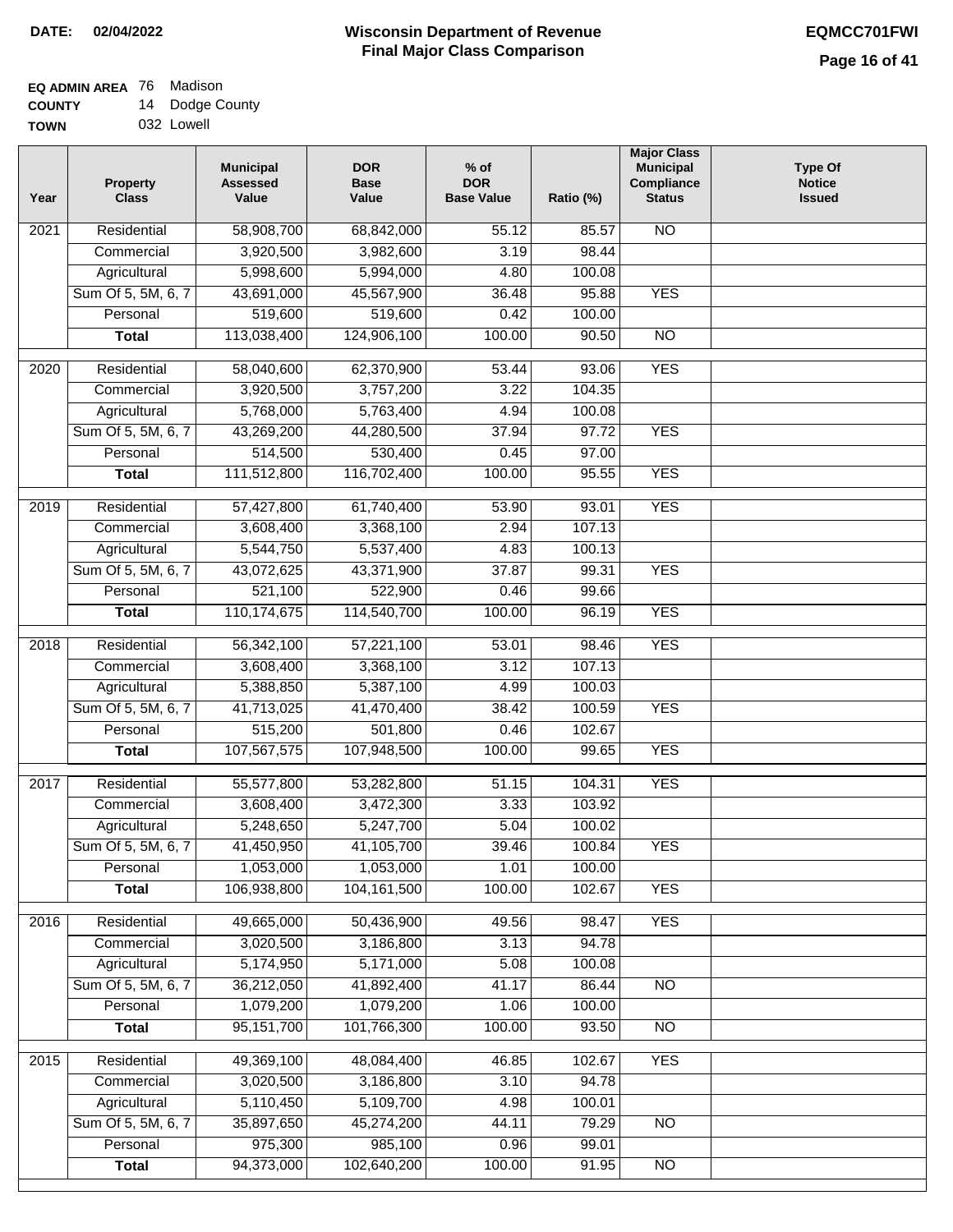#### **EQ ADMIN AREA** 76 Madison **COUNTY** 14 Dodge County

**TOWN** 034 Oak Grove

| Year             | <b>Property</b><br><b>Class</b> | <b>Municipal</b><br><b>Assessed</b><br>Value | <b>DOR</b><br><b>Base</b><br>Value | $%$ of<br><b>DOR</b><br><b>Base Value</b> | Ratio (%)         | <b>Major Class</b><br><b>Municipal</b><br>Compliance<br><b>Status</b> | <b>Type Of</b><br><b>Notice</b><br><b>Issued</b> |
|------------------|---------------------------------|----------------------------------------------|------------------------------------|-------------------------------------------|-------------------|-----------------------------------------------------------------------|--------------------------------------------------|
| 2021             | Residential                     | 66,508,600                                   | 71,588,641                         | 66.23                                     | $\frac{1}{92.90}$ | <b>YES</b>                                                            |                                                  |
|                  | Commercial                      | 4,528,200                                    | 5,068,313                          | 4.69                                      | 89.34             |                                                                       |                                                  |
|                  | Agricultural                    | 3,934,100                                    | 4,371,100                          | 4.04                                      | 90.00             |                                                                       |                                                  |
|                  | Sum Of 5, 5M, 6, 7              | 22,147,600                                   | 25,384,332                         | 23.48                                     | 87.25             | $\overline{NO}$                                                       |                                                  |
|                  | Personal                        | 1,515,400                                    | 1,683,800                          | 1.56                                      | 90.00             |                                                                       |                                                  |
|                  | <b>Total</b>                    | 98,633,900                                   | 108,096,186                        | 100.00                                    | 91.25             | $\overline{NO}$                                                       |                                                  |
| $\frac{1}{2020}$ | Residential                     | 66,346,100                                   | 69,667,900                         | 66.20                                     | 95.23             | <b>YES</b>                                                            |                                                  |
|                  | Commercial                      | 4,535,900                                    | 4,700,700                          | 4.47                                      | 96.49             |                                                                       |                                                  |
|                  | Agricultural                    | 4,046,800                                    | 4,213,100                          | 4.00                                      | 96.05             |                                                                       |                                                  |
|                  | Sum Of 5, 5M, 6, 7              | 22,288,800                                   | 25,054,200                         | 23.81                                     | 88.96             | <b>NO</b>                                                             |                                                  |
|                  | Personal                        | 1,537,900                                    | 1,602,000                          | 1.52                                      | 96.00             |                                                                       |                                                  |
|                  | <b>Total</b>                    | 98,755,500                                   | 105,237,900                        | 100.00                                    | 93.84             | $\overline{NO}$                                                       |                                                  |
|                  |                                 |                                              |                                    |                                           |                   |                                                                       |                                                  |
| $\frac{1}{2019}$ | Residential                     | 66,162,200                                   | 66,808,600                         | 65.72                                     | 99.03             | <b>YES</b>                                                            |                                                  |
|                  | Commercial                      | 4,570,100                                    | 4,639,000                          | 4.56                                      | 98.51             |                                                                       |                                                  |
|                  | Agricultural                    | 4,036,800                                    | 4,034,800                          | 3.97                                      | 100.05            |                                                                       |                                                  |
|                  | Sum Of 5, 5M, 6, 7              | 22,264,500                                   | 24,606,700                         | 24.21                                     | 90.48             | <b>YES</b>                                                            |                                                  |
|                  | Personal                        | 1,559,100                                    | 1,565,300                          | 1.54                                      | 99.60             |                                                                       |                                                  |
|                  | <b>Total</b>                    | 98,592,700                                   | 101,654,400                        | 100.00                                    | 96.99             | <b>YES</b>                                                            |                                                  |
| 2018             | Residential                     | 65,796,000                                   | 66,440,700                         | 65.51                                     | 99.03             | <b>YES</b>                                                            |                                                  |
|                  | Commercial                      | 4,367,300                                    | 4,435,400                          | 4.37                                      | 98.46             |                                                                       |                                                  |
|                  | Agricultural                    | 3,931,800                                    | 3,930,500                          | 3.88                                      | 100.03            |                                                                       |                                                  |
|                  | Sum Of 5, 5M, 6, 7              | 22,271,300                                   | 25,049,800                         | 24.70                                     | 88.91             | <b>NO</b>                                                             |                                                  |
|                  | Personal                        | 1,558,300                                    | 1,558,300                          | 1.54                                      | 100.00            |                                                                       |                                                  |
|                  | <b>Total</b>                    | 97,924,700                                   | 101,414,700                        | 100.00                                    | 96.56             | $\overline{10}$                                                       |                                                  |
| 2017             | Residential                     | 65,334,800                                   | 64,057,800                         | 64.12                                     | 101.99            | <b>YES</b>                                                            |                                                  |
|                  | Commercial                      | 4,388,000                                    | 4,594,600                          | 4.60                                      | 95.50             |                                                                       |                                                  |
|                  | Agricultural                    | 3,827,700                                    | 3,827,200                          | 3.83                                      | 100.01            |                                                                       |                                                  |
|                  | Sum Of 5, 5M, 6, 7              | 22,464,700                                   | 24,948,100                         | 24.97                                     | 90.05             | <b>YES</b>                                                            |                                                  |
|                  | Personal                        | 2,474,400                                    | 2,474,400                          | 2.48                                      | 100.00            |                                                                       |                                                  |
|                  | <b>Total</b>                    | 98,489,600                                   | 99,902,100                         | 100.00                                    | 98.59             | <b>YES</b>                                                            |                                                  |
|                  |                                 |                                              |                                    |                                           |                   |                                                                       |                                                  |
| 2016             | Residential                     | 65,110,100                                   | 60,744,500                         | 62.78                                     | 107.19            | <b>YES</b>                                                            |                                                  |
|                  | Commercial                      | 4,297,400                                    | 4,415,700                          | 4.56                                      | 97.32             |                                                                       |                                                  |
|                  | Agricultural                    | 3,733,800                                    | 3,785,200                          | 3.91                                      | 98.64             |                                                                       |                                                  |
|                  | Sum Of 5, 5M, 6, 7              | 22,743,000                                   | 25,549,600                         | 26.40                                     | 89.02             | <b>NO</b>                                                             |                                                  |
|                  | Personal                        | 2,425,200                                    | 2,266,500                          | 2.34                                      | 107.00            |                                                                       |                                                  |
|                  | <b>Total</b>                    | 98,309,500                                   | 96,761,500                         | 100.00                                    | 101.60            | N <sub>O</sub>                                                        |                                                  |
| 2015             | Residential                     | 64,971,300                                   | 63,141,500                         | 64.21                                     | 102.90            | <b>YES</b>                                                            |                                                  |
|                  | Commercial                      | 4,184,800                                    | 4,310,500                          | 4.38                                      | 97.08             |                                                                       |                                                  |
|                  | Agricultural                    | 3,749,700                                    | 3,749,200                          | 3.81                                      | 100.01            |                                                                       |                                                  |
|                  | Sum Of 5, 5M, 6, 7              | 22,712,000                                   | 25,235,200                         | 25.66                                     | 90.00             | <b>YES</b>                                                            |                                                  |
|                  | Personal                        | 2,087,600                                    | 1,897,800                          | 1.93                                      | 110.00            |                                                                       |                                                  |
|                  | <b>Total</b>                    | 97,705,400                                   | 98,334,200                         | 100.00                                    | 99.36             | <b>YES</b>                                                            |                                                  |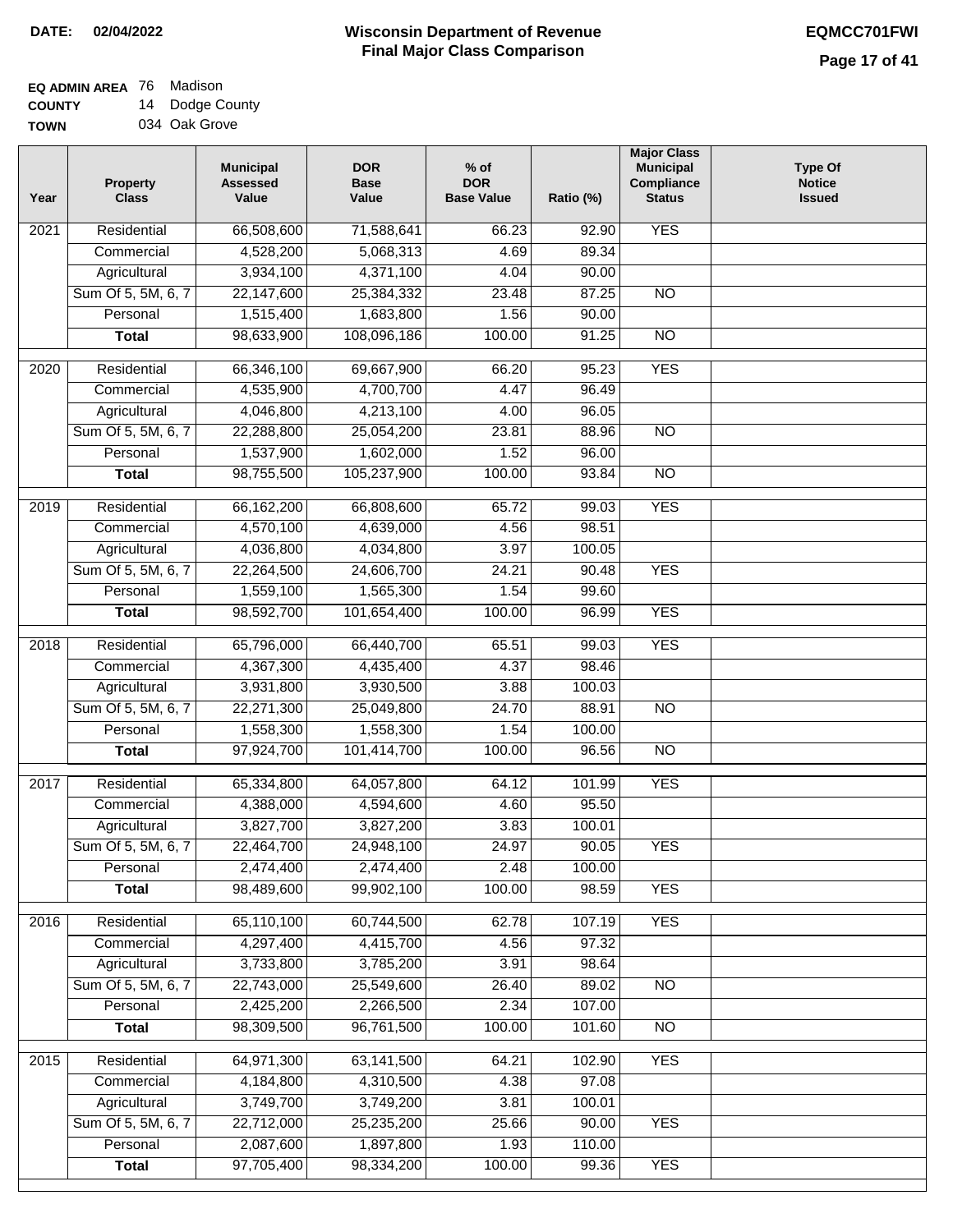| - - - - - - - |              |
|---------------|--------------|
| <b>TOWN</b>   | 036 Portland |

| Year | <b>Property</b><br><b>Class</b> | <b>Municipal</b><br><b>Assessed</b><br>Value | <b>DOR</b><br><b>Base</b><br>Value | $%$ of<br><b>DOR</b><br><b>Base Value</b> | Ratio (%) | <b>Major Class</b><br><b>Municipal</b><br>Compliance<br><b>Status</b> | <b>Type Of</b><br><b>Notice</b><br><b>Issued</b> |
|------|---------------------------------|----------------------------------------------|------------------------------------|-------------------------------------------|-----------|-----------------------------------------------------------------------|--------------------------------------------------|
| 2021 | Residential                     | 67,854,700                                   | 78,921,500                         | 66.24                                     | 85.98     | N <sub>O</sub>                                                        |                                                  |
|      | Commercial                      | 1,954,200                                    | 1,987,500                          | 1.67                                      | 98.32     |                                                                       |                                                  |
|      | Agricultural                    | 3,967,800                                    | 4,405,400                          | 3.70                                      | 90.07     |                                                                       |                                                  |
|      | Sum Of 5, 5M, 6, 7              | 34,279,500                                   | 33,582,100                         | 28.19                                     | 102.08    | <b>YES</b>                                                            |                                                  |
|      | Personal                        | 218,800                                      | 243,100                            | 0.20                                      | 90.00     |                                                                       |                                                  |
|      | <b>Total</b>                    | 108,275,000                                  | 119,139,600                        | 100.00                                    | 90.88     | $\overline{NO}$                                                       |                                                  |
| 2020 | Residential                     | 67,355,200                                   | 73,931,400                         | 66.02                                     | 91.10     | <b>YES</b>                                                            |                                                  |
|      | Commercial                      | 1,954,200                                    | 1,875,000                          | 1.67                                      | 104.22    |                                                                       |                                                  |
|      | Agricultural                    | 4,033,300                                    | 4,235,700                          | 3.78                                      | 95.22     |                                                                       |                                                  |
|      | Sum Of 5, 5M, 6, 7              | 33,043,400                                   | 31,699,000                         | 28.31                                     | 104.24    | <b>YES</b>                                                            |                                                  |
|      | Personal                        | 231,600                                      | 243,800                            | 0.22                                      | 95.00     |                                                                       |                                                  |
|      | <b>Total</b>                    | 106,617,700                                  | 111,984,900                        | 100.00                                    | 95.21     | <b>YES</b>                                                            |                                                  |
| 2019 | Residential                     | 67,186,600                                   | 68,919,300                         | 64.99                                     | 97.49     | <b>YES</b>                                                            |                                                  |
|      | Commercial                      | 1,793,100                                    | 1,671,800                          | 1.58                                      | 107.26    |                                                                       |                                                  |
|      | Agricultural                    | 4,077,900                                    | 4,077,400                          | 3.85                                      | 100.01    |                                                                       |                                                  |
|      | Sum Of 5, 5M, 6, 7              | 32,731,300                                   | 31,127,300                         | 29.35                                     | 105.15    | <b>YES</b>                                                            |                                                  |
|      | Personal                        | 243,100                                      | 243,100                            | 0.23                                      | 100.00    |                                                                       |                                                  |
|      | <b>Total</b>                    | 106,032,000                                  | 106,038,900                        | 100.00                                    | 99.99     | <b>YES</b>                                                            |                                                  |
| 2018 | Residential                     | 65,728,500                                   | 63,633,500                         | 63.51                                     | 103.29    | <b>YES</b>                                                            |                                                  |
|      | Commercial                      | 1,678,400                                    | 1,526,500                          | 1.52                                      | 109.95    |                                                                       |                                                  |
|      | Agricultural                    | 3,972,400                                    | 3,970,100                          | 3.96                                      | 100.06    |                                                                       |                                                  |
|      | Sum Of 5, 5M, 6, 7              | 32,445,800                                   | 30,830,700                         | 30.77                                     | 105.24    | <b>YES</b>                                                            |                                                  |
|      | Personal                        | 238,900                                      | 238,900                            | 0.24                                      | 100.00    |                                                                       |                                                  |
|      | <b>Total</b>                    | 104,064,000                                  | 100,199,700                        | 100.00                                    | 103.86    | <b>YES</b>                                                            |                                                  |
|      |                                 |                                              |                                    |                                           |           |                                                                       |                                                  |
| 2017 | Residential                     | 65,202,100                                   | 60,655,400                         | 63.15                                     | 107.50    | <b>YES</b>                                                            |                                                  |
|      | Commercial                      | 1,616,500                                    | 1,565,400                          | 1.63                                      | 103.26    |                                                                       |                                                  |
|      | Agricultural                    | 3,871,300                                    | 3,867,400                          | 4.03                                      | 100.10    |                                                                       |                                                  |
|      | Sum Of 5, 5M, 6, 7              | 31,355,700                                   | 29,636,800                         | 30.86                                     | 105.80    | <b>YES</b>                                                            |                                                  |
|      | Personal                        | 319,100                                      | 319,100                            | 0.33                                      | 100.00    |                                                                       |                                                  |
|      | <b>Total</b>                    | 102,364,700                                  | 96,044,100                         | 100.00                                    | 106.58    | <b>YES</b>                                                            |                                                  |
| 2016 | Residential                     | 54,816,800                                   | 57,303,900                         | 61.88                                     | 95.66     | <b>YES</b>                                                            |                                                  |
|      | Commercial                      | 1,500,000                                    | 1,534,700                          | 1.66                                      | 97.74     |                                                                       |                                                  |
|      | Agricultural                    | 3,627,300                                    | 3,808,600                          | 4.11                                      | 95.24     |                                                                       |                                                  |
|      | Sum Of 5, 5M, 6, 7              | 24,067,200                                   | 29,618,000                         | 31.98                                     | 81.26     | N <sub>O</sub>                                                        |                                                  |
|      | Personal                        | 327,500                                      | 344,800                            | 0.37                                      | 94.98     |                                                                       |                                                  |
|      | <b>Total</b>                    | 84,338,800                                   | 92,610,000                         | 100.00                                    | 91.07     | $\overline{NO}$                                                       | 1st Notice of Non-Compliance                     |
| 2015 | Residential                     | 54,700,700                                   | 53,852,600                         | 60.90                                     | 101.57    | <b>YES</b>                                                            |                                                  |
|      | Commercial                      | 1,554,900                                    | 1,534,700                          | 1.74                                      | 101.32    |                                                                       |                                                  |
|      | Agricultural                    | 3,386,300                                    | 3,764,800                          | 4.26                                      | 89.95     |                                                                       |                                                  |
|      | Sum Of 5, 5M, 6, 7              | 23,614,000                                   | 28,926,600                         | 32.71                                     | 81.63     | <b>NO</b>                                                             |                                                  |
|      | Personal                        | 313,900                                      | 348,800                            | 0.39                                      | 89.99     |                                                                       |                                                  |
|      | <b>Total</b>                    | 83,569,800                                   | 88,427,500                         | 100.00                                    | 94.51     | <b>NO</b>                                                             |                                                  |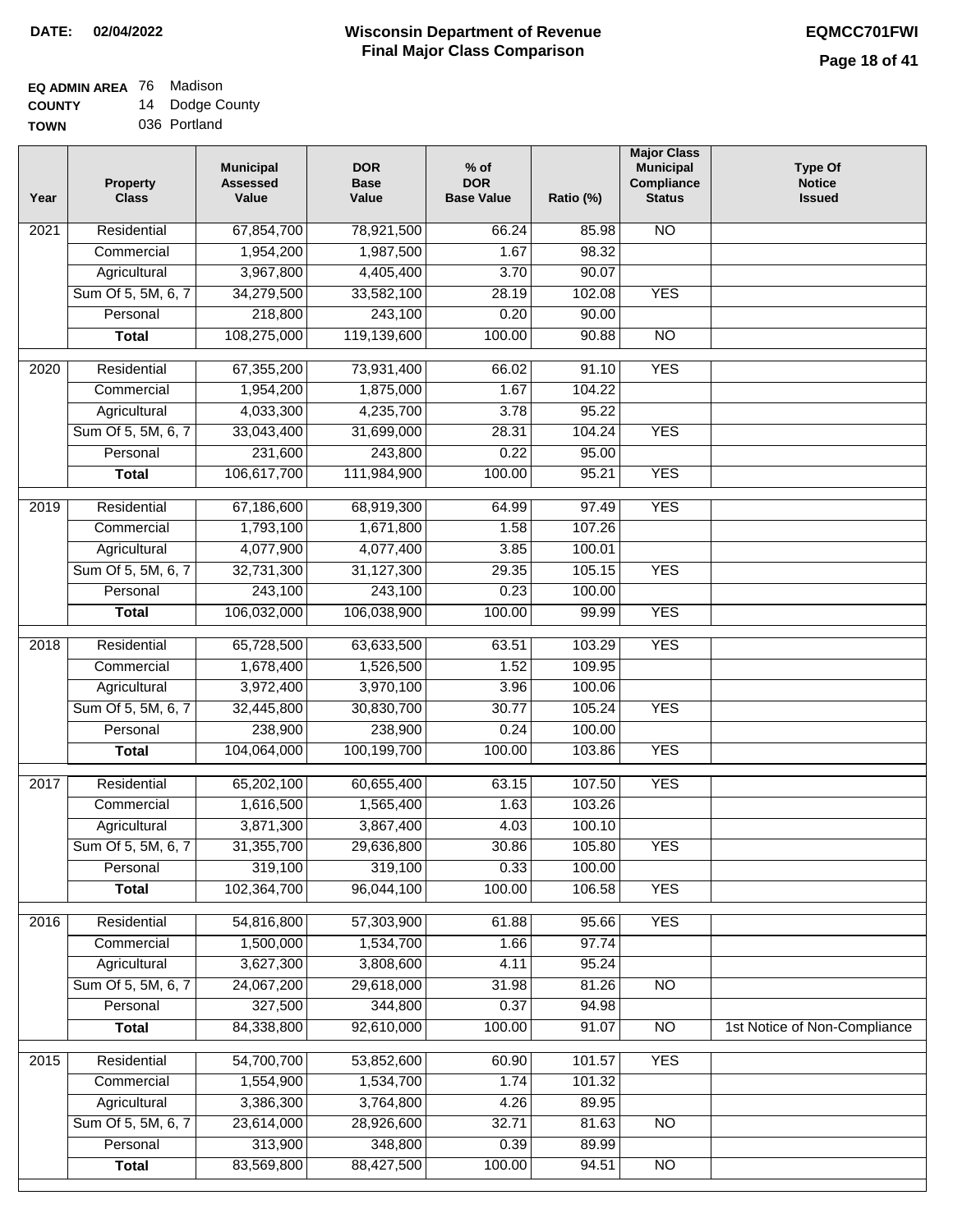#### **EQ ADMIN AREA** 76 Madison **COUNTY** 14 Dodge County

**TOWN** 038 Rubicon

| Year              | <b>Property</b><br><b>Class</b>    | <b>Municipal</b><br><b>Assessed</b><br>Value | <b>DOR</b><br><b>Base</b><br>Value | % of<br><b>DOR</b><br><b>Base Value</b> | Ratio (%) | <b>Municipal</b><br>Compliance<br><b>Status</b> | <b>Type Of</b><br><b>Notice</b><br><b>Issued</b> |
|-------------------|------------------------------------|----------------------------------------------|------------------------------------|-----------------------------------------|-----------|-------------------------------------------------|--------------------------------------------------|
| $\overline{202}1$ | Residential                        | 184,844,700                                  | 228,622,700                        | 86.97                                   | 80.85     | <b>NO</b>                                       |                                                  |
|                   | Commercial                         | 4,468,900                                    | 4,976,600                          | 1.89                                    | 89.80     |                                                 |                                                  |
|                   | Agricultural                       | 3,549,000                                    | 4,075,600                          | 1.55                                    | 87.08     |                                                 |                                                  |
|                   | Sum Of 5, 5M, 6, 7                 | 23,709,100                                   | 25,026,400                         | 9.52                                    | 94.74     |                                                 |                                                  |
|                   | Personal                           | 156,554                                      | 179,900                            | 0.07                                    | 87.02     |                                                 |                                                  |
|                   | <b>Total</b>                       | 216,728,254                                  | 262,881,200                        | 100.00                                  | 82.44     | $\overline{NO}$                                 |                                                  |
| $\overline{2020}$ | Residential                        | 181,469,200                                  | 211,942,100                        | 86.30                                   | 85.62     | $\overline{NO}$                                 |                                                  |
|                   | Commercial                         | 4,468,900                                    | 4,694,900                          | 1.91                                    | 95.19     |                                                 |                                                  |
|                   | Agricultural                       | 3,922,200                                    | 3,919,400                          | 1.60                                    | 100.07    |                                                 |                                                  |
|                   | Sum Of 5, 5M, 6, 7                 | 23,775,400                                   | 24,863,500                         | 10.12                                   | 95.62     | <b>YES</b>                                      |                                                  |
|                   | Personal                           | 156,665                                      | 166,700                            | 0.07                                    | 93.98     |                                                 |                                                  |
|                   | <b>Total</b>                       | 213,792,365                                  | 245,586,600                        | 100.00                                  | 87.05     | $\overline{NO}$                                 |                                                  |
| 2019              | Residential                        | 179,590,500                                  | 199,942,900                        | 85.93                                   | 89.82     | <b>NO</b>                                       |                                                  |
|                   | Commercial                         | 4,520,700                                    | 4,649,600                          | 2.00                                    | 97.23     |                                                 |                                                  |
|                   |                                    | 3,569,400                                    | 3,764,500                          | 1.62                                    | 94.82     |                                                 |                                                  |
|                   | Agricultural<br>Sum Of 5, 5M, 6, 7 | 23,814,000                                   | 24,168,800                         | 10.39                                   | 98.53     | <b>YES</b>                                      |                                                  |
|                   | Personal                           | 143,473                                      | 151,100                            | 0.06                                    | 94.95     |                                                 |                                                  |
|                   | <b>Total</b>                       | 211,638,073                                  | 232,676,900                        | 100.00                                  | 90.96     | $\overline{NO}$                                 |                                                  |
|                   |                                    |                                              |                                    |                                         |           |                                                 |                                                  |
| 2018              | Residential                        | 176,549,000                                  | 182,170,700                        | 84.90                                   | 96.91     | <b>YES</b>                                      |                                                  |
|                   | Commercial                         | 4,536,000                                    | 4,611,400                          | 2.15                                    | 98.36     |                                                 |                                                  |
|                   | Agricultural                       | 3,570,200                                    | 3,663,800                          | 1.71                                    | 97.45     |                                                 |                                                  |
|                   | Sum Of 5, 5M, 6, 7                 | 23,640,400                                   | 23,988,700                         | 11.18                                   | 98.55     | <b>YES</b>                                      |                                                  |
|                   | Personal                           | 142,481                                      | 142,400                            | 0.07                                    | 100.06    |                                                 |                                                  |
|                   | <b>Total</b>                       | 208,438,081                                  | 214,577,000                        | 100.00                                  | 97.14     | <b>YES</b>                                      |                                                  |
| 2017              | Residential                        | 174,149,400                                  | 177,949,800                        | 84.55                                   | 97.86     | <b>YES</b>                                      |                                                  |
|                   | Commercial                         | 4,398,100                                    | 4,611,900                          | 2.19                                    | 95.36     |                                                 |                                                  |
|                   | Agricultural                       | 3,571,700                                    | 3,568,200                          | 1.70                                    | 100.10    |                                                 |                                                  |
|                   | Sum Of 5, 5M, 6, 7                 | 23,616,700                                   | 23,645,400                         | 11.24                                   | 99.88     | <b>YES</b>                                      |                                                  |
|                   | Personal                           | 683,983                                      | 683,900                            | 0.32                                    | 100.01    |                                                 |                                                  |
|                   | <b>Total</b>                       | 206,419,883                                  | 210,459,200                        | 100.00                                  | 98.08     | <b>YES</b>                                      |                                                  |
| 2016              | Residential                        | 154,451,500                                  | 161,003,500                        | 82.13                                   | 95.93     | <b>YES</b>                                      |                                                  |
|                   | Commercial                         | 4,056,300                                    | 4,457,400                          | 2.27                                    | 91.00     |                                                 |                                                  |
|                   | Agricultural                       | 3,425,100                                    | 3,513,800                          | 1.79                                    | 97.48     |                                                 |                                                  |
|                   | Sum Of 5, 5M, 6, 7                 | 24,006,900                                   | 26,416,500                         | 13.48                                   | 90.88     | <b>YES</b>                                      |                                                  |
|                   | Personal                           | 640,551                                      | 640,500                            | 0.33                                    | 100.01    |                                                 |                                                  |
|                   | <b>Total</b>                       | 186,580,351                                  | 196,031,700                        | 100.00                                  | 95.18     | <b>YES</b>                                      |                                                  |
| 2015              | Residential                        | 151,695,800                                  | 155,010,400                        | 81.35                                   | 97.86     | <b>YES</b>                                      |                                                  |
|                   | Commercial                         | 4,044,300                                    | 4,443,800                          | 2.33                                    | 91.01     |                                                 |                                                  |
|                   | Agricultural                       | 3,423,600                                    | 3,471,600                          | 1.82                                    | 98.62     |                                                 |                                                  |
|                   | Sum Of 5, 5M, 6, 7                 | 23,674,200                                   | 26,901,200                         | 14.12                                   | 88.00     | $\overline{NO}$                                 |                                                  |
|                   | Personal                           | 724,073                                      | 724,100                            | 0.38                                    | 100.00    |                                                 |                                                  |
|                   | <b>Total</b>                       | 183,561,973                                  | 190,551,100                        | 100.00                                  | 96.33     | N <sub>O</sub>                                  |                                                  |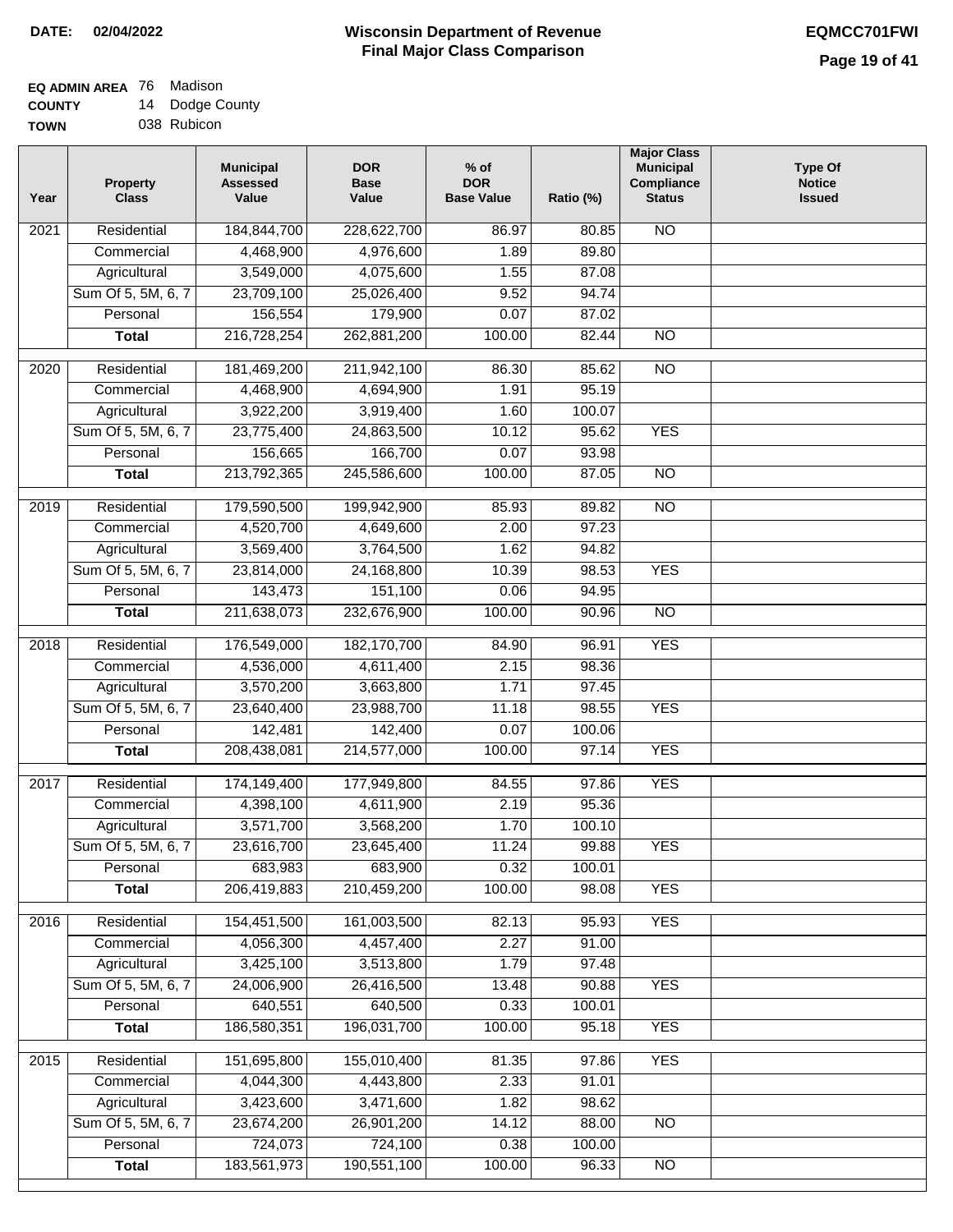#### **Wisconsin Department of Revenue Final Major Class Comparison DATE: 02/04/2022 EQMCC701FWI**

#### **EQ ADMIN AREA** 76 Madison **COUNTY** 14 Dodge County

| - - - - - - - |             |
|---------------|-------------|
| <b>TOWN</b>   | 040 Shields |

| Year | <b>Property</b><br><b>Class</b> | <b>Municipal</b><br><b>Assessed</b><br>Value | <b>DOR</b><br><b>Base</b><br>Value | $%$ of<br><b>DOR</b><br><b>Base Value</b> | Ratio (%) | <b>Major Class</b><br><b>Municipal</b><br>Compliance<br><b>Status</b> | <b>Type Of</b><br><b>Notice</b><br><b>Issued</b> |
|------|---------------------------------|----------------------------------------------|------------------------------------|-------------------------------------------|-----------|-----------------------------------------------------------------------|--------------------------------------------------|
| 2021 | Residential                     | 29,749,900                                   | 36,147,900                         | 60.10                                     | 82.30     | <b>NO</b>                                                             |                                                  |
|      | Commercial                      | 589,900                                      | 815,200                            | 1.36                                      | 72.36     |                                                                       |                                                  |
|      | Agricultural                    | 2,846,400                                    | 2,845,300                          | 4.73                                      | 100.04    |                                                                       |                                                  |
|      | Sum Of 5, 5M, 6, 7              | 19,660,100                                   | 20,212,000                         | 33.61                                     | 97.27     | <b>YES</b>                                                            |                                                  |
|      | Personal                        | 123,000                                      | 123,100                            | 0.20                                      | 99.92     |                                                                       |                                                  |
|      | <b>Total</b>                    | 52,969,300                                   | 60,143,500                         | 100.00                                    | 88.07     | $\overline{NO}$                                                       |                                                  |
| 2020 | Residential                     | 29,109,700                                   | 32,576,400                         | 58.16                                     | 89.36     | $\overline{NO}$                                                       |                                                  |
|      | Commercial                      | 589,900                                      | 769,100                            | 1.37                                      | 76.70     |                                                                       |                                                  |
|      | Agricultural                    | 2,723,150                                    | 2,722,500                          | 4.86                                      | 100.02    |                                                                       |                                                  |
|      | Sum Of 5, 5M, 6, 7              | 19,647,800                                   | 19,810,000                         | 35.37                                     | 99.18     | <b>YES</b>                                                            |                                                  |
|      | Personal                        | 133,800                                      | 133,800                            | 0.24                                      | 100.00    |                                                                       |                                                  |
|      | <b>Total</b>                    | 52,204,350                                   | 56,011,800                         | 100.00                                    | 93.20     | $\overline{NO}$                                                       |                                                  |
|      |                                 |                                              |                                    |                                           |           |                                                                       |                                                  |
| 2019 | Residential                     | 28,698,900                                   | 32,145,900                         | 58.25                                     | 89.28     | N <sub>O</sub>                                                        |                                                  |
|      | Commercial                      | 584,300                                      | 748,500                            | 1.36                                      | 78.06     |                                                                       |                                                  |
|      | Agricultural                    | 2,616,800                                    | 2,615,500                          | 4.74                                      | 100.05    |                                                                       |                                                  |
|      | Sum Of 5, 5M, 6, 7              | 19,645,000                                   | 19,545,100                         | 35.41                                     | 100.51    | <b>YES</b>                                                            |                                                  |
|      | Personal                        | 135,500                                      | 135,600                            | 0.25                                      | 99.93     |                                                                       |                                                  |
|      | <b>Total</b>                    | 51,680,500                                   | 55,190,600                         | 100.00                                    | 93.64     | <b>NO</b>                                                             |                                                  |
| 2018 | Residential                     | 28,468,700                                   | 29,568,900                         | 56.49                                     | 96.28     | <b>YES</b>                                                            |                                                  |
|      | Commercial                      | 606,700                                      | 771,400                            | 1.47                                      | 78.65     |                                                                       |                                                  |
|      | Agricultural                    | 2,541,800                                    | 2,542,700                          | 4.86                                      | 99.96     |                                                                       |                                                  |
|      | Sum Of 5, 5M, 6, 7              | 19,726,700                                   | 19,325,800                         | 36.92                                     | 102.07    | <b>YES</b>                                                            |                                                  |
|      | Personal                        | 137,250                                      | 137,300                            | 0.26                                      | 99.96     |                                                                       |                                                  |
|      | <b>Total</b>                    | 51,481,150                                   | 52,346,100                         | 100.00                                    | 98.35     | <b>YES</b>                                                            |                                                  |
| 2017 | Residential                     | 28,355,700                                   | 29,451,500                         | 57.27                                     | 96.28     | <b>YES</b>                                                            |                                                  |
|      | Commercial                      | 651,800                                      | 851,100                            | 1.66                                      | 76.58     |                                                                       |                                                  |
|      | Agricultural                    | 2,480,100                                    | 2,479,300                          | 4.82                                      | 100.03    |                                                                       |                                                  |
|      | Sum Of 5, 5M, 6, 7              | 19,144,200                                   | 18,476,800                         | 35.93                                     | 103.61    | <b>YES</b>                                                            |                                                  |
|      | Personal                        | 166,050                                      | 166,100                            | 0.32                                      | 99.97     |                                                                       |                                                  |
|      | <b>Total</b>                    | 50,797,850                                   | 51,424,800                         | 100.00                                    | 98.78     | <b>YES</b>                                                            |                                                  |
|      |                                 |                                              |                                    |                                           |           |                                                                       |                                                  |
| 2016 | Residential                     | 27,294,900                                   | 29,052,800                         | 56.97                                     | 93.95     | <b>YES</b>                                                            |                                                  |
|      | Commercial                      | 599,900                                      | 808,100                            | 1.58                                      | 74.24     |                                                                       |                                                  |
|      | Agricultural                    | 2,446,100                                    | 2,445,800                          | 4.80                                      | 100.01    |                                                                       |                                                  |
|      | Sum Of 5, 5M, 6, 7              | 18,856,400                                   | 18,522,200                         | 36.32                                     | 101.80    | <b>YES</b>                                                            |                                                  |
|      | Personal                        | 167,350                                      | 167,400                            | 0.33                                      | 99.97     |                                                                       |                                                  |
|      | <b>Total</b>                    | 49,364,650                                   | 50,996,300                         | 100.00                                    | 96.80     | <b>YES</b>                                                            |                                                  |
| 2015 | Residential                     | 26,875,900                                   | 28,634,000                         | 55.90                                     | 93.86     | <b>YES</b>                                                            |                                                  |
|      | Commercial                      | 599,900                                      | 808,100                            | 1.58                                      | 74.24     |                                                                       |                                                  |
|      | Agricultural                    | 2,419,000                                    | 2,419,700                          | 4.72                                      | 99.97     |                                                                       |                                                  |
|      | Sum Of 5, 5M, 6, 7              | 18,558,900                                   | 19,188,700                         | 37.46                                     | 96.72     | <b>YES</b>                                                            |                                                  |
|      | Personal                        | 176,400                                      | 176,500                            | 0.34                                      | 99.94     |                                                                       |                                                  |
|      | <b>Total</b>                    | 48,630,100                                   | 51,227,000                         | 100.00                                    | 94.93     | <b>YES</b>                                                            |                                                  |
|      |                                 |                                              |                                    |                                           |           |                                                                       |                                                  |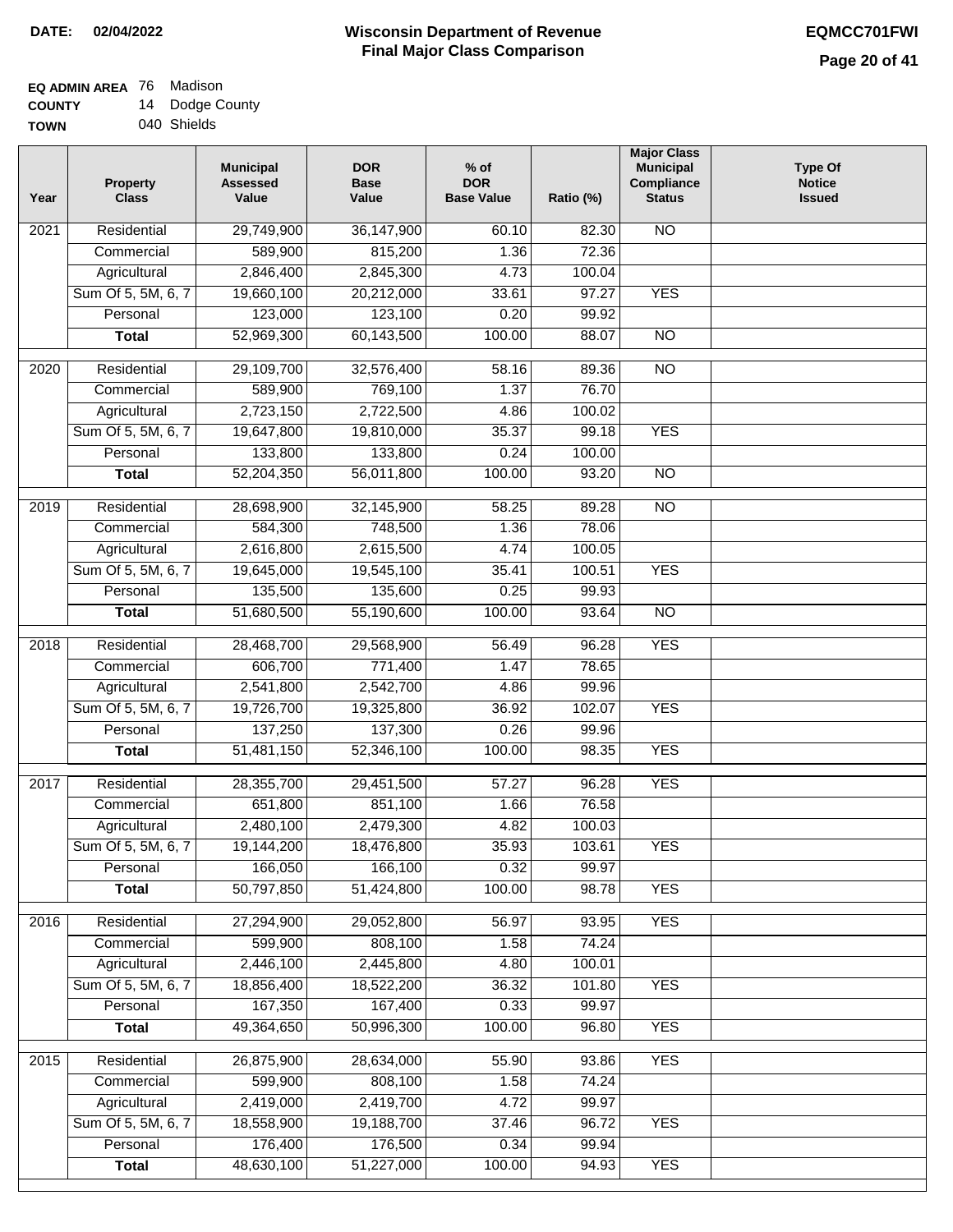# **EQ ADMIN AREA** 76 Madison

**COUNTY TOWN** 14 Dodge County 042 Theresa

| Year | <b>Property</b><br><b>Class</b> | <b>Municipal</b><br><b>Assessed</b><br>Value | <b>DOR</b><br><b>Base</b><br>Value | $%$ of<br><b>DOR</b><br><b>Base Value</b> | Ratio (%) | <b>Major Class</b><br><b>Municipal</b><br>Compliance<br><b>Status</b> | <b>Type Of</b><br><b>Notice</b><br><b>Issued</b> |
|------|---------------------------------|----------------------------------------------|------------------------------------|-------------------------------------------|-----------|-----------------------------------------------------------------------|--------------------------------------------------|
| 2021 | Residential                     | 67,892,100                                   | 76,664,100                         | 69.68                                     | 88.56     | <b>NO</b>                                                             |                                                  |
|      | Commercial                      | 1,949,700                                    | 2,337,300                          | 2.12                                      | 83.42     |                                                                       |                                                  |
|      | Agricultural                    | 3,839,000                                    | 3,956,500                          | 3.60                                      | 97.03     |                                                                       |                                                  |
|      | Sum Of 5, 5M, 6, 7              | 25,244,100                                   | 26,453,800                         | 24.05                                     | 95.43     | <b>YES</b>                                                            |                                                  |
|      | Personal                        | 573,966                                      | 604,200                            | 0.55                                      | 95.00     |                                                                       |                                                  |
|      | <b>Total</b>                    | 99,498,866                                   | 110,015,900                        | 100.00                                    | 90.44     | $\overline{NO}$                                                       |                                                  |
| 2020 | Residential                     | 67,707,900                                   | 69,525,500                         | 68.05                                     | 97.39     | <b>YES</b>                                                            |                                                  |
|      | Commercial                      | 1,949,700                                    | 2,205,000                          | 2.16                                      | 88.42     |                                                                       |                                                  |
|      | Agricultural                    | 3,813,600                                    | 3,808,100                          | 3.73                                      | 100.14    |                                                                       |                                                  |
|      | Sum Of 5, 5M, 6, 7              | 24,870,000                                   | 26,032,900                         | 25.48                                     | 95.53     | <b>YES</b>                                                            |                                                  |
|      | Personal                        | 591,735                                      | 591,800                            | 0.58                                      | 99.99     |                                                                       |                                                  |
|      | <b>Total</b>                    | 98,932,935                                   | 102,163,300                        | 100.00                                    | 96.84     | <b>YES</b>                                                            |                                                  |
|      |                                 |                                              |                                    |                                           |           |                                                                       |                                                  |
| 2019 | Residential                     | 67,104,800                                   | 67,570,800                         | 67.82                                     | 99.31     | <b>YES</b>                                                            |                                                  |
|      | Commercial                      | 1,949,700                                    | 2,161,800                          | 2.17                                      | 90.19     |                                                                       |                                                  |
|      | Agricultural                    | 3,665,500                                    | 3,663,300                          | 3.68                                      | 100.06    |                                                                       |                                                  |
|      | Sum Of 5, 5M, 6, 7              | 24,788,600                                   | 25,631,300                         | 25.73                                     | 96.71     | <b>YES</b>                                                            |                                                  |
|      | Personal                        | 602,396                                      | 602,400                            | 0.60                                      | 100.00    |                                                                       |                                                  |
|      | <b>Total</b>                    | 98,110,996                                   | 99,629,600                         | 100.00                                    | 98.48     | <b>YES</b>                                                            |                                                  |
| 2018 | Residential                     | 58,629,700                                   | 63,557,600                         | 66.74                                     | 92.25     | <b>YES</b>                                                            |                                                  |
|      | Commercial                      | 1,933,500                                    | 2,436,600                          | 2.56                                      | 79.35     |                                                                       |                                                  |
|      | Agricultural                    | 2,757,000                                    | 3,556,500                          | 3.73                                      | 77.52     |                                                                       |                                                  |
|      | Sum Of 5, 5M, 6, 7              | 20,625,700                                   | 25,062,100                         | 26.32                                     | 82.30     | <b>NO</b>                                                             |                                                  |
|      | Personal                        | 582,000                                      | 612,700                            | 0.64                                      | 94.99     |                                                                       |                                                  |
|      | <b>Total</b>                    | 84,527,900                                   | 95,225,500                         | 100.00                                    | 88.77     | $\overline{10}$                                                       | 2nd Notice of Non-Compliance                     |
| 2017 | Residential                     | 58,300,400                                   | 61,972,900                         | 66.19                                     | 94.07     | <b>YES</b>                                                            |                                                  |
|      | Commercial                      | 1,733,400                                    | 2,294,700                          | 2.45                                      | 75.54     |                                                                       |                                                  |
|      | Agricultural                    | 2,761,300                                    | 3,472,600                          | 3.71                                      | 79.52     |                                                                       |                                                  |
|      | Sum Of 5, 5M, 6, 7              | 20,599,400                                   | 25,039,200                         | 26.74                                     | 82.27     | $\overline{N}$                                                        |                                                  |
|      | Personal                        | 804,097                                      | 846,500                            | 0.90                                      | 94.99     |                                                                       |                                                  |
|      | <b>Total</b>                    | 84,198,597                                   | 93,625,900                         | 100.00                                    | 89.93     | N <sub>O</sub>                                                        | 1st Notice of Non-Compliance                     |
| 2016 | Residential                     | 58,118,700                                   | 59,956,400                         | 65.53                                     | 96.93     | <b>YES</b>                                                            |                                                  |
|      | Commercial                      | 1,733,400                                    | 2,249,700                          | 2.46                                      | 77.05     |                                                                       |                                                  |
|      | Agricultural                    | 2,761,200                                    | 3,421,700                          | 3.74                                      | 80.70     |                                                                       |                                                  |
|      | Sum Of 5, 5M, 6, 7              | 20,496,200                                   | 24,985,600                         | 27.31                                     | 82.03     | $\overline{NO}$                                                       |                                                  |
|      | Personal                        | 837,394                                      | 881,400                            | 0.96                                      | 95.01     |                                                                       |                                                  |
|      | <b>Total</b>                    | 83,946,894                                   | 91,494,800                         | 100.00                                    | 91.75     | N <sub>O</sub>                                                        |                                                  |
| 2015 | Residential                     | 57,342,200                                   | 57,984,100                         | 64.82                                     | 98.89     | <b>YES</b>                                                            |                                                  |
|      | Commercial                      | 1,733,400                                    | 2,249,700                          | 2.51                                      | 77.05     |                                                                       |                                                  |
|      | Agricultural                    | 2,761,200                                    | 3,377,400                          | 3.78                                      | 81.76     |                                                                       |                                                  |
|      | Sum Of 5, 5M, 6, 7              | 20,485,600                                   | 25,057,700                         | 28.01                                     | 81.75     | N <sub>O</sub>                                                        |                                                  |
|      | Personal                        | 783,030                                      | 783,000                            | 0.88                                      | 100.00    |                                                                       |                                                  |
|      | <b>Total</b>                    | 83,105,430                                   | 89,451,900                         | 100.00                                    | 92.91     | $\overline{NO}$                                                       |                                                  |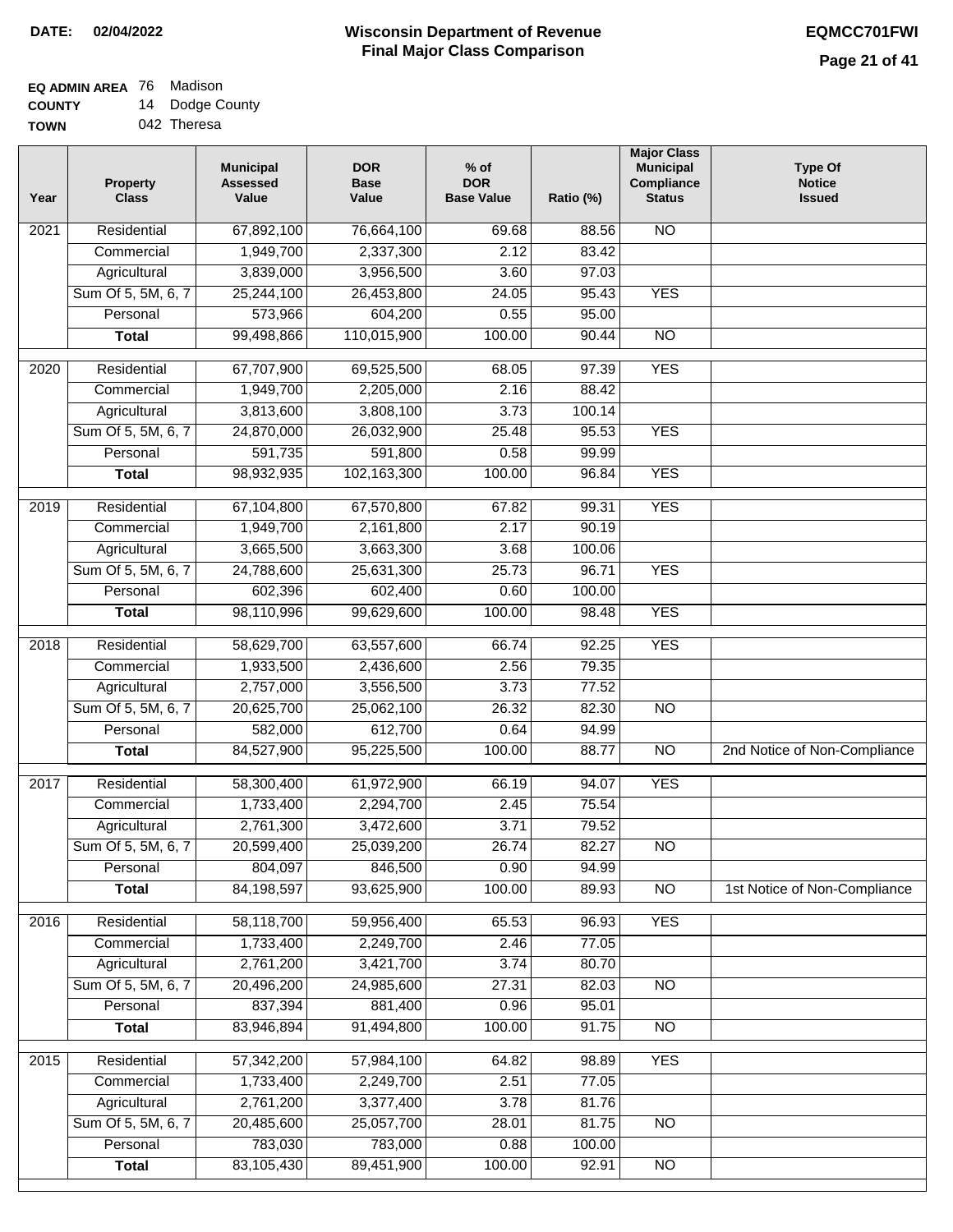#### **Wisconsin Department of Revenue Final Major Class Comparison DATE: 02/04/2022 EQMCC701FWI**

## **EQ ADMIN AREA** 76 Madison **COUNTY**

**TOWN** 14 Dodge County 044 Trenton

| Year              | <b>Property</b><br><b>Class</b> | <b>Municipal</b><br><b>Assessed</b><br>Value | <b>DOR</b><br><b>Base</b><br>Value | $%$ of<br><b>DOR</b><br><b>Base Value</b> | Ratio (%)       | <b>Major Class</b><br><b>Municipal</b><br>Compliance<br><b>Status</b> | <b>Type Of</b><br><b>Notice</b><br><b>Issued</b> |
|-------------------|---------------------------------|----------------------------------------------|------------------------------------|-------------------------------------------|-----------------|-----------------------------------------------------------------------|--------------------------------------------------|
| 2021              | Residential                     | 79,049,300                                   | 89,305,900                         | 65.99                                     | 88.52           | <b>NO</b>                                                             |                                                  |
|                   | Commercial                      | 7,127,500                                    | 8,099,900                          | 5.98                                      | 87.99           |                                                                       |                                                  |
|                   | Agricultural                    | 7,535,900                                    | 8,102,900                          | 5.99                                      | 93.00           |                                                                       |                                                  |
|                   | Sum Of 5, 5M, 6, 7              | 27,375,200                                   | 28,965,100                         | 21.40                                     | 94.51           | <b>YES</b>                                                            |                                                  |
|                   | Personal                        | 788,600                                      | 866,500                            | 0.64                                      | 91.01           |                                                                       |                                                  |
|                   | <b>Total</b>                    | 121,876,500                                  | 135,340,300                        | 100.00                                    | 90.05           | $\overline{NO}$                                                       |                                                  |
| $\overline{2020}$ | Residential                     | 78,868,200                                   | 86,511,800                         | 65.83                                     | 91.16           | <b>YES</b>                                                            |                                                  |
|                   | Commercial                      | 6,865,800                                    | 7,435,400                          | 5.66                                      | 92.34           |                                                                       |                                                  |
|                   | Agricultural                    | 7,792,200                                    | 7,788,900                          | 5.93                                      | 100.04          |                                                                       |                                                  |
|                   | Sum Of 5, 5M, 6, 7              | 27,291,900                                   | 28,783,400                         | 21.90                                     | 94.82           | <b>YES</b>                                                            |                                                  |
|                   | Personal                        | 867,200                                      | 903,300                            | 0.69                                      | 96.00           |                                                                       |                                                  |
|                   | <b>Total</b>                    | 121,685,300                                  | 131,422,800                        | 100.00                                    | 92.59           | <b>YES</b>                                                            |                                                  |
| $\frac{1}{2019}$  | Residential                     | 78,712,100                                   | 82,242,200                         | 65.02                                     | 95.71           | <b>YES</b>                                                            |                                                  |
|                   | Commercial                      | 6,865,800                                    | 7,289,600                          | 5.76                                      | 94.19           |                                                                       |                                                  |
|                   | Agricultural                    | 7,276,200                                    | 7,489,400                          | 5.92                                      | 97.15           |                                                                       |                                                  |
|                   | Sum Of 5, 5M, 6, 7              | 27,152,600                                   | 28,477,900                         | 22.52                                     | 95.35           | <b>YES</b>                                                            |                                                  |
|                   | Personal                        | 983,000                                      | 983,000                            | 0.78                                      | 100.00          |                                                                       |                                                  |
|                   | <b>Total</b>                    | 120,989,700                                  | 126,482,100                        | 100.00                                    | 95.66           | <b>YES</b>                                                            |                                                  |
|                   |                                 |                                              |                                    |                                           |                 |                                                                       |                                                  |
| 2018              | Residential                     | 78,459,900                                   | 77,369,200                         | 63.91                                     | 101.41          | <b>YES</b>                                                            |                                                  |
|                   | Commercial                      | 6,804,200                                    | 7,086,200                          | 5.85                                      | 96.02           |                                                                       |                                                  |
|                   | Agricultural                    | 7,275,800                                    | 7,273,400                          | 6.01<br>23.45                             | 100.03<br>94.87 | <b>YES</b>                                                            |                                                  |
|                   | Sum Of 5, 5M, 6, 7<br>Personal  | 26,925,200<br>941,200                        | 28,382,300<br>941,200              | 0.78                                      | 100.00          |                                                                       |                                                  |
|                   | <b>Total</b>                    | 120,406,300                                  | 121,052,300                        | 100.00                                    | 99.47           | <b>YES</b>                                                            |                                                  |
|                   |                                 |                                              |                                    |                                           |                 |                                                                       |                                                  |
| 2017              | Residential                     | 64,057,300                                   | 67,185,900                         | 54.58                                     | 95.34           | <b>YES</b>                                                            |                                                  |
|                   | Commercial                      | 6,518,400                                    | 7,310,800                          | 5.94                                      | 89.16           |                                                                       |                                                  |
|                   | Agricultural                    | 6,614,800                                    | 7,160,200                          | 5.82                                      | 92.38           |                                                                       |                                                  |
|                   | Sum Of 5, 5M, 6, 7              | 30,994,700                                   | 36,763,400                         | 29.87                                     | 84.31           | $\overline{NO}$                                                       |                                                  |
|                   | Personal                        | 4,576,300                                    | 4,669,700                          | 3.79                                      | 98.00           |                                                                       |                                                  |
|                   | <b>Total</b>                    | 112,761,500                                  | 123,090,000                        | 100.00                                    | 91.61           | <b>NO</b>                                                             | 2nd Notice of Non-Compliance                     |
| 2016              | Residential                     | 63,704,700                                   | 63,646,800                         | 55.01                                     | 100.09          | <b>YES</b>                                                            |                                                  |
|                   | Commercial                      | 3,452,600                                    | 4,100,400                          | 3.54                                      | 84.20           |                                                                       |                                                  |
|                   | Agricultural                    | 6,614,800                                    | 7,038,300                          | 6.08                                      | 93.98           |                                                                       |                                                  |
|                   | Sum Of 5, 5M, 6, 7              | 29,775,300                                   | 36,686,700                         | 31.71                                     | 81.16           | N <sub>O</sub>                                                        |                                                  |
|                   | Personal                        | 4,147,800                                    | 4,232,500                          | 3.66                                      | 98.00           |                                                                       |                                                  |
|                   | <b>Total</b>                    | 107,695,200                                  | 115,704,700                        | 100.00                                    | 93.08           | $\overline{NO}$                                                       | 1st Notice of Non-Compliance                     |
| 2015              | Residential                     | 63,523,000                                   | 61,594,500                         | 54.49                                     | 103.13          | <b>YES</b>                                                            |                                                  |
|                   | Commercial                      | 3,289,900                                    | 3,931,700                          | 3.48                                      | 83.68           |                                                                       |                                                  |
|                   | Agricultural                    | 6,609,900                                    | 6,955,900                          | 6.15                                      | 95.03           |                                                                       |                                                  |
|                   | Sum Of 5, 5M, 6, 7              | 29,540,300                                   | 36,262,200                         | 32.08                                     | 81.46           | $\overline{NO}$                                                       |                                                  |
|                   | Personal                        | 4,088,100                                    | 4,303,200                          | 3.81                                      | 95.00           |                                                                       |                                                  |
|                   | <b>Total</b>                    | 107,051,200                                  | 113,047,500                        | 100.00                                    | 94.70           | $\overline{NO}$                                                       |                                                  |
|                   |                                 |                                              |                                    |                                           |                 |                                                                       |                                                  |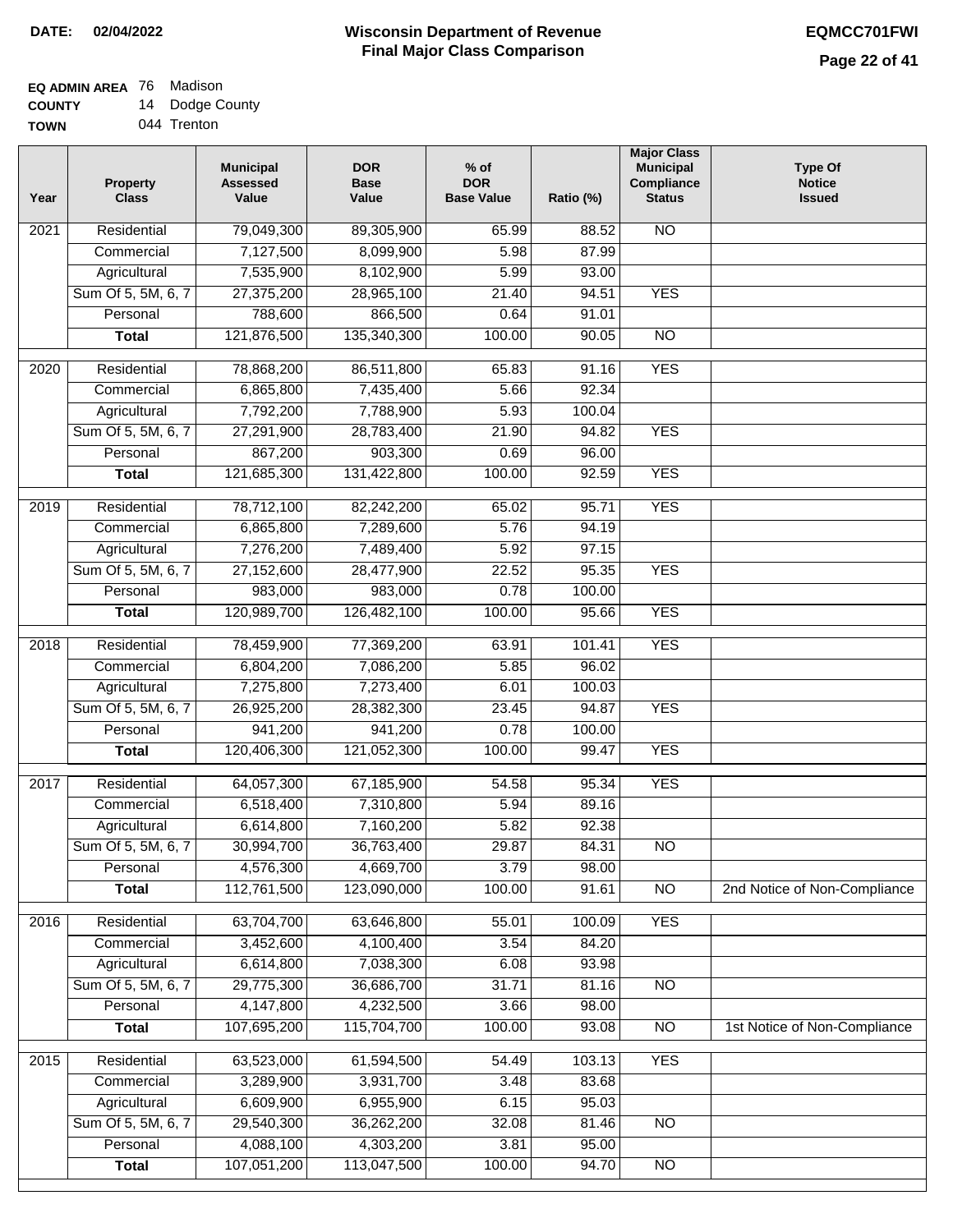## **EQ ADMIN AREA** 76 Madison **COUNTY** 14 Dodge County

| <b>TOWN</b> | 046 Westford |
|-------------|--------------|
|             |              |

| Residential<br>114,528,300<br>134,826,700<br>N <sub>O</sub><br>83.64<br>2021<br>84.94<br>1,670,600<br>1,747,200<br>1.08<br>95.62<br>Commercial<br>3,454,300<br>4,317,200<br>Agricultural<br>2.68<br>80.01<br>Sum Of 5, 5M, 6, 7<br>19,041,000<br>20,149,400<br>12.50<br>94.50<br><b>YES</b><br>132,900<br>166,200<br>Personal<br>0.10<br>79.96<br>161,206,700<br>138,827,100<br>100.00<br>86.12<br>$\overline{NO}$<br><b>Total</b><br>87.52<br>$\overline{NO}$<br>2020<br>Residential<br>114,004,300<br>130,260,000<br>83.42<br>1,670,600<br>1,648,300<br>1.06<br>101.35<br>Commercial<br>3,739,100<br>4,153,500<br>2.66<br>90.02<br>Agricultural<br>Sum Of 5, 5M, 6, 7<br>12.76<br>95.36<br><b>YES</b><br>19,001,800<br>19,926,400<br>144,300<br>160,300<br>0.10<br>90.02<br>Personal<br>156,148,500<br>$\overline{NO}$<br>138,560,100<br>100.00<br>88.74<br><b>Total</b><br>113,800,700<br>2019<br>Residential<br>125,011,400<br>83.06<br>91.03<br><b>YES</b><br>Commercial<br>1,670,600<br>1,616,000<br>103.38<br>1.07<br>3,597,800<br>3,995,800<br>2.65<br>90.04<br>Agricultural<br>Sum Of 5, 5M, 6, 7<br>18,954,700<br>19,732,200<br>13.11<br>96.06<br><b>YES</b><br>135,900<br>151,000<br>Personal<br>0.10<br>90.00<br>138, 159, 700<br>150,506,400<br><b>YES</b><br>100.00<br>91.80<br><b>Total</b><br><b>YES</b><br>$\overline{2018}$<br>Residential<br>112,613,300<br>116,690,700<br>81.92<br>96.51<br>1,670,600<br>1,584,300<br>105.45<br>Commercial<br>1.11 |  |
|------------------------------------------------------------------------------------------------------------------------------------------------------------------------------------------------------------------------------------------------------------------------------------------------------------------------------------------------------------------------------------------------------------------------------------------------------------------------------------------------------------------------------------------------------------------------------------------------------------------------------------------------------------------------------------------------------------------------------------------------------------------------------------------------------------------------------------------------------------------------------------------------------------------------------------------------------------------------------------------------------------------------------------------------------------------------------------------------------------------------------------------------------------------------------------------------------------------------------------------------------------------------------------------------------------------------------------------------------------------------------------------------------------------------------------------------------------------------|--|
|                                                                                                                                                                                                                                                                                                                                                                                                                                                                                                                                                                                                                                                                                                                                                                                                                                                                                                                                                                                                                                                                                                                                                                                                                                                                                                                                                                                                                                                                        |  |
|                                                                                                                                                                                                                                                                                                                                                                                                                                                                                                                                                                                                                                                                                                                                                                                                                                                                                                                                                                                                                                                                                                                                                                                                                                                                                                                                                                                                                                                                        |  |
|                                                                                                                                                                                                                                                                                                                                                                                                                                                                                                                                                                                                                                                                                                                                                                                                                                                                                                                                                                                                                                                                                                                                                                                                                                                                                                                                                                                                                                                                        |  |
|                                                                                                                                                                                                                                                                                                                                                                                                                                                                                                                                                                                                                                                                                                                                                                                                                                                                                                                                                                                                                                                                                                                                                                                                                                                                                                                                                                                                                                                                        |  |
|                                                                                                                                                                                                                                                                                                                                                                                                                                                                                                                                                                                                                                                                                                                                                                                                                                                                                                                                                                                                                                                                                                                                                                                                                                                                                                                                                                                                                                                                        |  |
|                                                                                                                                                                                                                                                                                                                                                                                                                                                                                                                                                                                                                                                                                                                                                                                                                                                                                                                                                                                                                                                                                                                                                                                                                                                                                                                                                                                                                                                                        |  |
|                                                                                                                                                                                                                                                                                                                                                                                                                                                                                                                                                                                                                                                                                                                                                                                                                                                                                                                                                                                                                                                                                                                                                                                                                                                                                                                                                                                                                                                                        |  |
|                                                                                                                                                                                                                                                                                                                                                                                                                                                                                                                                                                                                                                                                                                                                                                                                                                                                                                                                                                                                                                                                                                                                                                                                                                                                                                                                                                                                                                                                        |  |
|                                                                                                                                                                                                                                                                                                                                                                                                                                                                                                                                                                                                                                                                                                                                                                                                                                                                                                                                                                                                                                                                                                                                                                                                                                                                                                                                                                                                                                                                        |  |
|                                                                                                                                                                                                                                                                                                                                                                                                                                                                                                                                                                                                                                                                                                                                                                                                                                                                                                                                                                                                                                                                                                                                                                                                                                                                                                                                                                                                                                                                        |  |
|                                                                                                                                                                                                                                                                                                                                                                                                                                                                                                                                                                                                                                                                                                                                                                                                                                                                                                                                                                                                                                                                                                                                                                                                                                                                                                                                                                                                                                                                        |  |
|                                                                                                                                                                                                                                                                                                                                                                                                                                                                                                                                                                                                                                                                                                                                                                                                                                                                                                                                                                                                                                                                                                                                                                                                                                                                                                                                                                                                                                                                        |  |
|                                                                                                                                                                                                                                                                                                                                                                                                                                                                                                                                                                                                                                                                                                                                                                                                                                                                                                                                                                                                                                                                                                                                                                                                                                                                                                                                                                                                                                                                        |  |
|                                                                                                                                                                                                                                                                                                                                                                                                                                                                                                                                                                                                                                                                                                                                                                                                                                                                                                                                                                                                                                                                                                                                                                                                                                                                                                                                                                                                                                                                        |  |
|                                                                                                                                                                                                                                                                                                                                                                                                                                                                                                                                                                                                                                                                                                                                                                                                                                                                                                                                                                                                                                                                                                                                                                                                                                                                                                                                                                                                                                                                        |  |
|                                                                                                                                                                                                                                                                                                                                                                                                                                                                                                                                                                                                                                                                                                                                                                                                                                                                                                                                                                                                                                                                                                                                                                                                                                                                                                                                                                                                                                                                        |  |
|                                                                                                                                                                                                                                                                                                                                                                                                                                                                                                                                                                                                                                                                                                                                                                                                                                                                                                                                                                                                                                                                                                                                                                                                                                                                                                                                                                                                                                                                        |  |
|                                                                                                                                                                                                                                                                                                                                                                                                                                                                                                                                                                                                                                                                                                                                                                                                                                                                                                                                                                                                                                                                                                                                                                                                                                                                                                                                                                                                                                                                        |  |
|                                                                                                                                                                                                                                                                                                                                                                                                                                                                                                                                                                                                                                                                                                                                                                                                                                                                                                                                                                                                                                                                                                                                                                                                                                                                                                                                                                                                                                                                        |  |
|                                                                                                                                                                                                                                                                                                                                                                                                                                                                                                                                                                                                                                                                                                                                                                                                                                                                                                                                                                                                                                                                                                                                                                                                                                                                                                                                                                                                                                                                        |  |
|                                                                                                                                                                                                                                                                                                                                                                                                                                                                                                                                                                                                                                                                                                                                                                                                                                                                                                                                                                                                                                                                                                                                                                                                                                                                                                                                                                                                                                                                        |  |
| 3,688,300<br>2.72<br>Agricultural<br>3,881,800<br>95.02                                                                                                                                                                                                                                                                                                                                                                                                                                                                                                                                                                                                                                                                                                                                                                                                                                                                                                                                                                                                                                                                                                                                                                                                                                                                                                                                                                                                                |  |
| Sum Of 5, 5M, 6, 7<br>19,277,300<br>20,129,600<br>14.13<br>95.77<br><b>YES</b>                                                                                                                                                                                                                                                                                                                                                                                                                                                                                                                                                                                                                                                                                                                                                                                                                                                                                                                                                                                                                                                                                                                                                                                                                                                                                                                                                                                         |  |
| 157,800<br>166,100<br>Personal<br>0.12<br>95.00                                                                                                                                                                                                                                                                                                                                                                                                                                                                                                                                                                                                                                                                                                                                                                                                                                                                                                                                                                                                                                                                                                                                                                                                                                                                                                                                                                                                                        |  |
| 137,407,300<br><b>YES</b><br><b>Total</b><br>142,452,500<br>100.00<br>96.46                                                                                                                                                                                                                                                                                                                                                                                                                                                                                                                                                                                                                                                                                                                                                                                                                                                                                                                                                                                                                                                                                                                                                                                                                                                                                                                                                                                            |  |
| <b>YES</b><br>2017<br>Residential<br>112,386,100<br>111,901,200<br>81.37<br>100.43                                                                                                                                                                                                                                                                                                                                                                                                                                                                                                                                                                                                                                                                                                                                                                                                                                                                                                                                                                                                                                                                                                                                                                                                                                                                                                                                                                                     |  |
| 1,670,600<br>1,633,300<br>1.19<br>102.28<br>Commercial                                                                                                                                                                                                                                                                                                                                                                                                                                                                                                                                                                                                                                                                                                                                                                                                                                                                                                                                                                                                                                                                                                                                                                                                                                                                                                                                                                                                                 |  |
| 3,788,200<br>3,787,600<br>2.75<br>100.02<br>Agricultural                                                                                                                                                                                                                                                                                                                                                                                                                                                                                                                                                                                                                                                                                                                                                                                                                                                                                                                                                                                                                                                                                                                                                                                                                                                                                                                                                                                                               |  |
| Sum Of 5, 5M, 6, 7<br>19,299,500<br>20,038,100<br>14.57<br>96.31<br><b>YES</b>                                                                                                                                                                                                                                                                                                                                                                                                                                                                                                                                                                                                                                                                                                                                                                                                                                                                                                                                                                                                                                                                                                                                                                                                                                                                                                                                                                                         |  |
| 166,200<br>166,200<br>Personal<br>0.12<br>100.00                                                                                                                                                                                                                                                                                                                                                                                                                                                                                                                                                                                                                                                                                                                                                                                                                                                                                                                                                                                                                                                                                                                                                                                                                                                                                                                                                                                                                       |  |
| 137,310,600<br>137,526,400<br>100.00<br>99.84<br><b>YES</b><br><b>Total</b>                                                                                                                                                                                                                                                                                                                                                                                                                                                                                                                                                                                                                                                                                                                                                                                                                                                                                                                                                                                                                                                                                                                                                                                                                                                                                                                                                                                            |  |
| Residential<br>112,225,500<br>106,301,500<br>80.60<br><b>YES</b><br>2016<br>105.57                                                                                                                                                                                                                                                                                                                                                                                                                                                                                                                                                                                                                                                                                                                                                                                                                                                                                                                                                                                                                                                                                                                                                                                                                                                                                                                                                                                     |  |
| 1,657,900<br>1,588,800<br>1.20<br>104.35<br>Commercial                                                                                                                                                                                                                                                                                                                                                                                                                                                                                                                                                                                                                                                                                                                                                                                                                                                                                                                                                                                                                                                                                                                                                                                                                                                                                                                                                                                                                 |  |
| 3,738,100<br>3,736,100<br>Agricultural<br>2.83<br>100.05                                                                                                                                                                                                                                                                                                                                                                                                                                                                                                                                                                                                                                                                                                                                                                                                                                                                                                                                                                                                                                                                                                                                                                                                                                                                                                                                                                                                               |  |
| Sum Of 5, 5M, 6, 7<br>19,139,000<br>20,071,700<br>15.22<br>95.35<br><b>YES</b>                                                                                                                                                                                                                                                                                                                                                                                                                                                                                                                                                                                                                                                                                                                                                                                                                                                                                                                                                                                                                                                                                                                                                                                                                                                                                                                                                                                         |  |
| Personal<br>191,600<br>191,600<br>100.00<br>0.15                                                                                                                                                                                                                                                                                                                                                                                                                                                                                                                                                                                                                                                                                                                                                                                                                                                                                                                                                                                                                                                                                                                                                                                                                                                                                                                                                                                                                       |  |
| 136,952,100<br>131,889,700<br>100.00<br>103.84<br><b>YES</b><br><b>Total</b>                                                                                                                                                                                                                                                                                                                                                                                                                                                                                                                                                                                                                                                                                                                                                                                                                                                                                                                                                                                                                                                                                                                                                                                                                                                                                                                                                                                           |  |
| <b>YES</b><br>Residential<br>111,837,000<br>107,686,000<br>81.27<br>103.85<br>2015                                                                                                                                                                                                                                                                                                                                                                                                                                                                                                                                                                                                                                                                                                                                                                                                                                                                                                                                                                                                                                                                                                                                                                                                                                                                                                                                                                                     |  |
| 1,657,900<br>104.35<br>Commercial<br>1,588,800<br>1.20                                                                                                                                                                                                                                                                                                                                                                                                                                                                                                                                                                                                                                                                                                                                                                                                                                                                                                                                                                                                                                                                                                                                                                                                                                                                                                                                                                                                                 |  |
| 3,684,400<br>3,684,300<br>2.78<br>Agricultural<br>100.00                                                                                                                                                                                                                                                                                                                                                                                                                                                                                                                                                                                                                                                                                                                                                                                                                                                                                                                                                                                                                                                                                                                                                                                                                                                                                                                                                                                                               |  |
| Sum Of 5, 5M, 6, 7<br>19,098,400<br>19,297,800<br>14.56<br>98.97<br><b>YES</b>                                                                                                                                                                                                                                                                                                                                                                                                                                                                                                                                                                                                                                                                                                                                                                                                                                                                                                                                                                                                                                                                                                                                                                                                                                                                                                                                                                                         |  |
| Personal<br>252,100<br>252,100<br>0.19<br>100.00                                                                                                                                                                                                                                                                                                                                                                                                                                                                                                                                                                                                                                                                                                                                                                                                                                                                                                                                                                                                                                                                                                                                                                                                                                                                                                                                                                                                                       |  |
| 136,529,800<br>132,509,000<br>100.00<br><b>YES</b><br><b>Total</b><br>103.03                                                                                                                                                                                                                                                                                                                                                                                                                                                                                                                                                                                                                                                                                                                                                                                                                                                                                                                                                                                                                                                                                                                                                                                                                                                                                                                                                                                           |  |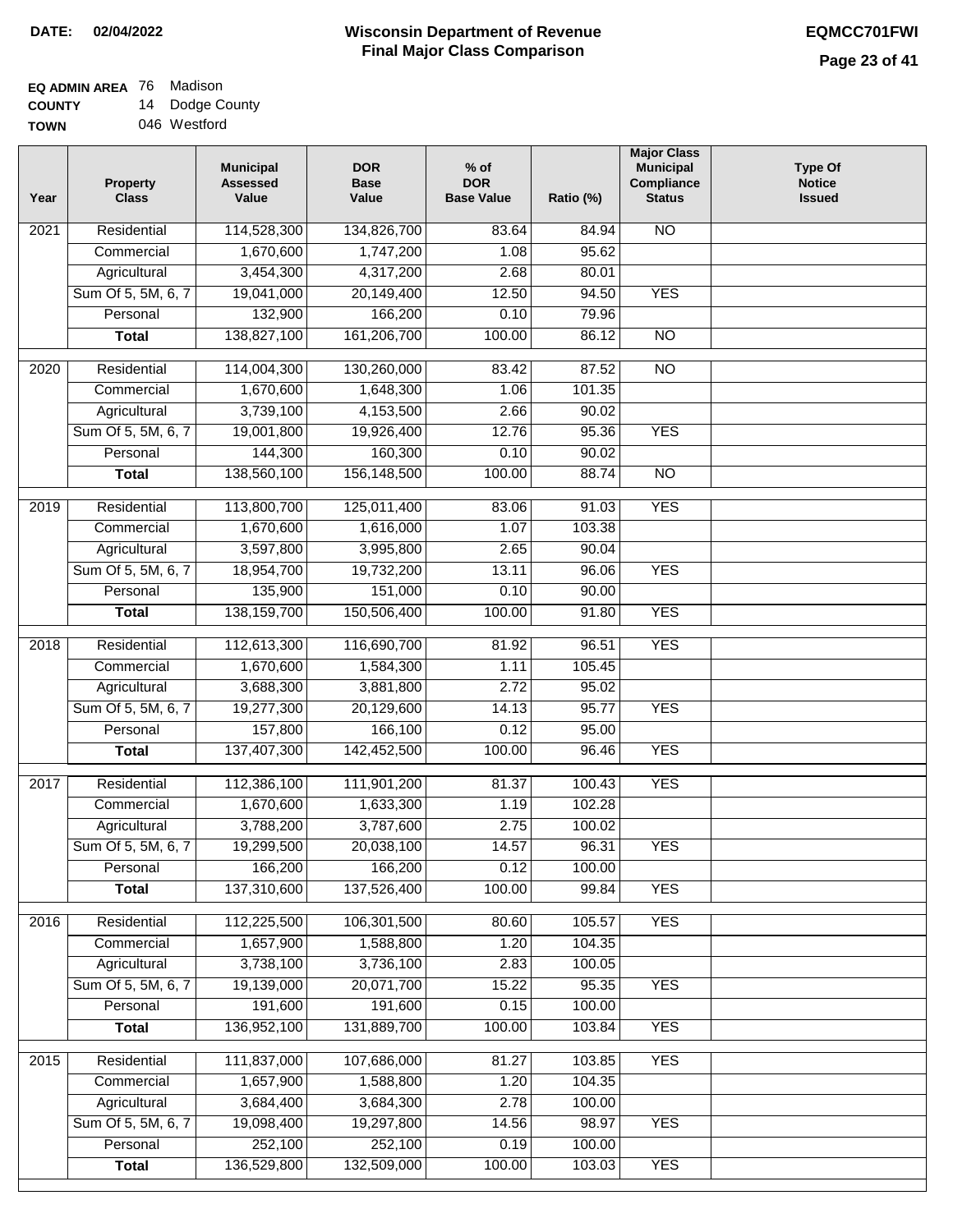| <b>EQ ADMIN AREA</b> 76 Madison |                  |
|---------------------------------|------------------|
| <b>COUNTY</b>                   | 14 Dodge County  |
| <b>TOWN</b>                     | 048 Williamstown |

| Year               | <b>Property</b><br><b>Class</b> | <b>Municipal</b><br><b>Assessed</b><br>Value | <b>DOR</b><br><b>Base</b><br>Value | $%$ of<br><b>DOR</b><br><b>Base Value</b> | Ratio (%) | <b>Major Class</b><br><b>Municipal</b><br>Compliance<br><b>Status</b> | <b>Type Of</b><br><b>Notice</b><br><b>Issued</b> |
|--------------------|---------------------------------|----------------------------------------------|------------------------------------|-------------------------------------------|-----------|-----------------------------------------------------------------------|--------------------------------------------------|
| 2018               | Residential                     | 61,255,800                                   | 61,221,400                         | 77.49                                     | 100.06    | <b>YES</b>                                                            |                                                  |
|                    | Commercial                      | 9,188,400                                    | 9,217,700                          | 11.67                                     | 99.68     | <b>YES</b>                                                            |                                                  |
|                    | Agricultural                    | 1,933,200                                    | 1,977,400                          | 2.50                                      | 97.76     |                                                                       |                                                  |
|                    | Sum Of 5, 5M, 6, 7              | 6,562,300                                    | 6,375,300                          | 8.07                                      | 102.93    |                                                                       |                                                  |
|                    | Personal                        | 215,988                                      | 216,000                            | 0.27                                      | 99.99     |                                                                       |                                                  |
|                    | <b>Total</b>                    | 79,155,688                                   | 79,007,800                         | 100.00                                    | 100.19    | <b>YES</b>                                                            |                                                  |
| 2017               | Residential                     | 60,626,800                                   | 58,260,200                         | 74.28                                     | 104.06    | <b>YES</b>                                                            |                                                  |
|                    | Commercial                      | 9,102,900                                    | 9,492,000                          | 12.10                                     | 95.90     | <b>YES</b>                                                            |                                                  |
|                    | Agricultural                    | 1,933,400                                    | 1,927,300                          | 2.46                                      | 100.32    |                                                                       |                                                  |
|                    | Sum Of 5, 5M, 6, 7              | 6,562,100                                    | 6,408,600                          | 8.17                                      | 102.40    |                                                                       |                                                  |
|                    | Personal                        | 2,345,368                                    | 2,345,300                          | 2.99                                      | 100.00    |                                                                       |                                                  |
|                    | <b>Total</b>                    | 80,570,568                                   | 78,433,400                         | 100.00                                    | 102.72    | <b>YES</b>                                                            |                                                  |
| $\overline{20}$ 16 | Residential                     | 47,940,600                                   | 50,890,600                         | 67.77                                     | 94.20     | <b>YES</b>                                                            |                                                  |
|                    | Commercial                      | 4,763,900                                    | 6,495,300                          | 8.65                                      | 73.34     |                                                                       |                                                  |
|                    | Agricultural                    | 1,895,900                                    | 1,921,800                          | 2.56                                      | 98.65     |                                                                       |                                                  |
|                    | Sum Of 5, 5M, 6, 7              | 13,302,100                                   | 13,820,800                         | 18.40                                     | 96.25     | <b>YES</b>                                                            |                                                  |
|                    | Personal                        | 1,888,837                                    | 1,967,500                          | 2.62                                      | 96.00     |                                                                       |                                                  |
|                    | <b>Total</b>                    | 69,791,337                                   | 75,096,000                         | 100.00                                    | 92.94     | <b>YES</b>                                                            |                                                  |
| 2015               | Residential                     | 47,643,700                                   | 51,102,000                         | 65.98                                     | 93.23     | <b>YES</b>                                                            |                                                  |
|                    | Commercial                      | 4,763,900                                    | 6,511,500                          | 8.41                                      | 73.16     | <b>NO</b>                                                             |                                                  |
|                    |                                 | 1,894,000                                    | 1,895,700                          | 2.45                                      | 99.91     |                                                                       |                                                  |
|                    | Agricultural                    |                                              |                                    |                                           |           | N <sub>O</sub>                                                        |                                                  |
|                    | Sum Of 5, 5M, 6, 7              | 13,359,200<br>3,060,652                      | 14,880,500<br>3,060,700            | 19.21                                     | 89.78     |                                                                       |                                                  |
|                    | Personal                        |                                              |                                    | 3.95                                      | 100.00    |                                                                       |                                                  |
|                    | <b>Total</b>                    | 70,721,452                                   | 77,450,400                         | 100.00                                    | 91.31     | <b>NO</b>                                                             |                                                  |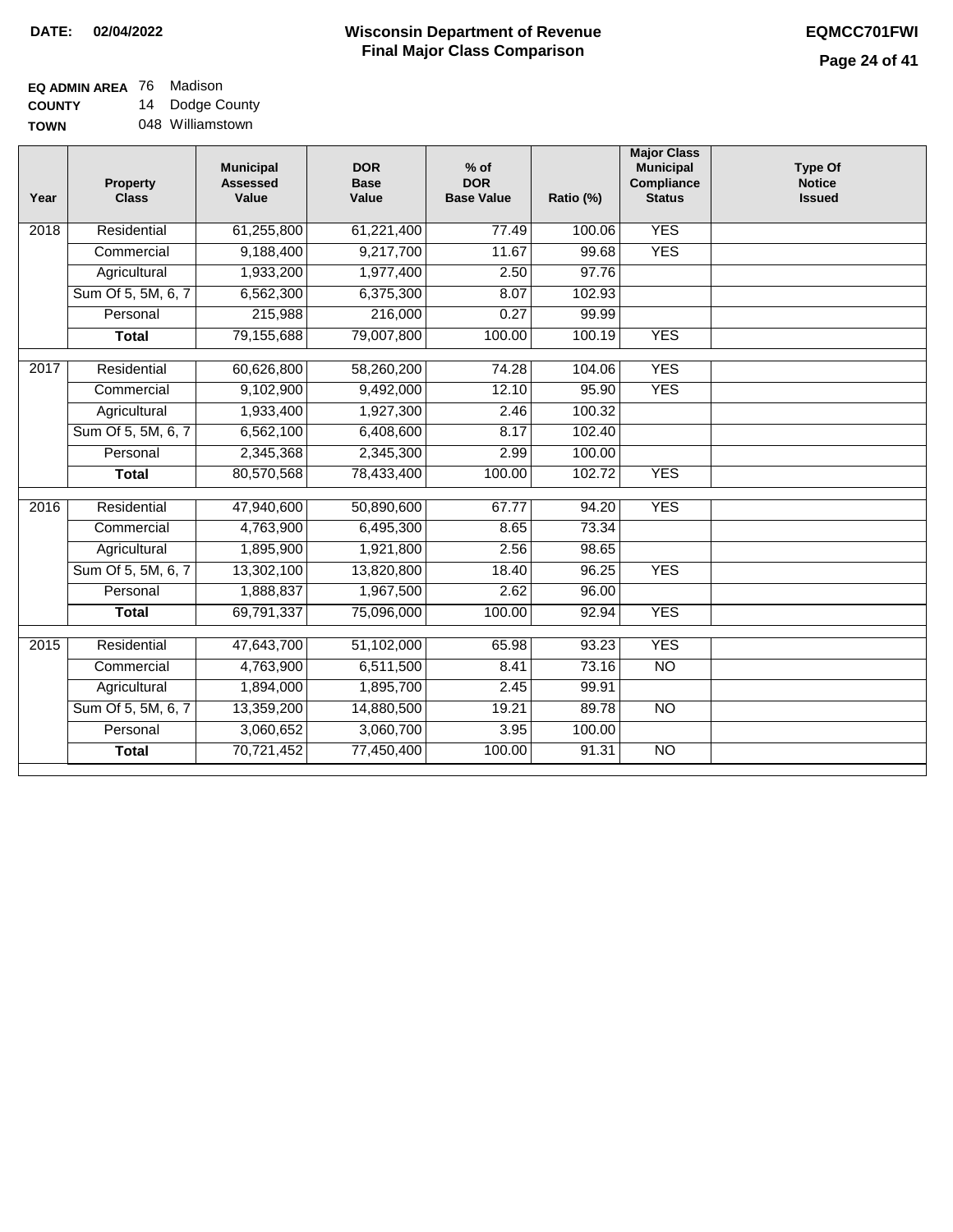#### **EQ ADMIN AREA** 76 Madison **COUNTY** 14 Dodge County

**VILLAGE** 106 Brownsville

| Year              | <b>Property</b><br><b>Class</b>    | <b>Municipal</b><br><b>Assessed</b><br>Value | <b>DOR</b><br><b>Base</b><br>Value | $%$ of<br><b>DOR</b><br><b>Base Value</b> | Ratio (%) | <b>Major Class</b><br><b>Municipal</b><br>Compliance<br><b>Status</b> | <b>Type Of</b><br><b>Notice</b><br><b>Issued</b> |
|-------------------|------------------------------------|----------------------------------------------|------------------------------------|-------------------------------------------|-----------|-----------------------------------------------------------------------|--------------------------------------------------|
| $\overline{202}1$ | Residential                        | 39,582,100                                   | 45,165,800                         | 64.93                                     | 87.64     | N <sub>O</sub>                                                        |                                                  |
|                   | Commercial                         | 21,744,900                                   | 22,566,600                         | 32.44                                     | 96.36     | <b>YES</b>                                                            |                                                  |
|                   | Agricultural                       | 0                                            | 0                                  | 0.00                                      | 0.00      |                                                                       |                                                  |
|                   | Sum Of 5, 5M, 6, 7                 | $\Omega$                                     | $\mathbf{0}$                       | 0.00                                      | 0.00      |                                                                       |                                                  |
|                   | Personal                           | 1,611,176                                    | 1,830,900                          | 2.63                                      | 88.00     |                                                                       |                                                  |
|                   | <b>Total</b>                       | 62,938,176                                   | 69,563,300                         | 100.00                                    | 90.48     | $\overline{NO}$                                                       |                                                  |
| $\overline{2020}$ | Residential                        | 39,174,500                                   | 45,154,900                         | 64.56                                     | 86.76     | $\overline{NO}$                                                       |                                                  |
|                   | Commercial                         | 21,662,800                                   | 22,905,500                         | 32.75                                     | 94.57     | <b>YES</b>                                                            |                                                  |
|                   | Agricultural                       | 0                                            | 0                                  | 0.00                                      | 0.00      |                                                                       |                                                  |
|                   | Sum Of 5, 5M, 6, 7                 | $\Omega$                                     | 0                                  | 0.00                                      | 0.00      |                                                                       |                                                  |
|                   | Personal                           | 1,821,946                                    | 1,878,300                          | 2.69                                      | 97.00     |                                                                       |                                                  |
|                   | <b>Total</b>                       | 62,659,246                                   | 69,938,700                         | 100.00                                    | 89.59     | $\overline{NO}$                                                       |                                                  |
|                   |                                    |                                              |                                    |                                           |           |                                                                       |                                                  |
| 2019              | Residential                        | 38,312,200                                   | 42,976,600                         | 64.30                                     | 89.15     | $\overline{10}$                                                       |                                                  |
|                   | Commercial                         | 21,661,900                                   | 22,240,200                         | 33.27                                     | 97.40     | <b>YES</b>                                                            |                                                  |
|                   | Agricultural                       | 0                                            | 0                                  | 0.00                                      | 0.00      |                                                                       |                                                  |
|                   | Sum Of 5, 5M, 6, 7                 | 0                                            | $\Omega$                           | 0.00                                      | 0.00      |                                                                       |                                                  |
|                   | Personal                           | 1,541,942                                    | 1,623,100                          | 2.43                                      | 95.00     | $\overline{NO}$                                                       |                                                  |
|                   | <b>Total</b>                       | 61,516,042                                   | 66,839,900                         | 100.00                                    | 92.03     |                                                                       |                                                  |
| 2018              | Residential                        | 37,435,600                                   | 39,314,800                         | 63.02                                     | 95.22     | <b>YES</b>                                                            |                                                  |
|                   | Commercial                         | 21,437,400                                   | 21,548,900                         | 34.54                                     | 99.48     | <b>YES</b>                                                            |                                                  |
|                   | Agricultural                       | 0                                            | 0                                  | 0.00                                      | 0.00      |                                                                       |                                                  |
|                   | Sum Of 5, 5M, 6, 7                 | 0                                            | 0                                  | 0.00                                      | 0.00      |                                                                       |                                                  |
|                   | Personal                           | 1,524,816                                    | 1,524,800                          | 2.44                                      | 100.00    |                                                                       |                                                  |
|                   | <b>Total</b>                       | 60,397,816                                   | 62,388,500                         | 100.00                                    | 96.81     | <b>YES</b>                                                            |                                                  |
| 2017              | Residential                        | 37,025,000                                   | 36,359,000                         | 54.23                                     | 101.83    | <b>YES</b>                                                            |                                                  |
|                   | Commercial                         | 19,642,500                                   | 19,754,000                         | 29.46                                     | 99.44     | <b>YES</b>                                                            |                                                  |
|                   | Agricultural                       | 0                                            | 0                                  | 0.00                                      | 0.00      |                                                                       |                                                  |
|                   | Sum Of 5, 5M, 6, 7                 | 0                                            | $\overline{0}$                     | 0.00                                      | 0.00      |                                                                       |                                                  |
|                   | Personal                           | 10,932,741                                   | 10,932,700                         | 16.31                                     | 100.00    | <b>YES</b>                                                            |                                                  |
|                   | <b>Total</b>                       | 67,600,241                                   | 67,045,700                         | 100.00                                    | 100.83    | <b>YES</b>                                                            |                                                  |
|                   | Residential                        | 35,628,100                                   |                                    |                                           | 99.63     | <b>YES</b>                                                            |                                                  |
| 2016              |                                    | 14,196,400                                   | 35,759,800<br>15,989,400           | 57.94<br>25.91                            | 88.79     | N <sub>O</sub>                                                        |                                                  |
|                   | Commercial                         | 1,400                                        | 1,400                              | 0.00                                      | 100.00    |                                                                       |                                                  |
|                   | Agricultural<br>Sum Of 5, 5M, 6, 7 | 4,000                                        | 2,000                              | 0.00                                      | 200.00    |                                                                       |                                                  |
|                   | Personal                           | 10,367,645                                   | 9,968,800                          | 16.15                                     | 104.00    | <b>YES</b>                                                            |                                                  |
|                   | <b>Total</b>                       | 60,197,545                                   | 61,721,400                         | 100.00                                    | 97.53     | N <sub>O</sub>                                                        |                                                  |
|                   |                                    |                                              |                                    |                                           |           |                                                                       |                                                  |
| 2015              | Residential                        | 35,361,100                                   | 36,474,600                         | 59.42                                     | 96.95     | <b>YES</b>                                                            |                                                  |
|                   | Commercial                         | 14,056,300                                   | 15,392,900                         | 25.08                                     | 91.32     | <b>YES</b>                                                            |                                                  |
|                   | Agricultural                       | 1,400                                        | 1,400                              | 0.00                                      | 100.00    |                                                                       |                                                  |
|                   | Sum Of 5, 5M, 6, 7                 | 4,000                                        | 2,000                              | 0.00                                      | 200.00    |                                                                       |                                                  |
|                   | Personal                           | 9,508,905                                    | 9,508,900                          | 15.49                                     | 100.00    | <b>YES</b>                                                            |                                                  |
|                   | <b>Total</b>                       | 58,931,705                                   | 61,379,800                         | 100.00                                    | 96.01     | <b>YES</b>                                                            |                                                  |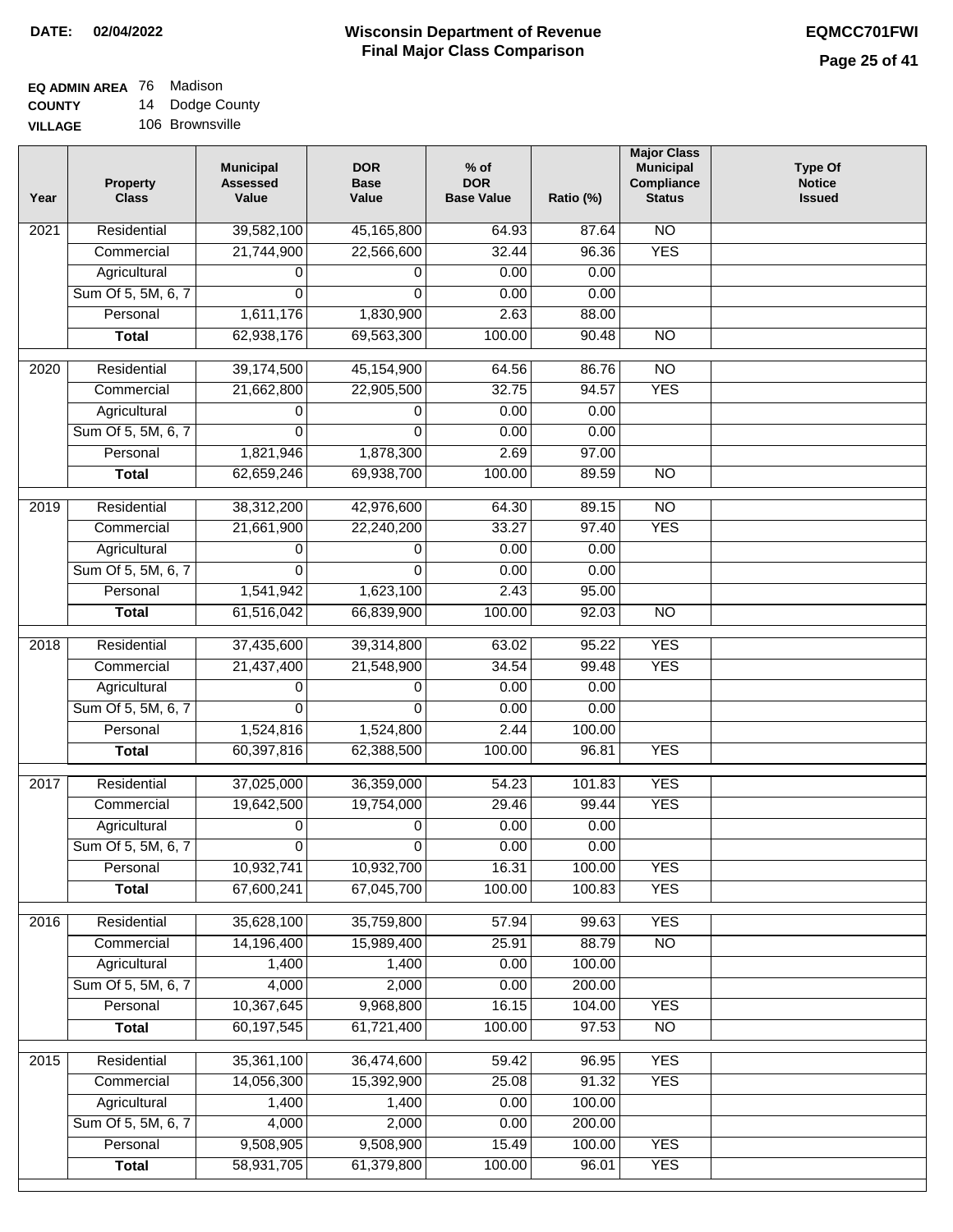# **EQ ADMIN AREA** 76 Madison

**COUNTY** 14 Dodge County

**VILLAGE** 111 Clyman

| Year | <b>Property</b><br><b>Class</b> | <b>Municipal</b><br><b>Assessed</b><br>Value | <b>DOR</b><br><b>Base</b><br>Value | $%$ of<br><b>DOR</b><br><b>Base Value</b> | Ratio (%) | <b>Major Class</b><br><b>Municipal</b><br>Compliance<br><b>Status</b> | <b>Type Of</b><br><b>Notice</b><br><b>Issued</b> |
|------|---------------------------------|----------------------------------------------|------------------------------------|-------------------------------------------|-----------|-----------------------------------------------------------------------|--------------------------------------------------|
| 2021 | Residential                     | 13,379,400                                   | 16,941,600                         | 92.38                                     | 78.97     | N <sub>O</sub>                                                        |                                                  |
|      | Commercial                      | 1,176,500                                    | 1,339,800                          | 7.31                                      | 87.81     |                                                                       |                                                  |
|      | Agricultural                    | 24,700                                       | 27,200                             | 0.15                                      | 90.81     |                                                                       |                                                  |
|      | Sum Of 5, 5M, 6, 7              | 2,800                                        | 7,000                              | 0.04                                      | 40.00     |                                                                       |                                                  |
|      | Personal                        | 21,836                                       | 24,300                             | 0.13                                      | 89.86     |                                                                       |                                                  |
|      | <b>Total</b>                    | 14,605,236                                   | 18,339,900                         | 100.00                                    | 79.64     | $\overline{NO}$                                                       |                                                  |
| 2020 | Residential                     | 13,394,300                                   | 14,729,500                         | 90.49                                     | 90.94     | <b>YES</b>                                                            |                                                  |
|      | Commercial                      | 1,260,800                                    | 1,459,400                          | 8.97                                      | 86.39     |                                                                       |                                                  |
|      | Agricultural                    | 26,100                                       | 26,200                             | 0.16                                      | 99.62     |                                                                       |                                                  |
|      | Sum Of 5, 5M, 6, 7              | 2,800                                        | 6,400                              | 0.04                                      | 43.75     |                                                                       |                                                  |
|      | Personal                        | 53,662                                       | 55,300                             | 0.34                                      | 97.04     |                                                                       |                                                  |
|      | <b>Total</b>                    | 14,737,662                                   | 16,276,800                         | 100.00                                    | 90.54     | <b>YES</b>                                                            |                                                  |
| 2019 | Residential                     | 13,394,300                                   | 13,765,900                         | 90.27                                     | 97.30     | <b>YES</b>                                                            |                                                  |
|      | Commercial                      | 1,349,900                                    | 1,416,900                          | 9.29                                      | 95.27     |                                                                       |                                                  |
|      | Agricultural                    | 23,400                                       | 25,100                             | 0.16                                      | 93.23     |                                                                       |                                                  |
|      | Sum Of 5, 5M, 6, 7              | 2,800                                        | 6,200                              | 0.04                                      | 45.16     |                                                                       |                                                  |
|      | Personal                        | 37,822                                       | 36,300                             | 0.24                                      | 104.19    |                                                                       |                                                  |
|      | <b>Total</b>                    | 14,808,222                                   | 15,250,400                         | 100.00                                    | 97.10     | <b>YES</b>                                                            |                                                  |
| 2018 | Residential                     | 13,359,600                                   | 12,598,700                         | 89.35                                     | 106.04    | <b>YES</b>                                                            |                                                  |
|      | Commercial                      | 1,349,900                                    | 1,375,600                          | 9.76                                      | 98.13     |                                                                       |                                                  |
|      | Agricultural                    | 23,400                                       | 24,400                             | 0.17                                      | 95.90     |                                                                       |                                                  |
|      | Sum Of 5, 5M, 6, 7              | 2,800                                        | 5,800                              | 0.04                                      | 48.28     |                                                                       |                                                  |
|      | Personal                        | 96,060                                       | 96,000                             | 0.68                                      | 100.06    |                                                                       |                                                  |
|      | <b>Total</b>                    | 14,831,760                                   | 14,100,500                         | 100.00                                    | 105.19    | <b>YES</b>                                                            |                                                  |
| 2017 | Residential                     | 13,318,600                                   | 12,684,500                         | 89.24                                     | 105.00    | <b>YES</b>                                                            |                                                  |
|      | Commercial                      | 1,349,900                                    | 1,375,600                          | 9.68                                      | 98.13     |                                                                       |                                                  |
|      | Agricultural                    | 23,400                                       | 23,900                             | 0.17                                      | 97.91     |                                                                       |                                                  |
|      | Sum Of 5, 5M, 6, 7              | 2,800                                        | 5,500                              | 0.04                                      | 50.91     |                                                                       |                                                  |
|      | Personal                        | 124,238                                      | 124,300                            | 0.87                                      | 99.95     |                                                                       |                                                  |
|      | <b>Total</b>                    | 14,818,938                                   | 14,213,800                         | 100.00                                    | 104.26    | <b>YES</b>                                                            |                                                  |
| 2016 | Residential                     | 13,203,900                                   | 12,958,600                         | 89.27                                     | 101.89    | <b>YES</b>                                                            |                                                  |
|      | Commercial                      | 1,349,900                                    | 1,389,500                          | 9.57                                      | 97.15     |                                                                       |                                                  |
|      | Agricultural                    | 23,400                                       | 23,500                             | 0.16                                      | 99.57     |                                                                       |                                                  |
|      | Sum Of 5, 5M, 6, 7              | 2,800                                        | 5,200                              | 0.04                                      | 53.85     |                                                                       |                                                  |
|      | Personal                        | 139,656                                      | 139,700                            | 0.96                                      | 99.97     |                                                                       |                                                  |
|      | <b>Total</b>                    | 14,719,656                                   | 14,516,500                         | 100.00                                    | 101.40    | <b>YES</b>                                                            |                                                  |
| 2015 | Residential                     | 15,114,000                                   | 12,990,900                         | 89.40                                     | 116.34    | N <sub>O</sub>                                                        |                                                  |
|      | Commercial                      | 1,449,600                                    | 1,349,100                          | 9.28                                      | 107.45    | <b>YES</b>                                                            |                                                  |
|      | Agricultural                    | 24,000                                       | 22,400                             | 0.15                                      | 107.14    |                                                                       |                                                  |
|      | Sum Of 5, 5M, 6, 7              | 12,000                                       | 12,800                             | 0.09                                      | 93.75     |                                                                       |                                                  |
|      | Personal                        | 182,384                                      | 155,900                            | 1.07                                      | 116.99    |                                                                       |                                                  |
|      | <b>Total</b>                    | 16,781,984                                   | 14,531,100                         | 100.00                                    | 115.49    | N <sub>O</sub>                                                        |                                                  |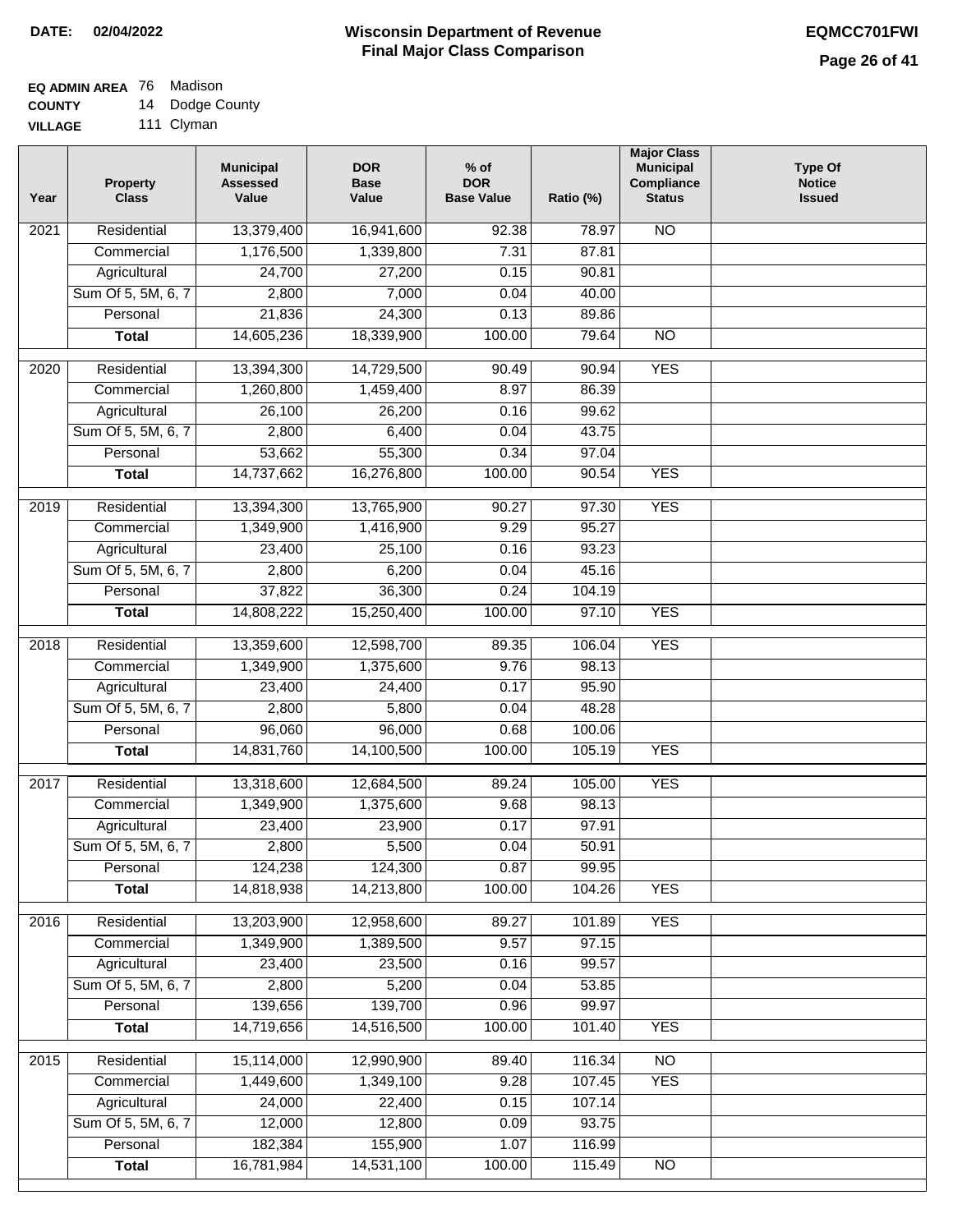#### **EQ ADMIN AREA** 76 Madison **COUNTY** 14 Dodge County

**VILLAGE** 136 Hustisford

| Year              | <b>Property</b><br><b>Class</b>    | <b>Municipal</b><br><b>Assessed</b><br>Value | <b>DOR</b><br><b>Base</b><br>Value | % of<br><b>DOR</b><br><b>Base Value</b> | Ratio (%)         | <b>Major Class</b><br><b>Municipal</b><br>Compliance<br><b>Status</b> | <b>Type Of</b><br><b>Notice</b><br><b>Issued</b> |
|-------------------|------------------------------------|----------------------------------------------|------------------------------------|-----------------------------------------|-------------------|-----------------------------------------------------------------------|--------------------------------------------------|
| $\overline{202}1$ | Residential                        | 52,000,700                                   | 69,144,372                         | 82.75                                   | 75.21             | N <sub>O</sub>                                                        |                                                  |
|                   | Commercial                         | 12,622,200                                   | 13,927,143                         | 16.67                                   | 90.63             | <b>YES</b>                                                            |                                                  |
|                   | Agricultural                       | 46,900                                       | 52,100                             | 0.06                                    | 90.02             |                                                                       |                                                  |
|                   | Sum Of 5, 5M, 6, 7                 | 44,300                                       | 75,200                             | 0.09                                    | 58.91             |                                                                       |                                                  |
|                   | Personal                           | 320,900                                      | 356,500                            | 0.43                                    | 90.01             |                                                                       |                                                  |
|                   | <b>Total</b>                       | 65,035,000                                   | 83,555,315                         | 100.00                                  | 77.83             | $\overline{NO}$                                                       |                                                  |
| $\overline{2020}$ | Residential                        | 52,000,400                                   | 59,787,300                         | 80.73                                   | 86.98             | $\overline{NO}$                                                       |                                                  |
|                   | Commercial                         | 12,622,000                                   | 13,793,900                         | 18.63                                   | 91.50             | <b>YES</b>                                                            |                                                  |
|                   | Agricultural                       | 46,200                                       | 50,200                             | 0.07                                    | 92.03             |                                                                       |                                                  |
|                   | Sum Of 5, 5M, 6, 7                 | 44,300                                       | 67,000                             | 0.09                                    | 66.12             |                                                                       |                                                  |
|                   | Personal                           | 330,600                                      | 359,300                            | 0.49                                    | 92.01             |                                                                       |                                                  |
|                   | <b>Total</b>                       | 65,043,500                                   | 74,057,700                         | 100.00                                  | 87.83             | $\overline{NO}$                                                       |                                                  |
|                   |                                    |                                              |                                    |                                         |                   |                                                                       |                                                  |
| $\frac{1}{2019}$  | Residential                        | 51,921,100                                   | 59,701,300                         | 81.24                                   | 86.97             | $\overline{10}$                                                       |                                                  |
|                   | Commercial                         | 12,452,600                                   | 13,213,700                         | 17.98                                   | 94.24             | <b>YES</b>                                                            |                                                  |
|                   | Agricultural                       | 48,200                                       | 48,200                             | 0.07                                    | 100.00            |                                                                       |                                                  |
|                   | Sum Of 5, 5M, 6, 7                 | 44,300                                       | 65,500                             | 0.09                                    | 67.63             |                                                                       |                                                  |
|                   | Personal                           | 455,900                                      | 455,900                            | 0.62                                    | 100.00            |                                                                       |                                                  |
|                   | <b>Total</b>                       | 64,922,100                                   | 73,484,600                         | 100.00                                  | 88.35             | $\overline{NO}$                                                       |                                                  |
| 2018              | Residential                        | 51,508,500                                   | 54,401,600                         | 80.97                                   | 94.68             | <b>YES</b>                                                            |                                                  |
|                   | Commercial                         | 12,065,800                                   | 12,438,900                         | 18.51                                   | 97.00             | <b>YES</b>                                                            |                                                  |
|                   | Agricultural                       | 46,900                                       | 46,900                             | 0.07                                    | 100.00            |                                                                       |                                                  |
|                   | Sum Of 5, 5M, 6, 7                 | 44,300                                       | 60,200                             | 0.09                                    | 73.59             |                                                                       |                                                  |
|                   | Personal                           | 236,700                                      | 236,700                            | 0.35                                    | 100.00            |                                                                       |                                                  |
|                   | <b>Total</b>                       | 63,902,200                                   | 67,184,300                         | 100.00                                  | 95.11             | <b>YES</b>                                                            |                                                  |
| $\overline{2017}$ | Residential                        | 51,140,000                                   | 51,460,700                         | 79.70                                   | 99.38             | <b>YES</b>                                                            |                                                  |
|                   | Commercial                         | 12,078,800                                   | 12,453,800                         | 19.29                                   | 96.99             | <b>YES</b>                                                            |                                                  |
|                   | Agricultural                       | 29,500                                       | 29,300                             | 0.05                                    | 100.68            |                                                                       |                                                  |
|                   | Sum Of 5, 5M, 6, 7                 | 1,900                                        | 200                                | 0.00                                    | 950.00            |                                                                       |                                                  |
|                   | Personal                           | 628,400                                      | 622,200                            | 0.96                                    | 101.00            |                                                                       |                                                  |
|                   | <b>Total</b>                       | 63,878,600                                   | 64,566,200                         | 100.00                                  | 98.94             | <b>YES</b>                                                            |                                                  |
|                   |                                    |                                              |                                    |                                         |                   |                                                                       |                                                  |
| 2016              | Residential                        | 51,141,100                                   | 51,983,800                         | 79.98                                   | 98.38             | <b>YES</b>                                                            |                                                  |
|                   | Commercial                         | 11,784,200                                   | 12,280,500                         | 18.89                                   | 95.96             | <b>YES</b>                                                            |                                                  |
|                   | Agricultural<br>Sum Of 5, 5M, 6, 7 | 30,300                                       | 29,000<br>$\overline{200}$         | 0.04                                    | 104.48<br>1000.00 |                                                                       |                                                  |
|                   | Personal                           | 2,000<br>730,100                             |                                    | 0.00<br>1.08                            |                   |                                                                       |                                                  |
|                   | <b>Total</b>                       | 63,687,700                                   | 702,000<br>64,995,500              | 100.00                                  | 104.00<br>97.99   | <b>YES</b>                                                            |                                                  |
|                   |                                    |                                              |                                    |                                         |                   |                                                                       |                                                  |
| 2015              | Residential                        | 51,100,200                                   | 51,945,900                         | 80.21                                   | 98.37             | <b>YES</b>                                                            |                                                  |
|                   | Commercial                         | 11,876,000                                   | 11,970,000                         | 18.48                                   | 99.21             | <b>YES</b>                                                            |                                                  |
|                   | Agricultural                       | 28,700                                       | 28,700                             | 0.04                                    | 100.00            |                                                                       |                                                  |
|                   | Sum Of 5, 5M, 6, 7                 | 2,000                                        | 200                                | 0.00                                    | 1000.00           |                                                                       |                                                  |
|                   | Personal                           | 827,000                                      | 818,800                            | 1.26                                    | 101.00            |                                                                       |                                                  |
|                   | <b>Total</b>                       | 63,833,900                                   | 64,763,600                         | 100.00                                  | 98.56             | <b>YES</b>                                                            |                                                  |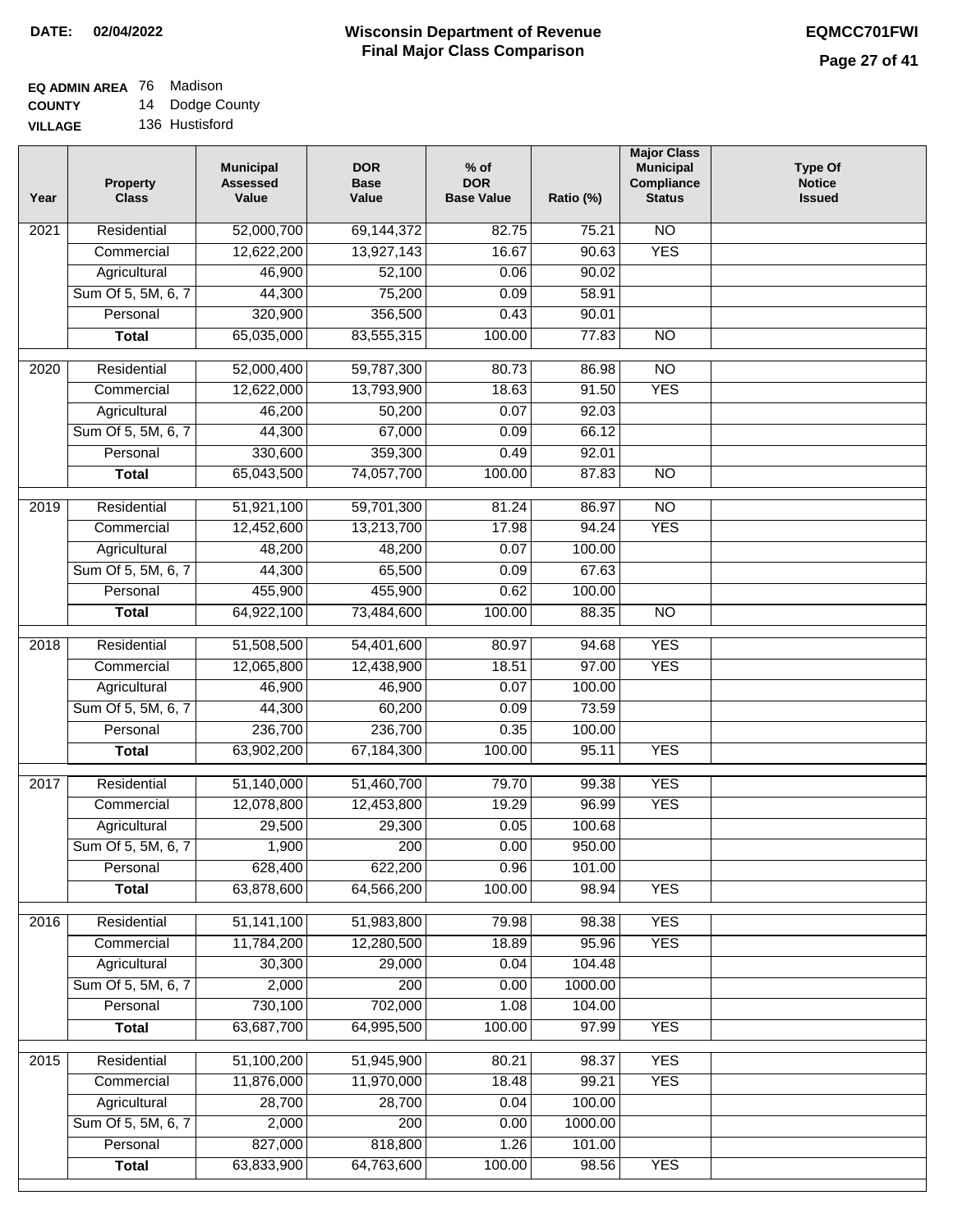#### **EQ ADMIN AREA** 76 Madison **COUNTY** 14 Dodge County

**VILLAGE** 141 Iron Ridge

| Year              | <b>Property</b><br><b>Class</b> | <b>Municipal</b><br><b>Assessed</b><br>Value | <b>DOR</b><br><b>Base</b><br>Value | % of<br><b>DOR</b><br><b>Base Value</b> | Ratio (%) | <b>Major Class</b><br><b>Municipal</b><br>Compliance<br><b>Status</b> | <b>Type Of</b><br><b>Notice</b><br><b>Issued</b> |
|-------------------|---------------------------------|----------------------------------------------|------------------------------------|-----------------------------------------|-----------|-----------------------------------------------------------------------|--------------------------------------------------|
| $\overline{202}1$ | Residential                     | 40,502,400                                   | 45,801,900                         | 87.14                                   | 88.43     | N <sub>O</sub>                                                        |                                                  |
|                   | Commercial                      | 6,203,400                                    | 6,183,700                          | 11.77                                   | 100.32    | <b>YES</b>                                                            |                                                  |
|                   | Agricultural                    | 32,800                                       | 32,900                             | 0.06                                    | 99.70     |                                                                       |                                                  |
|                   | Sum Of 5, 5M, 6, 7              | 48,200                                       | 104,800                            | 0.20                                    | 45.99     |                                                                       |                                                  |
|                   | Personal                        | 396,100                                      | 435,300                            | 0.83                                    | 90.99     |                                                                       |                                                  |
|                   | <b>Total</b>                    | 47,182,900                                   | 52,558,600                         | 100.00                                  | 89.77     | $\overline{NO}$                                                       |                                                  |
| $\overline{2020}$ | Residential                     | 40,301,200                                   | 43,410,300                         | 86.32                                   | 92.84     | <b>YES</b>                                                            |                                                  |
|                   | Commercial                      | 6,203,400                                    | 6,309,900                          | 12.55                                   | 98.31     | <b>YES</b>                                                            |                                                  |
|                   | Agricultural                    | 29,500                                       | 31,700                             | 0.06                                    | 93.06     |                                                                       |                                                  |
|                   | Sum Of 5, 5M, 6, 7              | 48,200                                       | 104,500                            | 0.21                                    | 46.12     |                                                                       |                                                  |
|                   | Personal                        | 403,800                                      | 434,200                            | 0.86                                    | 93.00     |                                                                       |                                                  |
|                   | <b>Total</b>                    | 46,986,100                                   | 50,290,600                         | 100.00                                  | 93.43     | <b>YES</b>                                                            |                                                  |
|                   |                                 |                                              |                                    |                                         |           |                                                                       |                                                  |
| $\frac{1}{2019}$  | Residential                     | 40,173,800                                   | 41,271,900                         | 86.07                                   | 97.34     | <b>YES</b>                                                            |                                                  |
|                   | Commercial                      | 6,203,400                                    | 6,126,100                          | 12.78                                   | 101.26    | <b>YES</b>                                                            |                                                  |
|                   | Agricultural                    | 29,300                                       | 30,400                             | 0.06                                    | 96.38     |                                                                       |                                                  |
|                   | Sum Of 5, 5M, 6, 7              | 48,200                                       | 104,500                            | 0.22                                    | 46.12     |                                                                       |                                                  |
|                   | Personal                        | 402,800                                      | 419,600                            | 0.88                                    | 96.00     |                                                                       |                                                  |
|                   | <b>Total</b>                    | 46,857,500                                   | 47,952,500                         | 100.00                                  | 97.72     | <b>YES</b>                                                            |                                                  |
| 2018              | Residential                     | 40,160,800                                   | 38,616,700                         | 85.59                                   | 104.00    | <b>YES</b>                                                            |                                                  |
|                   | Commercial                      | 6,203,300                                    | 5,947,600                          | 13.18                                   | 104.30    | <b>YES</b>                                                            |                                                  |
|                   | Agricultural                    | 29,600                                       | 29,500                             | 0.07                                    | 100.34    |                                                                       |                                                  |
|                   | Sum Of 5, 5M, 6, 7              | 48,200                                       | 104,300                            | 0.23                                    | 46.21     |                                                                       |                                                  |
|                   | Personal                        | 421,400                                      | 421,400                            | 0.93                                    | 100.00    |                                                                       |                                                  |
|                   | <b>Total</b>                    | 46,863,300                                   | 45,119,500                         | 100.00                                  | 103.86    | <b>YES</b>                                                            |                                                  |
| $\overline{2017}$ | Residential                     | 40,197,200                                   | 37,155,600                         | 85.15                                   | 108.19    | <b>YES</b>                                                            |                                                  |
|                   | Commercial                      | 6,144,100                                    | 5,830,100                          | 13.36                                   | 105.39    | <b>YES</b>                                                            |                                                  |
|                   | Agricultural                    | 28,800                                       | 28,800                             | 0.07                                    | 100.00    |                                                                       |                                                  |
|                   | Sum Of 5, 5M, 6, 7              | 48,200                                       | 104,300                            | 0.24                                    | 46.21     |                                                                       |                                                  |
|                   | Personal                        | 542,900                                      | 517,000                            | 1.18                                    | 105.01    |                                                                       |                                                  |
|                   | <b>Total</b>                    | 46,961,200                                   | 43,635,800                         | 100.00                                  | 107.62    | <b>YES</b>                                                            |                                                  |
|                   |                                 |                                              |                                    |                                         |           |                                                                       |                                                  |
| 2016              | Residential                     | 40,216,100                                   | 37,877,800                         | 85.21                                   | 106.17    | <b>YES</b>                                                            |                                                  |
|                   | Commercial                      | 6,174,900                                    | 5,949,100                          | 13.38                                   | 103.80    | <b>YES</b>                                                            |                                                  |
|                   | Agricultural                    | 28,400                                       | 28,300                             | 0.06                                    | 100.35    |                                                                       |                                                  |
|                   | Sum Of 5, 5M, 6, 7              | 48,200                                       | 104,000                            | 0.23                                    | 46.35     |                                                                       |                                                  |
|                   | Personal                        | 555,000                                      | 495,600                            | 1.11                                    | 111.99    |                                                                       |                                                  |
|                   | <b>Total</b>                    | 47,022,600                                   | 44,454,800                         | 100.00                                  | 105.78    | <b>YES</b>                                                            |                                                  |
| 2015              | Residential                     | 40,178,000                                   | 37,109,900                         | 85.35                                   | 108.27    | <b>YES</b>                                                            |                                                  |
|                   | Commercial                      | 6,174,900                                    | 5,775,800                          | 13.28                                   | 106.91    | <b>YES</b>                                                            |                                                  |
|                   | Agricultural                    | 28,000                                       | 27,900                             | 0.06                                    | 100.36    |                                                                       |                                                  |
|                   | Sum Of 5, 5M, 6, 7              | 48,200                                       | 102,800                            | 0.24                                    | 46.89     |                                                                       |                                                  |
|                   | Personal                        | 480,600                                      | 462,600                            | 1.06                                    | 103.89    |                                                                       |                                                  |
|                   | <b>Total</b>                    | 46,909,700                                   | 43,479,000                         | 100.00                                  | 107.89    | <b>YES</b>                                                            |                                                  |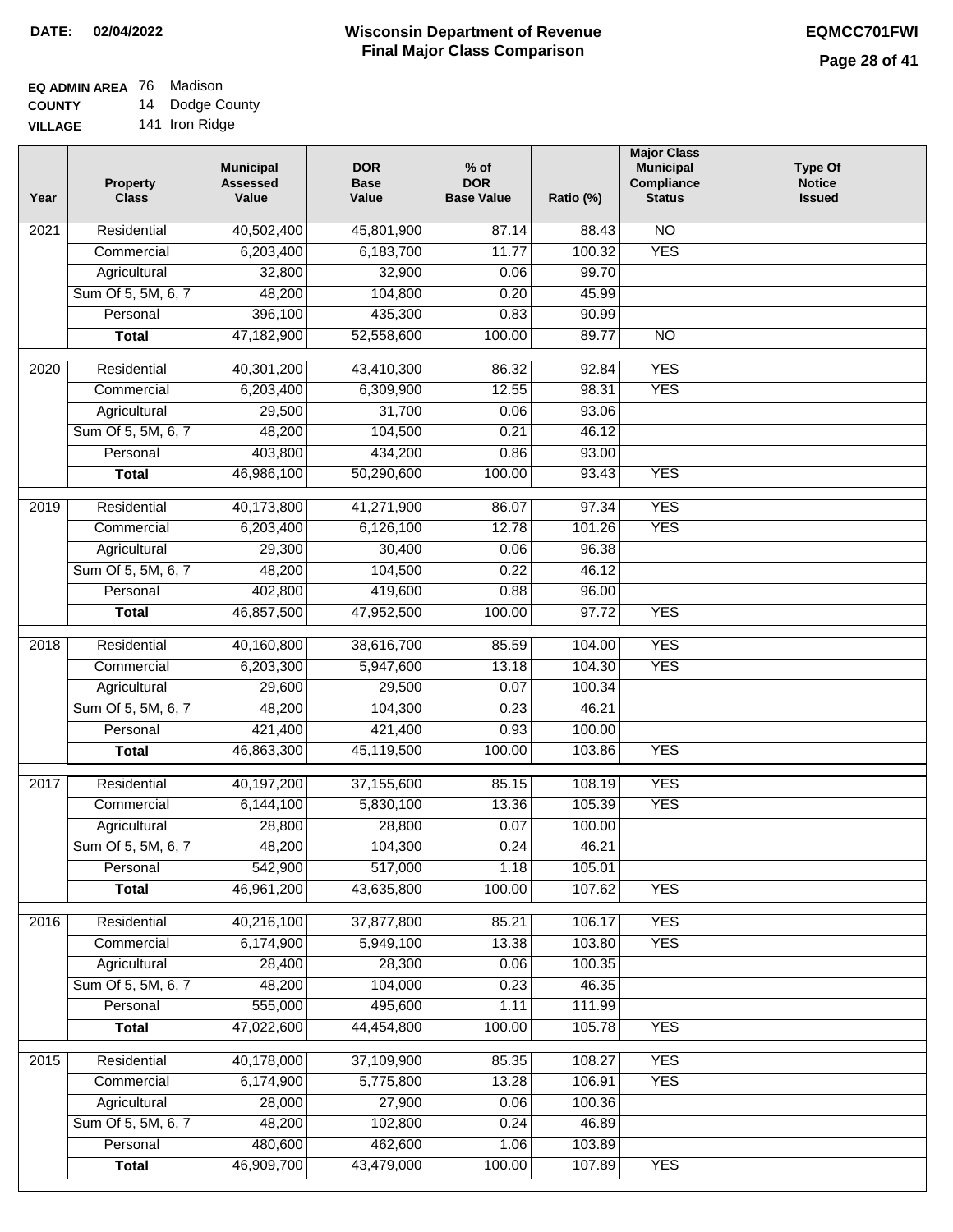## **EQ ADMIN AREA** 76 Madison **COUNTY**

**VILLAGE** 14 Dodge County 143 Kekoskee

| Year | <b>Property</b><br><b>Class</b> | <b>Municipal</b><br><b>Assessed</b><br>Value | <b>DOR</b><br><b>Base</b><br>Value | $%$ of<br><b>DOR</b><br><b>Base Value</b> | Ratio (%)        | <b>Major Class</b><br><b>Municipal</b><br>Compliance<br><b>Status</b> | <b>Type Of</b><br><b>Notice</b><br><b>Issued</b> |
|------|---------------------------------|----------------------------------------------|------------------------------------|-------------------------------------------|------------------|-----------------------------------------------------------------------|--------------------------------------------------|
| 2021 | Residential                     | 72,701,600                                   | 81,933,600                         | 80.01                                     | 88.73            | N <sub>O</sub>                                                        |                                                  |
|      | Commercial                      | 10,846,000                                   | 11,034,700                         | 10.78                                     | 98.29            | <b>YES</b>                                                            |                                                  |
|      | Agricultural                    | 2,093,000                                    | 2,224,900                          | 2.17                                      | 94.07            |                                                                       |                                                  |
|      | Sum Of 5, 5M, 6, 7              | 6,533,200                                    | 6,746,300                          | 6.59                                      | 96.84            |                                                                       |                                                  |
|      | Personal                        | 422,005                                      | 458,700                            | 0.45                                      | 92.00            |                                                                       |                                                  |
|      | <b>Total</b>                    | 92,595,805                                   | 102,398,200                        | 100.00                                    | 90.43            | $\overline{NO}$                                                       |                                                  |
| 2020 | Residential                     | 71,970,100                                   | 77,275,200                         | 79.19                                     | 93.13            | <b>YES</b>                                                            |                                                  |
|      | Commercial                      | 10,810,400                                   | 11,222,900                         | 11.50                                     | 96.32            | <b>YES</b>                                                            |                                                  |
|      | Agricultural                    | 2,145,100                                    | 2,139,800                          | 2.19                                      | 100.25           |                                                                       |                                                  |
|      | Sum Of 5, 5M, 6, 7              | 6,582,200                                    | 6,658,400                          | 6.82                                      | 98.86            |                                                                       |                                                  |
|      | Personal                        | 288,417                                      | 288,400                            | 0.30                                      | 100.01           |                                                                       |                                                  |
|      | <b>Total</b>                    | 91,796,217                                   | 97,584,700                         | 100.00                                    | 94.07            | <b>YES</b>                                                            |                                                  |
| 2019 | Residential                     | 71,086,700                                   | 71,402,600                         | 78.76                                     | 99.56            | <b>YES</b>                                                            |                                                  |
|      | Commercial                      | 10,251,000                                   | 10,352,900                         | 11.42                                     | 99.02            | <b>YES</b>                                                            |                                                  |
|      | Agricultural                    | 1,949,100                                    | 2,055,000                          | 2.27                                      | 94.85            |                                                                       |                                                  |
|      | Sum Of 5, 5M, 6, 7              | 6,565,600                                    | 6,559,200                          | 7.23                                      | 100.10           |                                                                       |                                                  |
|      | Personal                        | 290,081                                      | 290,100                            | 0.32                                      | 99.99            |                                                                       |                                                  |
|      | <b>Total</b>                    | 90,142,481                                   | 90,659,800                         | 100.00                                    | 99.43            | <b>YES</b>                                                            |                                                  |
|      |                                 |                                              |                                    |                                           |                  |                                                                       |                                                  |
| 2018 | Residential<br>Commercial       | 9,249,700<br>1,055,000                       | 9,059,400<br>1,000,500             | 89.13<br>9.84                             | 102.10<br>105.45 | <b>YES</b>                                                            |                                                  |
|      | Agricultural                    | 14,800                                       | 14,500                             | 0.14                                      | 102.07           |                                                                       |                                                  |
|      | Sum Of 5, 5M, 6, 7              | 100                                          | 100                                | 0.00                                      | 100.00           |                                                                       |                                                  |
|      | Personal                        | 97,417                                       | 90,200                             | 0.89                                      | 108.00           |                                                                       |                                                  |
|      | <b>Total</b>                    | 10,417,017                                   | 10,164,700                         | 100.00                                    | 102.48           | <b>YES</b>                                                            |                                                  |
|      |                                 |                                              |                                    |                                           |                  |                                                                       |                                                  |
| 2017 | Residential                     | 9,183,300                                    | 8,548,000                          | 89.14                                     | 107.43           | <b>YES</b>                                                            |                                                  |
|      | Commercial                      | 1,055,000                                    | 1,000,500                          | 10.43                                     | 105.45           | <b>YES</b>                                                            |                                                  |
|      | Agricultural                    | 14,800                                       | 14,100                             | 0.15                                      | 104.96           |                                                                       |                                                  |
|      | Sum Of 5, 5M, 6, 7              | 100                                          | 100                                | 0.00                                      | 100.00           |                                                                       |                                                  |
|      | Personal                        | 28,893                                       | 26,800                             | 0.28                                      | 107.81           |                                                                       |                                                  |
|      | <b>Total</b>                    | 10,282,093                                   | 9,589,500                          | 100.00                                    | 107.22           | <b>YES</b>                                                            |                                                  |
| 2016 | Residential                     | 9,237,900                                    | 8,598,300                          | 92.34                                     | 107.44           | <b>YES</b>                                                            |                                                  |
|      | Commercial                      | 693,600                                      | 672,600                            | 7.22                                      | 103.12           |                                                                       |                                                  |
|      | Agricultural                    | 14,800                                       | 13,900                             | 0.15                                      | 106.47           |                                                                       |                                                  |
|      | Sum Of 5, 5M, 6, 7              | 100                                          | 100                                | 0.00                                      | 100.00           |                                                                       |                                                  |
|      | Personal                        | 28,521                                       | 26,500                             | 0.28                                      | 107.63           |                                                                       |                                                  |
|      | <b>Total</b>                    | 9,974,921                                    | 9,311,400                          | 100.00                                    | 107.13           | <b>YES</b>                                                            |                                                  |
| 2015 | Residential                     | 9,265,000                                    | 8,598,300                          | 92.55                                     | 107.75           | <b>YES</b>                                                            |                                                  |
|      | Commercial                      | 693,600                                      | 653,000                            | 7.03                                      | 106.22           | <b>YES</b>                                                            |                                                  |
|      | Agricultural                    | 13,700                                       | 13,700                             | 0.15                                      | 100.00           |                                                                       |                                                  |
|      | Sum Of 5, 5M, 6, 7              | 100                                          | 100                                | 0.00                                      | 100.00           |                                                                       |                                                  |
|      | Personal                        | 25,668                                       | 25,700                             | 0.28                                      | 99.88            |                                                                       |                                                  |
|      | <b>Total</b>                    | 9,998,068                                    | 9,290,800                          | 100.00                                    | 107.61           | <b>YES</b>                                                            |                                                  |
|      |                                 |                                              |                                    |                                           |                  |                                                                       |                                                  |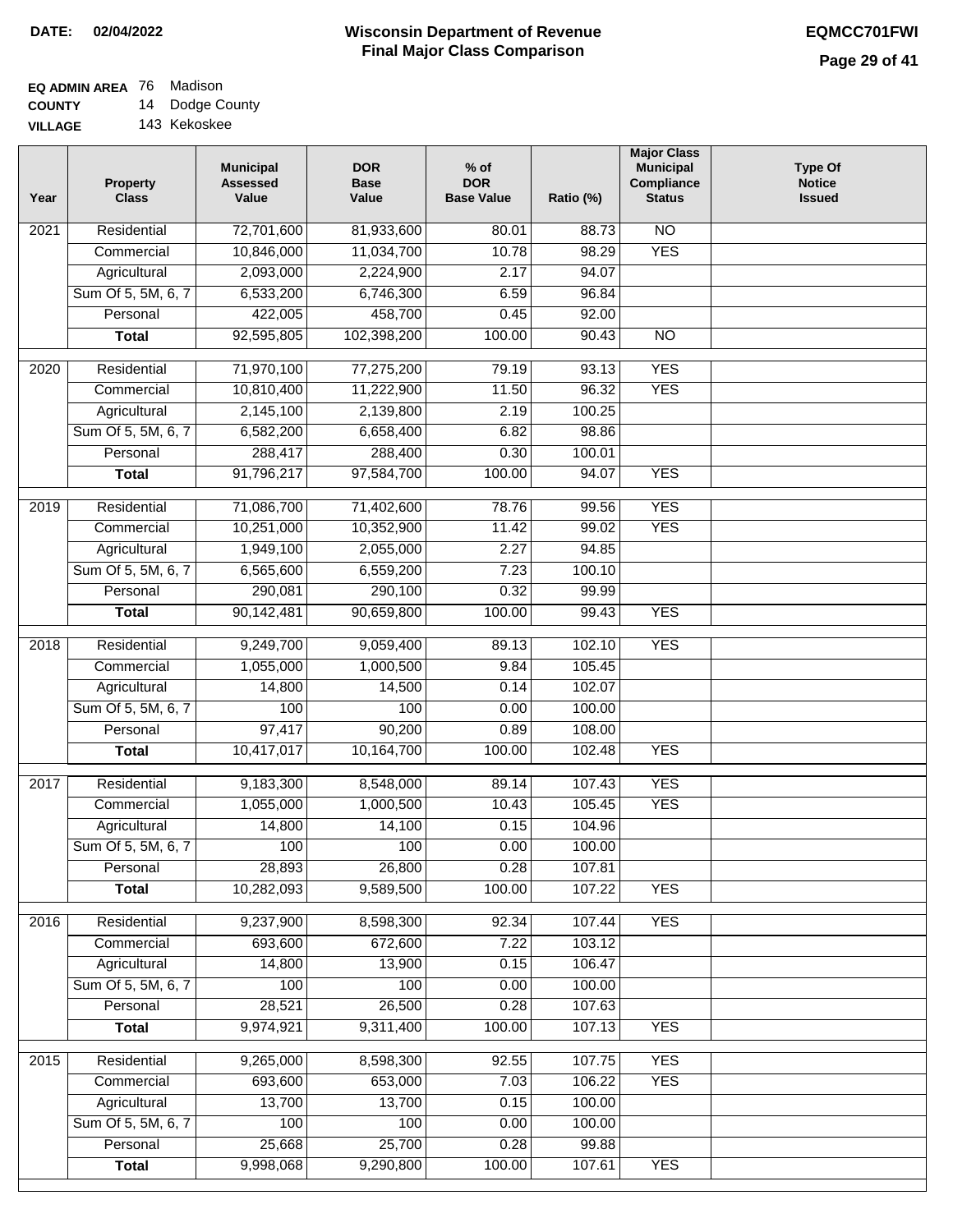#### **EQ ADMIN AREA** 76 Madison **COUNTY** 14 Dodge County

**VILLAGE** 146 Lomira

| Year | <b>Property</b><br><b>Class</b> | <b>Municipal</b><br><b>Assessed</b><br>Value | <b>DOR</b><br><b>Base</b><br>Value | $%$ of<br><b>DOR</b><br><b>Base Value</b> | Ratio (%) | <b>Major Class</b><br><b>Municipal</b><br>Compliance<br><b>Status</b> | <b>Type Of</b><br><b>Notice</b><br><b>Issued</b> |
|------|---------------------------------|----------------------------------------------|------------------------------------|-------------------------------------------|-----------|-----------------------------------------------------------------------|--------------------------------------------------|
| 2021 | Residential                     | 83,982,100                                   | 97,825,500                         | 56.51                                     | 85.85     | $\overline{NO}$                                                       |                                                  |
|      | Commercial                      | 70,647,300                                   | 73,367,700                         | 42.38                                     | 96.29     | <b>YES</b>                                                            |                                                  |
|      | Agricultural                    | 117,500                                      | 130,300                            | 0.08                                      | 90.18     |                                                                       |                                                  |
|      | Sum Of 5, 5M, 6, 7              | 403,100                                      | 411,400                            | 0.24                                      | 97.98     |                                                                       |                                                  |
|      | Personal                        | 1,242,800                                    | 1,380,900                          | 0.80                                      | 90.00     |                                                                       |                                                  |
|      | <b>Total</b>                    | 156,392,800                                  | 173,115,800                        | 100.00                                    | 90.34     | $\overline{NO}$                                                       |                                                  |
| 2020 | Residential                     | 82,352,300                                   | 89,736,800                         | 53.88                                     | 91.77     | <b>YES</b>                                                            |                                                  |
|      | Commercial                      | 70,641,100                                   | 74,840,400                         | 44.93                                     | 94.39     | <b>YES</b>                                                            |                                                  |
|      | Agricultural                    | 122,000                                      | 125,500                            | 0.08                                      | 97.21     |                                                                       |                                                  |
|      | Sum Of 5, 5M, 6, 7              | 403,100                                      | 410,200                            | 0.25                                      | 98.27     |                                                                       |                                                  |
|      | Personal                        | 1,397,100                                    | 1,440,300                          | 0.86                                      | 97.00     |                                                                       |                                                  |
|      | <b>Total</b>                    | 154,915,600                                  | 166,553,200                        | 100.00                                    | 93.01     | <b>YES</b>                                                            |                                                  |
|      |                                 |                                              |                                    |                                           |           |                                                                       |                                                  |
| 2019 | Residential                     | 81,670,500                                   | 83,195,900                         | 52.90                                     | 98.17     | <b>YES</b>                                                            |                                                  |
|      | Commercial                      | 69,983,800                                   | 71,987,300                         | 45.77                                     | 97.22     | <b>YES</b>                                                            |                                                  |
|      | Agricultural                    | 117,700                                      | 120,600                            | 0.08                                      | 97.60     |                                                                       |                                                  |
|      | Sum Of 5, 5M, 6, 7              | 403,100                                      | 406,500                            | 0.26                                      | 99.16     |                                                                       |                                                  |
|      | Personal                        | 1,556,000                                    | 1,556,000                          | 0.99                                      | 100.00    |                                                                       |                                                  |
|      | <b>Total</b>                    | 153,731,100                                  | 157,266,300                        | 100.00                                    | 97.75     | <b>YES</b>                                                            |                                                  |
| 2018 | Residential                     | 81,677,800                                   | 82,380,200                         | 53.24                                     | 99.15     | <b>YES</b>                                                            |                                                  |
|      | Commercial                      | 69,673,900                                   | 70,272,000                         | 45.42                                     | 99.15     | <b>YES</b>                                                            |                                                  |
|      | Agricultural                    | 117,700                                      | 117,400                            | 0.08                                      | 100.26    |                                                                       |                                                  |
|      | Sum Of 5, 5M, 6, 7              | 403,100                                      | 410,200                            | 0.27                                      | 98.27     |                                                                       |                                                  |
|      | Personal                        | 1,547,300                                    | 1,547,300                          | 1.00                                      | 100.00    |                                                                       |                                                  |
|      | <b>Total</b>                    | 153,419,800                                  | 154,727,100                        | 100.00                                    | 99.16     | <b>YES</b>                                                            |                                                  |
| 2017 | Residential                     | 74,376,700                                   | 77,537,200                         | 51.13                                     | 95.92     | <b>YES</b>                                                            |                                                  |
|      | Commercial                      | 62,845,500                                   | 68,789,600                         | 45.36                                     | 91.36     | <b>YES</b>                                                            |                                                  |
|      | Agricultural                    | 108,500                                      | 117,600                            | 0.08                                      | 92.26     |                                                                       |                                                  |
|      | Sum Of 5, 5M, 6, 7              | 393,600                                      | 411,600                            | 0.27                                      | 95.63     |                                                                       |                                                  |
|      | Personal                        | 4,691,500                                    | 4,787,300                          | 3.16                                      | 98.00     |                                                                       |                                                  |
|      | <b>Total</b>                    | 142,415,800                                  | 151,643,300                        | 100.00                                    | 93.91     | <b>YES</b>                                                            |                                                  |
| 2016 | Residential                     | 73,774,100                                   | 73,915,200                         | 52.47                                     | 99.81     | <b>YES</b>                                                            |                                                  |
|      | Commercial                      | 58,107,500                                   | 64,219,700                         | 45.59                                     | 90.48     | <b>YES</b>                                                            |                                                  |
|      | Agricultural                    | 107,500                                      | 114,600                            | 0.08                                      | 93.80     |                                                                       |                                                  |
|      | Sum Of 5, 5M, 6, 7              | 393,500                                      | 415,200                            | 0.29                                      | 94.77     |                                                                       |                                                  |
|      | Personal                        | 2,246,400                                    | 2,202,300                          | 1.56                                      | 102.00    |                                                                       |                                                  |
|      | <b>Total</b>                    | 134,629,000                                  | 140,867,000                        | 100.00                                    | 95.57     | <b>YES</b>                                                            |                                                  |
|      |                                 |                                              |                                    |                                           | 97.86     | <b>YES</b>                                                            |                                                  |
| 2015 | Residential<br>Commercial       | 73,641,100<br>48,679,800                     | 75,251,900<br>53,202,400           | 57.42<br>40.60                            | 91.50     | <b>YES</b>                                                            |                                                  |
|      | Agricultural                    | 99,000                                       | 104,800                            | 0.08                                      | 94.47     |                                                                       |                                                  |
|      | Sum Of 5, 5M, 6, 7              | 341,200                                      | 357,700                            | 0.27                                      | 95.39     |                                                                       |                                                  |
|      | Personal                        | 2,029,900                                    | 2,136,700                          | 1.63                                      | 95.00     |                                                                       |                                                  |
|      | <b>Total</b>                    | 124,791,000                                  | 131,053,500                        | 100.00                                    | 95.22     | <b>YES</b>                                                            |                                                  |
|      |                                 |                                              |                                    |                                           |           |                                                                       |                                                  |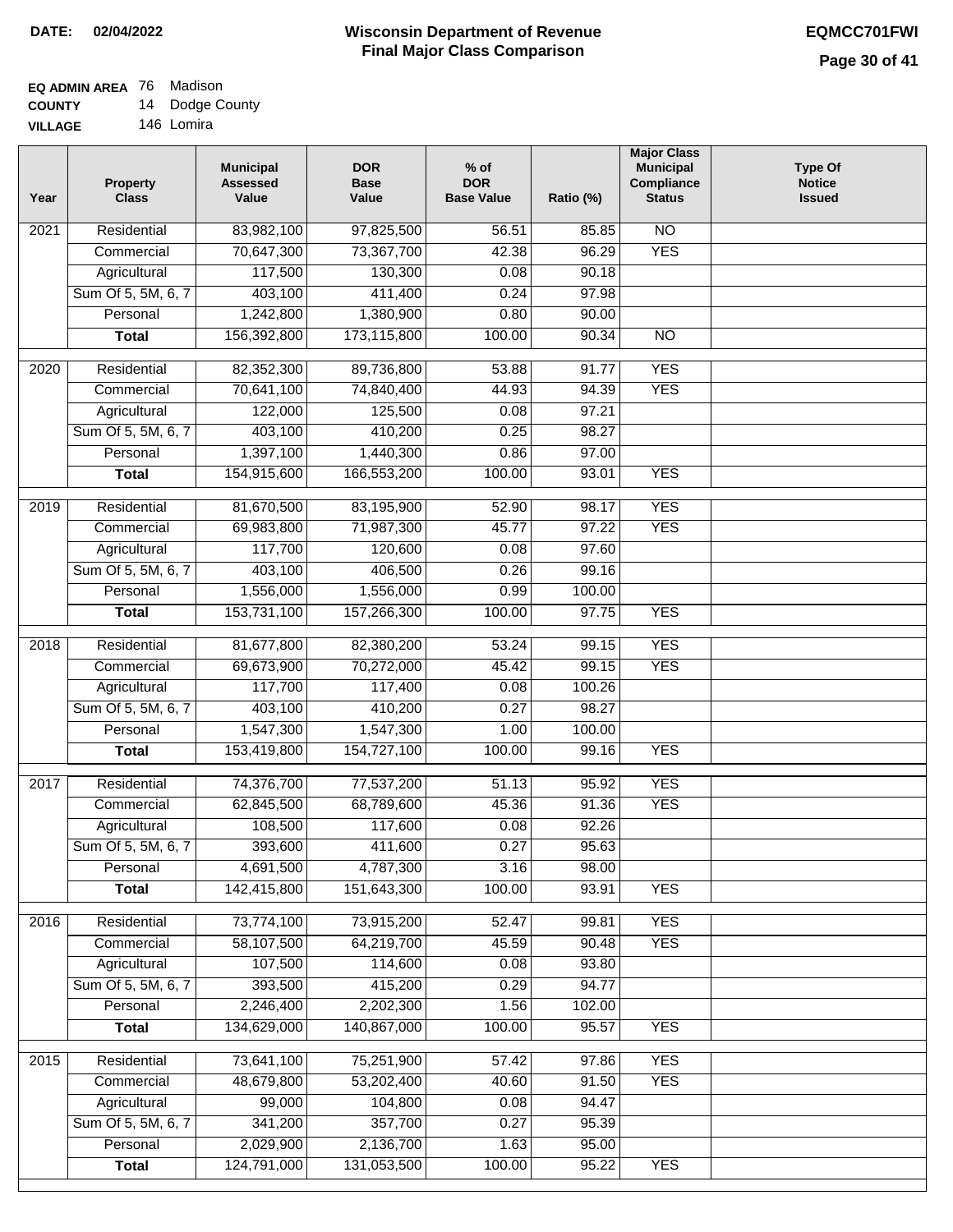#### **Wisconsin Department of Revenue Final Major Class Comparison DATE: 02/04/2022 EQMCC701FWI**

#### **EQ ADMIN AREA** 76 Madison **COUNTY** 14 Dodge County

**VILLAGE** 147 Lowell

| <b>NO</b><br>Residential<br>12,072,000<br>14,996,400<br>89.10<br>80.50<br>2021<br>81.17<br>Commercial<br>646,800<br>796,800<br>4.73<br>60,500<br>75,800<br>79.82<br>Agricultural<br>0.45<br>Sum Of 5, 5M, 6, 7<br>863,200<br>953,900<br>5.67<br>90.49<br>Personal<br>7,100<br>8,400<br>0.05<br>84.52<br>13,649,600<br>16,831,300<br>100.00<br>81.10<br>$\overline{NO}$<br><b>Total</b><br><b>YES</b><br>Residential<br>12,006,300<br>13,021,000<br>92.21<br>2020<br>87.54<br>Commercial<br>646,800<br>813,100<br>5.47<br>79.55<br>Agricultural<br>72,400<br>72,900<br>0.49<br>99.31<br>Sum Of 5, 5M, 6, 7<br>863,400<br>951,000<br>90.79<br>6.39<br>14,200<br>16,700<br>0.11<br>85.03<br>Personal<br><b>YES</b><br>13,603,100<br>14,874,700<br>100.00<br>91.45<br><b>Total</b><br><b>YES</b><br>$\frac{1}{2019}$<br>Residential<br>11,920,900<br>12,075,200<br>98.72<br>86.97<br>Commercial<br>646,800<br>789,500<br>5.69<br>81.93<br>70,000<br>0.50<br>99.86<br>Agricultural<br>69,900<br>Sum Of 5, 5M, 6, 7<br>863,400<br>939,400<br>6.77<br>91.91<br>10,300<br>10,300<br>Personal<br>0.07<br>100.00<br><b>YES</b><br>13,511,300<br>100.00<br>97.31<br><b>Total</b><br>13,884,400<br><b>YES</b><br>2018<br>Residential<br>11,797,900<br>11,257,600<br>86.38<br>104.80<br>5.88<br>Commercial<br>646,800<br>766,500<br>84.38 | <b>Notice</b><br><b>Issued</b> |
|------------------------------------------------------------------------------------------------------------------------------------------------------------------------------------------------------------------------------------------------------------------------------------------------------------------------------------------------------------------------------------------------------------------------------------------------------------------------------------------------------------------------------------------------------------------------------------------------------------------------------------------------------------------------------------------------------------------------------------------------------------------------------------------------------------------------------------------------------------------------------------------------------------------------------------------------------------------------------------------------------------------------------------------------------------------------------------------------------------------------------------------------------------------------------------------------------------------------------------------------------------------------------------------------------------------------------|--------------------------------|
|                                                                                                                                                                                                                                                                                                                                                                                                                                                                                                                                                                                                                                                                                                                                                                                                                                                                                                                                                                                                                                                                                                                                                                                                                                                                                                                              |                                |
|                                                                                                                                                                                                                                                                                                                                                                                                                                                                                                                                                                                                                                                                                                                                                                                                                                                                                                                                                                                                                                                                                                                                                                                                                                                                                                                              |                                |
|                                                                                                                                                                                                                                                                                                                                                                                                                                                                                                                                                                                                                                                                                                                                                                                                                                                                                                                                                                                                                                                                                                                                                                                                                                                                                                                              |                                |
|                                                                                                                                                                                                                                                                                                                                                                                                                                                                                                                                                                                                                                                                                                                                                                                                                                                                                                                                                                                                                                                                                                                                                                                                                                                                                                                              |                                |
|                                                                                                                                                                                                                                                                                                                                                                                                                                                                                                                                                                                                                                                                                                                                                                                                                                                                                                                                                                                                                                                                                                                                                                                                                                                                                                                              |                                |
|                                                                                                                                                                                                                                                                                                                                                                                                                                                                                                                                                                                                                                                                                                                                                                                                                                                                                                                                                                                                                                                                                                                                                                                                                                                                                                                              |                                |
|                                                                                                                                                                                                                                                                                                                                                                                                                                                                                                                                                                                                                                                                                                                                                                                                                                                                                                                                                                                                                                                                                                                                                                                                                                                                                                                              |                                |
|                                                                                                                                                                                                                                                                                                                                                                                                                                                                                                                                                                                                                                                                                                                                                                                                                                                                                                                                                                                                                                                                                                                                                                                                                                                                                                                              |                                |
|                                                                                                                                                                                                                                                                                                                                                                                                                                                                                                                                                                                                                                                                                                                                                                                                                                                                                                                                                                                                                                                                                                                                                                                                                                                                                                                              |                                |
|                                                                                                                                                                                                                                                                                                                                                                                                                                                                                                                                                                                                                                                                                                                                                                                                                                                                                                                                                                                                                                                                                                                                                                                                                                                                                                                              |                                |
|                                                                                                                                                                                                                                                                                                                                                                                                                                                                                                                                                                                                                                                                                                                                                                                                                                                                                                                                                                                                                                                                                                                                                                                                                                                                                                                              |                                |
|                                                                                                                                                                                                                                                                                                                                                                                                                                                                                                                                                                                                                                                                                                                                                                                                                                                                                                                                                                                                                                                                                                                                                                                                                                                                                                                              |                                |
|                                                                                                                                                                                                                                                                                                                                                                                                                                                                                                                                                                                                                                                                                                                                                                                                                                                                                                                                                                                                                                                                                                                                                                                                                                                                                                                              |                                |
|                                                                                                                                                                                                                                                                                                                                                                                                                                                                                                                                                                                                                                                                                                                                                                                                                                                                                                                                                                                                                                                                                                                                                                                                                                                                                                                              |                                |
|                                                                                                                                                                                                                                                                                                                                                                                                                                                                                                                                                                                                                                                                                                                                                                                                                                                                                                                                                                                                                                                                                                                                                                                                                                                                                                                              |                                |
|                                                                                                                                                                                                                                                                                                                                                                                                                                                                                                                                                                                                                                                                                                                                                                                                                                                                                                                                                                                                                                                                                                                                                                                                                                                                                                                              |                                |
|                                                                                                                                                                                                                                                                                                                                                                                                                                                                                                                                                                                                                                                                                                                                                                                                                                                                                                                                                                                                                                                                                                                                                                                                                                                                                                                              |                                |
|                                                                                                                                                                                                                                                                                                                                                                                                                                                                                                                                                                                                                                                                                                                                                                                                                                                                                                                                                                                                                                                                                                                                                                                                                                                                                                                              |                                |
|                                                                                                                                                                                                                                                                                                                                                                                                                                                                                                                                                                                                                                                                                                                                                                                                                                                                                                                                                                                                                                                                                                                                                                                                                                                                                                                              |                                |
|                                                                                                                                                                                                                                                                                                                                                                                                                                                                                                                                                                                                                                                                                                                                                                                                                                                                                                                                                                                                                                                                                                                                                                                                                                                                                                                              |                                |
|                                                                                                                                                                                                                                                                                                                                                                                                                                                                                                                                                                                                                                                                                                                                                                                                                                                                                                                                                                                                                                                                                                                                                                                                                                                                                                                              |                                |
| 71,200<br>68,000<br>0.52<br>104.71<br>Agricultural                                                                                                                                                                                                                                                                                                                                                                                                                                                                                                                                                                                                                                                                                                                                                                                                                                                                                                                                                                                                                                                                                                                                                                                                                                                                           |                                |
| Sum Of 5, 5M, 6, 7<br>863,400<br>927,100<br>7.11<br>93.13                                                                                                                                                                                                                                                                                                                                                                                                                                                                                                                                                                                                                                                                                                                                                                                                                                                                                                                                                                                                                                                                                                                                                                                                                                                                    |                                |
| 14,300<br>13,400<br>0.10<br>106.72<br>Personal<br><b>YES</b><br>13,393,600<br>100.00<br>102.77                                                                                                                                                                                                                                                                                                                                                                                                                                                                                                                                                                                                                                                                                                                                                                                                                                                                                                                                                                                                                                                                                                                                                                                                                               |                                |
| 13,032,600<br><b>Total</b>                                                                                                                                                                                                                                                                                                                                                                                                                                                                                                                                                                                                                                                                                                                                                                                                                                                                                                                                                                                                                                                                                                                                                                                                                                                                                                   |                                |
| <b>YES</b><br>Residential<br>11,842,000<br>10,795,300<br>109.70<br>2017<br>85.49                                                                                                                                                                                                                                                                                                                                                                                                                                                                                                                                                                                                                                                                                                                                                                                                                                                                                                                                                                                                                                                                                                                                                                                                                                             |                                |
| 646,800<br>766,500<br>6.07<br>84.38<br>Commercial                                                                                                                                                                                                                                                                                                                                                                                                                                                                                                                                                                                                                                                                                                                                                                                                                                                                                                                                                                                                                                                                                                                                                                                                                                                                            |                                |
| 69,800<br>66,400<br>0.53<br>105.12<br>Agricultural                                                                                                                                                                                                                                                                                                                                                                                                                                                                                                                                                                                                                                                                                                                                                                                                                                                                                                                                                                                                                                                                                                                                                                                                                                                                           |                                |
| Sum Of 5, 5M, 6, 7<br>863,400<br>953,200<br>7.55<br>90.58                                                                                                                                                                                                                                                                                                                                                                                                                                                                                                                                                                                                                                                                                                                                                                                                                                                                                                                                                                                                                                                                                                                                                                                                                                                                    |                                |
| 49,500<br>45,800<br>Personal<br>0.36<br>108.08                                                                                                                                                                                                                                                                                                                                                                                                                                                                                                                                                                                                                                                                                                                                                                                                                                                                                                                                                                                                                                                                                                                                                                                                                                                                               |                                |
| 13,471,500<br>12,627,200<br>100.00<br><b>YES</b><br><b>Total</b><br>106.69                                                                                                                                                                                                                                                                                                                                                                                                                                                                                                                                                                                                                                                                                                                                                                                                                                                                                                                                                                                                                                                                                                                                                                                                                                                   |                                |
| <b>YES</b><br>2016<br>Residential<br>11,950,200<br>11,213,900<br>85.71<br>106.57                                                                                                                                                                                                                                                                                                                                                                                                                                                                                                                                                                                                                                                                                                                                                                                                                                                                                                                                                                                                                                                                                                                                                                                                                                             |                                |
| 659,100<br>Commercial<br>804,500<br>6.15<br>81.93                                                                                                                                                                                                                                                                                                                                                                                                                                                                                                                                                                                                                                                                                                                                                                                                                                                                                                                                                                                                                                                                                                                                                                                                                                                                            |                                |
| 68,800<br>65,500<br>0.50<br>105.04<br>Agricultural                                                                                                                                                                                                                                                                                                                                                                                                                                                                                                                                                                                                                                                                                                                                                                                                                                                                                                                                                                                                                                                                                                                                                                                                                                                                           |                                |
| 863,400<br>958,500<br>Sum Of 5, 5M, 6, 7<br>7.33<br>90.08                                                                                                                                                                                                                                                                                                                                                                                                                                                                                                                                                                                                                                                                                                                                                                                                                                                                                                                                                                                                                                                                                                                                                                                                                                                                    |                                |
| Personal<br>43,600<br>41,500<br>0.32<br>105.06                                                                                                                                                                                                                                                                                                                                                                                                                                                                                                                                                                                                                                                                                                                                                                                                                                                                                                                                                                                                                                                                                                                                                                                                                                                                               |                                |
| 13,585,100<br>13,083,900<br>100.00<br>103.83<br><b>YES</b><br><b>Total</b>                                                                                                                                                                                                                                                                                                                                                                                                                                                                                                                                                                                                                                                                                                                                                                                                                                                                                                                                                                                                                                                                                                                                                                                                                                                   |                                |
| 2015<br>12,052,600<br>11,202,600<br><b>YES</b><br>Residential<br>85.43<br>107.59                                                                                                                                                                                                                                                                                                                                                                                                                                                                                                                                                                                                                                                                                                                                                                                                                                                                                                                                                                                                                                                                                                                                                                                                                                             |                                |
| 659,100<br>781,000<br>5.96<br>$\overline{NO}$<br>Commercial<br>84.39                                                                                                                                                                                                                                                                                                                                                                                                                                                                                                                                                                                                                                                                                                                                                                                                                                                                                                                                                                                                                                                                                                                                                                                                                                                         |                                |
| 67,800<br>64,600<br>104.95<br>Agricultural<br>0.49                                                                                                                                                                                                                                                                                                                                                                                                                                                                                                                                                                                                                                                                                                                                                                                                                                                                                                                                                                                                                                                                                                                                                                                                                                                                           |                                |
| Sum Of 5, 5M, 6, 7<br>863,400<br>1,010,300<br>7.70<br>85.46<br><b>NO</b>                                                                                                                                                                                                                                                                                                                                                                                                                                                                                                                                                                                                                                                                                                                                                                                                                                                                                                                                                                                                                                                                                                                                                                                                                                                     |                                |
| 54,600<br>54,600<br>Personal<br>0.42<br>100.00                                                                                                                                                                                                                                                                                                                                                                                                                                                                                                                                                                                                                                                                                                                                                                                                                                                                                                                                                                                                                                                                                                                                                                                                                                                                               |                                |
| 13,697,500<br>13,113,100<br>100.00<br>104.46<br>$\overline{NO}$<br><b>Total</b>                                                                                                                                                                                                                                                                                                                                                                                                                                                                                                                                                                                                                                                                                                                                                                                                                                                                                                                                                                                                                                                                                                                                                                                                                                              |                                |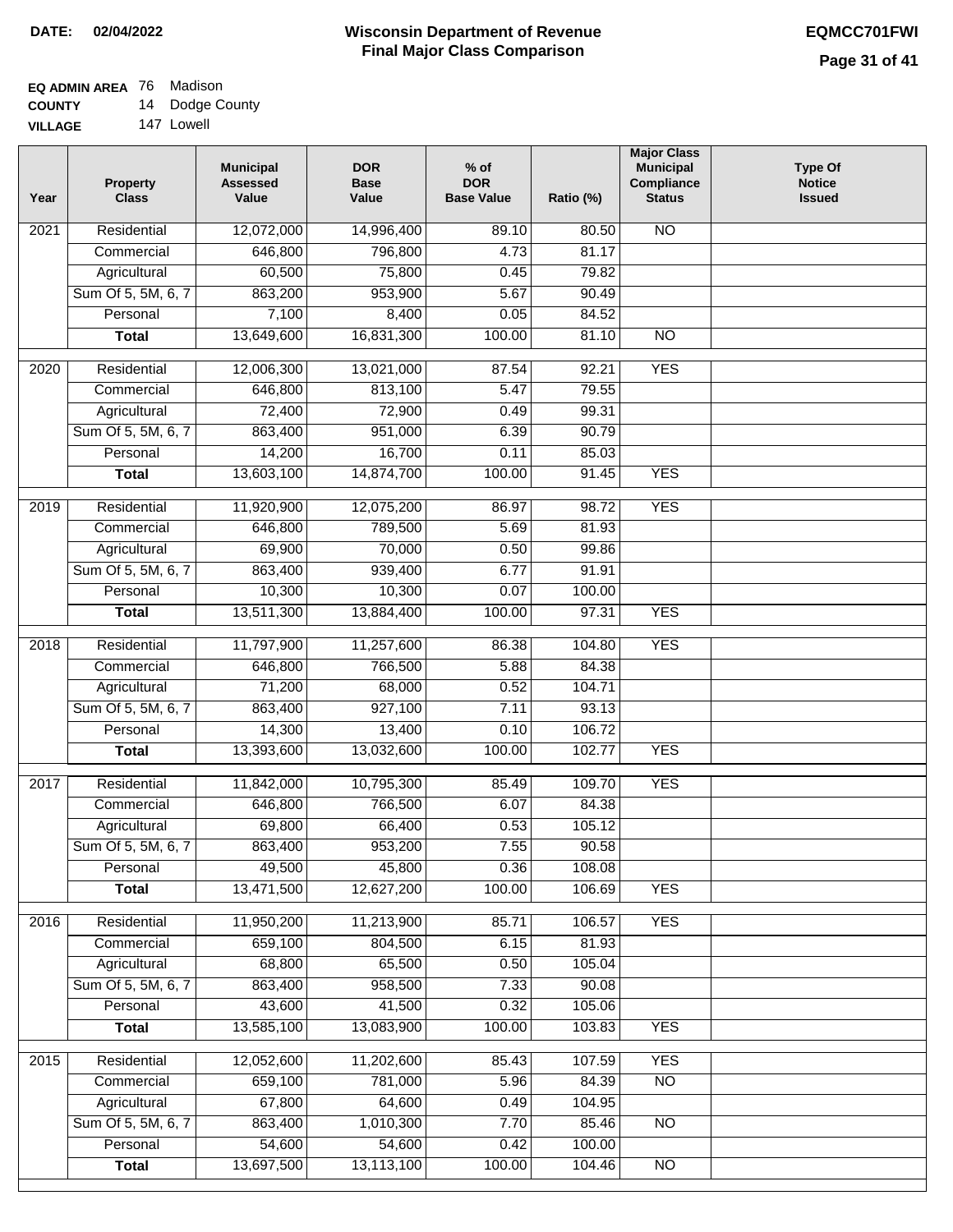<u> Estados de Esta</u>

#### **Wisconsin Department of Revenue Final Major Class Comparison DATE: 02/04/2022 EQMCC701FWI**

## **EQ ADMIN AREA** 76 Madison **COUNTY**

**VILLAGE** 14 Dodge County 161 Neosho

| Year | <b>Property</b><br><b>Class</b> | <b>Municipal</b><br><b>Assessed</b><br>Value | <b>DOR</b><br><b>Base</b><br>Value | $%$ of<br><b>DOR</b><br><b>Base Value</b> | Ratio (%) | <b>Major Class</b><br><b>Municipal</b><br>Compliance<br><b>Status</b> | <b>Type Of</b><br><b>Notice</b><br><b>Issued</b> |
|------|---------------------------------|----------------------------------------------|------------------------------------|-------------------------------------------|-----------|-----------------------------------------------------------------------|--------------------------------------------------|
| 2021 | Residential                     | 36,164,600                                   | 45,145,300                         | 93.41                                     | 80.11     | <b>NO</b>                                                             |                                                  |
|      | Commercial                      | 2,870,800                                    | 3,014,700                          | 6.24                                      | 95.23     |                                                                       |                                                  |
|      | Agricultural                    | 25,800                                       | 28,100                             | 0.06                                      | 91.81     |                                                                       |                                                  |
|      | Sum Of 5, 5M, 6, 7              | $\overline{200}$                             | 1,000                              | 0.00                                      | 20.00     |                                                                       |                                                  |
|      | Personal                        | 125,955                                      | 139,900                            | 0.29                                      | 90.03     |                                                                       |                                                  |
|      | <b>Total</b>                    | 39, 187, 355                                 | 48,329,000                         | 100.00                                    | 81.08     | $\overline{NO}$                                                       |                                                  |
| 2020 | Residential                     | 35,726,000                                   | 38,833,000                         | 92.80                                     | 92.00     | <b>YES</b>                                                            |                                                  |
|      | Commercial                      | 2,663,700                                    | 2,841,500                          | 6.79                                      | 93.74     |                                                                       |                                                  |
|      | Agricultural                    | 27,000                                       | 27,100                             | 0.06                                      | 99.63     |                                                                       |                                                  |
|      | Sum Of 5, 5M, 6, 7              | 200                                          | 900                                | 0.00                                      | 22.22     |                                                                       |                                                  |
|      | Personal                        | 132,265                                      | 143,800                            | 0.34                                      | 91.98     |                                                                       |                                                  |
|      | <b>Total</b>                    | 38,549,165                                   | 41,846,300                         | 100.00                                    | 92.12     | <b>YES</b>                                                            |                                                  |
|      |                                 |                                              |                                    |                                           |           |                                                                       |                                                  |
| 2019 | Residential                     | 35,651,200                                   | 38,751,400                         | 93.35                                     | 92.00     | <b>YES</b>                                                            |                                                  |
|      | Commercial                      | 2,531,700                                    | 2,619,400                          | 6.31                                      | 96.65     |                                                                       |                                                  |
|      | Agricultural                    | 25,700                                       | 26,000                             | 0.06                                      | 98.85     |                                                                       |                                                  |
|      | Sum Of 5, 5M, 6, 7              | 200                                          | 900                                | 0.00                                      | 22.22     |                                                                       |                                                  |
|      | Personal                        | 114,002                                      | 116,300                            | 0.28                                      | 98.02     |                                                                       |                                                  |
|      | <b>Total</b>                    | 38,322,802                                   | 41,514,000                         | 100.00                                    | 92.31     | <b>YES</b>                                                            |                                                  |
| 2018 | Residential                     | 35,507,500                                   | 35,746,200                         | 92.87                                     | 99.33     | <b>YES</b>                                                            |                                                  |
|      | Commercial                      | 2,554,800                                    | 2,591,300                          | 6.73                                      | 98.59     |                                                                       |                                                  |
|      | Agricultural                    | 26,000                                       | 25,600                             | 0.07                                      | 101.56    |                                                                       |                                                  |
|      | Sum Of 5, 5M, 6, 7              | 100                                          | 100                                | 0.00                                      | 100.00    |                                                                       |                                                  |
|      | Personal                        | 126,819                                      | 126,900                            | 0.33                                      | 99.94     |                                                                       |                                                  |
|      | <b>Total</b>                    | 38,215,219                                   | 38,490,100                         | 100.00                                    | 99.29     | <b>YES</b>                                                            |                                                  |
| 2017 | Residential                     | 35,419,400                                   | 33,961,200                         | 91.74                                     | 104.29    | <b>YES</b>                                                            |                                                  |
|      | Commercial                      | 2,554,800                                    | 2,591,300                          | 7.00                                      | 98.59     |                                                                       |                                                  |
|      | Agricultural                    | 26,000                                       | 24,900                             | 0.07                                      | 104.42    |                                                                       |                                                  |
|      | Sum Of 5, 5M, 6, 7              | 100                                          | 100                                | 0.00                                      | 100.00    |                                                                       |                                                  |
|      | Personal                        | 439,692                                      | 439,700                            | 1.19                                      | 100.00    |                                                                       |                                                  |
|      | <b>Total</b>                    | 38,439,992                                   | 37,017,200                         | 100.00                                    | 103.84    | <b>YES</b>                                                            |                                                  |
| 2016 | Residential                     | 34,937,000                                   | 34, 154, 500                       | 91.66                                     | 102.29    | <b>YES</b>                                                            |                                                  |
|      | Commercial                      | 2,660,300                                    | 2,724,800                          | 7.31                                      | 97.63     |                                                                       |                                                  |
|      | Agricultural                    | 26,000                                       | 24,500                             | 0.07                                      | 106.12    |                                                                       |                                                  |
|      | Sum Of 5, 5M, 6, 7              | 100                                          | 100                                | 0.00                                      | 100.00    |                                                                       |                                                  |
|      | Personal                        | 359,427                                      | 359,400                            | 0.96                                      | 100.01    |                                                                       |                                                  |
|      | <b>Total</b>                    | 37,982,827                                   | 37,263,300                         | 100.00                                    | 101.93    | <b>YES</b>                                                            |                                                  |
|      |                                 |                                              |                                    |                                           |           |                                                                       |                                                  |
| 2015 | Residential                     | 34,772,100                                   | 32,683,200                         | 91.25                                     | 106.39    | <b>YES</b>                                                            |                                                  |
|      | Commercial                      | 2,660,300                                    | 2,645,500                          | 7.39                                      | 100.56    | <b>YES</b>                                                            |                                                  |
|      | Agricultural                    | 26,000                                       | 24,200                             | 0.07                                      | 107.44    |                                                                       |                                                  |
|      | Sum Of 5, 5M, 6, 7              | 100                                          | 100                                | 0.00                                      | 100.00    |                                                                       |                                                  |
|      | Personal                        | 490,977                                      | 463,100                            | 1.29                                      | 106.02    |                                                                       |                                                  |
|      | <b>Total</b>                    | 37,949,477                                   | 35,816,100                         | 100.00                                    | 105.96    | <b>YES</b>                                                            |                                                  |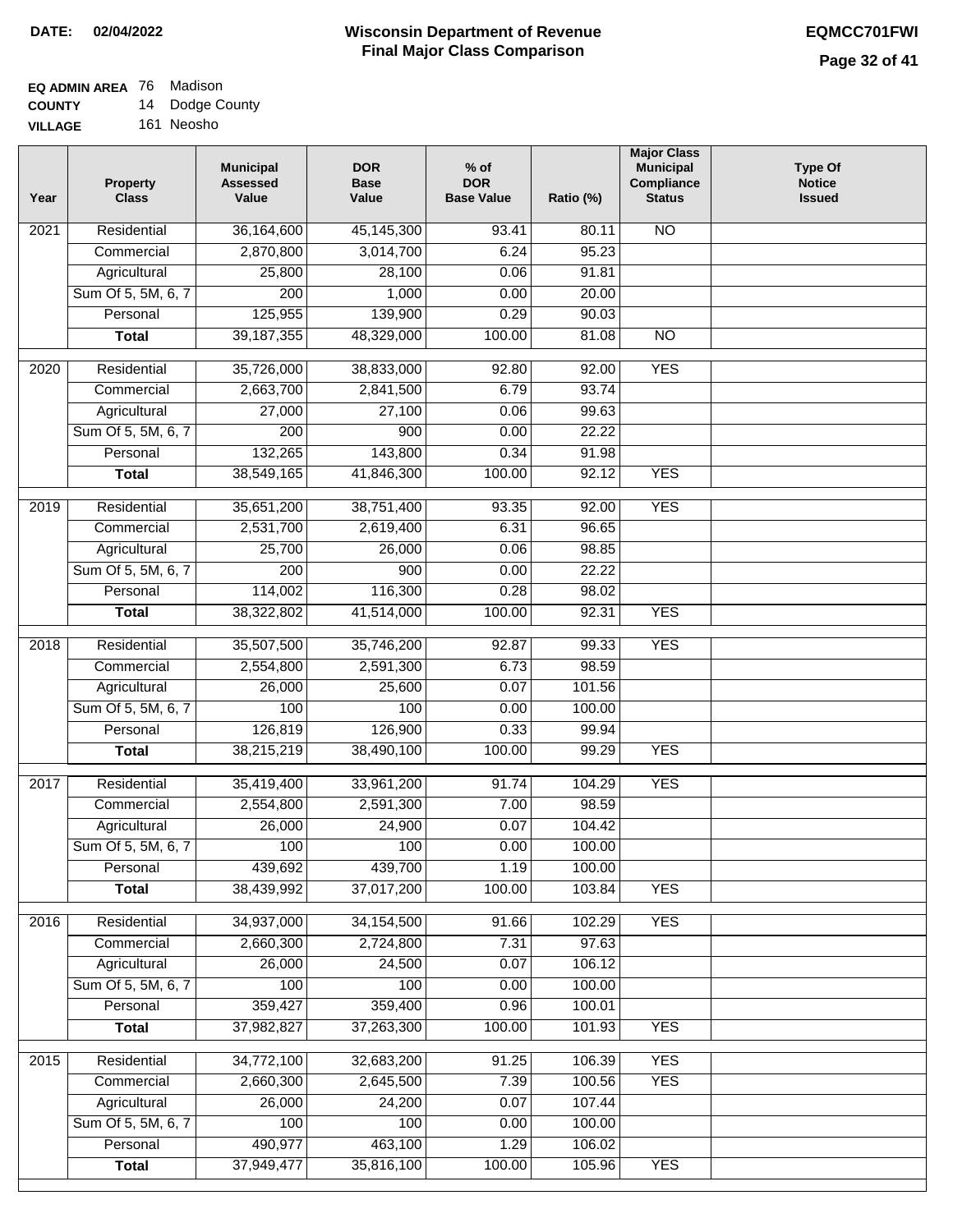# **Wisconsin Department of Revenue DATE: 02/04/2022 EQMCC701FWI Final Major Class Comparison**

| EQ ADMIN AREA 76 | Madison         | 76 Madison         |
|------------------|-----------------|--------------------|
| <b>COUNTY</b>    | 14 Dodge County | 11 Columbia County |
| <b>VILLAGE</b>   | 176 Randolph    | 176 Randolph       |

76 Madison

| 68,415,000<br><b>YES</b><br>Residential<br>74,002,480<br>70.97<br>92.45<br>2021<br>26,070,700<br>29,105,015<br>27.91<br>89.57<br>$\overline{NO}$<br>Commercial<br>73,400<br>75,800<br>0.07<br>96.83<br>Agricultural<br>Sum Of 5, 5M, 6, 7<br>408,900<br>243,500<br>0.23<br>167.93<br>825,800<br>851,400<br>Personal<br>0.82<br>96.99<br>95,793,800<br>104,278,195<br>100.00<br>91.86<br>$\overline{NO}$<br><b>Total</b><br><b>YES</b><br>$\overline{2020}$<br>Residential<br>67,839,400<br>70,051,600<br>71.92<br>96.84<br>26,215,200<br>97.20<br><b>YES</b><br>Commercial<br>25,480,200<br>26.92<br>72,800<br>96.57<br>Agricultural<br>70,300<br>0.07<br>Sum Of 5, 5M, 6, 7<br>408,900<br>231,700<br>0.24<br>176.48<br>Personal<br>800,200<br>825,000<br>0.85<br>96.99<br><b>YES</b><br><b>Total</b><br>94,599,000<br>97,396,300<br>100.00<br>97.13<br><b>YES</b><br>$\frac{2019}{ }$<br>Residential<br>67,158,300<br>68,737,200<br>71.35<br>97.70<br>27.37<br><b>YES</b><br>Commercial<br>25,689,900<br>26,365,600<br>97.44<br>70,100<br>0.07<br>99.71<br>Agricultural<br>69,900<br>Sum Of 5, 5M, 6, 7<br>408,900<br>229,900<br>177.86<br>0.24<br>Personal<br>932,800<br>932,800<br>0.97<br>100.00<br><b>YES</b><br>94,259,800<br>96,335,600<br>100.00<br>97.85<br><b>Total</b><br><b>YES</b><br>Residential<br>63,810,700<br>64,448,600<br>69.59<br>99.01<br>2018<br><b>NO</b><br>Commercial<br>23,600,700<br>26,921,400<br>29.07<br>87.67<br>Agricultural<br>67,800<br>68,100<br>0.07<br>99.56<br>Sum Of 5, 5M, 6, 7<br>398,000<br>233,400<br>0.25<br>170.52<br>Personal<br>947,000<br>947,000<br>1.02<br>100.00<br>92,618,500<br>100.00<br>95.90<br>$\overline{10}$<br>2nd Notice of Non-Compliance<br><b>Total</b><br>88,824,200<br><b>YES</b><br>Residential<br>63,574,300<br>67.50<br>101.93<br>2017<br>62,368,300<br><b>NO</b><br>23,262,400<br>27,352,200<br>29.60<br>85.05<br>Commercial<br>0.07<br>66,300<br>66,300<br>100.00<br>Agricultural<br>Sum Of 5, 5M, 6, 7<br>398,000<br>233,400<br>0.25<br>170.52<br>2,378,200<br>2,378,200<br>2.57<br>Personal<br>100.00<br>89,679,200<br>92,398,400<br>100.00<br>97.06<br>$\overline{3}$<br>1st Notice of Non-Compliance<br><b>Total</b><br><b>YES</b><br>2016<br>Residential<br>61,346,700<br>62,364,900<br>66.93<br>98.37<br>22,655,500<br>27,924,300<br>29.97<br>$\overline{NO}$<br>Commercial<br>81.13<br>65,500<br>65,500<br>0.07<br>100.00<br>Agricultural<br>Sum Of 5, 5M, 6, 7<br>377,600<br>228,800<br>165.03<br>0.25<br>2,591,300<br>2,591,300<br>Personal<br>2.78<br>100.00<br>87,036,600<br>93,174,800<br>100.00<br><b>Total</b><br>93.41<br>N <sub>O</sub><br>61,340,000<br>58,836,700<br><b>YES</b><br>2015<br>Residential<br>66.20<br>104.25<br>22,351,500<br>26,808,700<br>30.17<br>83.37<br>$\overline{NO}$<br>Commercial<br>Agricultural<br>68,000<br>64,800<br>104.94<br>0.07<br>377,600<br>Sum Of 5, 5M, 6, 7<br>228,800<br>0.26<br>165.03<br>3,080,900<br>Personal<br>2,934,100<br>3.30<br>105.00 | Year | <b>Property</b><br><b>Class</b> | <b>Municipal</b><br><b>Assessed</b><br>Value | <b>DOR</b><br><b>Base</b><br>Value | $%$ of<br><b>DOR</b><br><b>Base Value</b> | Ratio (%) | <b>Major Class</b><br><b>Municipal</b><br>Compliance<br><b>Status</b> | <b>Type Of</b><br><b>Notice</b><br><b>Issued</b> |
|--------------------------------------------------------------------------------------------------------------------------------------------------------------------------------------------------------------------------------------------------------------------------------------------------------------------------------------------------------------------------------------------------------------------------------------------------------------------------------------------------------------------------------------------------------------------------------------------------------------------------------------------------------------------------------------------------------------------------------------------------------------------------------------------------------------------------------------------------------------------------------------------------------------------------------------------------------------------------------------------------------------------------------------------------------------------------------------------------------------------------------------------------------------------------------------------------------------------------------------------------------------------------------------------------------------------------------------------------------------------------------------------------------------------------------------------------------------------------------------------------------------------------------------------------------------------------------------------------------------------------------------------------------------------------------------------------------------------------------------------------------------------------------------------------------------------------------------------------------------------------------------------------------------------------------------------------------------------------------------------------------------------------------------------------------------------------------------------------------------------------------------------------------------------------------------------------------------------------------------------------------------------------------------------------------------------------------------------------------------------------------------------------------------------------------------------------------------------------------------------------------------------------------------------------------------------------------------------------------------------------------------------------------------------------------------------------------------------------------------------------------------------------------------------------------------------------------------------------------------------------------------------------------------------------------------------------------------------------------|------|---------------------------------|----------------------------------------------|------------------------------------|-------------------------------------------|-----------|-----------------------------------------------------------------------|--------------------------------------------------|
|                                                                                                                                                                                                                                                                                                                                                                                                                                                                                                                                                                                                                                                                                                                                                                                                                                                                                                                                                                                                                                                                                                                                                                                                                                                                                                                                                                                                                                                                                                                                                                                                                                                                                                                                                                                                                                                                                                                                                                                                                                                                                                                                                                                                                                                                                                                                                                                                                                                                                                                                                                                                                                                                                                                                                                                                                                                                                                                                                                                |      |                                 |                                              |                                    |                                           |           |                                                                       |                                                  |
|                                                                                                                                                                                                                                                                                                                                                                                                                                                                                                                                                                                                                                                                                                                                                                                                                                                                                                                                                                                                                                                                                                                                                                                                                                                                                                                                                                                                                                                                                                                                                                                                                                                                                                                                                                                                                                                                                                                                                                                                                                                                                                                                                                                                                                                                                                                                                                                                                                                                                                                                                                                                                                                                                                                                                                                                                                                                                                                                                                                |      |                                 |                                              |                                    |                                           |           |                                                                       |                                                  |
|                                                                                                                                                                                                                                                                                                                                                                                                                                                                                                                                                                                                                                                                                                                                                                                                                                                                                                                                                                                                                                                                                                                                                                                                                                                                                                                                                                                                                                                                                                                                                                                                                                                                                                                                                                                                                                                                                                                                                                                                                                                                                                                                                                                                                                                                                                                                                                                                                                                                                                                                                                                                                                                                                                                                                                                                                                                                                                                                                                                |      |                                 |                                              |                                    |                                           |           |                                                                       |                                                  |
|                                                                                                                                                                                                                                                                                                                                                                                                                                                                                                                                                                                                                                                                                                                                                                                                                                                                                                                                                                                                                                                                                                                                                                                                                                                                                                                                                                                                                                                                                                                                                                                                                                                                                                                                                                                                                                                                                                                                                                                                                                                                                                                                                                                                                                                                                                                                                                                                                                                                                                                                                                                                                                                                                                                                                                                                                                                                                                                                                                                |      |                                 |                                              |                                    |                                           |           |                                                                       |                                                  |
|                                                                                                                                                                                                                                                                                                                                                                                                                                                                                                                                                                                                                                                                                                                                                                                                                                                                                                                                                                                                                                                                                                                                                                                                                                                                                                                                                                                                                                                                                                                                                                                                                                                                                                                                                                                                                                                                                                                                                                                                                                                                                                                                                                                                                                                                                                                                                                                                                                                                                                                                                                                                                                                                                                                                                                                                                                                                                                                                                                                |      |                                 |                                              |                                    |                                           |           |                                                                       |                                                  |
|                                                                                                                                                                                                                                                                                                                                                                                                                                                                                                                                                                                                                                                                                                                                                                                                                                                                                                                                                                                                                                                                                                                                                                                                                                                                                                                                                                                                                                                                                                                                                                                                                                                                                                                                                                                                                                                                                                                                                                                                                                                                                                                                                                                                                                                                                                                                                                                                                                                                                                                                                                                                                                                                                                                                                                                                                                                                                                                                                                                |      |                                 |                                              |                                    |                                           |           |                                                                       |                                                  |
|                                                                                                                                                                                                                                                                                                                                                                                                                                                                                                                                                                                                                                                                                                                                                                                                                                                                                                                                                                                                                                                                                                                                                                                                                                                                                                                                                                                                                                                                                                                                                                                                                                                                                                                                                                                                                                                                                                                                                                                                                                                                                                                                                                                                                                                                                                                                                                                                                                                                                                                                                                                                                                                                                                                                                                                                                                                                                                                                                                                |      |                                 |                                              |                                    |                                           |           |                                                                       |                                                  |
|                                                                                                                                                                                                                                                                                                                                                                                                                                                                                                                                                                                                                                                                                                                                                                                                                                                                                                                                                                                                                                                                                                                                                                                                                                                                                                                                                                                                                                                                                                                                                                                                                                                                                                                                                                                                                                                                                                                                                                                                                                                                                                                                                                                                                                                                                                                                                                                                                                                                                                                                                                                                                                                                                                                                                                                                                                                                                                                                                                                |      |                                 |                                              |                                    |                                           |           |                                                                       |                                                  |
|                                                                                                                                                                                                                                                                                                                                                                                                                                                                                                                                                                                                                                                                                                                                                                                                                                                                                                                                                                                                                                                                                                                                                                                                                                                                                                                                                                                                                                                                                                                                                                                                                                                                                                                                                                                                                                                                                                                                                                                                                                                                                                                                                                                                                                                                                                                                                                                                                                                                                                                                                                                                                                                                                                                                                                                                                                                                                                                                                                                |      |                                 |                                              |                                    |                                           |           |                                                                       |                                                  |
|                                                                                                                                                                                                                                                                                                                                                                                                                                                                                                                                                                                                                                                                                                                                                                                                                                                                                                                                                                                                                                                                                                                                                                                                                                                                                                                                                                                                                                                                                                                                                                                                                                                                                                                                                                                                                                                                                                                                                                                                                                                                                                                                                                                                                                                                                                                                                                                                                                                                                                                                                                                                                                                                                                                                                                                                                                                                                                                                                                                |      |                                 |                                              |                                    |                                           |           |                                                                       |                                                  |
|                                                                                                                                                                                                                                                                                                                                                                                                                                                                                                                                                                                                                                                                                                                                                                                                                                                                                                                                                                                                                                                                                                                                                                                                                                                                                                                                                                                                                                                                                                                                                                                                                                                                                                                                                                                                                                                                                                                                                                                                                                                                                                                                                                                                                                                                                                                                                                                                                                                                                                                                                                                                                                                                                                                                                                                                                                                                                                                                                                                |      |                                 |                                              |                                    |                                           |           |                                                                       |                                                  |
|                                                                                                                                                                                                                                                                                                                                                                                                                                                                                                                                                                                                                                                                                                                                                                                                                                                                                                                                                                                                                                                                                                                                                                                                                                                                                                                                                                                                                                                                                                                                                                                                                                                                                                                                                                                                                                                                                                                                                                                                                                                                                                                                                                                                                                                                                                                                                                                                                                                                                                                                                                                                                                                                                                                                                                                                                                                                                                                                                                                |      |                                 |                                              |                                    |                                           |           |                                                                       |                                                  |
|                                                                                                                                                                                                                                                                                                                                                                                                                                                                                                                                                                                                                                                                                                                                                                                                                                                                                                                                                                                                                                                                                                                                                                                                                                                                                                                                                                                                                                                                                                                                                                                                                                                                                                                                                                                                                                                                                                                                                                                                                                                                                                                                                                                                                                                                                                                                                                                                                                                                                                                                                                                                                                                                                                                                                                                                                                                                                                                                                                                |      |                                 |                                              |                                    |                                           |           |                                                                       |                                                  |
|                                                                                                                                                                                                                                                                                                                                                                                                                                                                                                                                                                                                                                                                                                                                                                                                                                                                                                                                                                                                                                                                                                                                                                                                                                                                                                                                                                                                                                                                                                                                                                                                                                                                                                                                                                                                                                                                                                                                                                                                                                                                                                                                                                                                                                                                                                                                                                                                                                                                                                                                                                                                                                                                                                                                                                                                                                                                                                                                                                                |      |                                 |                                              |                                    |                                           |           |                                                                       |                                                  |
|                                                                                                                                                                                                                                                                                                                                                                                                                                                                                                                                                                                                                                                                                                                                                                                                                                                                                                                                                                                                                                                                                                                                                                                                                                                                                                                                                                                                                                                                                                                                                                                                                                                                                                                                                                                                                                                                                                                                                                                                                                                                                                                                                                                                                                                                                                                                                                                                                                                                                                                                                                                                                                                                                                                                                                                                                                                                                                                                                                                |      |                                 |                                              |                                    |                                           |           |                                                                       |                                                  |
|                                                                                                                                                                                                                                                                                                                                                                                                                                                                                                                                                                                                                                                                                                                                                                                                                                                                                                                                                                                                                                                                                                                                                                                                                                                                                                                                                                                                                                                                                                                                                                                                                                                                                                                                                                                                                                                                                                                                                                                                                                                                                                                                                                                                                                                                                                                                                                                                                                                                                                                                                                                                                                                                                                                                                                                                                                                                                                                                                                                |      |                                 |                                              |                                    |                                           |           |                                                                       |                                                  |
|                                                                                                                                                                                                                                                                                                                                                                                                                                                                                                                                                                                                                                                                                                                                                                                                                                                                                                                                                                                                                                                                                                                                                                                                                                                                                                                                                                                                                                                                                                                                                                                                                                                                                                                                                                                                                                                                                                                                                                                                                                                                                                                                                                                                                                                                                                                                                                                                                                                                                                                                                                                                                                                                                                                                                                                                                                                                                                                                                                                |      |                                 |                                              |                                    |                                           |           |                                                                       |                                                  |
|                                                                                                                                                                                                                                                                                                                                                                                                                                                                                                                                                                                                                                                                                                                                                                                                                                                                                                                                                                                                                                                                                                                                                                                                                                                                                                                                                                                                                                                                                                                                                                                                                                                                                                                                                                                                                                                                                                                                                                                                                                                                                                                                                                                                                                                                                                                                                                                                                                                                                                                                                                                                                                                                                                                                                                                                                                                                                                                                                                                |      |                                 |                                              |                                    |                                           |           |                                                                       |                                                  |
|                                                                                                                                                                                                                                                                                                                                                                                                                                                                                                                                                                                                                                                                                                                                                                                                                                                                                                                                                                                                                                                                                                                                                                                                                                                                                                                                                                                                                                                                                                                                                                                                                                                                                                                                                                                                                                                                                                                                                                                                                                                                                                                                                                                                                                                                                                                                                                                                                                                                                                                                                                                                                                                                                                                                                                                                                                                                                                                                                                                |      |                                 |                                              |                                    |                                           |           |                                                                       |                                                  |
|                                                                                                                                                                                                                                                                                                                                                                                                                                                                                                                                                                                                                                                                                                                                                                                                                                                                                                                                                                                                                                                                                                                                                                                                                                                                                                                                                                                                                                                                                                                                                                                                                                                                                                                                                                                                                                                                                                                                                                                                                                                                                                                                                                                                                                                                                                                                                                                                                                                                                                                                                                                                                                                                                                                                                                                                                                                                                                                                                                                |      |                                 |                                              |                                    |                                           |           |                                                                       |                                                  |
|                                                                                                                                                                                                                                                                                                                                                                                                                                                                                                                                                                                                                                                                                                                                                                                                                                                                                                                                                                                                                                                                                                                                                                                                                                                                                                                                                                                                                                                                                                                                                                                                                                                                                                                                                                                                                                                                                                                                                                                                                                                                                                                                                                                                                                                                                                                                                                                                                                                                                                                                                                                                                                                                                                                                                                                                                                                                                                                                                                                |      |                                 |                                              |                                    |                                           |           |                                                                       |                                                  |
|                                                                                                                                                                                                                                                                                                                                                                                                                                                                                                                                                                                                                                                                                                                                                                                                                                                                                                                                                                                                                                                                                                                                                                                                                                                                                                                                                                                                                                                                                                                                                                                                                                                                                                                                                                                                                                                                                                                                                                                                                                                                                                                                                                                                                                                                                                                                                                                                                                                                                                                                                                                                                                                                                                                                                                                                                                                                                                                                                                                |      |                                 |                                              |                                    |                                           |           |                                                                       |                                                  |
|                                                                                                                                                                                                                                                                                                                                                                                                                                                                                                                                                                                                                                                                                                                                                                                                                                                                                                                                                                                                                                                                                                                                                                                                                                                                                                                                                                                                                                                                                                                                                                                                                                                                                                                                                                                                                                                                                                                                                                                                                                                                                                                                                                                                                                                                                                                                                                                                                                                                                                                                                                                                                                                                                                                                                                                                                                                                                                                                                                                |      |                                 |                                              |                                    |                                           |           |                                                                       |                                                  |
|                                                                                                                                                                                                                                                                                                                                                                                                                                                                                                                                                                                                                                                                                                                                                                                                                                                                                                                                                                                                                                                                                                                                                                                                                                                                                                                                                                                                                                                                                                                                                                                                                                                                                                                                                                                                                                                                                                                                                                                                                                                                                                                                                                                                                                                                                                                                                                                                                                                                                                                                                                                                                                                                                                                                                                                                                                                                                                                                                                                |      |                                 |                                              |                                    |                                           |           |                                                                       |                                                  |
|                                                                                                                                                                                                                                                                                                                                                                                                                                                                                                                                                                                                                                                                                                                                                                                                                                                                                                                                                                                                                                                                                                                                                                                                                                                                                                                                                                                                                                                                                                                                                                                                                                                                                                                                                                                                                                                                                                                                                                                                                                                                                                                                                                                                                                                                                                                                                                                                                                                                                                                                                                                                                                                                                                                                                                                                                                                                                                                                                                                |      |                                 |                                              |                                    |                                           |           |                                                                       |                                                  |
|                                                                                                                                                                                                                                                                                                                                                                                                                                                                                                                                                                                                                                                                                                                                                                                                                                                                                                                                                                                                                                                                                                                                                                                                                                                                                                                                                                                                                                                                                                                                                                                                                                                                                                                                                                                                                                                                                                                                                                                                                                                                                                                                                                                                                                                                                                                                                                                                                                                                                                                                                                                                                                                                                                                                                                                                                                                                                                                                                                                |      |                                 |                                              |                                    |                                           |           |                                                                       |                                                  |
|                                                                                                                                                                                                                                                                                                                                                                                                                                                                                                                                                                                                                                                                                                                                                                                                                                                                                                                                                                                                                                                                                                                                                                                                                                                                                                                                                                                                                                                                                                                                                                                                                                                                                                                                                                                                                                                                                                                                                                                                                                                                                                                                                                                                                                                                                                                                                                                                                                                                                                                                                                                                                                                                                                                                                                                                                                                                                                                                                                                |      |                                 |                                              |                                    |                                           |           |                                                                       |                                                  |
|                                                                                                                                                                                                                                                                                                                                                                                                                                                                                                                                                                                                                                                                                                                                                                                                                                                                                                                                                                                                                                                                                                                                                                                                                                                                                                                                                                                                                                                                                                                                                                                                                                                                                                                                                                                                                                                                                                                                                                                                                                                                                                                                                                                                                                                                                                                                                                                                                                                                                                                                                                                                                                                                                                                                                                                                                                                                                                                                                                                |      |                                 |                                              |                                    |                                           |           |                                                                       |                                                  |
|                                                                                                                                                                                                                                                                                                                                                                                                                                                                                                                                                                                                                                                                                                                                                                                                                                                                                                                                                                                                                                                                                                                                                                                                                                                                                                                                                                                                                                                                                                                                                                                                                                                                                                                                                                                                                                                                                                                                                                                                                                                                                                                                                                                                                                                                                                                                                                                                                                                                                                                                                                                                                                                                                                                                                                                                                                                                                                                                                                                |      |                                 |                                              |                                    |                                           |           |                                                                       |                                                  |
|                                                                                                                                                                                                                                                                                                                                                                                                                                                                                                                                                                                                                                                                                                                                                                                                                                                                                                                                                                                                                                                                                                                                                                                                                                                                                                                                                                                                                                                                                                                                                                                                                                                                                                                                                                                                                                                                                                                                                                                                                                                                                                                                                                                                                                                                                                                                                                                                                                                                                                                                                                                                                                                                                                                                                                                                                                                                                                                                                                                |      |                                 |                                              |                                    |                                           |           |                                                                       |                                                  |
|                                                                                                                                                                                                                                                                                                                                                                                                                                                                                                                                                                                                                                                                                                                                                                                                                                                                                                                                                                                                                                                                                                                                                                                                                                                                                                                                                                                                                                                                                                                                                                                                                                                                                                                                                                                                                                                                                                                                                                                                                                                                                                                                                                                                                                                                                                                                                                                                                                                                                                                                                                                                                                                                                                                                                                                                                                                                                                                                                                                |      |                                 |                                              |                                    |                                           |           |                                                                       |                                                  |
|                                                                                                                                                                                                                                                                                                                                                                                                                                                                                                                                                                                                                                                                                                                                                                                                                                                                                                                                                                                                                                                                                                                                                                                                                                                                                                                                                                                                                                                                                                                                                                                                                                                                                                                                                                                                                                                                                                                                                                                                                                                                                                                                                                                                                                                                                                                                                                                                                                                                                                                                                                                                                                                                                                                                                                                                                                                                                                                                                                                |      |                                 |                                              |                                    |                                           |           |                                                                       |                                                  |
|                                                                                                                                                                                                                                                                                                                                                                                                                                                                                                                                                                                                                                                                                                                                                                                                                                                                                                                                                                                                                                                                                                                                                                                                                                                                                                                                                                                                                                                                                                                                                                                                                                                                                                                                                                                                                                                                                                                                                                                                                                                                                                                                                                                                                                                                                                                                                                                                                                                                                                                                                                                                                                                                                                                                                                                                                                                                                                                                                                                |      |                                 |                                              |                                    |                                           |           |                                                                       |                                                  |
|                                                                                                                                                                                                                                                                                                                                                                                                                                                                                                                                                                                                                                                                                                                                                                                                                                                                                                                                                                                                                                                                                                                                                                                                                                                                                                                                                                                                                                                                                                                                                                                                                                                                                                                                                                                                                                                                                                                                                                                                                                                                                                                                                                                                                                                                                                                                                                                                                                                                                                                                                                                                                                                                                                                                                                                                                                                                                                                                                                                |      |                                 |                                              |                                    |                                           |           |                                                                       |                                                  |
|                                                                                                                                                                                                                                                                                                                                                                                                                                                                                                                                                                                                                                                                                                                                                                                                                                                                                                                                                                                                                                                                                                                                                                                                                                                                                                                                                                                                                                                                                                                                                                                                                                                                                                                                                                                                                                                                                                                                                                                                                                                                                                                                                                                                                                                                                                                                                                                                                                                                                                                                                                                                                                                                                                                                                                                                                                                                                                                                                                                |      |                                 |                                              |                                    |                                           |           |                                                                       |                                                  |
|                                                                                                                                                                                                                                                                                                                                                                                                                                                                                                                                                                                                                                                                                                                                                                                                                                                                                                                                                                                                                                                                                                                                                                                                                                                                                                                                                                                                                                                                                                                                                                                                                                                                                                                                                                                                                                                                                                                                                                                                                                                                                                                                                                                                                                                                                                                                                                                                                                                                                                                                                                                                                                                                                                                                                                                                                                                                                                                                                                                |      |                                 |                                              |                                    |                                           |           |                                                                       |                                                  |
|                                                                                                                                                                                                                                                                                                                                                                                                                                                                                                                                                                                                                                                                                                                                                                                                                                                                                                                                                                                                                                                                                                                                                                                                                                                                                                                                                                                                                                                                                                                                                                                                                                                                                                                                                                                                                                                                                                                                                                                                                                                                                                                                                                                                                                                                                                                                                                                                                                                                                                                                                                                                                                                                                                                                                                                                                                                                                                                                                                                |      |                                 |                                              |                                    |                                           |           |                                                                       |                                                  |
|                                                                                                                                                                                                                                                                                                                                                                                                                                                                                                                                                                                                                                                                                                                                                                                                                                                                                                                                                                                                                                                                                                                                                                                                                                                                                                                                                                                                                                                                                                                                                                                                                                                                                                                                                                                                                                                                                                                                                                                                                                                                                                                                                                                                                                                                                                                                                                                                                                                                                                                                                                                                                                                                                                                                                                                                                                                                                                                                                                                |      |                                 |                                              |                                    |                                           |           |                                                                       |                                                  |
|                                                                                                                                                                                                                                                                                                                                                                                                                                                                                                                                                                                                                                                                                                                                                                                                                                                                                                                                                                                                                                                                                                                                                                                                                                                                                                                                                                                                                                                                                                                                                                                                                                                                                                                                                                                                                                                                                                                                                                                                                                                                                                                                                                                                                                                                                                                                                                                                                                                                                                                                                                                                                                                                                                                                                                                                                                                                                                                                                                                |      |                                 |                                              |                                    |                                           |           |                                                                       |                                                  |
|                                                                                                                                                                                                                                                                                                                                                                                                                                                                                                                                                                                                                                                                                                                                                                                                                                                                                                                                                                                                                                                                                                                                                                                                                                                                                                                                                                                                                                                                                                                                                                                                                                                                                                                                                                                                                                                                                                                                                                                                                                                                                                                                                                                                                                                                                                                                                                                                                                                                                                                                                                                                                                                                                                                                                                                                                                                                                                                                                                                |      |                                 |                                              |                                    |                                           |           |                                                                       |                                                  |
|                                                                                                                                                                                                                                                                                                                                                                                                                                                                                                                                                                                                                                                                                                                                                                                                                                                                                                                                                                                                                                                                                                                                                                                                                                                                                                                                                                                                                                                                                                                                                                                                                                                                                                                                                                                                                                                                                                                                                                                                                                                                                                                                                                                                                                                                                                                                                                                                                                                                                                                                                                                                                                                                                                                                                                                                                                                                                                                                                                                |      |                                 |                                              |                                    |                                           |           |                                                                       |                                                  |
|                                                                                                                                                                                                                                                                                                                                                                                                                                                                                                                                                                                                                                                                                                                                                                                                                                                                                                                                                                                                                                                                                                                                                                                                                                                                                                                                                                                                                                                                                                                                                                                                                                                                                                                                                                                                                                                                                                                                                                                                                                                                                                                                                                                                                                                                                                                                                                                                                                                                                                                                                                                                                                                                                                                                                                                                                                                                                                                                                                                |      |                                 |                                              |                                    |                                           |           |                                                                       |                                                  |
|                                                                                                                                                                                                                                                                                                                                                                                                                                                                                                                                                                                                                                                                                                                                                                                                                                                                                                                                                                                                                                                                                                                                                                                                                                                                                                                                                                                                                                                                                                                                                                                                                                                                                                                                                                                                                                                                                                                                                                                                                                                                                                                                                                                                                                                                                                                                                                                                                                                                                                                                                                                                                                                                                                                                                                                                                                                                                                                                                                                |      | <b>Total</b>                    | 87,218,000                                   | 88,873,100                         | 100.00                                    | 98.14     | N <sub>O</sub>                                                        |                                                  |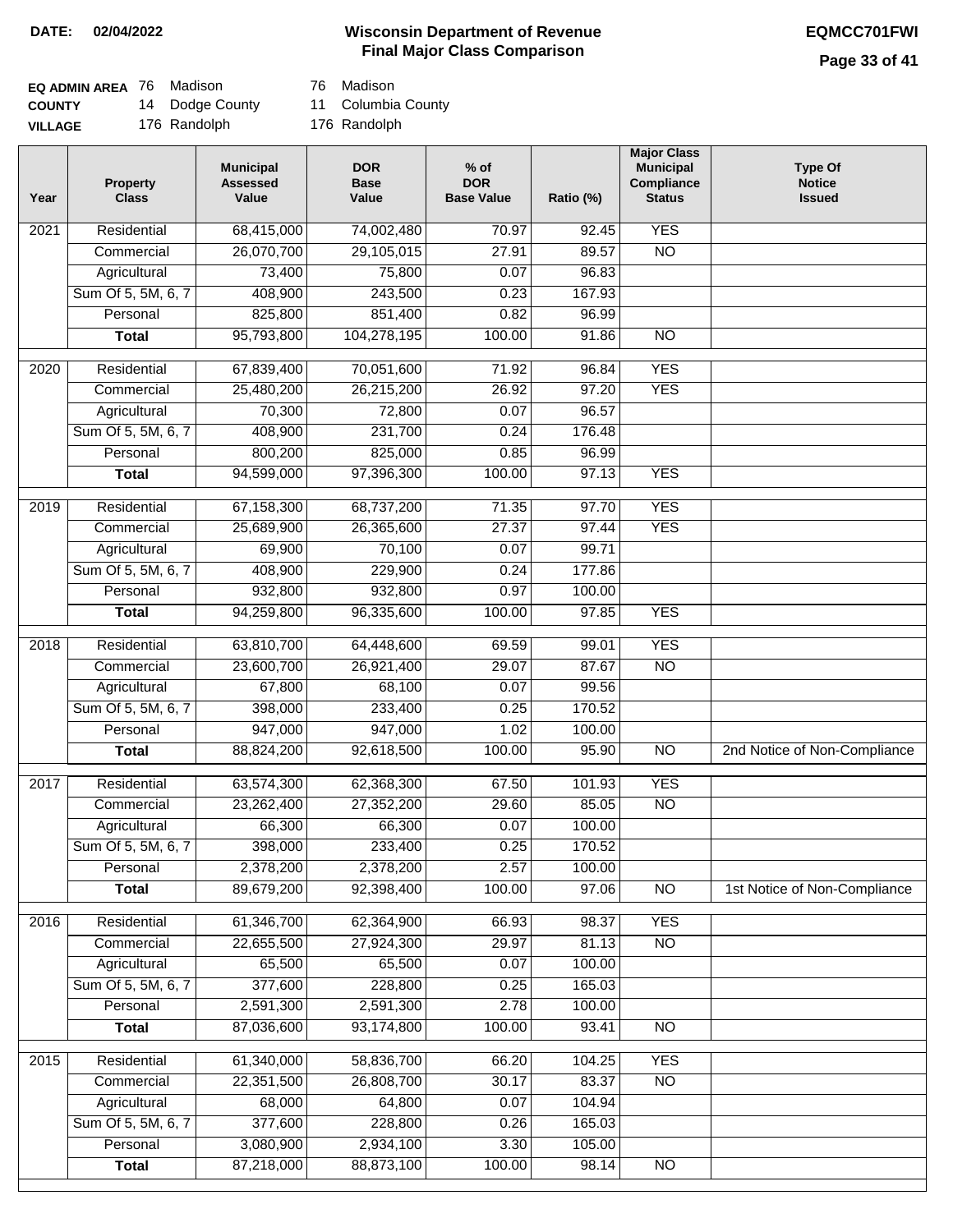# **EQ ADMIN AREA** 76 Madison

**COUNTY VILLAGE** 14 Dodge County

| 177 Reeseville |
|----------------|

| Year              | <b>Property</b><br><b>Class</b> | <b>Municipal</b><br><b>Assessed</b><br>Value | <b>DOR</b><br><b>Base</b><br>Value | $%$ of<br><b>DOR</b><br><b>Base Value</b> | Ratio (%) | <b>Major Class</b><br><b>Municipal</b><br>Compliance<br><b>Status</b> | <b>Type Of</b><br><b>Notice</b><br><b>Issued</b> |
|-------------------|---------------------------------|----------------------------------------------|------------------------------------|-------------------------------------------|-----------|-----------------------------------------------------------------------|--------------------------------------------------|
| $\overline{202}1$ | Residential                     | 20,631,700                                   | 27,964,400                         | 72.48                                     | 73.78     | $\overline{NO}$                                                       |                                                  |
|                   | Commercial                      | 10,152,300                                   | 10,206,000                         | 26.45                                     | 99.47     | <b>YES</b>                                                            |                                                  |
|                   | Agricultural                    | 29,700                                       | 32,900                             | 0.09                                      | 90.27     |                                                                       |                                                  |
|                   | Sum Of 5, 5M, 6, 7              | 258,200                                      | 150,600                            | 0.39                                      | 171.45    |                                                                       |                                                  |
|                   | Personal                        | 201,500                                      | 229,000                            | 0.59                                      | 87.99     |                                                                       |                                                  |
|                   | <b>Total</b>                    | 31,273,400                                   | 38,582,900                         | 100.00                                    | 81.06     | $\overline{NO}$                                                       |                                                  |
| $\overline{2020}$ | Residential                     | 20,508,000                                   | 24,160,500                         | 68.69                                     | 84.88     | $\overline{NO}$                                                       |                                                  |
|                   | Commercial                      | 10,210,800                                   | 10,473,500                         | 29.78                                     | 97.49     | <b>YES</b>                                                            |                                                  |
|                   | Agricultural                    | 31,800                                       | 31,800                             | 0.09                                      | 100.00    |                                                                       |                                                  |
|                   | Sum Of 5, 5M, 6, 7              | 230,400                                      | 119,900                            | 0.34                                      | 192.16    |                                                                       |                                                  |
|                   | Personal                        | 370,000                                      | 389,500                            | 1.11                                      | 94.99     |                                                                       |                                                  |
|                   | <b>Total</b>                    | 31,351,000                                   | 35,175,200                         | 100.00                                    | 89.13     | $\overline{NO}$                                                       |                                                  |
| 2019              | Residential                     | 20,503,700                                   | 22,575,700                         | 67.74                                     | 90.82     | <b>YES</b>                                                            |                                                  |
|                   | Commercial                      | 10,210,900                                   | 10,168,400                         | 30.51                                     | 100.42    | <b>YES</b>                                                            |                                                  |
|                   | Agricultural                    | 29,200                                       | 30,500                             | 0.09                                      | 95.74     |                                                                       |                                                  |
|                   | Sum Of 5, 5M, 6, 7              | 244,300                                      | 118,000                            | 0.35                                      | 207.03    |                                                                       |                                                  |
|                   | Personal                        | 432,500                                      | 432,500                            | 1.30                                      | 100.00    |                                                                       |                                                  |
|                   | <b>Total</b>                    |                                              |                                    | 100.00                                    | 94.29     | <b>YES</b>                                                            |                                                  |
|                   |                                 | 31,420,600                                   | 33,325,100                         |                                           |           |                                                                       |                                                  |
| 2018              | Residential                     | 20,478,100                                   | 20,315,400                         | 66.13                                     | 100.80    | <b>YES</b>                                                            |                                                  |
|                   | Commercial                      | 10,193,400                                   | 9,855,200                          | 32.08                                     | 103.43    | <b>YES</b>                                                            |                                                  |
|                   | Agricultural                    | 29,200                                       | 29,600                             | 0.10                                      | 98.65     |                                                                       |                                                  |
|                   | Sum Of 5, 5M, 6, 7              | 244,300                                      | 118,500                            | 0.39                                      | 206.16    |                                                                       |                                                  |
|                   | Personal                        | 402,000                                      | 402,000                            | 1.31                                      | 100.00    |                                                                       |                                                  |
|                   | <b>Total</b>                    | 31,347,000                                   | 30,720,700                         | 100.00                                    | 102.04    | <b>YES</b>                                                            |                                                  |
| $\overline{2017}$ | Residential                     | 20,500,400                                   | 19,366,300                         | 69.47                                     | 105.86    | <b>YES</b>                                                            |                                                  |
|                   | Commercial                      | 8,194,800                                    | 7,813,100                          | 28.03                                     | 104.89    | <b>YES</b>                                                            |                                                  |
|                   | Agricultural                    | 31,500                                       | 31,300                             | 0.11                                      | 100.64    |                                                                       |                                                  |
|                   | Sum Of 5, 5M, 6, 7              | 244,300                                      | 118,400                            | 0.42                                      | 206.33    |                                                                       |                                                  |
|                   | Personal                        | 547,700                                      | 547,700                            | 1.96                                      | 100.00    |                                                                       |                                                  |
|                   | <b>Total</b>                    | 29,518,700                                   | 27,876,800                         | 100.00                                    | 105.89    | <b>YES</b>                                                            |                                                  |
| 2016              | Residential                     | 23,063,700                                   | 19,513,800                         | 70.00                                     | 118.19    | $\overline{NO}$                                                       |                                                  |
|                   | Commercial                      | 8,633,800                                    | 7,774,100                          | 27.89                                     | 111.06    | N <sub>O</sub>                                                        |                                                  |
|                   | Agricultural                    | 33,400                                       | 28,200                             | 0.10                                      | 118.44    |                                                                       |                                                  |
|                   | Sum Of 5, 5M, 6, 7              | 247,200                                      | 120,300                            | 0.43                                      | 205.49    |                                                                       |                                                  |
|                   | Personal                        | 505,900                                      | 440,000                            | 1.58                                      | 114.98    |                                                                       |                                                  |
|                   | <b>Total</b>                    | 32,484,000                                   | 27,876,400                         | 100.00                                    | 116.53    | N <sub>O</sub>                                                        | 2nd Notice of Non-Compliance                     |
| 2015              | Residential                     | 23,362,500                                   | 18,971,300                         | 67.91                                     | 123.15    | <b>NO</b>                                                             |                                                  |
|                   | Commercial                      | 7,050,000                                    | 8,366,200                          | 29.95                                     | 84.27     | N <sub>O</sub>                                                        |                                                  |
|                   | Agricultural                    | 34,400                                       | 28,600                             | 0.10                                      | 120.28    |                                                                       |                                                  |
|                   | Sum Of 5, 5M, 6, 7              | 91,900                                       | 109,500                            | 0.39                                      | 83.93     |                                                                       |                                                  |
|                   | Personal                        | 552,700                                      | 460,600                            | 1.65                                      | 120.00    |                                                                       |                                                  |
|                   | <b>Total</b>                    | 31,091,500                                   | 27,936,200                         | 100.00                                    | 111.29    | NO                                                                    | <b>Non-Compliance Notice</b>                     |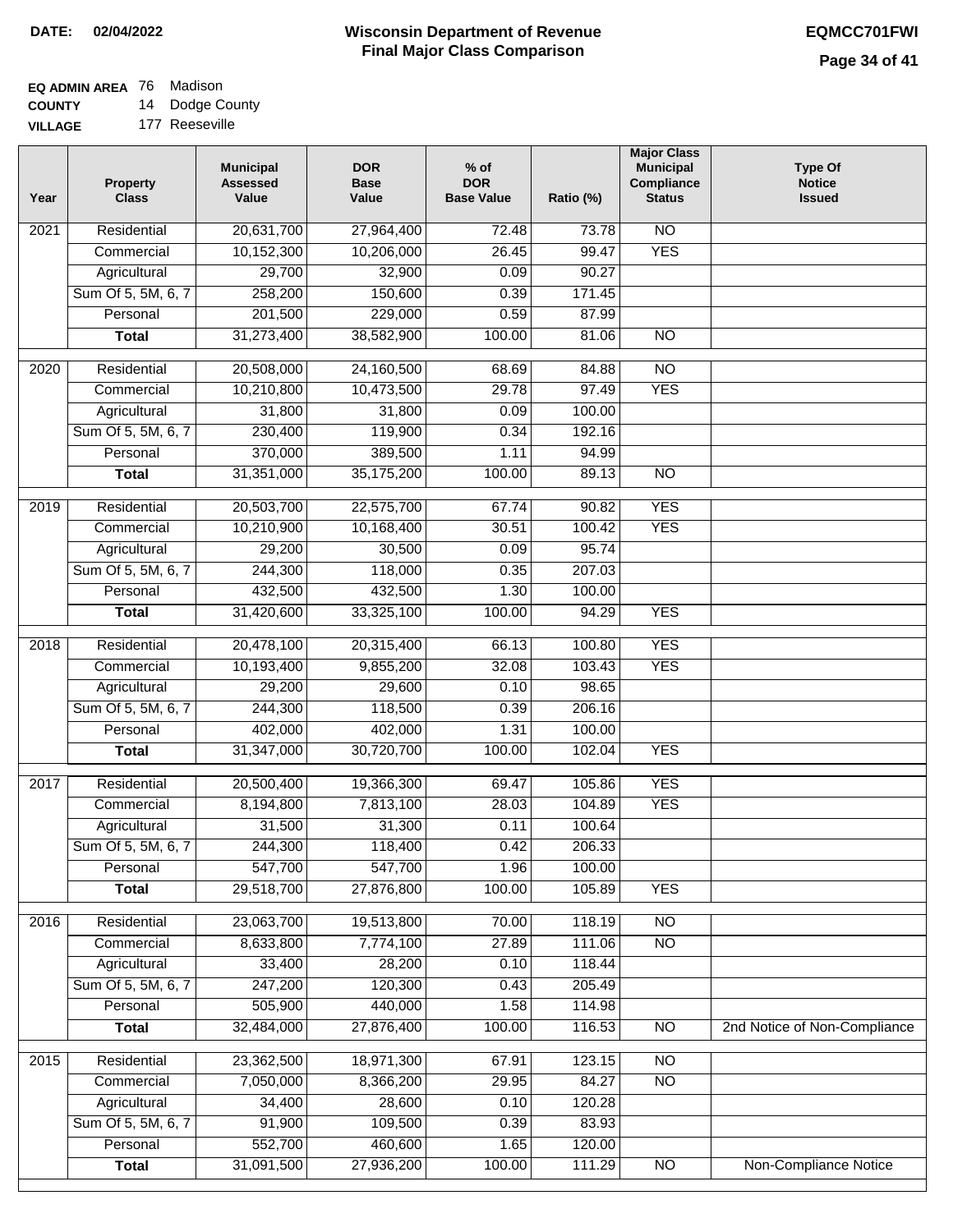#### **EQ ADMIN AREA** 76 Madison **COUNTY** 14 Dodge County

**VILLAGE** 186 Theresa

| Year | <b>Property</b><br><b>Class</b> | <b>Municipal</b><br><b>Assessed</b><br>Value | <b>DOR</b><br><b>Base</b><br>Value | $%$ of<br><b>DOR</b><br><b>Base Value</b> | Ratio (%) | <b>Major Class</b><br><b>Municipal</b><br>Compliance<br><b>Status</b> | <b>Type Of</b><br><b>Notice</b><br><b>Issued</b> |
|------|---------------------------------|----------------------------------------------|------------------------------------|-------------------------------------------|-----------|-----------------------------------------------------------------------|--------------------------------------------------|
| 2021 | Residential                     | 47,966,900                                   | 58,607,100                         | 88.77                                     | 81.84     | $\overline{NO}$                                                       |                                                  |
|      | Commercial                      | 7,305,900                                    | 7,263,300                          | 11.00                                     | 100.59    | <b>YES</b>                                                            |                                                  |
|      | Agricultural                    | 32,100                                       | 36,900                             | 0.06                                      | 86.99     |                                                                       |                                                  |
|      | Sum Of 5, 5M, 6, 7              | 4,100                                        | 9,600                              | 0.01                                      | 42.71     |                                                                       |                                                  |
|      | Personal                        | 91,679                                       | 105,300                            | 0.16                                      | 87.06     |                                                                       |                                                  |
|      | <b>Total</b>                    | 55,400,679                                   | 66,022,200                         | 100.00                                    | 83.91     | $\overline{NO}$                                                       |                                                  |
| 2020 | Residential                     | 47,892,300                                   | 55,729,000                         | 88.02                                     | 85.94     | $\overline{NO}$                                                       |                                                  |
|      | Commercial                      | 7,310,500                                    | 7,416,200                          | 11.71                                     | 98.57     | <b>YES</b>                                                            |                                                  |
|      | Agricultural                    | 34,500                                       | 35,500                             | 0.06                                      | 97.18     |                                                                       |                                                  |
|      | Sum Of 5, 5M, 6, 7              | 4,100                                        | 9,600                              | 0.02                                      | 42.71     |                                                                       |                                                  |
|      | Personal                        | 114,307                                      | 120,400                            | 0.19                                      | 94.94     |                                                                       |                                                  |
|      | <b>Total</b>                    | 55,355,707                                   | 63,310,700                         | 100.00                                    | 87.43     | $\overline{NO}$                                                       |                                                  |
| 2019 | Residential                     | 47,686,600                                   | 51,881,300                         | 87.54                                     | 91.91     | <b>YES</b>                                                            |                                                  |
|      | Commercial                      | 7,307,600                                    | 7,197,200                          | 12.14                                     | 101.53    | <b>YES</b>                                                            |                                                  |
|      | Agricultural                    | 29,900                                       | 34,100                             | 0.06                                      | 87.68     |                                                                       |                                                  |
|      | Sum Of 5, 5M, 6, 7              | 4,100                                        | 9,600                              | 0.02                                      | 42.71     |                                                                       |                                                  |
|      | Personal                        | 141,836                                      | 144,700                            | 0.24                                      | 98.02     |                                                                       |                                                  |
|      | <b>Total</b>                    | 55,170,036                                   | 59,266,900                         | 100.00                                    | 93.09     | <b>YES</b>                                                            |                                                  |
| 2018 | Residential                     | 47,698,500                                   | 48,952,400                         | 88.45                                     | 97.44     | <b>YES</b>                                                            |                                                  |
|      | Commercial                      | 6,956,200                                    | 6,195,000                          | 11.19                                     | 112.29    | N <sub>O</sub>                                                        |                                                  |
|      | Agricultural                    | 29,900                                       | 33,100                             | 0.06                                      | 90.33     |                                                                       |                                                  |
|      | Sum Of 5, 5M, 6, 7              | 4,100                                        | 9,000                              | 0.02                                      | 45.56     |                                                                       |                                                  |
|      | Personal                        | 152,448                                      | 157,100                            | 0.28                                      | 97.04     |                                                                       |                                                  |
|      | <b>Total</b>                    | 54,841,148                                   | 55,346,600                         | 100.00                                    | 99.09     | $\overline{NO}$                                                       | 2nd Notice of Non-Compliance                     |
| 2017 | Residential                     | 47,472,400                                   | 47,300,900                         | 87.89                                     | 100.36    | <b>YES</b>                                                            |                                                  |
|      | Commercial                      | 6,948,300                                    | 6,127,300                          | 11.38                                     | 113.40    | $\overline{NO}$                                                       |                                                  |
|      | Agricultural                    | 29,900                                       | 32,200                             | 0.06                                      | 92.86     |                                                                       |                                                  |
|      | Sum Of 5, 5M, 6, 7              | 4,100                                        | 9,000                              | 0.02                                      | 45.56     |                                                                       |                                                  |
|      | Personal                        | 340,514                                      | 351,000                            | 0.65                                      | 97.01     |                                                                       |                                                  |
|      | <b>Total</b>                    | 54,795,214                                   | 53,820,400                         | 100.00                                    | 101.81    | <b>NO</b>                                                             | 1st Notice of Non-Compliance                     |
| 2016 | Residential                     | 47,481,400                                   | 49,278,700                         | 88.21                                     | 96.35     | <b>YES</b>                                                            |                                                  |
|      | Commercial                      | 6,939,000                                    | 6,179,400                          | 11.06                                     | 112.29    | N <sub>O</sub>                                                        |                                                  |
|      | Agricultural                    | 29,900                                       | 31,900                             | 0.06                                      | 93.73     |                                                                       |                                                  |
|      | Sum Of 5, 5M, 6, 7              | 4,100                                        | 8,400                              | 0.02                                      | 48.81     |                                                                       |                                                  |
|      | Personal                        | 353,182                                      | 364,100                            | 0.65                                      | 97.00     |                                                                       |                                                  |
|      | <b>Total</b>                    | 54,807,582                                   | 55,862,500                         | 100.00                                    | 98.11     | N <sub>O</sub>                                                        |                                                  |
| 2015 | Residential                     | 46,969,500                                   | 47,331,000                         | 87.74                                     | 99.24     | <b>YES</b>                                                            |                                                  |
|      | Commercial                      | 6,939,000                                    | 5,999,500                          | 11.12                                     | 115.66    | $\overline{NO}$                                                       |                                                  |
|      | Agricultural                    | 29,900                                       | 31,500                             | 0.06                                      | 94.92     |                                                                       |                                                  |
|      | Sum Of 5, 5M, 6, 7              | 4,100                                        | 9,000                              | 0.02                                      | 45.56     |                                                                       |                                                  |
|      | Personal                        | 571,854                                      | 571,800                            | 1.06                                      | 100.01    |                                                                       |                                                  |
|      | <b>Total</b>                    | 54,514,354                                   | 53,942,800                         | 100.00                                    | 101.06    | NO                                                                    |                                                  |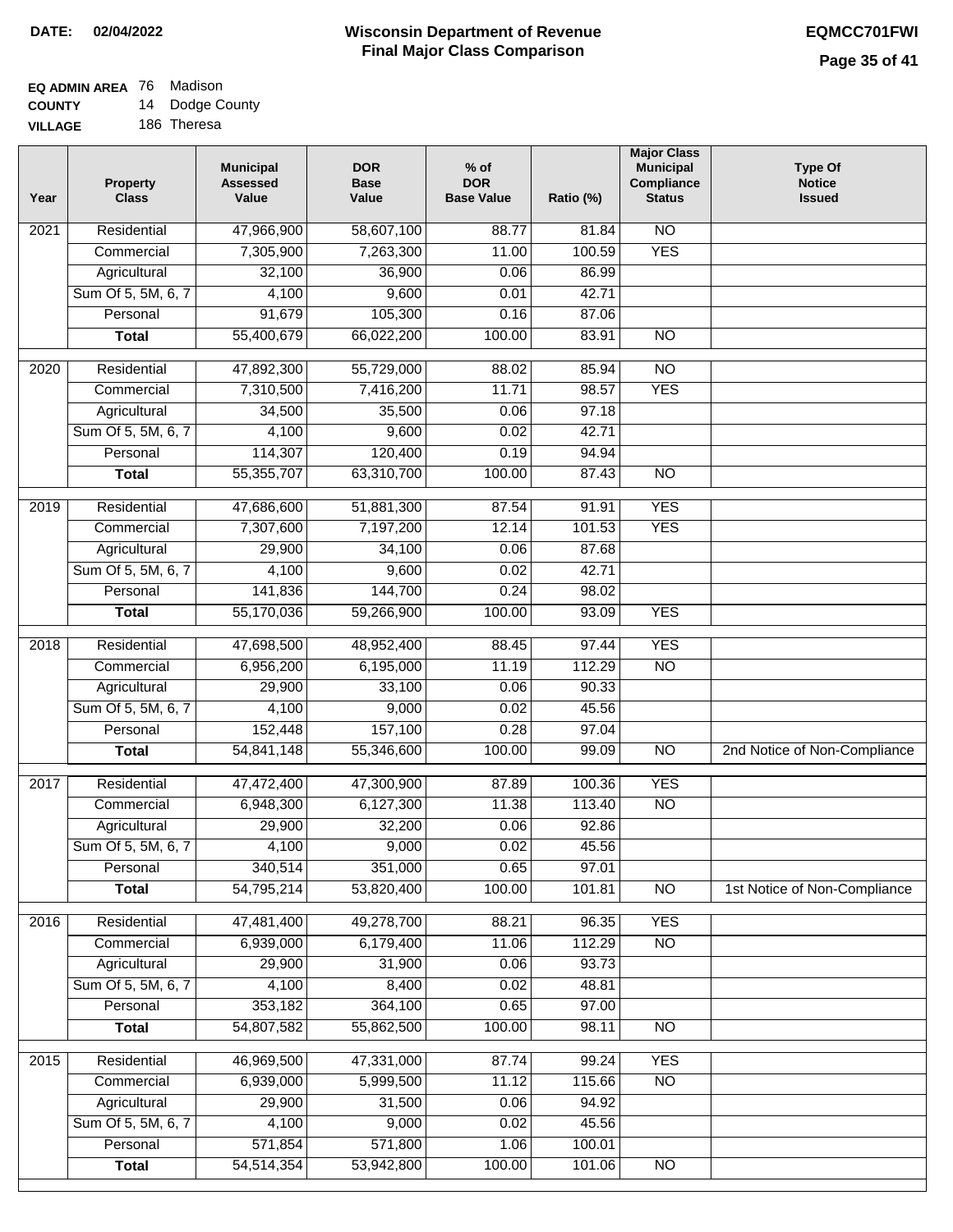#### **Wisconsin Department of Revenue Final Major Class Comparison DATE: 02/04/2022 EQMCC701FWI**

#### **EQ ADMIN AREA** 76 Madison **COUNTY** 14 Dodge County

**CITY** 206 Beaver Dam

| Year             | <b>Property</b><br><b>Class</b> | <b>Municipal</b><br><b>Assessed</b><br>Value | <b>DOR</b><br><b>Base</b><br>Value | $%$ of<br><b>DOR</b><br><b>Base Value</b> | Ratio (%) | <b>Major Class</b><br><b>Municipal</b><br>Compliance<br><b>Status</b> | <b>Type Of</b><br><b>Notice</b><br><b>Issued</b> |
|------------------|---------------------------------|----------------------------------------------|------------------------------------|-------------------------------------------|-----------|-----------------------------------------------------------------------|--------------------------------------------------|
| 2021             | Residential                     | 777,986,247                                  | 794,083,900                        | 61.39                                     | 97.97     | <b>YES</b>                                                            |                                                  |
|                  | Commercial                      | 425,930,400                                  | 461,994,100                        | 35.72                                     | 92.19     | <b>YES</b>                                                            |                                                  |
|                  | Agricultural                    | 105,100                                      | 105,500                            | 0.01                                      | 99.62     |                                                                       |                                                  |
|                  | Sum Of 5, 5M, 6, 7              | 13,800                                       | 43,400                             | 0.00                                      | 31.80     |                                                                       |                                                  |
|                  | Personal                        | 37,305,400                                   | 37,305,400                         | 2.88                                      | 100.00    |                                                                       |                                                  |
|                  | <b>Total</b>                    | 1,241,340,947                                | 1,293,532,300                      | 100.00                                    | 95.97     | <b>YES</b>                                                            |                                                  |
| $\frac{1}{2020}$ | Residential                     | 724,665,415                                  | 740,557,500                        | 61.14                                     | 97.85     | <b>YES</b>                                                            |                                                  |
|                  | Commercial                      | 407,040,500                                  | 433,584,600                        | 35.79                                     | 93.88     | <b>YES</b>                                                            |                                                  |
|                  | Agricultural                    | 98,900                                       | 99,000                             | 0.01                                      | 99.90     |                                                                       |                                                  |
|                  | Sum Of 5, 5M, 6, 7              | 25,800                                       | 56,500                             | 0.00                                      | 45.66     |                                                                       |                                                  |
|                  | Personal                        | 37,025,400                                   | 37,025,400                         | 3.06                                      | 100.00    |                                                                       |                                                  |
|                  | <b>Total</b>                    | 1,168,856,015                                | 1,211,323,000                      | 100.00                                    | 96.49     | <b>YES</b>                                                            |                                                  |
|                  |                                 |                                              |                                    |                                           |           |                                                                       |                                                  |
| 2019             | Residential                     | 686,208,327                                  | 703,122,600                        | 61.50                                     | 97.59     | <b>YES</b>                                                            |                                                  |
|                  | Commercial                      | 390,772,800                                  | 403,420,500                        | 35.28                                     | 96.86     | <b>YES</b>                                                            |                                                  |
|                  | Agricultural                    | 102,300                                      | 102,400                            | 0.01                                      | 99.90     |                                                                       |                                                  |
|                  | Sum Of 5, 5M, 6, 7              | 25,800                                       | 56,500                             | 0.00                                      | 45.66     |                                                                       |                                                  |
|                  | Personal                        | 36,636,100                                   | 36,636,100                         | 3.20                                      | 100.00    |                                                                       |                                                  |
|                  | <b>Total</b>                    | 1,113,745,327                                | 1,143,338,100                      | 100.00                                    | 97.41     | <b>YES</b>                                                            |                                                  |
| 2018             | Residential                     | 638,973,020                                  | 652,567,800                        | 60.58                                     | 97.92     | <b>YES</b>                                                            |                                                  |
|                  | Commercial                      | 390,726,700                                  | 390,700,100                        | 36.27                                     | 100.01    | <b>YES</b>                                                            |                                                  |
|                  | Agricultural                    | 82,200                                       | 82,200                             | 0.01                                      | 100.00    |                                                                       |                                                  |
|                  | Sum Of 5, 5M, 6, 7              | 23,600                                       | 38,600                             | 0.00                                      | 61.14     |                                                                       |                                                  |
|                  | Personal                        | 33,832,500                                   | 33,832,500                         | 3.14                                      | 100.00    |                                                                       |                                                  |
|                  | <b>Total</b>                    | 1,063,638,020                                | 1,077,221,200                      | 100.00                                    | 98.74     | <b>YES</b>                                                            |                                                  |
| 2017             | Residential                     | 599,140,120                                  | 615,620,900                        | 58.59                                     | 97.32     | <b>YES</b>                                                            |                                                  |
|                  | Commercial                      | 388,105,060                                  | 380,064,500                        | 36.17                                     | 102.12    | <b>YES</b>                                                            |                                                  |
|                  | Agricultural                    | 82,400                                       | 82,300                             | 0.01                                      | 100.12    |                                                                       |                                                  |
|                  | Sum Of 5, 5M, 6, 7              | 3,000                                        | 3,400                              | 0.00                                      | 88.24     |                                                                       |                                                  |
|                  | Personal                        | 54,992,200                                   | 54,992,200                         | 5.23                                      | 100.00    |                                                                       |                                                  |
|                  | <b>Total</b>                    | 1,042,322,780                                | 1,050,763,300                      | 100.00                                    | 99.20     | <b>YES</b>                                                            |                                                  |
| 2016             | Residential                     | 589,412,853                                  | 587,839,400                        | 58.67                                     | 100.27    | <b>YES</b>                                                            |                                                  |
|                  | Commercial                      | 368,424,200                                  | 359,071,200                        | 35.84                                     | 102.60    | <b>YES</b>                                                            |                                                  |
|                  | Agricultural                    | 81,400                                       | 81,100                             | 0.01                                      | 100.37    |                                                                       |                                                  |
|                  | Sum Of 5, 5M, 6, 7              | 3,000                                        | 3,700                              | 0.00                                      | 81.08     |                                                                       |                                                  |
|                  | Personal                        | 54,928,100                                   | 54,928,100                         | 5.48                                      | 100.00    |                                                                       |                                                  |
|                  | <b>Total</b>                    | 1,012,849,553                                | 1,001,923,500                      | 100.00                                    | 101.09    | <b>YES</b>                                                            |                                                  |
| 2015             | Residential                     | 557,494,654                                  | 563,608,000                        | 57.31                                     | 98.92     | <b>YES</b>                                                            |                                                  |
|                  | Commercial                      | 366,815,500                                  | 365,210,400                        | 37.13                                     | 100.44    | <b>YES</b>                                                            |                                                  |
|                  | Agricultural                    | 81,800                                       | 81,700                             | 0.01                                      | 100.12    |                                                                       |                                                  |
|                  | Sum Of 5, 5M, 6, 7              | 3,000                                        | 3,700                              | 0.00                                      | 81.08     |                                                                       |                                                  |
|                  | Personal                        | 54,580,500                                   | 54,580,500                         | 5.55                                      | 100.00    | <b>YES</b>                                                            |                                                  |
|                  | <b>Total</b>                    | 978, 975, 454                                | 983,484,300                        | 100.00                                    | 99.54     | <b>YES</b>                                                            |                                                  |
|                  |                                 |                                              |                                    |                                           |           |                                                                       |                                                  |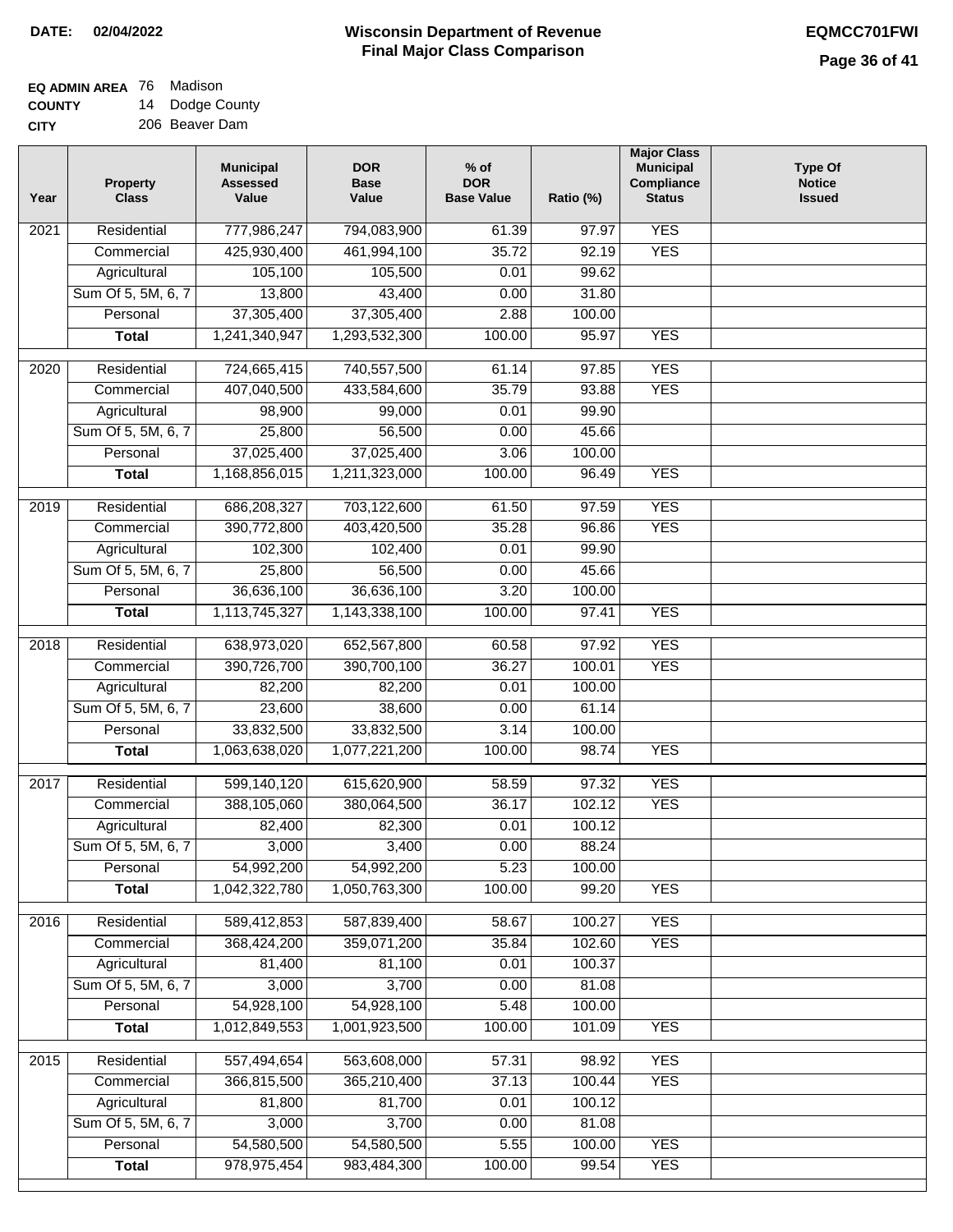# **EQ ADMIN AREA** 76 Madison

**COUNTY CITY** 14 Dodge County 226 Fox Lake

| Year | <b>Property</b><br><b>Class</b>    | <b>Municipal</b><br><b>Assessed</b><br>Value | <b>DOR</b><br><b>Base</b><br>Value | $%$ of<br><b>DOR</b><br><b>Base Value</b> | Ratio (%)       | <b>Major Class</b><br><b>Municipal</b><br>Compliance<br><b>Status</b> | <b>Type Of</b><br><b>Notice</b><br><b>Issued</b> |
|------|------------------------------------|----------------------------------------------|------------------------------------|-------------------------------------------|-----------------|-----------------------------------------------------------------------|--------------------------------------------------|
| 2021 | Residential                        | 60,937,100                                   | 77,041,800                         | 77.38                                     | 79.10           | N <sub>O</sub>                                                        |                                                  |
|      | Commercial                         | 18,463,000                                   | 21,841,500                         | 21.94                                     | 84.53           | $\overline{NO}$                                                       |                                                  |
|      | Agricultural                       | 63,100                                       | 73,100                             | 0.07                                      | 86.32           |                                                                       |                                                  |
|      | Sum Of 5, 5M, 6, 7                 | 26,200                                       | 29,700                             | 0.03                                      | 88.22           |                                                                       |                                                  |
|      | Personal                           | 479,317                                      | 577,500                            | 0.58                                      | 83.00           |                                                                       |                                                  |
|      | <b>Total</b>                       | 79,968,717                                   | 99,563,600                         | 100.00                                    | 80.32           | $\overline{NO}$                                                       |                                                  |
| 2020 | Residential                        | 60,538,600                                   | 71,616,500                         | 77.98                                     | 84.53           | $\overline{NO}$                                                       |                                                  |
|      | Commercial                         | 17,193,000                                   | 19,515,300                         | 21.25                                     | 88.10           | $\overline{NO}$                                                       |                                                  |
|      | Agricultural                       | 69,500                                       | 71,100                             | 0.08                                      | 97.75           |                                                                       |                                                  |
|      | Sum Of 5, 5M, 6, 7                 | 26,200                                       | 27,900                             | 0.03                                      | 93.91           |                                                                       |                                                  |
|      | Personal                           | 600,114                                      | 612,300                            | 0.67                                      | 98.01           |                                                                       |                                                  |
|      | <b>Total</b>                       | 78,427,414                                   | 91,843,100                         | 100.00                                    | 85.39           | $\overline{NO}$                                                       |                                                  |
| 2019 | Residential                        | 59,844,200                                   | 66,298,100                         | 79.89                                     | 90.27           | <b>YES</b>                                                            |                                                  |
|      | Commercial                         | 14,286,900                                   | 16,077,000                         | 19.37                                     | 88.87           | $\overline{NO}$                                                       |                                                  |
|      | Agricultural                       | 69,000                                       | 70,800                             | 0.09                                      | 97.46           |                                                                       |                                                  |
|      | Sum Of 5, 5M, 6, 7                 | 22,900                                       | 24,000                             | 0.03                                      | 95.42           |                                                                       |                                                  |
|      | Personal                           | 468,590                                      | 520,700                            | 0.63                                      | 89.99           |                                                                       |                                                  |
|      | <b>Total</b>                       | 74,691,590                                   | 82,990,600                         | 100.00                                    | 90.00           | $\overline{NO}$                                                       |                                                  |
| 2018 | Residential                        | 59,264,400                                   | 65,003,600                         | 81.89                                     | 91.17           | <b>YES</b>                                                            |                                                  |
|      | Commercial                         | 12,624,300                                   | 13,816,600                         | 17.41                                     | 91.37           | <b>YES</b>                                                            |                                                  |
|      | Agricultural                       | 69,400                                       | 69,300                             | 0.09                                      | 100.14          |                                                                       |                                                  |
|      | Sum Of 5, 5M, 6, 7                 | 22,900                                       | 21,700                             | 0.03                                      | 105.53          |                                                                       |                                                  |
|      | Personal                           | 454,567                                      | 468,700                            | 0.59                                      | 96.98           |                                                                       |                                                  |
|      | <b>Total</b>                       | 72,435,567                                   | 79,379,900                         | 100.00                                    | 91.25           | <b>YES</b>                                                            |                                                  |
|      |                                    |                                              |                                    |                                           |                 |                                                                       |                                                  |
| 2017 | Residential                        | 59,013,200                                   | 62,255,600                         | 82.40                                     | 94.79           | <b>YES</b><br><b>YES</b>                                              |                                                  |
|      | Commercial                         | 11,274,500<br>70,100                         | 12,507,600<br>68,300               | 16.56<br>0.09                             | 90.14<br>102.64 |                                                                       |                                                  |
|      | Agricultural<br>Sum Of 5, 5M, 6, 7 | 37,800                                       | 42,500                             | 0.06                                      | 88.94           |                                                                       |                                                  |
|      | Personal                           | 657,364                                      | 677,700                            | 0.90                                      | 97.00           |                                                                       |                                                  |
|      | <b>Total</b>                       | 71,052,964                                   | 75,551,700                         | 100.00                                    | 94.05           | <b>YES</b>                                                            |                                                  |
|      |                                    |                                              |                                    |                                           |                 |                                                                       |                                                  |
| 2016 | Residential                        | 58,607,300                                   | 59,963,100                         | 82.30                                     | 97.74           | <b>YES</b>                                                            |                                                  |
|      | Commercial                         | 11,713,700                                   | 12,156,800                         | 16.68                                     | 96.36           | <b>YES</b>                                                            |                                                  |
|      | Agricultural                       | 70,200                                       | 67,300                             | 0.09                                      | 104.31          |                                                                       |                                                  |
|      | Sum Of 5, 5M, 6, 7<br>Personal     | 22,900<br>640,294                            | 15,500<br>660,100                  | 0.02                                      | 147.74          |                                                                       |                                                  |
|      | <b>Total</b>                       | 71,054,394                                   | 72,862,800                         | 0.91<br>100.00                            | 97.00<br>97.52  | <b>YES</b>                                                            |                                                  |
|      |                                    |                                              |                                    |                                           |                 |                                                                       |                                                  |
| 2015 | Residential                        | 58,604,800                                   | 57,596,900                         | 80.68                                     | 101.75          | <b>YES</b>                                                            |                                                  |
|      | Commercial                         | 11,173,600                                   | 12,045,700                         | 16.87                                     | 92.76           | <b>YES</b>                                                            |                                                  |
|      | Agricultural                       | 69,500                                       | 66,000                             | 0.09                                      | 105.30          |                                                                       |                                                  |
|      | Sum Of 5, 5M, 6, 7                 | 22,900                                       | 20,200                             | 0.03                                      | 113.37          |                                                                       |                                                  |
|      | Personal                           | 1,681,417                                    | 1,664,700                          | 2.33                                      | 101.00          |                                                                       |                                                  |
|      | <b>Total</b>                       | 71,552,217                                   | 71,393,500                         | 100.00                                    | 100.22          | <b>YES</b>                                                            |                                                  |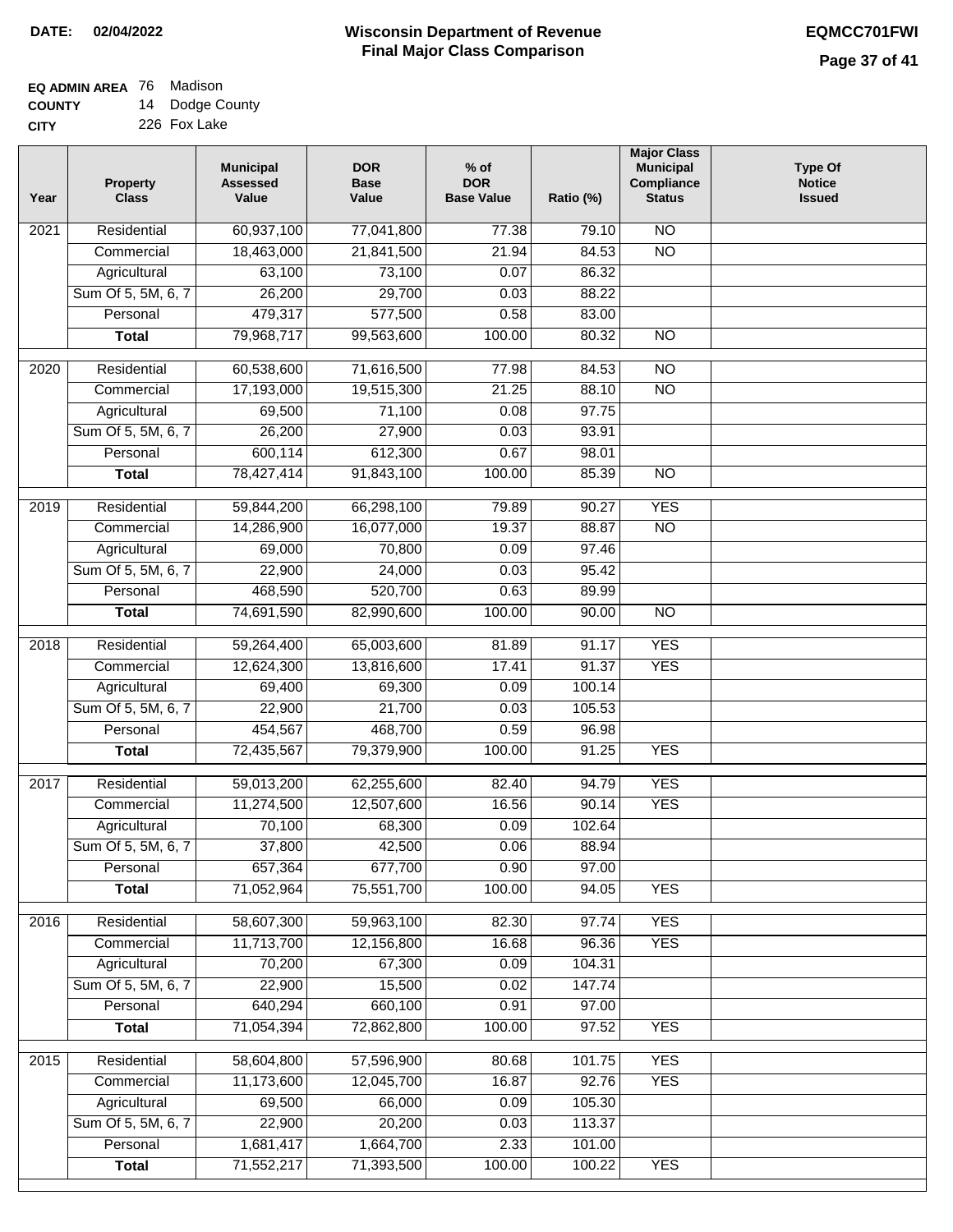#### **Wisconsin Department of Revenue Final Major Class Comparison DATE: 02/04/2022 EQMCC701FWI**

## **EQ ADMIN AREA** 76 Madison **COUNTY**

**CITY** 14 Dodge County 236 Horicon

| Year | <b>Property</b><br><b>Class</b> | <b>Municipal</b><br><b>Assessed</b><br>Value | <b>DOR</b><br><b>Base</b><br>Value | $%$ of<br><b>DOR</b><br><b>Base Value</b> | Ratio (%) | <b>Major Class</b><br><b>Municipal</b><br>Compliance<br><b>Status</b> | <b>Type Of</b><br><b>Notice</b><br><b>Issued</b> |
|------|---------------------------------|----------------------------------------------|------------------------------------|-------------------------------------------|-----------|-----------------------------------------------------------------------|--------------------------------------------------|
| 2021 | Residential                     | 149,165,200                                  | 181,983,300                        | 78.82                                     | 81.97     | <b>NO</b>                                                             |                                                  |
|      | Commercial                      | 46,286,900                                   | 47,536,400                         | 20.59                                     | 97.37     | <b>YES</b>                                                            |                                                  |
|      | Agricultural                    | 20,100                                       | 23,800                             | 0.01                                      | 84.45     |                                                                       |                                                  |
|      | Sum Of 5, 5M, 6, 7              | 40,100                                       | 70,300                             | 0.03                                      | 57.04     |                                                                       |                                                  |
|      | Personal                        | 1,080,300                                    | 1,271,000                          | 0.55                                      | 85.00     |                                                                       |                                                  |
|      | <b>Total</b>                    | 196,592,600                                  | 230,884,800                        | 100.00                                    | 85.15     | $\overline{NO}$                                                       |                                                  |
| 2020 | Residential                     | 148,789,500                                  | 168,105,600                        | 78.79                                     | 88.51     | $\overline{10}$                                                       |                                                  |
|      | Commercial                      | 44,634,600                                   | 43,792,600                         | 20.53                                     | 101.92    | <b>YES</b>                                                            |                                                  |
|      | Agricultural                    | 20,400                                       | 22,800                             | 0.01                                      | 89.47     |                                                                       |                                                  |
|      | Sum Of 5, 5M, 6, 7              | 40,100                                       | 66,700                             | 0.03                                      | 60.12     |                                                                       |                                                  |
|      | Personal                        | 1,222,700                                    | 1,358,600                          | 0.64                                      | 90.00     |                                                                       |                                                  |
|      | <b>Total</b>                    | 194,707,300                                  | 213,346,300                        | 100.00                                    | 91.26     | <b>NO</b>                                                             |                                                  |
| 2019 | Residential                     | 148,535,900                                  | 164,533,500                        | 79.94                                     | 90.28     | <b>YES</b>                                                            |                                                  |
|      | Commercial                      | 41,152,900                                   | 39,918,700                         | 19.39                                     | 103.09    | <b>YES</b>                                                            |                                                  |
|      | Agricultural                    | 22,300                                       | 22,700                             | 0.01                                      | 98.24     |                                                                       |                                                  |
|      | Sum Of 5, 5M, 6, 7              | 39,400                                       | 63,900                             | 0.03                                      | 61.66     |                                                                       |                                                  |
|      | Personal                        | 1,230,400                                    | 1,284,800                          | 0.62                                      | 95.77     |                                                                       |                                                  |
|      | <b>Total</b>                    | 190,980,900                                  | 205,823,600                        | 100.00                                    | 92.79     | <b>YES</b>                                                            |                                                  |
|      |                                 |                                              |                                    |                                           |           |                                                                       |                                                  |
| 2018 | Residential                     | 148,484,300                                  | 158,125,800                        | 79.64                                     | 93.90     | <b>YES</b>                                                            |                                                  |
|      | Commercial                      | 40,345,700                                   | 39,077,000                         | 19.68                                     | 103.25    | <b>YES</b>                                                            |                                                  |
|      | Agricultural                    | 22,700                                       | 22,500                             | 0.01                                      | 100.89    |                                                                       |                                                  |
|      | Sum Of 5, 5M, 6, 7              | 39,400                                       | 68,400                             | 0.03                                      | 57.60     |                                                                       |                                                  |
|      | Personal                        | 1,249,800                                    | 1,249,800                          | 0.63                                      | 100.00    |                                                                       |                                                  |
|      | <b>Total</b>                    | 190,141,900                                  | 198,543,500                        | 100.00                                    | 95.77     | <b>YES</b>                                                            |                                                  |
| 2017 | Residential                     | 148,484,400                                  | 147,728,300                        | 78.00                                     | 100.51    | <b>YES</b>                                                            |                                                  |
|      | Commercial                      | 38,895,700                                   | 37,627,000                         | 19.87                                     | 103.37    | <b>YES</b>                                                            |                                                  |
|      | Agricultural                    | 22,700                                       | 22,000                             | 0.01                                      | 103.18    |                                                                       |                                                  |
|      | Sum Of 5, 5M, 6, 7              | 39,400                                       | 68,400                             | 0.04                                      | 57.60     |                                                                       |                                                  |
|      | Personal                        | 4,028,200                                    | 3,949,200                          | 2.09                                      | 102.00    |                                                                       |                                                  |
|      | <b>Total</b>                    | 191,470,400                                  | 189,394,900                        | 100.00                                    | 101.10    | <b>YES</b>                                                            |                                                  |
| 2016 | Residential                     | 148,586,000                                  | 140,681,700                        | 77.79                                     | 105.62    | <b>YES</b>                                                            |                                                  |
|      | Commercial                      | 38,751,600                                   | 36,369,900                         | 20.11                                     | 106.55    | <b>YES</b>                                                            |                                                  |
|      | Agricultural                    | 22,700                                       | 21,600                             | 0.01                                      | 105.09    |                                                                       |                                                  |
|      | Sum Of 5, 5M, 6, 7              | 39,400                                       | 67,000                             | 0.04                                      | 58.81     |                                                                       |                                                  |
|      | Personal                        | 3,965,000                                    | 3,705,700                          | 2.05                                      | 107.00    |                                                                       |                                                  |
|      | <b>Total</b>                    | 191,364,700                                  | 180,845,900                        | 100.00                                    | 105.82    | <b>YES</b>                                                            |                                                  |
| 2015 | Residential                     | 148,504,600                                  | 136,114,900                        | 77.07                                     | 109.10    | <b>YES</b>                                                            |                                                  |
|      | Commercial                      | 37,648,700                                   | 36,814,500                         | 20.84                                     | 102.27    | <b>YES</b>                                                            |                                                  |
|      | Agricultural                    | 22,700                                       | 21,400                             | 0.01                                      | 106.07    |                                                                       |                                                  |
|      | Sum Of 5, 5M, 6, 7              | 39,400                                       | 67,100                             | 0.04                                      | 58.72     |                                                                       |                                                  |
|      | Personal                        | 3,851,000                                    | 3,599,100                          | 2.04                                      | 107.00    |                                                                       |                                                  |
|      | <b>Total</b>                    | 190,066,400                                  | 176,617,000                        | 100.00                                    | 107.62    | <b>YES</b>                                                            |                                                  |
|      |                                 |                                              |                                    |                                           |           |                                                                       |                                                  |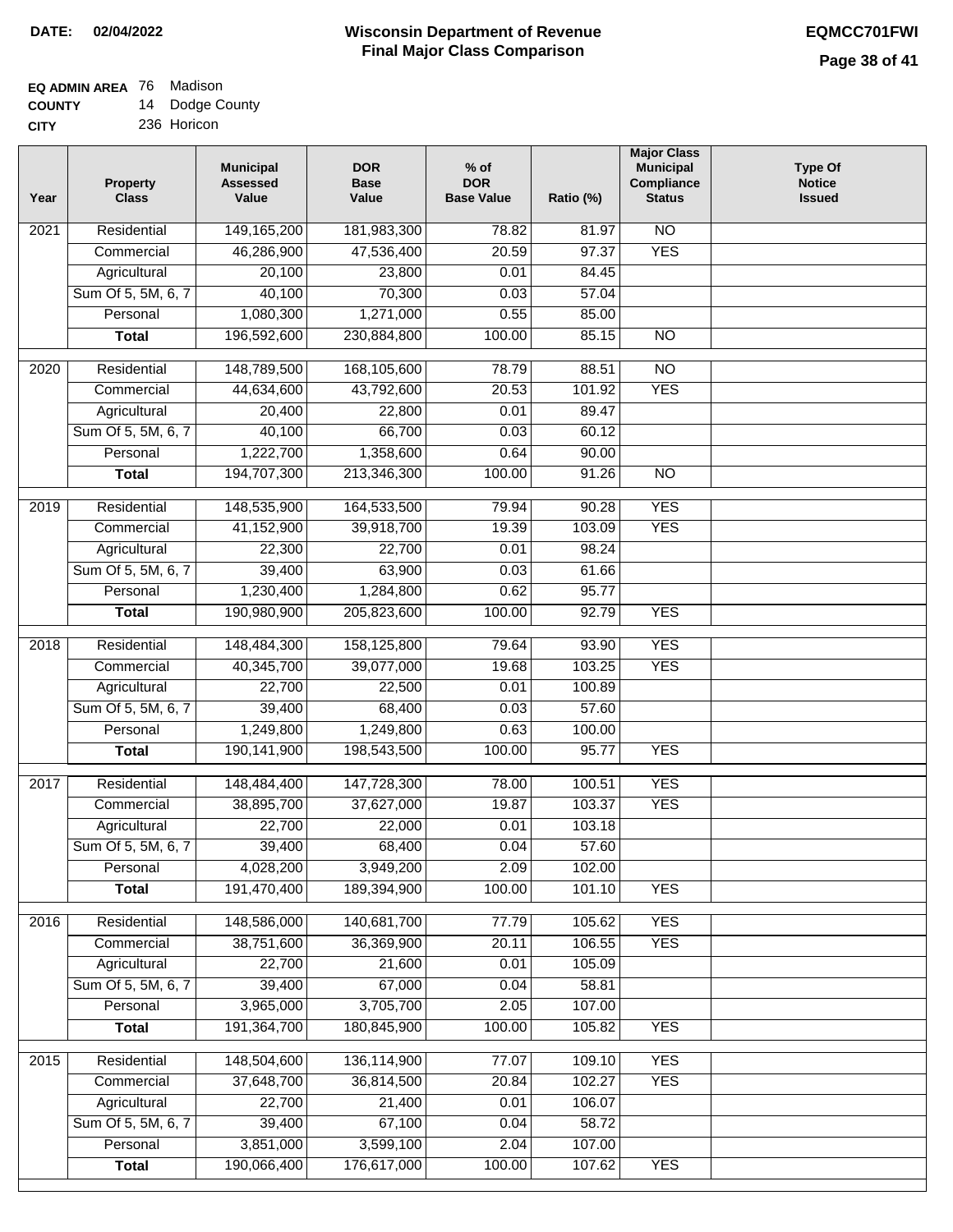#### **Wisconsin Department of Revenue Final Major Class Comparison DATE: 02/04/2022 EQMCC701FWI**

## **EQ ADMIN AREA** 76 Madison **COUNTY**

**CITY** 14 Dodge County 241 Juneau

| Year             | <b>Property</b><br><b>Class</b> | <b>Municipal</b><br><b>Assessed</b><br>Value | <b>DOR</b><br><b>Base</b><br>Value | $%$ of<br><b>DOR</b><br><b>Base Value</b> | Ratio (%) | <b>Major Class</b><br><b>Municipal</b><br>Compliance<br><b>Status</b> | <b>Type Of</b><br><b>Notice</b><br><b>Issued</b> |
|------------------|---------------------------------|----------------------------------------------|------------------------------------|-------------------------------------------|-----------|-----------------------------------------------------------------------|--------------------------------------------------|
| 2021             | Residential                     | 81,534,000                                   | 100,776,500                        | 81.13                                     | 80.91     | <b>NO</b>                                                             |                                                  |
|                  | Commercial                      | 20,255,200                                   | 22,620,900                         | 18.21                                     | 89.54     | $\overline{NO}$                                                       |                                                  |
|                  | Agricultural                    | 53,700                                       | 61,100                             | 0.05                                      | 87.89     |                                                                       |                                                  |
|                  | Sum Of 5, 5M, 6, 7              | 33,300                                       | 16,500                             | 0.01                                      | 201.82    |                                                                       |                                                  |
|                  | Personal                        | 635,600                                      | 739,100                            | 0.60                                      | 86.00     |                                                                       |                                                  |
|                  | <b>Total</b>                    | 102,511,800                                  | 124,214,100                        | 100.00                                    | 82.53     | $\overline{NO}$                                                       |                                                  |
| $\frac{1}{2020}$ | Residential                     | 81,121,400                                   | 92,867,300                         | 80.64                                     | 87.35     | $\overline{10}$                                                       |                                                  |
|                  | Commercial                      | 20,032,300                                   | 21,501,700                         | 18.67                                     | 93.17     | <b>YES</b>                                                            |                                                  |
|                  | Agricultural                    | 58,600                                       | 58,700                             | 0.05                                      | 99.83     |                                                                       |                                                  |
|                  | Sum Of 5, 5M, 6, 7              | 33,300                                       | 14,500                             | 0.01                                      | 229.66    |                                                                       |                                                  |
|                  | Personal                        | 723,700                                      | 723,700                            | 0.63                                      | 100.00    |                                                                       |                                                  |
|                  | <b>Total</b>                    | 101,969,300                                  | 115,165,900                        | 100.00                                    | 88.54     | $\overline{NO}$                                                       |                                                  |
|                  |                                 |                                              |                                    |                                           |           |                                                                       |                                                  |
| 2019             | Residential                     | 80,907,300                                   | 87,432,600                         | 80.31                                     | 92.54     | <b>YES</b>                                                            |                                                  |
|                  | Commercial                      | 19,815,900                                   | 20,685,300                         | 19.00                                     | 95.80     | <b>YES</b>                                                            |                                                  |
|                  | Agricultural                    | 48,900                                       | 57,500                             | 0.05                                      | 85.04     |                                                                       |                                                  |
|                  | Sum Of 5, 5M, 6, 7              | 33,200                                       | 14,300                             | 0.01                                      | 232.17    |                                                                       |                                                  |
|                  | Personal                        | 669,100                                      | 672,900                            | 0.62                                      | 99.44     |                                                                       |                                                  |
|                  | <b>Total</b>                    | 101,474,400                                  | 108,862,600                        | 100.00                                    | 93.21     | <b>YES</b>                                                            |                                                  |
| 2018             | Residential                     | 80,644,500                                   | 80,712,200                         | 79.09                                     | 99.92     | <b>YES</b>                                                            |                                                  |
|                  | Commercial                      | 19,981,400                                   | 20,462,500                         | 20.05                                     | 97.65     | <b>YES</b>                                                            |                                                  |
|                  | Agricultural                    | 49,000                                       | 55,900                             | 0.05                                      | 87.66     |                                                                       |                                                  |
|                  | Sum Of 5, 5M, 6, 7              | 33,200                                       | 15,300                             | 0.01                                      | 216.99    |                                                                       |                                                  |
|                  | Personal                        | 770,300                                      | 802,400                            | 0.79                                      | 96.00     |                                                                       |                                                  |
|                  | <b>Total</b>                    | 101,478,400                                  | 102,048,300                        | 100.00                                    | 99.44     | <b>YES</b>                                                            |                                                  |
| 2017             | Residential                     | 80,397,700                                   | 79,680,000                         | 79.04                                     | 100.90    | <b>YES</b>                                                            |                                                  |
|                  | Commercial                      | 19,447,100                                   | 19,905,000                         | 19.74                                     | 97.70     | <b>YES</b>                                                            |                                                  |
|                  | Agricultural                    | 49,000                                       | 54,500                             | 0.05                                      | 89.91     |                                                                       |                                                  |
|                  | Sum Of 5, 5M, 6, 7              | 33,200                                       | 15,100                             | 0.01                                      | 219.87    |                                                                       |                                                  |
|                  | Personal                        | 1,184,500                                    | 1,161,200                          | 1.15                                      | 102.01    |                                                                       |                                                  |
|                  | <b>Total</b>                    | 101,111,500                                  | 100,815,800                        | 100.00                                    | 100.29    | <b>YES</b>                                                            |                                                  |
| 2016             | Residential                     | 79,946,800                                   | 77,621,800                         | 79.02                                     | 103.00    | <b>YES</b>                                                            |                                                  |
|                  | Commercial                      | 19,444,000                                   | 19,322,300                         | 19.67                                     | 100.63    | <b>YES</b>                                                            |                                                  |
|                  | Agricultural                    | 49,000                                       | 53,700                             | 0.05                                      | 91.25     |                                                                       |                                                  |
|                  | Sum Of 5, 5M, 6, 7              | 33,200                                       | 16,200                             | 0.02                                      | 204.94    |                                                                       |                                                  |
|                  | Personal                        | 1,280,700                                    | 1,219,800                          | 1.24                                      | 104.99    |                                                                       |                                                  |
|                  |                                 | 100,753,700                                  | 98,233,800                         | 100.00                                    | 102.57    | <b>YES</b>                                                            |                                                  |
|                  | <b>Total</b>                    |                                              |                                    |                                           |           |                                                                       |                                                  |
| 2015             | Residential                     | 79,334,900                                   | 74,550,800                         | 77.68                                     | 106.42    | <b>YES</b>                                                            |                                                  |
|                  | Commercial                      | 19,357,200                                   | 20,041,300                         | 20.88                                     | 96.59     | <b>YES</b>                                                            |                                                  |
|                  | Agricultural                    | 49,000                                       | 53,100                             | 0.06                                      | 92.28     |                                                                       |                                                  |
|                  | Sum Of 5, 5M, 6, 7              | 33,200                                       | 15,000                             | 0.02                                      | 221.33    |                                                                       |                                                  |
|                  | Personal                        | 1,404,600                                    | 1,312,800                          | 1.37                                      | 106.99    |                                                                       |                                                  |
|                  | <b>Total</b>                    | 100,178,900                                  | 95,973,000                         | 100.00                                    | 104.38    | <b>YES</b>                                                            |                                                  |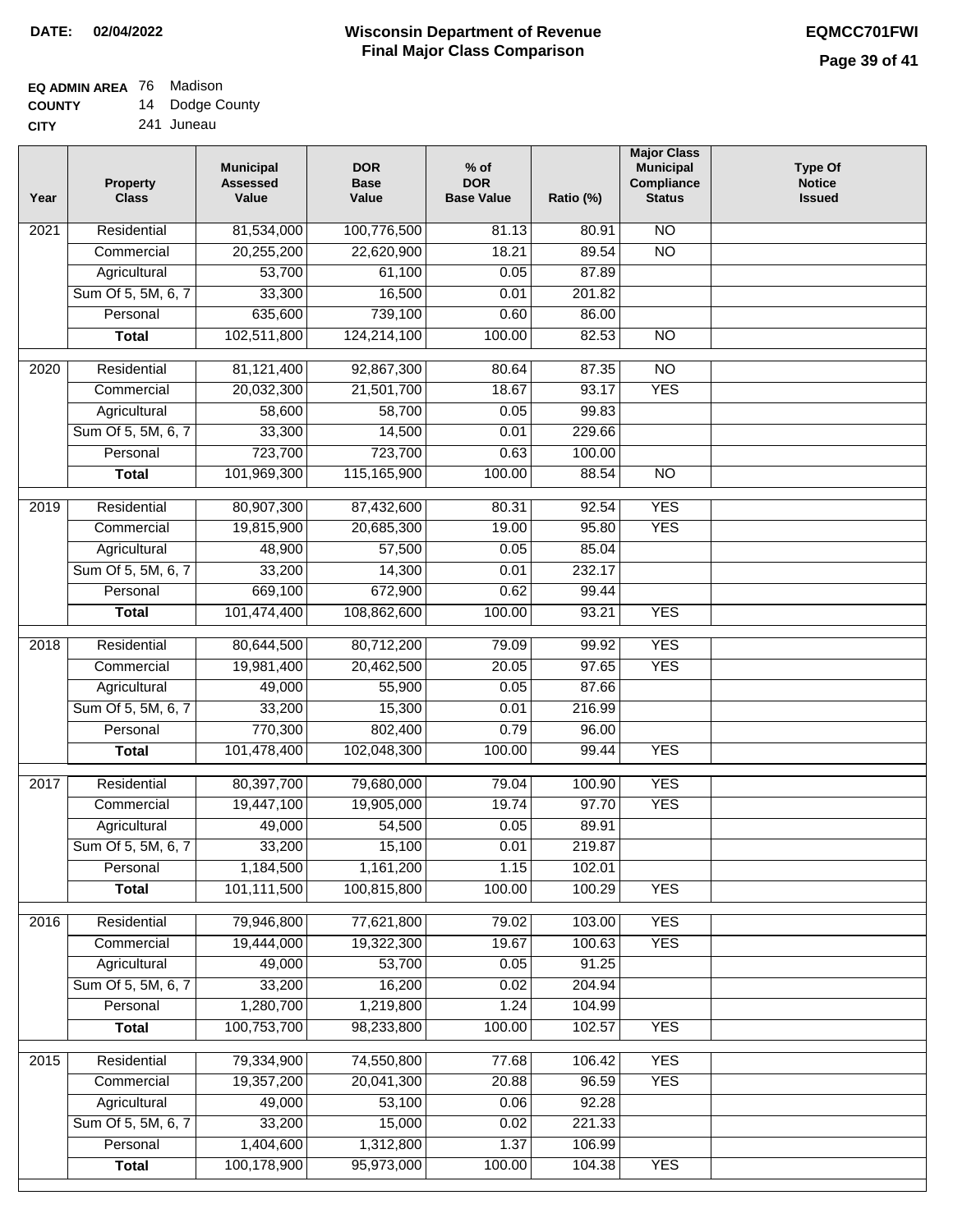#### **EQ ADMIN AREA** 76 Madison **COUNTY** 14 Dodge County

**CITY** 251 Mayville

| Year              | <b>Property</b><br><b>Class</b> | <b>Municipal</b><br><b>Assessed</b><br>Value | <b>DOR</b><br><b>Base</b><br>Value | $%$ of<br><b>DOR</b><br><b>Base Value</b> | Ratio (%)        | <b>Major Class</b><br><b>Municipal</b><br>Compliance<br><b>Status</b> | <b>Type Of</b><br><b>Notice</b><br><b>Issued</b> |
|-------------------|---------------------------------|----------------------------------------------|------------------------------------|-------------------------------------------|------------------|-----------------------------------------------------------------------|--------------------------------------------------|
| $\overline{202}1$ | Residential                     | 215,150,100                                  | 274,366,700                        | 77.41                                     | 78.42            | N <sub>O</sub>                                                        |                                                  |
|                   | Commercial                      | 67,950,200                                   | 78,019,800                         | 22.01                                     | 87.09            | $\overline{NO}$                                                       |                                                  |
|                   | Agricultural                    | 37,000                                       | 46,700                             | 0.01                                      | 79.23            |                                                                       |                                                  |
|                   | Sum Of 5, 5M, 6, 7              | 54,900                                       | 62,300                             | 0.02                                      | 88.12            |                                                                       |                                                  |
|                   | Personal                        | 1,546,700                                    | 1,957,800                          | 0.55                                      | 79.00            |                                                                       |                                                  |
|                   | <b>Total</b>                    | 284,738,900                                  | 354,453,300                        | 100.00                                    | 80.33            | $\overline{NO}$                                                       |                                                  |
| $\overline{2020}$ | Residential                     | 214,468,600                                  | 268,189,300                        | 78.65                                     | 79.97            | $\overline{NO}$                                                       |                                                  |
|                   | Commercial                      | 64,732,800                                   | 70,860,300                         | 20.78                                     | 91.35            | <b>YES</b>                                                            |                                                  |
|                   | Agricultural                    | 36,100                                       | 44,900                             | 0.01                                      | 80.40            |                                                                       |                                                  |
|                   | Sum Of 5, 5M, 6, 7              | 54,900                                       | 58,500                             | 0.02                                      | 93.85            |                                                                       |                                                  |
|                   | Personal                        | 1,472,300                                    | 1,840,400                          | 0.54                                      | 80.00            |                                                                       |                                                  |
|                   | <b>Total</b>                    | 280,764,700                                  | 340,993,400                        | 100.00                                    | 82.34            | $\overline{NO}$                                                       |                                                  |
|                   |                                 |                                              |                                    |                                           |                  |                                                                       |                                                  |
| 2019              | Residential                     | 215,201,600                                  | 256,473,000                        | 79.23                                     | 83.91            | $\overline{10}$                                                       |                                                  |
|                   | Commercial                      | 62,854,800                                   | 65,117,900                         | 20.12                                     | 96.52            | <b>YES</b>                                                            |                                                  |
|                   | Agricultural                    | 37,200                                       | 43,100                             | 0.01                                      | 86.31            |                                                                       |                                                  |
|                   | Sum Of 5, 5M, 6, 7              | 55,200                                       | 59,300                             | 0.02                                      | 93.09            |                                                                       |                                                  |
|                   | Personal                        | 1,727,700                                    | 2,008,900                          | 0.62                                      | 86.00            | $\overline{NO}$                                                       |                                                  |
|                   | <b>Total</b>                    | 279,876,500                                  | 323,702,200                        | 100.00                                    | 86.46            |                                                                       |                                                  |
| 2018              | Residential                     | 212,406,600                                  | 234,262,800                        | 79.27                                     | 90.67            | <b>YES</b>                                                            |                                                  |
|                   | Commercial                      | 59,231,300                                   | 59,083,900                         | 19.99                                     | 100.25           | <b>YES</b>                                                            |                                                  |
|                   | Agricultural                    | 40,000                                       | 41,900                             | 0.01                                      | 95.47            |                                                                       |                                                  |
|                   | Sum Of 5, 5M, 6, 7              | 55,200                                       | 58,000                             | 0.02                                      | 95.17            |                                                                       |                                                  |
|                   | Personal                        | 1,957,600                                    | 2,060,600                          | 0.70                                      | 95.00            |                                                                       |                                                  |
|                   | <b>Total</b>                    | 273,690,700                                  | 295,507,200                        | 100.00                                    | 92.62            | <b>YES</b>                                                            |                                                  |
| 2017              | Residential                     | 211,238,200                                  | 217,957,800                        | 78.30                                     | 96.92            | <b>YES</b>                                                            |                                                  |
|                   | Commercial                      | 58,534,000                                   | 56,120,100                         | 20.16                                     | 104.30           | <b>YES</b>                                                            |                                                  |
|                   | Agricultural                    | 41,100                                       | 40,900                             | 0.01                                      | 100.49           |                                                                       |                                                  |
|                   | Sum Of 5, 5M, 6, 7              | 55,200                                       | 58,000                             | 0.02                                      | 95.17            |                                                                       |                                                  |
|                   | Personal                        | 4,175,800                                    | 4,175,800                          | 1.50                                      | 100.00           |                                                                       |                                                  |
|                   | <b>Total</b>                    | 274,044,300                                  | 278,352,600                        | 100.00                                    | 98.45            | <b>YES</b>                                                            |                                                  |
|                   |                                 |                                              |                                    |                                           |                  |                                                                       |                                                  |
| 2016              | Residential                     | 210,839,200                                  | 213,194,400                        | 78.35                                     | 98.90            | <b>YES</b>                                                            |                                                  |
|                   | Commercial<br>Agricultural      | 58,454,500<br>40,400                         | 54,406,000<br>40,200               | 19.99<br>0.01                             | 107.44<br>100.50 | <b>YES</b>                                                            |                                                  |
|                   | Sum Of 5, 5M, 6, 7              | 55,200                                       | 57,300                             | 0.02                                      | 96.34            |                                                                       |                                                  |
|                   | Personal                        | 4,407,400                                    | 4,407,400                          | 1.62                                      | 100.00           |                                                                       |                                                  |
|                   | <b>Total</b>                    | 273,796,700                                  | 272,105,300                        | 100.00                                    | 100.62           | <b>YES</b>                                                            |                                                  |
|                   |                                 |                                              |                                    |                                           |                  |                                                                       |                                                  |
| 2015              | Residential                     | 211,310,800                                  | 215,769,000                        | 78.44                                     | 97.93            | <b>YES</b>                                                            |                                                  |
|                   | Commercial                      | 57,118,100                                   | 54,656,300                         | 19.87                                     | 104.50           | <b>YES</b>                                                            |                                                  |
|                   | Agricultural                    | 39,900                                       | 40,000                             | 0.01                                      | 99.75            |                                                                       |                                                  |
|                   | Sum Of 5, 5M, 6, 7              | 55,200                                       | 56,700                             | 0.02                                      | 97.35            |                                                                       |                                                  |
|                   | Personal                        | 4,560,600                                    | 4,560,600                          | 1.66                                      | 100.00           |                                                                       |                                                  |
|                   | <b>Total</b>                    | 273,084,600                                  | 275,082,600                        | 100.00                                    | 99.27            | <b>YES</b>                                                            |                                                  |